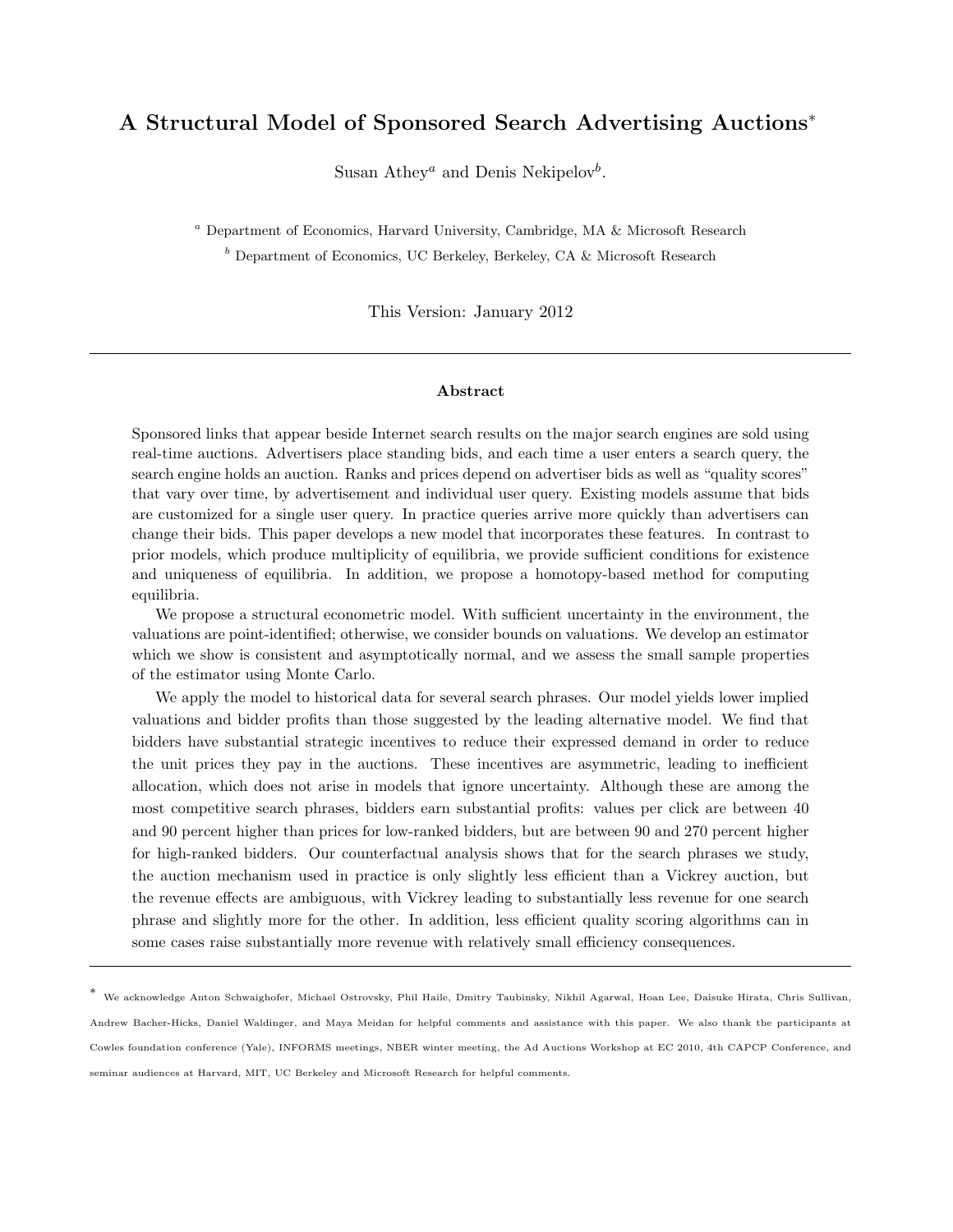## 1 Introduction

Online advertising is a big business. Search advertising is an important way for businesses, both online and offline, to attract qualified leads; revenues from search advertising auctions top \$30 billion per year.

This paper develops and analyzes original theoretical and econometric models of advertiser behavior in the auctions, and applies these models to a real-world dataset. The methods can be used to infer bidder valuations from their observed bids, and to reliably and quickly compute counterfactual equilibrium outcomes for differing economic environments (e.g. different auction format, altered competitive environment). We apply the tools to address economic questions. For example, we quantify the extent to which existing auction rules lead to inefficient allocation as compared to a Vickrey auction, as well as the way in which competition affects the magnitude of the inefficiency.

The model proposed in this paper differs from existing economic models (e.g. [Borgers et al.](#page-42-0) [\(2007\)](#page-42-0), [Edelman et al.](#page-43-0) [\(2007\)](#page-43-0), [Ghose and Yang](#page-43-1) [\(2009\)](#page-43-1), [Mela and Yao](#page-43-2) [\(2009\)](#page-43-2), [Varian](#page-44-0) [\(2007\)](#page-44-0)) by incorporating more realistic features of the real-world bidding environment. We show that our more realistic model has several advantages in terms of tractability, ability to rationalize bidding data in an equilibrium framework, and in the specificity of the predictions it generates: it simultaneously avoids the problems of multiplicity of equilibria and lack of point-identification of values that are the focus of much of the existing literature.

Sponsored links that appear beside Internet search results on the major search engines are sold using real-time auctions. Advertisers place standing bids that are stored in a database, where bids are associated with search phrases that form part or all of a user's search query. Each time a user enters a search query, applicable bids from the database are entered in an auction. The ranking of advertisements and the prices paid depend on advertiser bids as well as "quality scores" that are assigned for each advertisement and user query. These quality scores vary over time, as the statistical algorithms incorporate the most recent data about user clicking behavior on this and related advertisements and search queries.

[Edelman et al.](#page-43-0) [\(2007\)](#page-43-0) and [Varian](#page-44-0) [\(2007\)](#page-44-0) assume that bids are customized for a single user query and the associated quality scores; alternatively, one can interpret the models as applying to a situation where quality scores, advertisement texts, and user behavior are static over a long period of time which is known to advertisers. However, in practice quality scores do vary from query to query, queries arrive more quickly than advertisers can change their bids, $<sup>1</sup>$  $<sup>1</sup>$  $<sup>1</sup>$  and advertisers cannot perfectly predict changes</sup>

<span id="page-1-0"></span><sup>1</sup>Although bids can be changed in real time, the system that runs the real-time auction is updated only periodically based on the state at the time of the update, so that if bids are adjusted in rapid succession, some values of the bids might never be applied.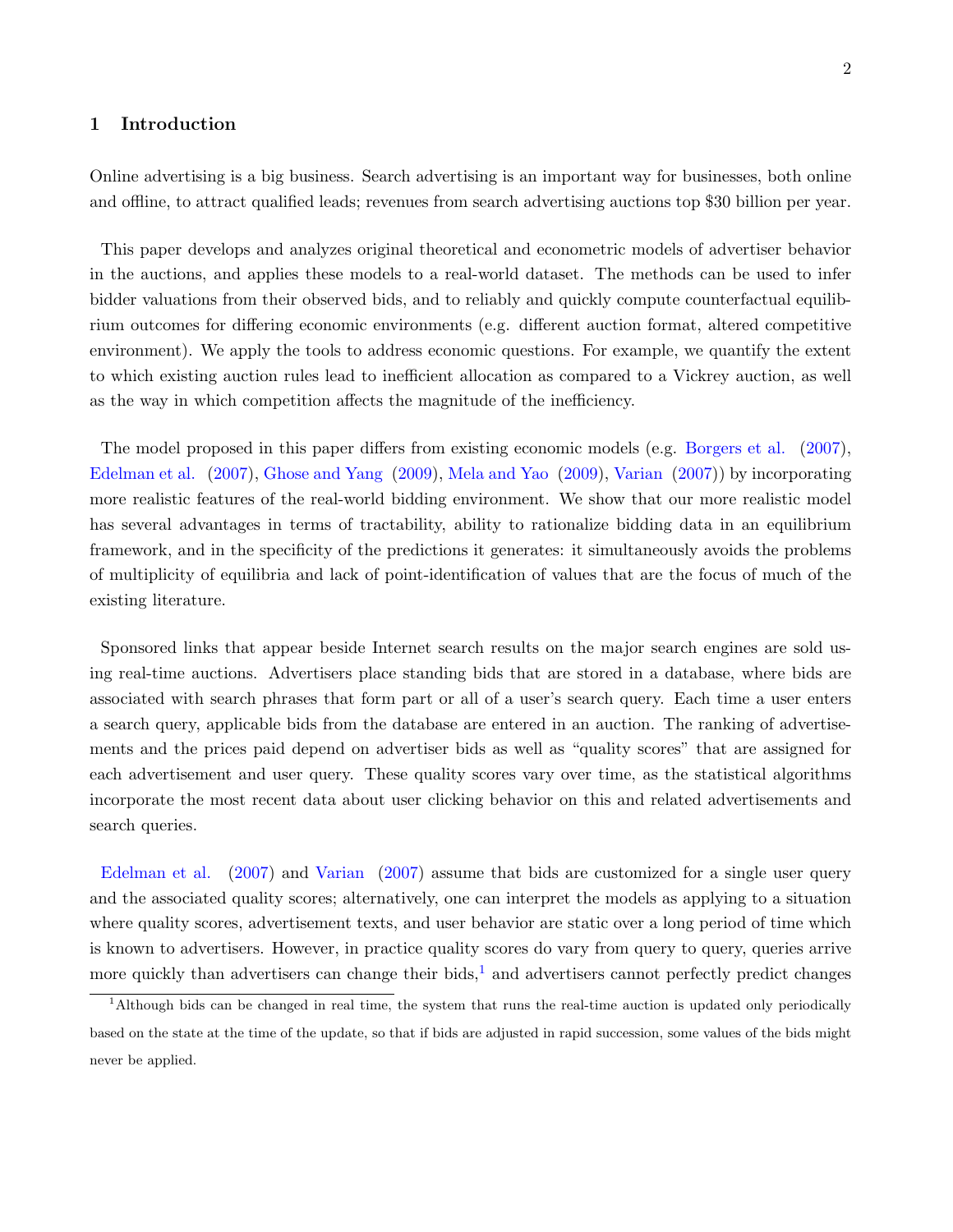in quality scores. This paper develops a new model where bids apply to many user queries, while the quality scores and the set of competing advertisements may vary from query to query. In contrast to existing models, which produce multiplicity of equilibria, we provide sufficient conditions for existence and uniqueness of equilibria, and we provide evidence that these conditions are satisfied empirically for the search phrases we study. One requirement is sufficient uncertainty about quality scores relative to the gaps between bids. We show that the necessary conditions for equilibrium bids can be expressed as an ordinary differential equation, and we develop a homotopy-based method for calculating equilibria given bidder valuations and the distribution of uncertainty.

We then propose a structural econometric model. With sufficient uncertainty in the environment, valuations are point-identified; otherwise, we propose a bounds approach. We develop an estimator for bidder valuations, establish consistency and asymptotic normality, and use Monte Carlo simulation to assess the small sample properties of the estimator.

In the last part of the paper, we apply the model to historical data for two search phrases. We start by comparing the estimates implied by our model to those implied by prior approach focusing on envy-free equilibria and ignoring uncertainty, showing that our model yields lower implied valuations and bidder profits. We then use our estimates to examine the magnitude of bidders' incentives to shade their bids and reduce their expressed demands in order to maximize profits, focusing on the degree to which such incentives are asymmetric across bidders with high versus low valuations. We demonstrate that differential bid-shading leads to inefficient allocation.

We analyze the elasticity of residual supply curve for clicks faced by each bidder, which determines the equilibrium gap between each bidder's value and its price per click (the Lerner index, i.e., the profit per click' as a percentage of the price per click). We find that for both search phrases we consider, the Lerner index is generally higher for the top positions than the bottom ones, and for one of our search phrases, the top positions have substantially higher profits. The higher profits correspond to two relatively high-value advertisers who each dominate one of the top two positions with fairly substantial gaps between their bids, while the lower ranks are more competitive in the sense that many advertisers with similar values compete for them.

The incentives for "demand-reduction" are created by the use of a "generalized second-price auction" (GSP), which [Edelman et al.](#page-43-0) [\(2007\)](#page-43-0) and [Varian](#page-44-0) [\(2007\)](#page-44-0) show is different from a Vickrey auction. In a model without uncertainty, one of the main results of [Edelman et al.](#page-43-0) [\(2007\)](#page-43-0) and [Varian](#page-44-0) [\(2007\)](#page-44-0) is that the GSP auction is outcome-equivalent to a Vickrey auction for a particular equilibrium selection, which we refer to as the "EOS" equilibrium; however, we show that the equivalence breaks down when bidders use differential bid shading and the same bids apply to many user queries with varying quality scores.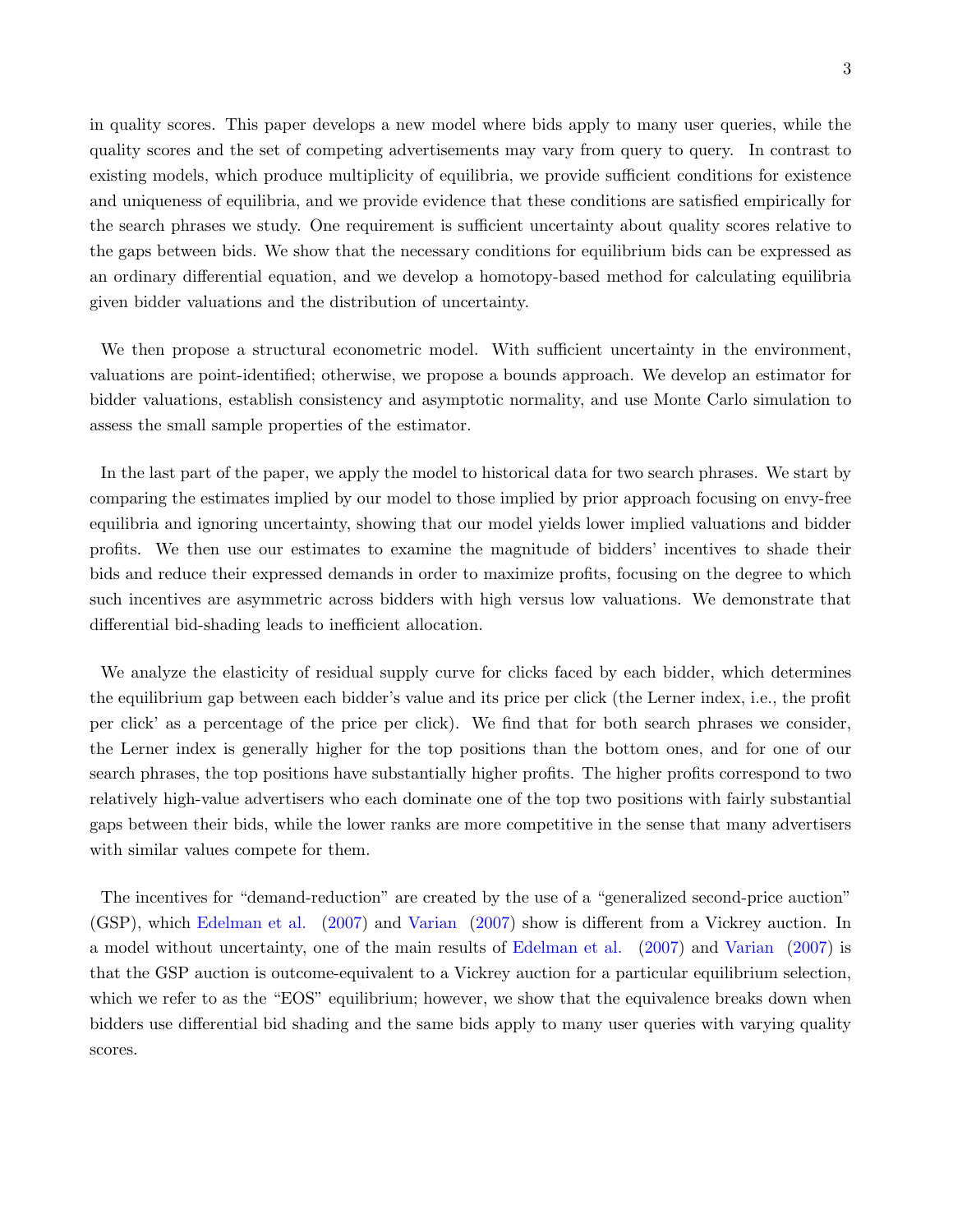A Vickrey auction, run query by query, would lead bidders to bid their values and thus would result in efficient allocation in each auction even when quality scores vary query by query, so long as the quality score is such that it is efficient to rank the advertisements in terms of score-weighted values. Thus, our findings suggest that there is a non-trivial role for auction format to make a difference in this setting, a finding that would not be possible without uncertainty and using the EOS equilibrium, since then, auction format plays no role.

In our model, the revenue difference between the GSP and the Vickrey auctions varies widely between the two search phrases. For our first search phrase, we find that the Vickrey auction raises 22% less revenue than the GSP, even though the efficiency difference is only 0.04%. For this search phrase, the revenue gap arises almost exclusively in the first position, where the model suggests that the GSP incents the second-place bidder to bid closer to his value than the top bidder, extracting more revenue from the top bidder. Efficiency consequences are small because of the large gap between the score-weighted bid (and score-weighted value) of the top bidder and the rest, so that high-value bidder (who generates most of the surplus) is rarely displaced. Reallocations occur at lower positions in the GSP, but they tend to occur when the efficiency consequences of the rerankings are small (bidders have very similar score-weighted values).

For our second search phrase, the Vickrey auction raises 1.2% more revenue, with an efficiency difference of 0.3%. The revenue effects vary non-monotonically with position: GSP raises more revenue in the middle positions but less from the top and bottom positions.

Finally, we explore the incentives of the search advertising platform to use efficient quality scoring algorithms. In our model, if we ran a Vickrey auction, efficiency would be attained by setting each advertisement's quality score equal to the platform's best estimate of its "clickability," which is equal to the clicks the advertisement would attain in the first position, so that the advertisements that that generate the highest value per impression (value per click times expected clicks) are ranked the highest. Even though asymmetric bidding incentives introduce some inefficiency in the GSP, the inefficiency is small when quality scores are equal to clickability. We consider two alternative approaches to quality scores that introduce greater inefficiency. One is an algorithm that uses "squashing" [\(Lahaie and](#page-43-3) [Pennock](#page-43-3) [\(2007\)](#page-43-3)), an approach whereby quality scores are set as a monotone, nonlinear function of clickability that compresses the quality scores. We would expect squashing to increase revenue when the bidders in the highest positions also have high clickability, because squashing lowers their quality scores and thus increases the prices they pay in the GSP. Squashing can be understood in the context of the insight from [Meyerson](#page-43-4) [\(1981\)](#page-43-4) that biasing auctions in favor of weaker bidders can increase revenue at the expense of efficiency.

A second alternative is "coarsening," whereby the quality scores are made less precise. For example,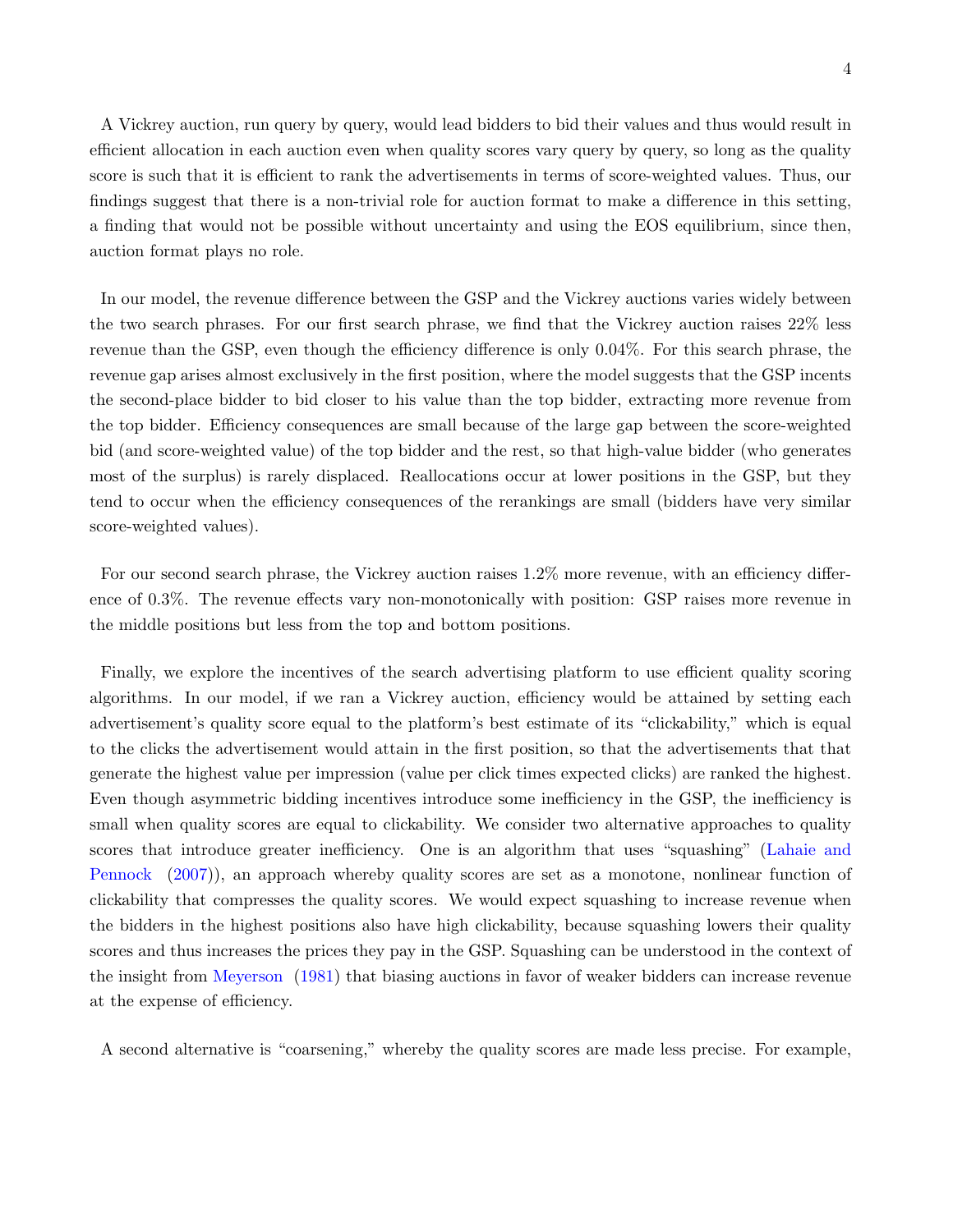a search advertising platform might face the choice between two clickability estimation algorithms, one which uses more explanatory variables and produces correspondingly more accurate estimates, and one which is less accurate.

We show that "coarsening" the quality scoring algorithm raises revenue for both search phrases, in one case just 2.2% and in the other case, substantially  $(18\%)$ . Squashing lowers revenue slightly  $(2\%)$ for one search phrase while it increases revenue substantially for the other (9%). This suggests that in practice, search engines might face strong incentives to sacrifice efficiency to raise revenue, so long as the inefficient scoring scheme is carefully designed (since the scores are set by algorithms, in principle the extent of squashing or coarsening can vary query by query).

## 2 Overview of Sponsored Search Auctions

Auction design for sponsored search auctions has evolved over time; see [Edelman et al.](#page-43-0) [\(2007\)](#page-43-0) for a brief history. Since the late 1990s, most sponsored search in the U.S. has been sold at real-time auctions. Advertisers enter per-click bids into a database of standing bids. They pay the search engine only when a user clicks on their ad. Each time a user enters a search query, bids from the database of standing bids compete in an auction. Applicable bids are collected, the bids are ranked, per-click prices are determined as a function of the bids (where the function varies with auction design), and advertisements are displayed in rank order, for a fixed number of slots J. Clicks are counted by the ad platform and the advertiser pays the per-click price for each click. For simplicity, we will focus exposition on a single search phrase, where all advertisers place a distinct bid that is applicable to that search phrase alone.<sup>[2](#page-4-0)</sup>

In this setting, even when there are fewer bidders than positions, bidders are motivated to bid more aggressively in order to get to a higher position and receive more clicks. Empirically, it has been well established that appearing in a higher position on the screen causes the advertisement to receive more clicks. We let  $\alpha_{i,j}$  be the ratio of the "click-through rate" (CTR, or the probability that a given query makes a click on the ad) that advertiser i would receive if its ad appears in position j, and the CTR of the ad in position 1. The CTR for the highest slot can be tens to hundreds of times higher than for lower slots. The way in which CTRs diminish with position depends on the search phrase in question.

In 2002, Google introduced the "generalized second price" auction. The main idea of this auction is that advertisements are ranked in order of the per-click bids (say,  $b_1, ..., b_N$  with  $b_i > b_{i+1}$ ) and a bidder

<span id="page-4-0"></span><sup>&</sup>lt;sup>2</sup>In general, bidders can place "broad match" bids that apply to any search phrase that includes a specified set of "keywords," but for very high-value search phrases, such as the ones we study here, most advertisers who appear on the first page use exact match bidding.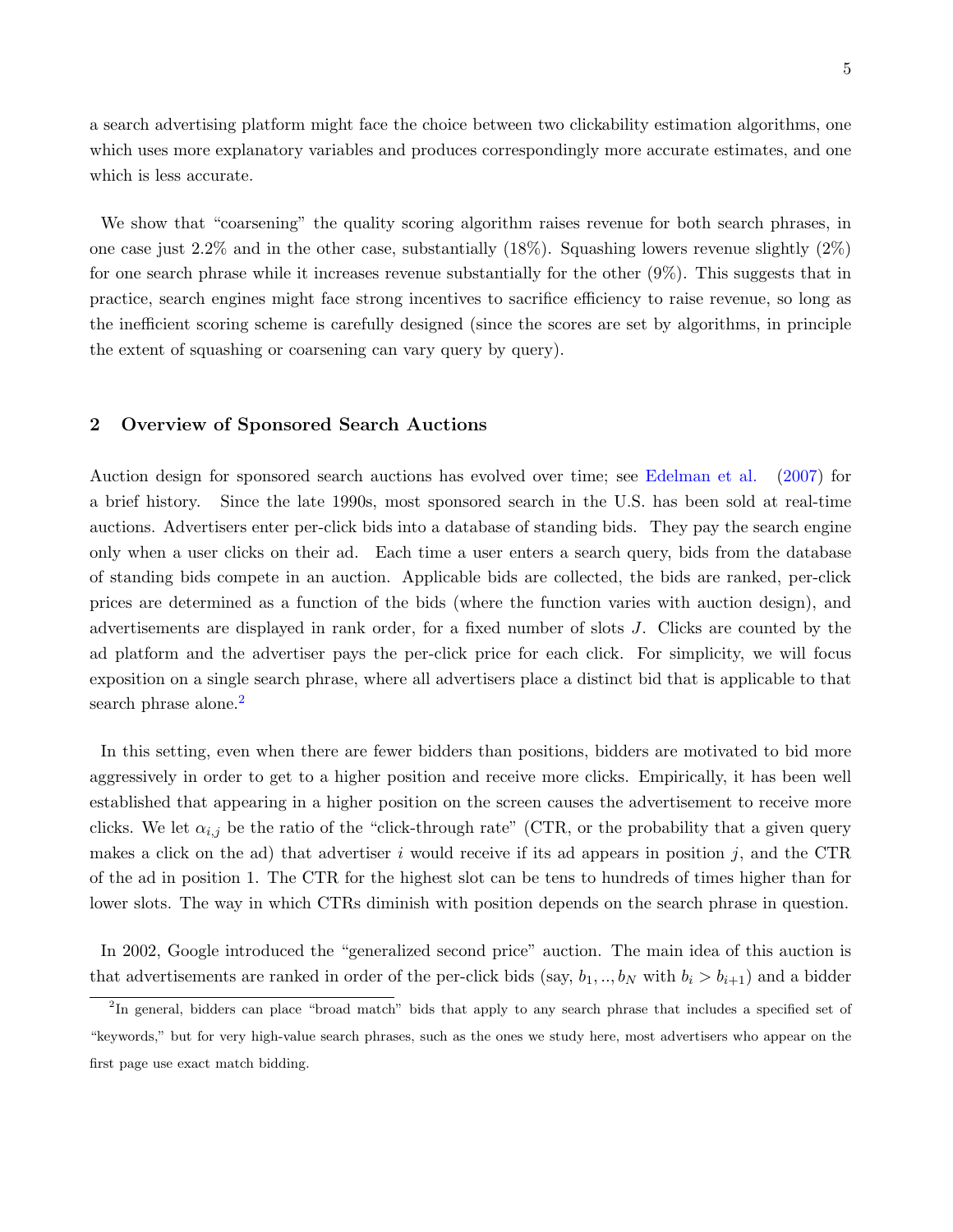pays the minimum per-click price required to keep the bidder in her position (so bidder i has position i and pays  $b_{i+1}$ . When there is only a single slot, this auction is equivalent to a second-price auction, but with multiple slots, it differs. Subsequently, Google modified the auction to include weights, called "quality scores," for each advertisement, where scores are calculated separately for each advertisement on each search phrase. These scores were initially based primarily on the estimated click-through rate the bidder would attain if it were in the first position (the "clickability"). The logic behind this design is straightforward: allocating an advertisement to a given slot yields expected revenue equal to the product of the price charged per click, and the click-through rate. Thus, ranking advertisements by the product of the clickability and the per-click bid is equivalent to ranking them by the expected revenue per impression (that is, the revenue from displaying the ad) they would attain in the top position. Later, Google introduced additional variables into the determination of the weights, including measures of the match between the advertisement and the query. Although the formulas used by each search advertising platform are proprietary information and can change at any time, the initial introduction of quality scores by Microsoft and Yahoo! was described in the industry as a GSP auction using the "clickweighting" version of quality scores, that is, quality scores reflect primarily clickability, and so when needed in our empirical analysis, we will treat the quality scores as estimates of clickability. However, the theoretical analysis does not rely on a particular interpretation of the scores.

In practice, there are also a number of reserve prices that apply for the different advertising platforms. Our empirical application generally has non-binding reserve prices, so we ignore them in the empirical work, but we include the most basic kind of reserve price in the theory.

## 3 The Model

#### 3.1 A Static Model of a Score-Weighted Generalized Second-Price Auction

We begin with a static model, where each of I advertisers simultaneously place per-click bids  $b_i$  on a single search phrase. The bids are then held fixed and applied to all of the users who enter that search phrase over a pre-specified time period (e.g. a day or a week). There is a fixed number of advertising slots *J* in the search results page.

We model consumer searches as an exogenous process, where each consumer's clicking behavior is random and  $\bar{c}_{i,j}$ , the average probability that a consumer clicks on a particular ad in a given position, is the same for all consumers. It will greatly simplify exposition and analysis to maintain the assumption that the parameters  $\alpha_{i,j}$  (the ratio of advertisement i's CTR in position j to its CTR in position 1) satisfy  $\alpha_{i,j} = \alpha_{i',j} \equiv \alpha_j$  for all advertisements i, i'; we will maintain that assumption throughout the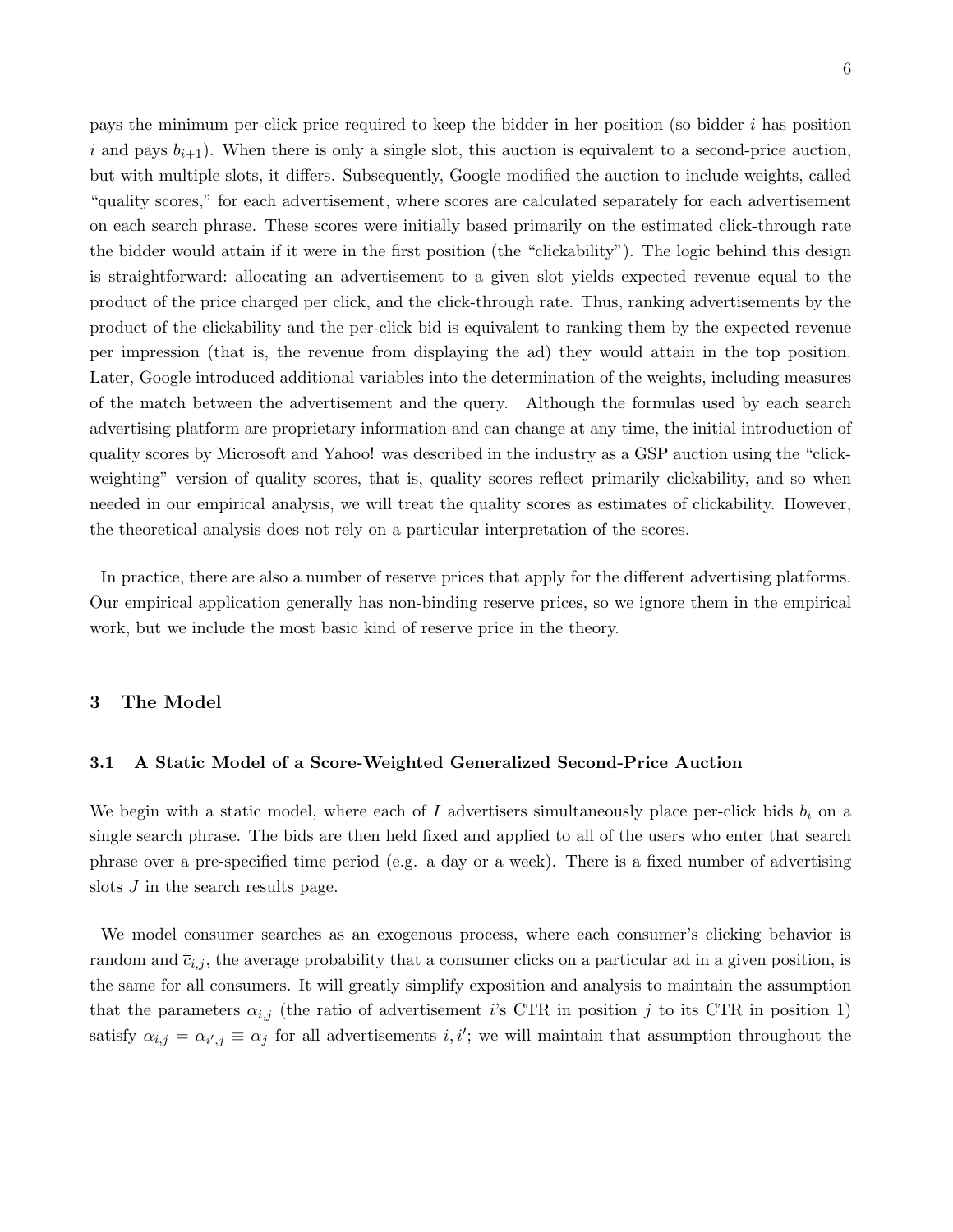paper.<sup>[3](#page-6-0)</sup> That is, there exists a vector of advertisement effects,  $\gamma_i$ ,  $i = 1, ..., I$ , and position effects  $\alpha_j$ ,  $j = 1, ..., J$ , with  $\alpha_1 = 1$ , such that  $\bar{c}_{i,j}$  can be written

$$
\overline{c}_{i,j} = \alpha_j \gamma_i.
$$

The ad platform conducts a click-weighted GSP auction. Each advertisement i is assigned score  $s_i$ , and bids are ranked in order of the product  $b_i s_i$ . In general discussion we will use i to index bidders and j to index positions (slots). We will use the double index notation  $k_j$  to denote the bidder occupying slot j. The per-click price  $p_{k_j}$  that bidder  $k_j$  in position j pays is determined as the minimum price such that the bidder remains in her position

$$
p_{k_j}=\min\{b_{k_j}: s_{k_j}b_{k_j}\geq s_{k_{j+1}}b_{k_{j+1}}\}=\frac{s_{k_{j+1}}b_{k_{j+1}}}{s_{k_j}}.
$$

Note that advertiser  $k_j$  does not directly influence the price that she pays, except when it causes her to change positions, so in effect an advertiser's choice of bid determines which position she attains, where the price per click for each position is exogenous to the bidder and rises with position.

To interpret this auction, observe that if for each i,  $s_i = \gamma_i$ , then the expected revenue the ad platform receives from placing bidder  $k_j$  in position j is  $\alpha_j \gamma_{k_{j+1}} b_{k_{j+1}}$  which is what the platform would receive if instead, it had placed bidder in slot  $j + 1$  in position j and charged bidder in slot  $j + 1$  her per-click bid,  $b_{k_{j+1}}$ , for each click. So each bidder pays, in expectation, the per-impression revenue that would have been received from the next lowest bidder.

We include the possibility of reserve prices in the auction. The reserve price is assumed to be set in units of score-weighted bids, so that an advertisement is considered only if  $s_i b_i > r$ . We introduce the reserve price in the model by adding an artificial bidder  $I + 1$  such that  $b_{I+1} = r$  and  $s_{I+1} = 1$ .

We assume that advertisers are interested in consumer clicks and each advertiser i has a value  $v_i$ associated with a consumer click. The profile of advertiser valuations in a particular market  $(v_1, \ldots, v_I)$ is fixed, and advertisers know their valuations with certainty. Each click provides the advertiser i with the surplus  $v_i - p_i$ . The advertisers are assumed to be risk-neutral.

## 3.2 Equilibrium Behavior with No Uncertainty (NU)

The structure of Nash equilibria in the environment similar to that described in the previous subsection has been considered in [Edelman et al.](#page-43-0) [\(2007\)](#page-44-0) and [Varian](#page-44-0) (2007). We can write the expected surplus

<span id="page-6-0"></span> $3$ Empirically, this assumption can be rejected for many search phrases (see, e.g., [Jeziorski and Segal](#page-43-5)  $(2009)$ ), but the deviations are often small, and the assumption is more likely to hold when the advertisements are fairly similar, as is the case for the search phrases in our sample.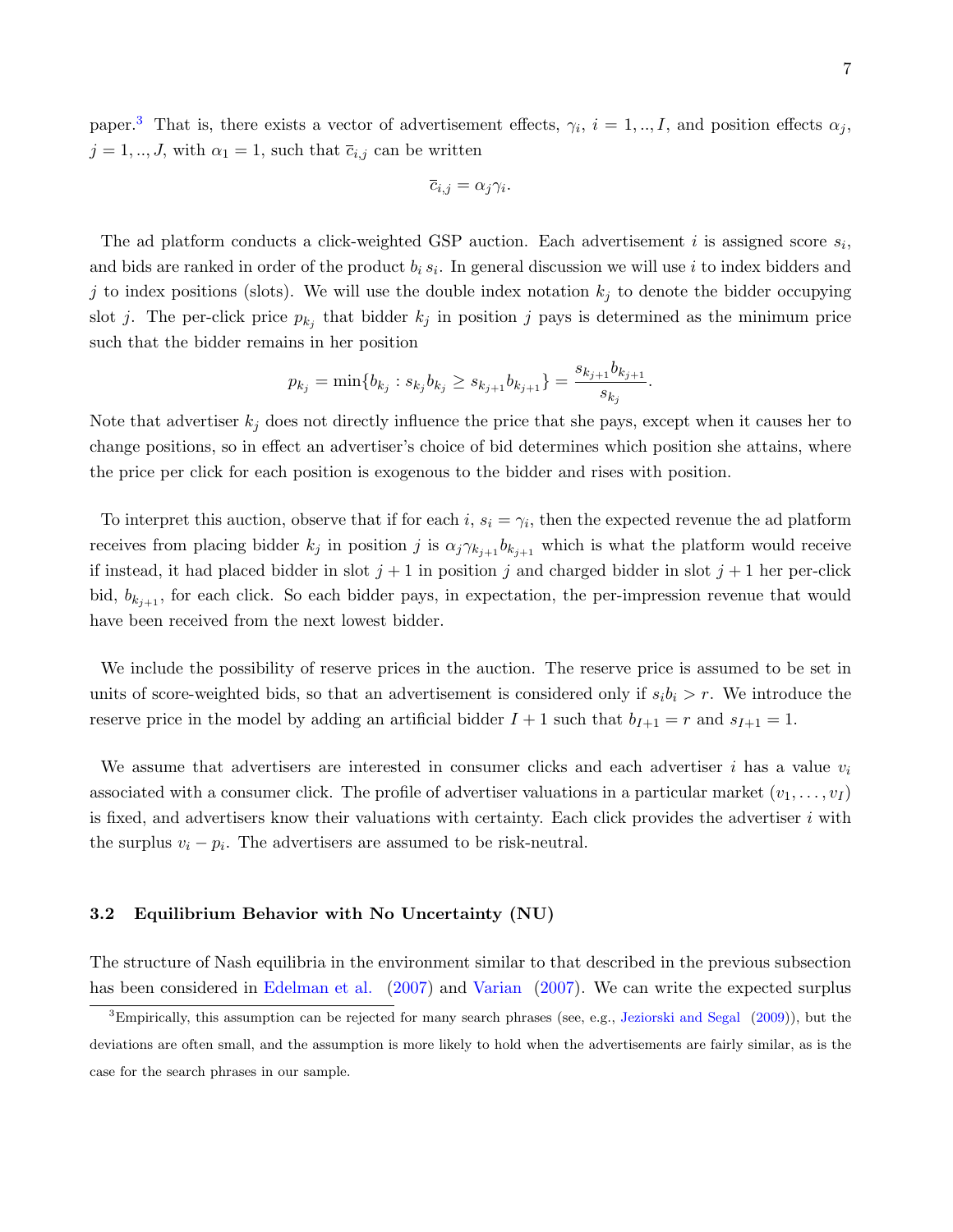of advertiser  $i$  from occupying the slot  $j$  as

$$
\overline{c}_{i,j} (v_i - p_j) = \alpha_j \gamma_i \left( v_i - \frac{s_{k_{j+1}} b_{k_{j+1}}}{s_i} \right).
$$

The existing literature, including [Edelman et al.](#page-43-0) [\(2007\)](#page-43-0) and [Varian](#page-44-0) [\(2007\)](#page-44-0), focus on the case where the bidders know the set of competitors as well as the score-weighted bids of the opponents, and they consider ex post equilibria, where each bidder's score-weighted bid must be a best response to the realizations of  $s_{k_{j+1}} b_{k_{j+1}}$  (and recall we have also assumed that the  $\bar{c}_{i,j}$  are known). Let us start with this case, which we will refer to as the "No Uncertainty" (NU) case.

The set of bids constituting a full-information Nash equilibrium in the NU model, where each bidder finds it unprofitable to deviate from her assigned slot, are those that satisfy

$$
\alpha_j \left( v_{k_j} - \frac{s_{k_{j+1}} b_{k_{j+1}}}{s_{k_j}} \right) \ge \alpha_l \left( v_{k_j} - \frac{s_{k_{l+1}} b_{k_{l+1}}}{s_{k_j}} \right), \ l > j
$$
  

$$
\alpha_j \left( v_{k_j} - \frac{s_{k_{j+1}} b_{k_{j+1}}}{s_{k_j}} \right) \ge \alpha_l \left( v_{k_j} - \frac{s_{k_l} b_{k_l}}{s_{k_j}} \right), \ l < j.
$$

It will sometimes be more convenient to express these inequalities in terms of score-weighted values, as follows:

$$
\min_{l < j} \frac{s_{k_l} b_{k_l} \alpha_j - s_{k_{j+1}} b_{k_{j+1}} \alpha_l}{\alpha_l - \alpha_j} \geq s_{k_j} v_{k_j} \geq \max_{l > j} \frac{s_{k_{j+1}} b_{k_{j+1}} \alpha_j - s_{k_{l+1}} b_{k_{l+1}} \alpha_l}{\alpha_j - \alpha_l}.
$$

An equilibrium always exists, but it is typically not unique, and equilibria may not be monotone: bidders with higher score-weighted values may not be ranked higher.

[Edelman et al.](#page-43-0) [\(2007\)](#page-43-0) and [Varian](#page-44-0) [\(2007\)](#page-44-0) define a refinement of the set of equilibria, which [Edelman](#page-43-0) [et al.](#page-43-0) [\(2007\)](#page-43-0) call "envy-free": no bidder wants to exchange positions and bids with another bidder. The set of envy-free equilibria is characterized by a tighter set of inequalities:

$$
s_{k_j}v_{k_j} \ge \frac{s_{k_{j+1}}b_{k_{j+1}}\alpha_j - s_{k_{j+2}}b_{k_{j+2}}\alpha_{j+1}}{\alpha_j - \alpha_{j+1}} \ge s_{k_{j+1}}v_{k_{j+1}}.\tag{3.1}
$$

The term in between the two inequalities is interpreted as the incremental costs divided by the incremental clicks from changing position, or the "incremental cost per click"  $ICC_{j,j+1}$ :

$$
ICC_{j,j+1} = \frac{s_{k_{j+1}}b_{k_{j+1}}\alpha_j - s_{k_{j+2}}b_{k_{j+2}}\alpha_{j+1}}{\alpha_j - \alpha_{j+1}}.
$$

Envy-free equilibria are monotone, in that bidders are ranked by their score-weighted valuations, and have the property that local deviations are the most attractive–the equilibria can be characterized by incentive constraints that ensure that a bidder does not want to exchange positions and bids with either the next-highest or the next-lowest bidder.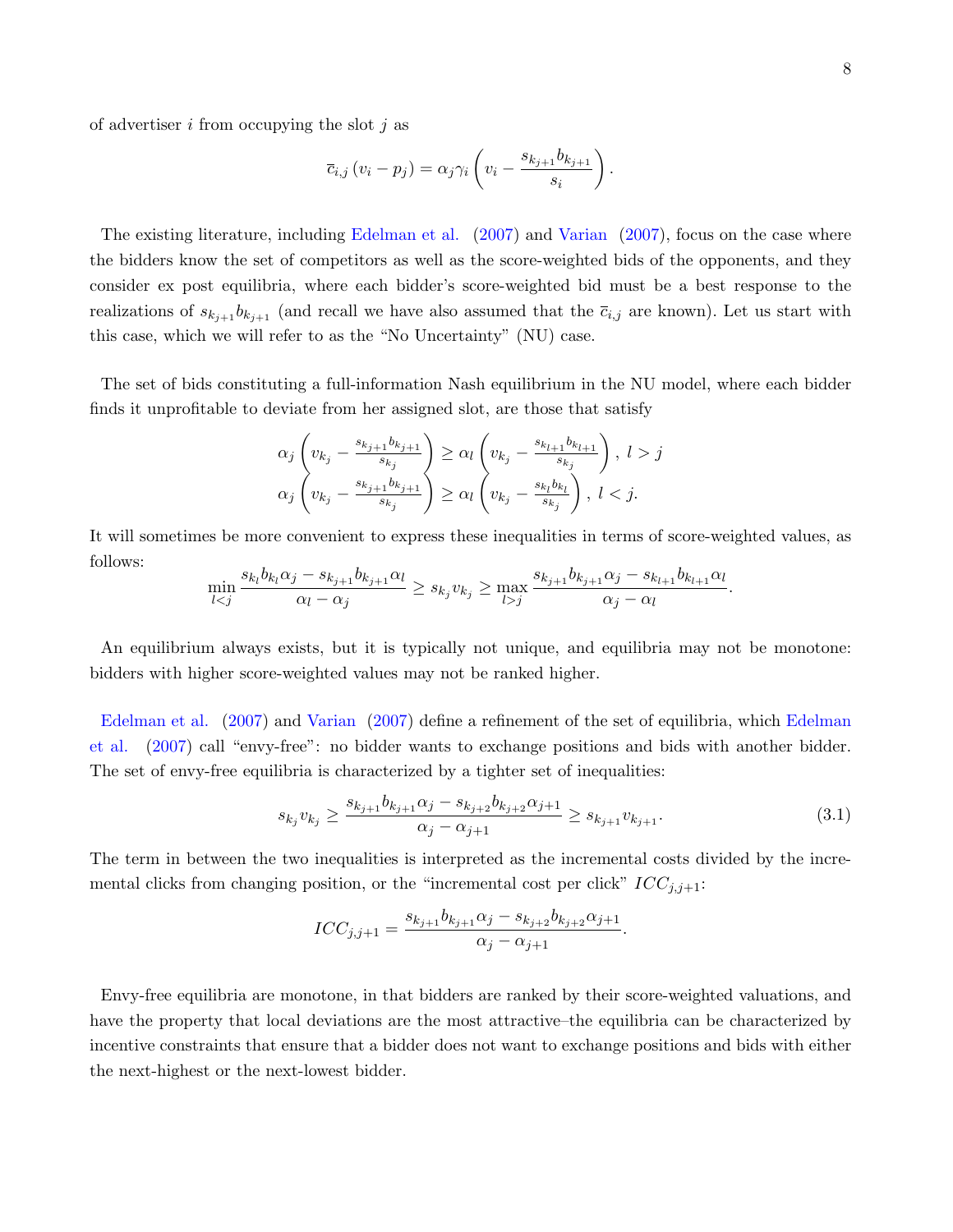[Edelman et al.](#page-43-0) [\(2007\)](#page-43-0) consider a narrower class of envy-free equilibria, the one with the lowest revenue for the auctioneer and the one that coincides with Vickrey payoffs as well as the equilibrium of a related ascending auction game. They require

<span id="page-8-0"></span>
$$
s_{k_j} v_{k_j} \geq ICC_{j,j+1} = s_{k_{j+1}} v_{k_{j+1}}.\tag{3.2}
$$

[Edelman et al.](#page-43-0) [\(2007\)](#page-43-0) show that despite the fact that payoffs coincide with Vickrey payoffs, bidding strategies are not truthful: bidders shade their bids, trading off higher price per click in a higher position against the incremental clicks they obtain from the higher position.

We refer to the equilibrium defined by  $ICC_{j,j+1} = s_{k_{j+1}} v_{k_{j+1}}$  as the EOS equilibrium, and the equilibrium defined by  $s_{k_j}v_{k_j} = ICC_{j,j+1}$  as the NU-EFLB equilibrium (for "envy-free lower bound").

## 3.3 Equilibrium Behavior with Score and Entry Uncertainty (SEU)

In reality, advertiser bids apply to many unique queries by users. Each time a query is entered by a user, the set of applicable bids is identified, scores are computed, and the auction is conducted as described above. In practice, both the set of applicable bids and the scores vary from query to query. This section describes this uncertainty in more detail and analyzes its impact on bidding behavior.

## 3.3.1 Uncertainty in Scores and Entry in the Real-World Environment

The ad platform produces scores at the advertisement-query level using a statistical algorithm. A key component of quality scores is the click-through rate that the platform predicts the advertisement will attain. In practice, the distribution of consumers associated with a given search query and/or their preferences for given advertisers (or for advertisements relative to algorithmic links) can change over time, and so the statistical algorithms are continually updated with new data. Google has stated publicly that it uses individual search history to customize results to individual users; to the extent that Google continues to use the GSP, ranking ads differently for different users can be accomplished by customizing the quality scores for individual users.

In Appendix [B,](#page-48-0) we illustrate how introducing small amounts of uncertainty affects equilibrium in the NU model. However, because the real-world environment incorporates substantial uncertainty, we focus our exposition in the text on non-trivial uncertainty.

We assume that the score of a particular bidder  $i$  for a user query is a random variable, denoted  $s_i$ , which is equal to

 $s_i = \overline{s}_i \varepsilon_i,$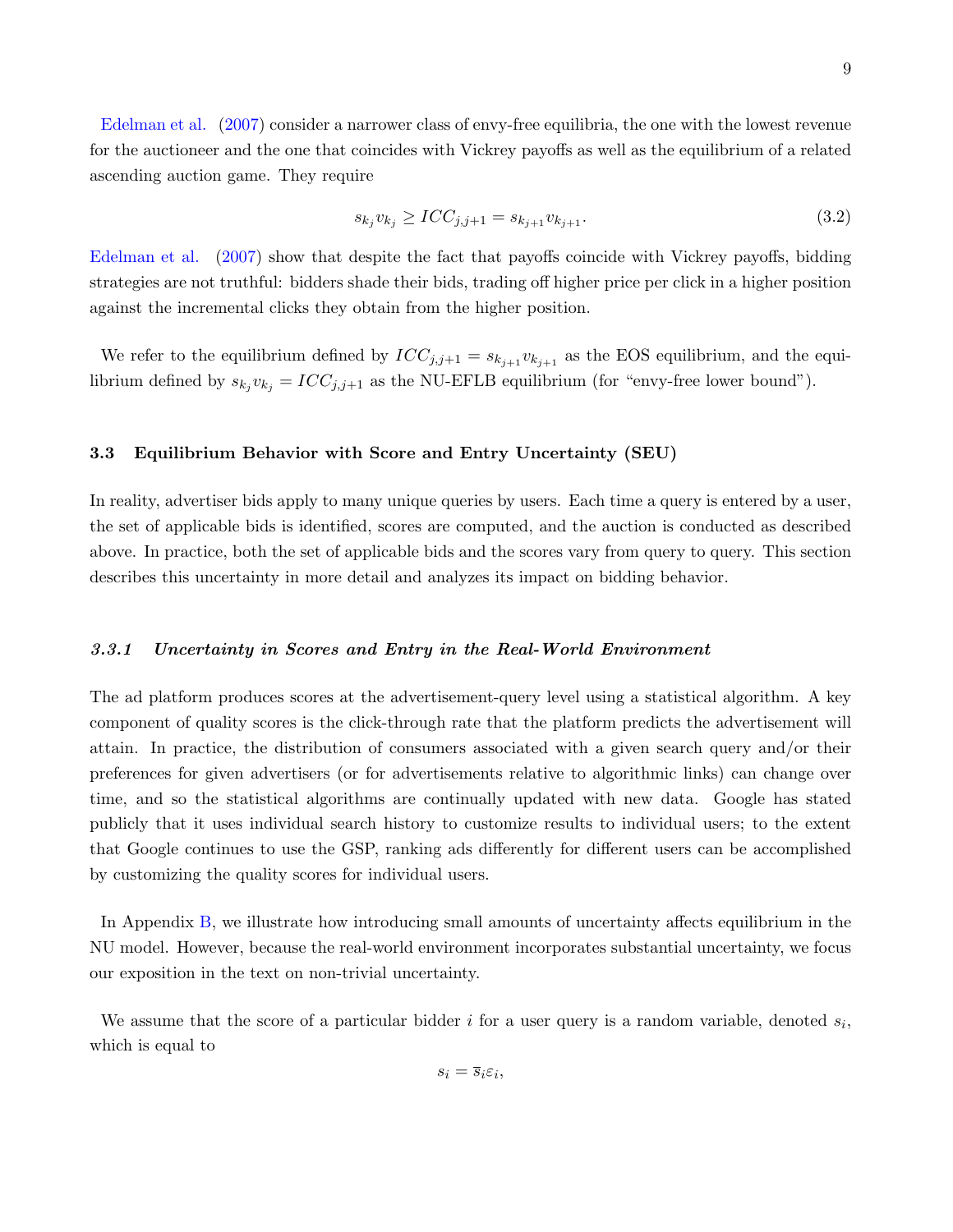where  $\varepsilon_i$  is a shock to the score induced by random variation in the algorithm's estimates.<sup>[4](#page-9-0)</sup>

Now consider uncertainty in bidder entry. There are many sources of variation in the set of advertisements that are considered for the auction for a particular query. First, some bidders specify budgets (limits on total spending at the level of the account, campaign, or keyword), which the ad platforms respect in part by spreading out the advertiser's participation in auctions over time, withholding participation in a fraction of auctions. Bidders may also "pause" and "reactivate" their campaigns. Second, bidders experiment with multiple advertisements and with different ad text. These advertisements will have distinct click-through rates, and so will appear to other bidders as distinct competitors. For new advertisements, it takes some time for the system to learn the click-through rates; and the ad platform's statistical algorithm may "experiment" with new ads in order to learn. Third, some bidders may target their advertisements at certain demographic categories, and they may enter different bids for those categories (platforms make certain demographic categories available for customized bidding, such as gender, time of day, day of week, and user location).

For these and other reasons, it is typical for the configuration of ads to vary on the same search phrase; this variation is substantial for all three major search ad platforms in the U.S., as can be readily verified by repeating the same query from different computers or over time.

<span id="page-9-1"></span>

Figure 1: Marginal and Incremental Cost and Implied Valuations for Alternative Models

The role of the score and entry uncertainty can be illustrated by Figure [1.](#page-9-1) The x-axis gives the (expected) click-through rate a bidder receives (the "click share"), relative to the click-through rate it

<span id="page-9-0"></span><sup>&</sup>lt;sup>4</sup>In the subsequent discussion we often refer to  $\bar{s}_i$  as the "mean score" of the bidder. We will further make an identifying assumption  $E[\log \varepsilon_i] = 0$  which may not imply that the mean score is equal to  $\overline{s}_i$ . We will indicate specific points where this distinction is important.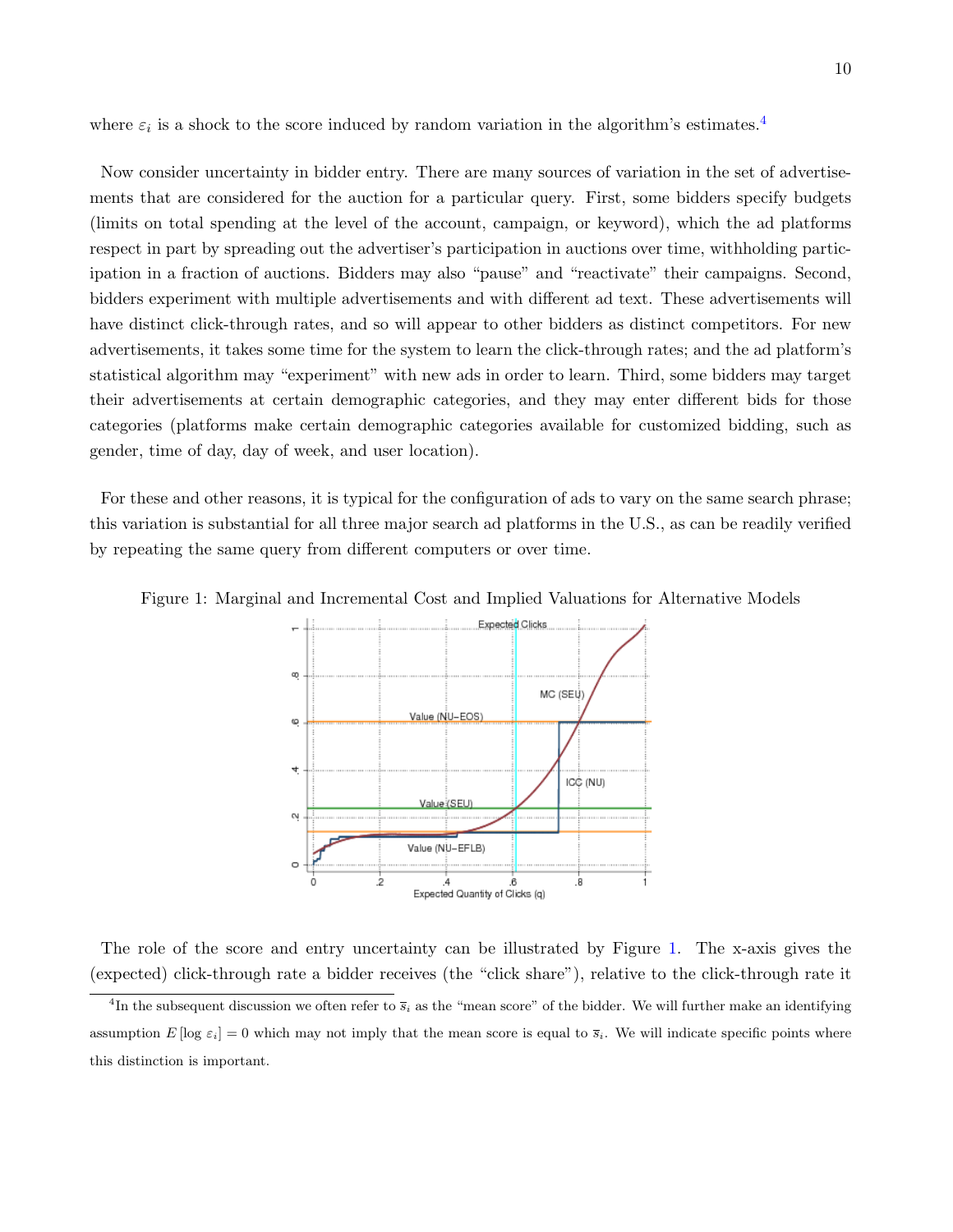would attain in the top position (that is, the average of  $\alpha_j$  over the positions a bidder with a given bid experiences). The step function in the figure shows the relationship between the incremental cost per click and expected number of clicks for a single user query, with a commonly observed configuration of advertisements and associated bids, and assuming that each advertisement is assigned a score equal to its average score from the week. As the bidder in question's score-weighted bid increases and crosses the score-weighted bid of each opponent, the bidder moves to a higher position, receiving a higher average CTR. Given a value of  $\alpha \in [\alpha_{j+1}, \alpha_j]$ , the associated incremental cost per click is  $ICC_{j,j+1}$ .

The smooth curve shows how uncertainty affects the incremental cost per click. The curve is constructed by varying the bid of a given advertisement. For each value of the bid, we calculate the expectation of the share of possible clicks the advertisement receives, where the expectation is taken over possible realizations of quality scores, using the distribution of these scores we estimate below. Corresponding to each expected click share, we calculate the marginal cost of increasing the click share and plot that on the y-axis (details of the computation are provided below). The marginal cost curve increases smoothly rather than in discrete steps because the same advertisement with the same bid would appear in different positions for different user queries, and changing the bid slightly affects outcomes on a small but non-zero share of user queries.

This smoothness reflects the degree of uncertainty faced by the advertisers. For the search phrases we consider, the most commonly observed advertisements have a standard deviation of their position number close to 1 position.

## 3.3.2 Formalizing the Score and Entry Uncertainty (SEU) Model

Start with the NU model, and consider the following modifications. Bids are fixed for a large set of user queries on the same search phrase, but the game is still a simultaneous-move game: bidders simultaneously select their bids, and then they are held fixed for a pre-specified period of time. Let  $\tilde{C}^i$  be a random subset of advertisers excluding advertiser *i*, with typical realization  $C^i$ , and consider shocks to scores as defined in the last subsection.

We use the solution concept of ex post Nash equilibrium. In the environment with uncertainty, we need to specify bidder beliefs. Since our environment has private values (bidders would not learn anything about their own values from observing the others' information) and we model the game as static, an ex post Nash equilibrium merely requires that each bidder correctly anticipates the mapping from his own bids to expected quantities and prices, taking as given opponent bids. Note that the major search engines provide this feedback to bidders through advertiser tools (that is, bidders can enter a hypothetical bid on a keyword and receive estimates of clicks and cost).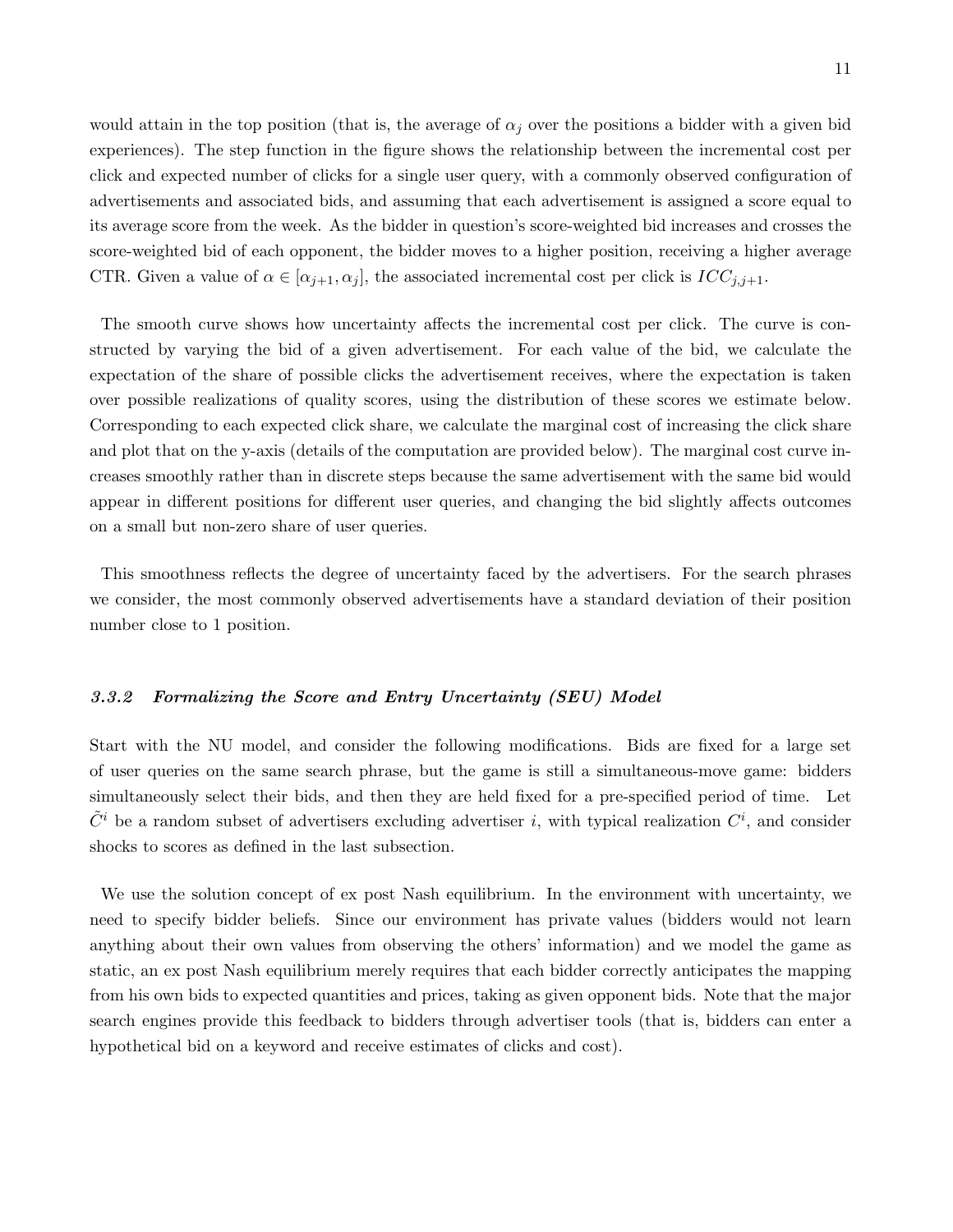Despite these weak information requirements, for simplicity of exposition, we endow the bidders with information about the primitive distributions of uncertainty in the environment. That is, we assume that advertisers correctly anticipate the share of user queries where each configuration of opposing bidders  $C^i$  will appear; the mean of each opponent's score-weighted bid,  $b_i\overline{s}_i$ ; and the distribution of shocks to scores,  $F_{\varepsilon}(\cdot)$ .

Define  $\Phi_{ik}^j$  to be an indicator for the event that bidder i is in slot j and bidder k is in slot  $j + 1$ . Let  $\mathcal{C}_{j,k}^i$  be the set of all subsets of  $C^i$  with cardinality j that contains k, with typical element  $C_{j,k}^i$ , representing the set of bidders above bidder i as well as k. Also recall that we introduce the reserve price as an additional bidder  $I + 1$  with bid  $b_{I+1} = r$ ,  $\overline{s}_{I+1} = 1$  and  $\varepsilon_{I+1} = 1$ . Let  $b, \overline{s}, \varepsilon$  be vectors of bids, mean scores, and shocks to scores, respectively. Then:

$$
\Phi_{ik}^j\left(b,\overline{s},\varepsilon;C^i\right) = \sum_{C^i_{j,k}\in\mathcal{C}^i_{j,k}}\prod_{m\in\mathcal{C}^i_{j,k}\setminus\{k\}}\mathbf{1}\left\{b_m\overline{s}_m\varepsilon_m > b_i\overline{s}_i\varepsilon_i\right\}\prod_{m\in C^i\setminus\mathcal{C}^i_{j,k}}\mathbf{1}\left\{b_m\overline{s}_m\varepsilon_m < b_k\overline{s}_k\varepsilon_k\right\}\mathbf{1}\left\{b_i\overline{s}_i\varepsilon_i > b_k\overline{s}_k\varepsilon_k\right\}.
$$

We can then write the expected number of clicks a bidder will receive as a function of her bid  $b_i$  as follows:

$$
Q_i(b_i; b_{-i}, \overline{s}) = \mathbb{E}_{\tilde{C}^i, \varepsilon} \left[ \sum_{j=1,..,J} \sum_{k \in \tilde{C}^i} \Pr(\Phi_{ik}^j \left( b, \overline{s}, \varepsilon; \tilde{C}^i \right) = 1) \cdot \alpha_j \cdot \gamma_i \right].
$$

The expected total expenditure of the advertiser for the clicks received with bid  $b_i$  can be written

$$
TE_i(b_i; b_{-i}, \overline{s}) = \mathbb{E}_{\tilde{C}^i, \varepsilon} \left[ \sum_{j=1,\dots,J} \sum_{k \in \tilde{C}^i} \Pr(\Phi_{ik}^j \left( b, \overline{s}, \varepsilon; \tilde{C}^i \right) = 1) \cdot \alpha_j \cdot \gamma_i \cdot \frac{\overline{s}_k \varepsilon_k b_k}{\overline{s}_i \varepsilon_i} \right].
$$

Then, the bidder's problem is to choose  $b_i$  to maximize

<span id="page-11-0"></span>
$$
EU_i(b_i; b_{-i}, \overline{s}) \equiv v_i \cdot Q_i(b_i; b_{-i}, \overline{s}) - TE_i(b_i; b_{-i}, \overline{s}). \tag{3.3}
$$

We let  $EU(b, \bar{s})$  and  $TE(b, \bar{s})$  be vector functions where the *i*th elements are  $EU_i(b_i; b_{-i}, \bar{s})$  and  $TE_i(b_i; b_{-i}, \overline{s})$ , respectively, for  $i = 1, ..., I$ .

We assume that the distributions of the scores have bounded supports. In general, this can lead to a scenario where expected clicks, expenditures and thus profits are constant in bids over certain ranges, since there can be a range of bids that maintain the same average position.

#### 3.4 Existence, Uniqueness, and Computation of Equilibria in the SEU Model

In this section, we derive a particularly convenient representation of the conditions that characterize equilibria in the SEU model, and then we show that standard results from the theory of ordinary differ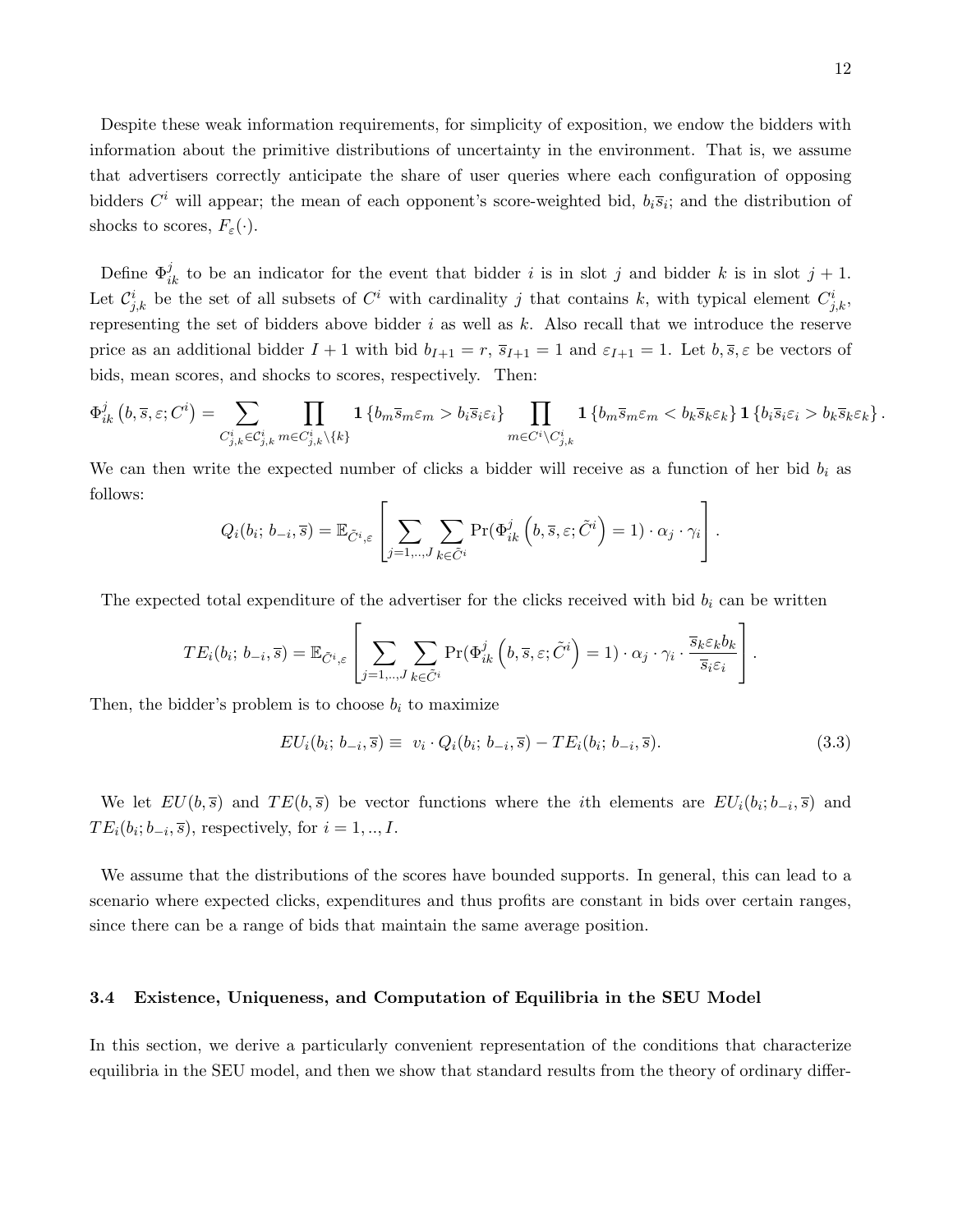ential equations can be used to provide necessary and sufficient conditions for existence and uniqueness of equilibrium. We start by making the following assumption, which we maintain throughout the paper.

**ASSUMPTION 1.** The vector of shocks to the scores  $\varepsilon = (\varepsilon_1, \ldots, \varepsilon_{I+1})$  has the following properties: the components are independent; the distribution of  $\varepsilon_{I+1}$  is degenerate at 1; the remaining I components are identically distributed with distribution  $F_{\varepsilon}(\cdot)$ , which does not have mass points and has an absolutely continuous density  $f_{\varepsilon}(\cdot)$  that has a finite second moment and that is twice continuously differentiable and strictly positive on its support.

Many of the results in the paper carry over if this assumption is relaxed, but they simplify the analysis substantially.

To begin, we present a simple but powerful identity, proved below in [3.4:](#page-12-0)

<span id="page-12-1"></span>
$$
\frac{d}{d\tau} \left.EU_i\left(\tau b, \overline{s}\right)\right|_{\tau=1} = -TE_i\left(b, \overline{s}\right), \quad \text{for } i < I+1,\tag{3.4}
$$

that is, a proportional increase in all bids decreases bidder i's utility at the rate  $TE_i(b,\overline{s})$ , the amount bidder  $i$  is spending. The intuition is that ranks and prices depend on the ratios of bids, so a proportional change in all bids simply increases costs proportionally.

The system of first-order conditions that are necessary for equilibrium when all bidders win a strictly positive click share is given by

<span id="page-12-0"></span>
$$
v_i \frac{\partial}{\partial b_i} Q_i (b, \overline{s}) = \frac{\partial}{\partial b_i} T E_i (b, \overline{s}) \quad \text{for all } i.
$$
 (3.5)

Our next result works by combining [\(3.4\)](#page-12-1) with the first-order conditions, to conclude that a proportional increase in opponent bids only decreases utility at the rate  $TE_i(b,\overline{s})$ ; this follows because when bidder  $i$  is optimizing, a small change in her own bid has negligible impact.

**LEMMA 1** Assume that  $\frac{\partial}{\partial b'_{-(I+1)}} EU(b, \overline{s})$  and TE are continuous in b Then a vector of strictly positive bids b satisfies the first order necessary conditions for equilibrium  $(3.5)$  if and only if

<span id="page-12-2"></span>
$$
\frac{d}{d\tau} \left.EU_i\left(b_i, \tau b_{-i}, \overline{s}\right)\right|_{\tau=1} = -TE_i\left(b, \overline{s}\right) \text{ for all } i < I+1. \tag{3.6}
$$

Proof: Denote the probability of bidders i and k from configuration  $C^i \cup \{i\}$  being in positions j and  $j+1$  by  $G_{ik}^j(b,\overline{s},C^i)$ . Then  $G_{ik}^j(b,\overline{s},C^i) = \int \Phi_{ik}^j(b,\overline{s},\varepsilon;C^i) dF_{\varepsilon}(\varepsilon)$ , recalling that  $\Phi_{ik}^j$  is an indicator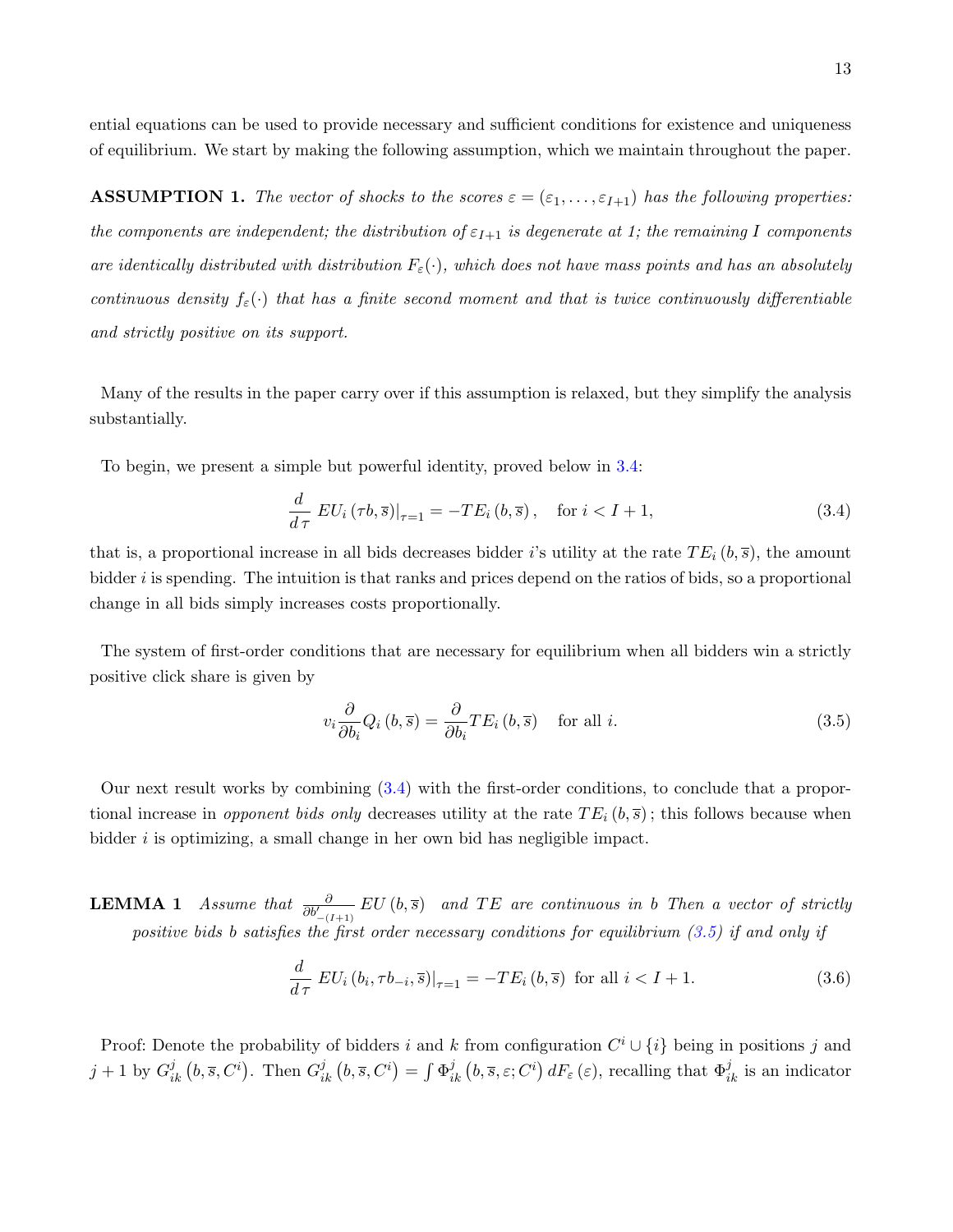for the event that bidder i is in slot j and bidder k is in slot  $j+1$ . The total quantity of clicks for bidder i can be computed as

$$
Q_i(b_i, b_{-i}; \overline{s}) = \sum_{C^i} \sum_{k \in C^i} \sum_{j=1}^J \alpha_j \gamma_i G_{ik}^j(b, \overline{s}, C^i).
$$

The total expenditure can be computed as

$$
TE_i(b_i, b_{-i}; \overline{s}) = b_i \sum_{C^i} \sum_{k \in C^i} \sum_{j=1}^J \alpha_j \gamma_i \int \frac{\overline{s}_k b_k \varepsilon_k}{\overline{s}_i b_i \varepsilon_i} \Phi_{ik}^j(b, \overline{s}, \varepsilon; C^i) dF_{\varepsilon}(\varepsilon).
$$

Note that  $TE_i(b_i, b_{-i}; \overline{s})/b_i$  is homogeneous of degree zero in b.

The function  $G_{ik}^j$   $(b, \overline{s}, C^i)$  is homogeneous of degree zero in b as well. As a result,  $\sum_{i=1}^K$  $k'=1$  $b_{k'}\frac{\partial}{\partial b_{i}}$  $\frac{\partial}{\partial b_{k'}} G^j_{ik}\left(b, \overline{s}, C^i\right) =$ 0. Then, the following identity holds

$$
\frac{\partial}{\partial b'} EU(b,\overline{s}) b = -TE(b,\overline{s}), \qquad (3.7)
$$

which can in turn be rewritten as, for each  $i < I + 1$ ,

$$
\frac{d}{d\tau} EU_i(b_i, \tau b_{-i}, \overline{s})|_{\tau=1} + b_i \frac{\partial}{\partial b_i} EU_i(b_i, b_{-i}, \overline{s}) = -TE_i(b, \overline{s}).
$$

Thus, [\(3.6\)](#page-12-2) is equivalent to  $\frac{\partial}{\partial b_i} EU_i(b_i, b_{-i}, \overline{s}) = 0$  whenever  $b_i > 0$ .  $Q.E.D.$ 

We now build on  $3.4$  to analyze existence and uniqueness of equilibrium. To do so, we introduce some additional notation.

Let  $EU (b, \bar{s})$  be the vector of bidder expected utilities, and let  $D (b, \bar{s})$  the matrix of partial derivatives

$$
D\left(b,\overline{s}\right) = \frac{\partial}{\partial b'_{-\left(I+1\right)}}\, EU\left(b,\overline{s}\right).
$$

Let  $D_0(b, \overline{s})$  be the matrix obtained by replacing the diagonal elements of  $D(b, \overline{s})$  with zeros. Then, [\(3.6\)](#page-12-2) can be rewritten in matrix notation as

$$
D_0 (b, \overline{s}) b_{-(I+1)} = -TE (b, \overline{s}) - r \frac{\partial EU(b, \overline{s})}{\partial b_{I+1}}.
$$

We can then implicitly define a mapping  $\beta : [0,1] \to \mathbb{R}^{I+1}$  where, under some regularity conditions imposed on the payoff function, the solution  $\beta(\tau)$  will exist in some neighborhood of  $\tau = 1$ :

<span id="page-13-0"></span>
$$
\tau \frac{d}{d\tau} EU_i\left(\beta_i(\tau), \tau \beta_{-i}(\tau), \overline{s}\right) = -TE_i\left(\beta_i(\tau), \tau \beta_{-i}(\tau), \overline{s}\right), \ b_{I+1} = r \tag{3.8}
$$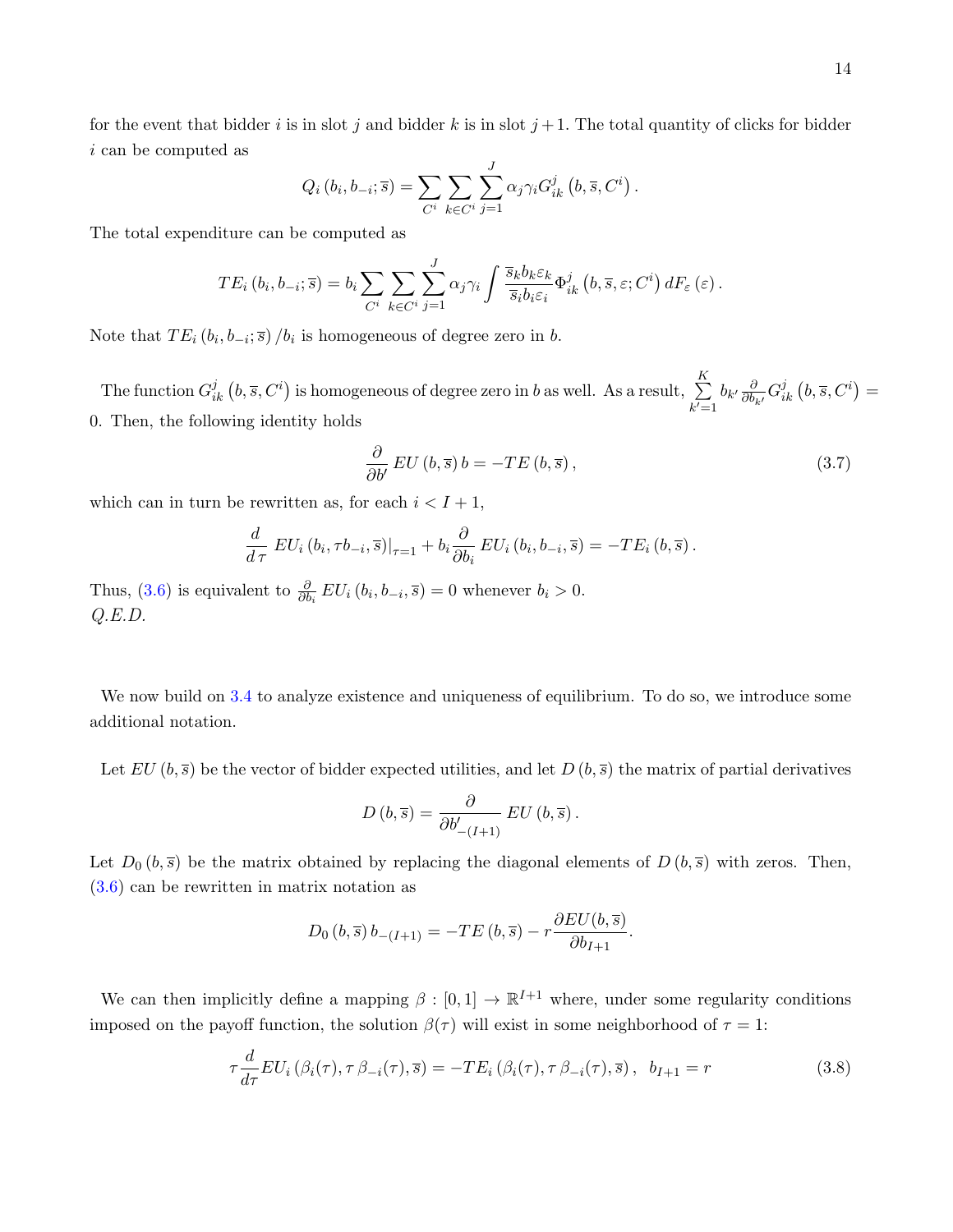for all bidders  $i < I+1$ . The next theorem establishes the conditions under which a solution  $\beta(\tau)$  exists locally around  $\tau = 1$  and globally for  $\tau \in [0, 1]$ . To state the theorem, let  $V = [0, v_1] \times \cdots \times [0, v_I]$  be the support of potential bids when bidders bid less than their values, as will be optimal in this game.

<span id="page-14-0"></span>**THEOREM 1.** Consider a GSP auction in the SEU environment with a reserve price  $r > 0$ . Assume that  $D_0$  and TE are continuous in b and  $D_0$  is non-singular and Lipschitz at the solution of [\(3.5\)](#page-12-0). Suppose that for each  $i=1,\ldots,I$ ,  $Q_i(b,\overline{s})>0$ , and that each  $EU_i$  is quasi-concave in  $b_i$  on V. Then: (i) An equilibrium exists if and only if for some  $\delta > 0$  the system of equations [\(3.8\)](#page-13-0) has a solution on

 $\tau \in [1-\delta, 1].$ 

(ii) The conditions from part (i) are satisfied for all  $\delta \in [0,1]$ , and so an equilibrium exists, if  $D_0(b,\overline{s})$ is Lipschitz and non-singular for all  $b \in V$  except a finite number of points.

(iii) There is a unique equilibrium if and only if for some  $\delta > 0$  the system of equations [\(3.8\)](#page-13-0) has a unique solution on  $\tau \in [1-\delta, 1].$ 

(iv) The conditions from part (iii) are satisfied for all  $\delta \in [0,1]$ , so that there is a unique equilibrium, if each element of  $\frac{\partial}{\partial b'} EU(b, \overline{s})$  is Lipschitz in b and non-singular for  $b \in V$ .

The full proof of this theorem is provided in the Appendix. Quasi-concavity is assumed to ensure that solutions to the first-order condition are always global maxima; it is not otherwise necessary.

Theorem [1](#page-14-0) makes use of a high-level assumption that the matrix  $D_0$  is non-singular. In the following lemma we provide more primitive conditions outlining empirically relevant cases where this assumption is satisfied.

**LEMMA 2** (i) For a given  $b \in V$  and a given  $\overline{s}$ , suppose that the bidders are arranged according to their mean score weighted values  $\overline{s}_i b_i \geq \overline{s}_{i+1}b_{i+1}$  for  $i = 1, \ldots, I-1$ . Then  $D_0(b, \overline{s})$  is non-singular if for each bidder her utility is strictly locally monotone in the bid of either the bidder above or below her in the ranking or both.

(ii) Given V, there exist values  $\epsilon$  and  $\bar{\epsilon}$  such that (i) is satisfied for all  $b \in V$  if the support of  $\epsilon$ contains  $[\underline{\varepsilon}, \overline{\varepsilon}]$ .

Part (i) of [3.4](#page-14-0) is satisfied, e.g., if  $\frac{\partial EU_i}{\partial b_{i-1}} \neq 0$  for  $i = 2, ..., I$  and  $\frac{\partial EU_1}{\partial b_2} \neq 0$ . To see this, note that the diagonal elements of the matrix  $D_0(b,\overline{s})$  are zero. Therefore, we can compute the determinant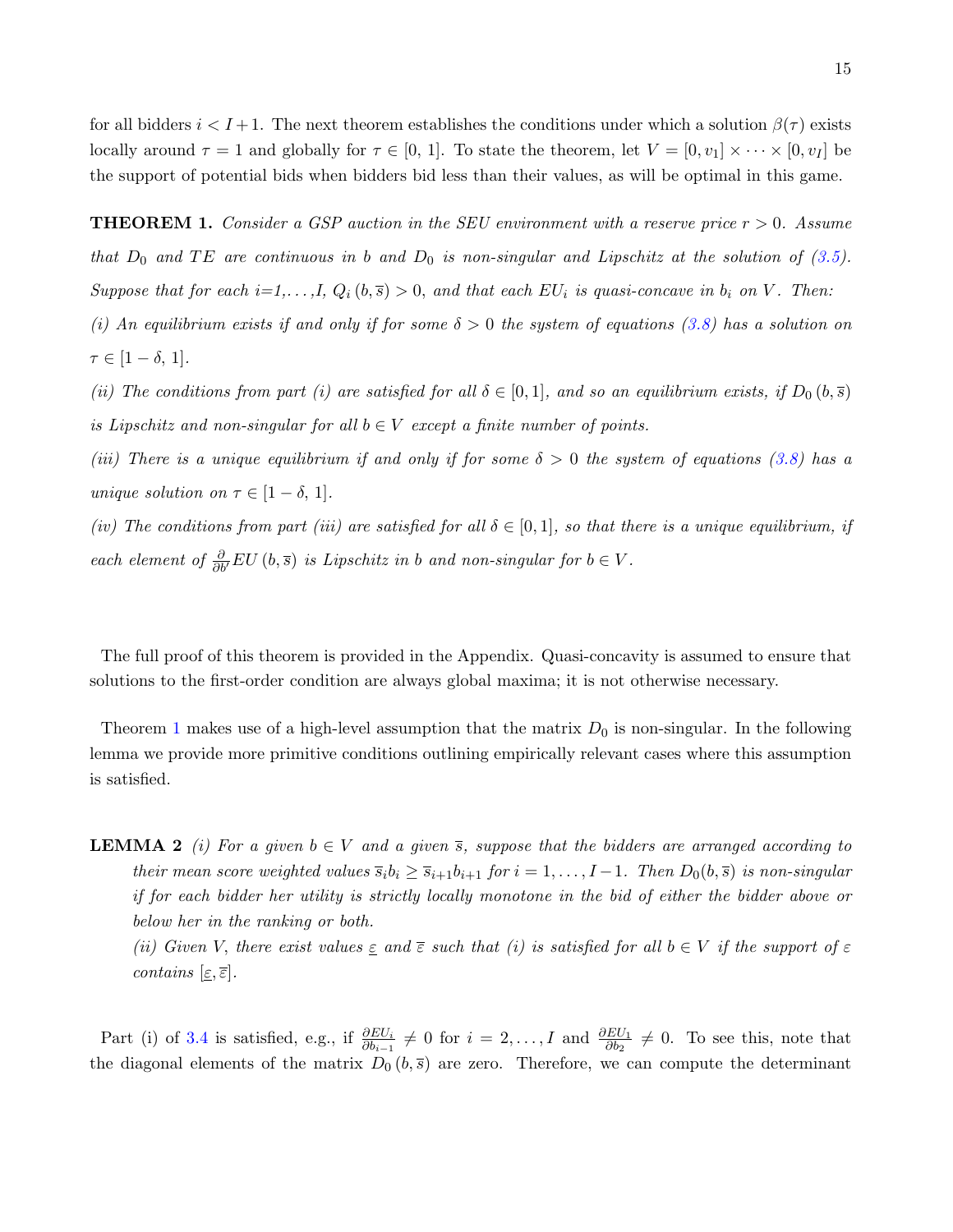det  $(D_0(b,\overline{s})) = -\frac{\partial EU_1}{\partial b_2}$  $\frac{E U_1}{\partial b_2} \prod$  $i > 2$  $\partial EU_i$  $\frac{\partial E U_i}{\partial b_{i-1}} \neq 0$ . For part (ii) we note that we can find  $\underline{\varepsilon}$  and  $\overline{\varepsilon}$  such that for each bidder *i* we can find bidder *i'* such that  $b_i \overline{s_i} \leq b_{i'} \overline{s}_{i'} \overline{\varepsilon}$  and  $b_i \overline{s}_i \overline{\varepsilon} < b_{i'} \overline{s}_{i'} \underline{\varepsilon}$ . Then the probability that bidder  $i'$  is ranked below bidder i is positive and depends on the bid of bidder  $i'$ . Thus, the derivative of bidder  $i$ 's utility with respect to the bid of bidder  $i'$  is not equal to zero.

Equation [\(3.8\)](#page-13-0) plays a central role in determining the equilibrium bid profile. Now we show that it can be used as a practical device to compute the equilibrium bids. Suppose that functions  $TE_i$  and  $EU_i$  are known for all bidders. Then, initializing  $\beta(0) = 0$ , we treat the system of equations [\(3.8\)](#page-13-0) as a system of ordinary differential equations for  $\beta(\tau)$ . We can use standard methods for numerical integration of ODE if a closed-form solution is not available. Then the vector  $\beta(1)$  will correspond to the vector of equilibrium bids.

This suggests a computational approach, which can be described as follows. Suppose that one needs to solve a system of non-linear equations

$$
\mathbf{H}(\mathbf{b}) = \mathbf{0},
$$

where  $\mathbf{H}: \mathbb{R}^N \mapsto \mathbb{R}^N$  and  $\mathbf{b} \in \mathbb{R}^N$ . This system may be hard to solve directly because of significant non-linearities. However, suppose that there exists a function  $\mathbf{F}(\mathbf{b},\tau)$  such that  $\mathbf{F}: \mathbb{R}^N \times [0,1] \mapsto \mathbb{R}^N$ with the following properties. If  $\tau = 0$ , then the system

$$
\mathbf{F}(\mathbf{b},0) = 0
$$

has an easy-to-find solution, and if  $\tau = 1$  then

$$
\mathbf{F}(\mathbf{b},1) = \mathbf{H}(\mathbf{b}) = 0.
$$

Denote the solution of the system  $\mathbf{F}(\mathbf{b}, 0) = 0$  by  $\mathbf{b}_0$ . If **F** is smooth and has a non-singular Jacobi matrix, then the solution of the system

$$
\mathbf{F}(\mathbf{b},\tau)=0
$$

will be a smooth function of  $\tau$ . As a result, we can take the derivative of this equation with respect to  $\tau$  to obtain

$$
\frac{\partial \mathbf{F}}{\partial \mathbf{b}'} \dot{\mathbf{b}} + \frac{\partial \mathbf{F}}{\partial \tau} = 0,
$$

where  $\dot{\mathbf{b}} = \left(\frac{db_1}{d\tau}, \ldots, \frac{db_N}{d\tau}\right)'$ . This expression can be finally re-written in the form

<span id="page-15-0"></span>
$$
\dot{\mathbf{b}} = -\left(\frac{\partial \mathbf{F}}{\partial \mathbf{b}'}\right)^{-1} \frac{\partial \mathbf{F}}{\partial \tau}.
$$
\n(3.9)

Equation [\(3.9\)](#page-15-0) can be used to solve for  $\beta(\tau)$ .  $\beta(0) = \mathbf{b}_0$  is assumed to be known, and  $\beta(1)$  corresponds to the solution of the system of equations of interest. Systems of ordinary differential equations are usually easier to solve than non-linear equations.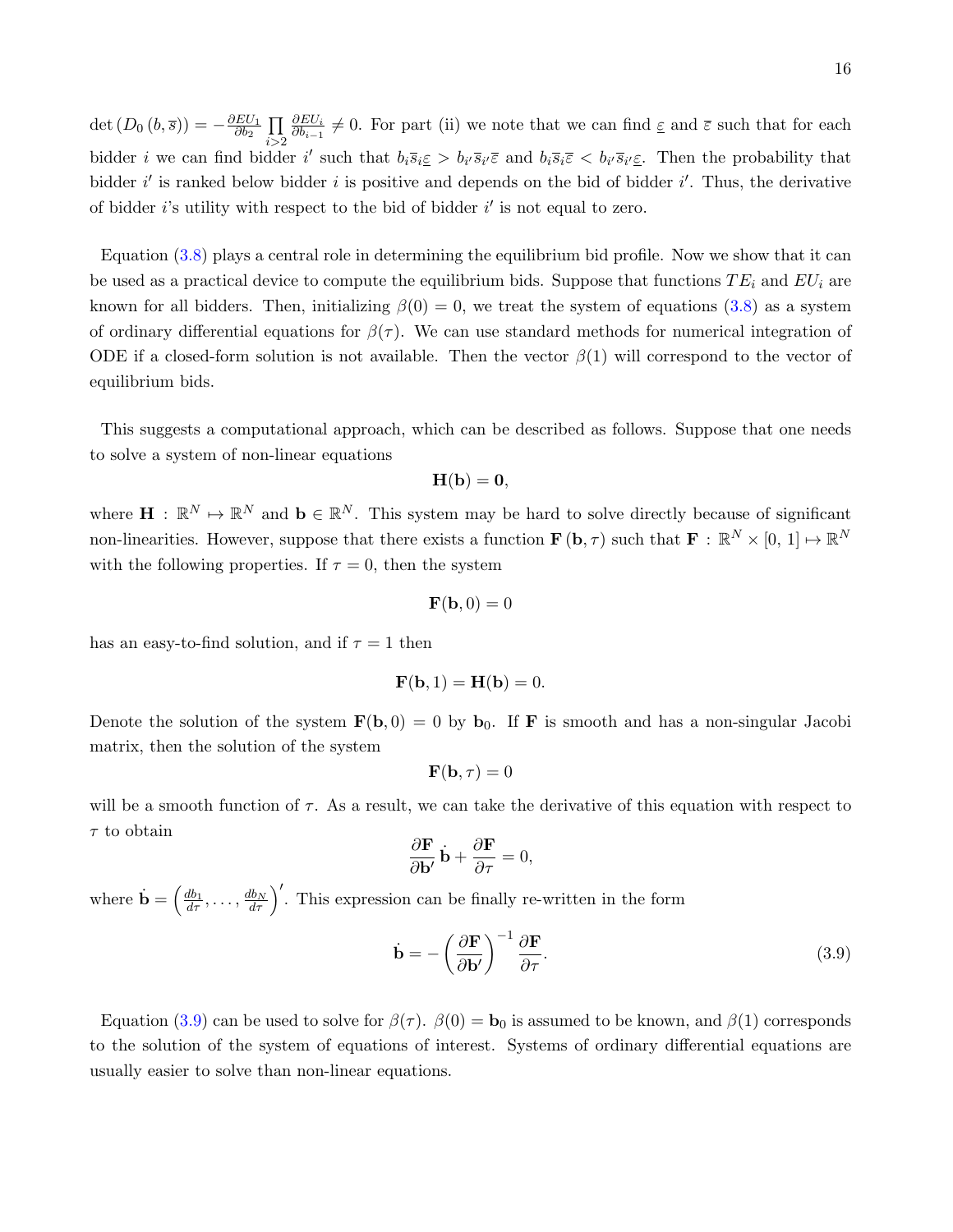The computational approach we propose is to define **F** using  $(3.8)$ . If the payoff function is twice continuously differentiable and the equilibrium existence conditions are satisfied, then  $\bf{F}$  has the desired properties. Details of the application of this method to our problem are in Appendix [G.](#page-58-0)

## 3.5 Bidder Incentives in the SEU Model

It is easier to understand the bidder's incentives in terms of general economic principles if we introduce a change of variables. When bidding, the advertiser implicitly selects an expected quantity of clicks, and a total cost for those clicks. Fix  $b_{-i}$ , s and suppress them in the notation, and define

$$
Q_i^{-1}(q_i) = \inf\{b_i : Q_i(b_i) \ge q_i\},\
$$

and define

$$
TC_i(q_i) = TE_i(Q_i^{-1}(q_i)).
$$
  

$$
AC_i(q_i) = TE_i(Q_i^{-1}(q_i))/q_i.
$$

Then, the bidder's objective can be rewritten as

$$
\max_{q_i} q_i(v_i - AC_i(q_i)).
$$

This is isomorphic to the objective function faced by an oligopsonist in an imperfectly competitive market. As usual, the solution will be to set marginal cost equal to marginal value, when the average cost curve is differentiable in the relevant range (assume it is for the moment).

$$
v_i = q_i A C_i'(q_i) + A C_i(q_i) \equiv M C_i(q_i). \tag{3.10}
$$

.

The bidder trades off selecting a higher expected CTR  $(q_i)$  and receiving the average per-click profit  $v_i - AC_i(q_i)$  on more units, against the increase in the average cost per click that will be felt on all existing clicks. The optimality conditions can be rewritten in the standard way:

$$
\frac{v_i - AC_i(q_i)}{AC_i(q_i)} = \frac{d \ln AC_i(q_i)}{d \ln(q_i)}
$$

The bidder's profit as a percentage of cost depends on the elasticity of the average cost per click curve.

To see how this works in practice, consider the following figure, which illustrates the average cost curve  $AC_i(q_i)$  and the marginal cost curve  $MC_i(q_i)$  for a given search phrase. We select a particular bidder, call it *i*. Given the actual bid of the advertiser,  $b_i$ , we calculate  $q_i = Q_i(b_i; b_{-i}, \overline{s})$ . We then calculate  $MC_i(q_i)$ . If the bidder selects  $q_i$  optimally, then  $v_i = MC_i(q_i)$ , as illustrated in the figure. Thus, under the assumption of equilibrium bidding, we infer that the bidder's valuation must have been  $MC_i(q_i)$ . In Figure [2](#page-17-0) we illustrate the structure of the marginal cost and average cost functions for bidders for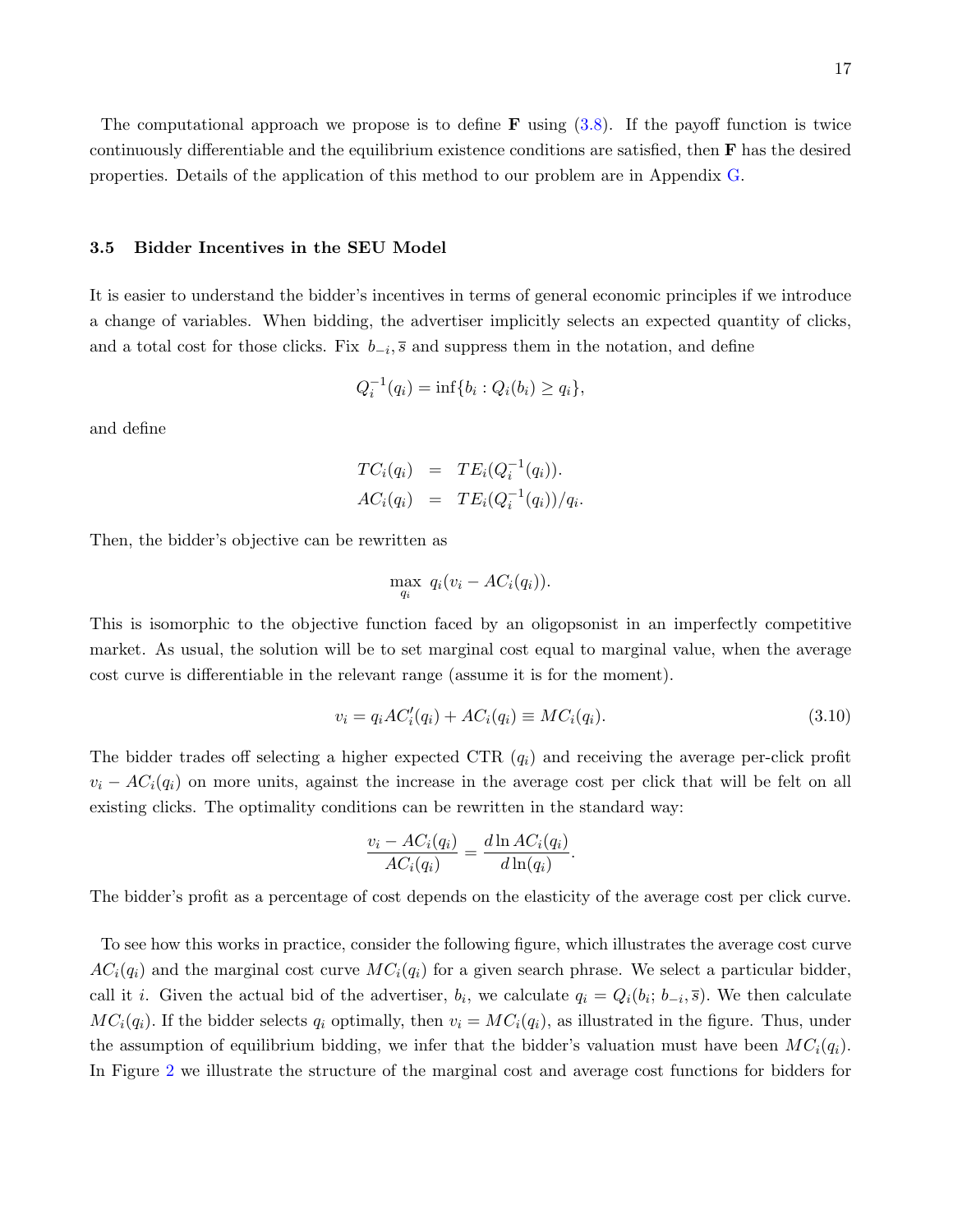

<span id="page-17-0"></span>Figure 2: Average cost, marginal cost, and value for frequent bidders

high-value search phrases that most frequently appear in the top position as compared to other bidders. The horizontal line corresponds to the value per click of the considered bidders and the vertical line reflects the quantity of clicks receieved by the bidder provided her actual bid.

This approach to inferring a bidder's valuation from her bid and the average cost curve she faces is the main approach we use in our empirical work. The case where the average cost curve is not differentiable is considered below.

## 4 Identification of Valuations under Alternative Models

In this section, we consider identification and inference in the following environment. We assume that position-specific click-through rates  $\alpha_j$  are known; identification of these is discussed in the appendix.

For the SEU model, we consider observing a large number of queries for a given set of potential bidders, and consider the question of whether the valuations of the bidders can be identified. For each query, we assume that we observe bids, the set of entrants, and the scores. For the NU model, it is more subtle to define the problem, given the disconnect between the model and the real-world bidding environment. The model treats each query as separate, and so in principle, we could imagine that a bidder's valuation changes query to query. In that case, we consider identification of the valuation for each query.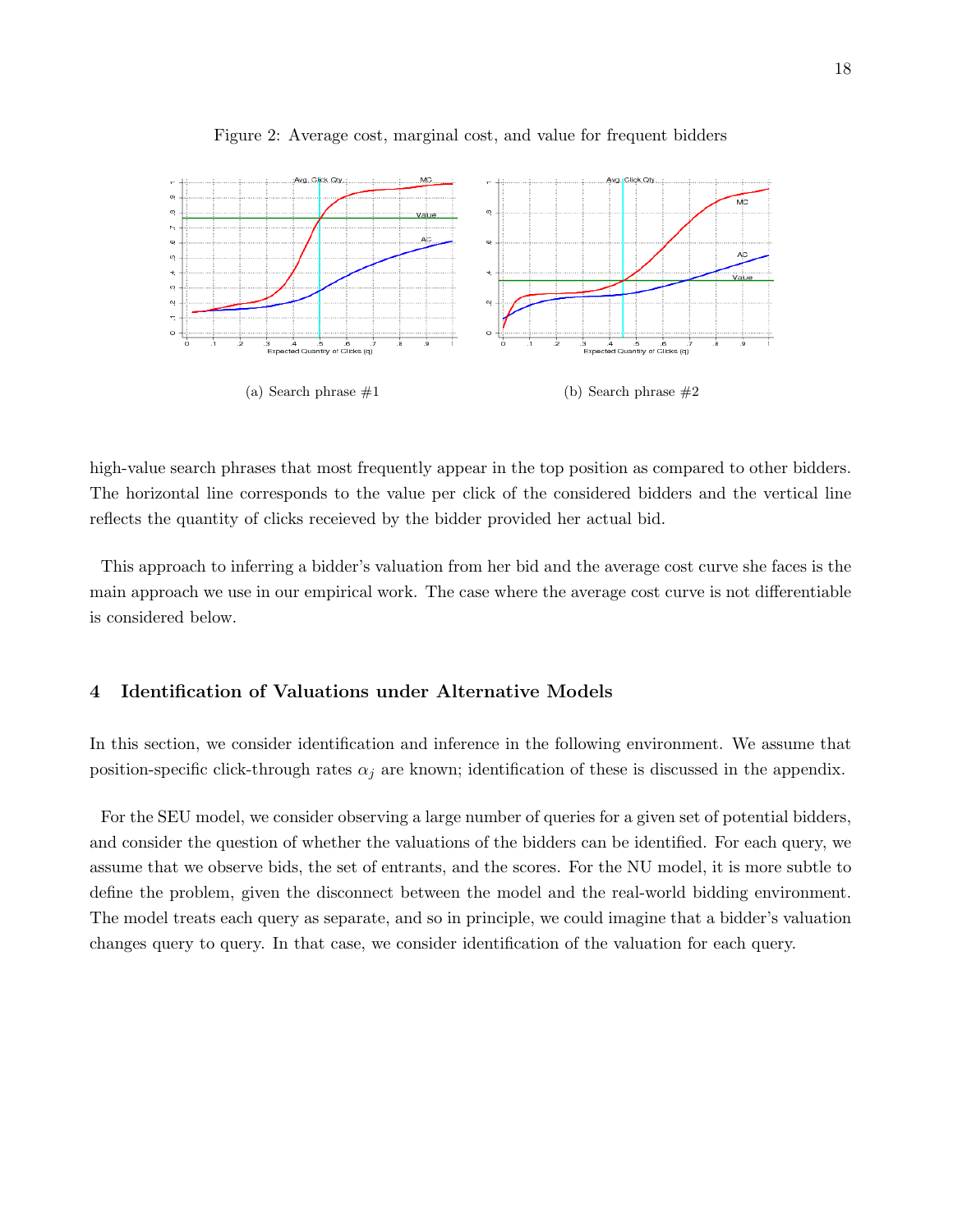Recall the condition for envy-free Nash equilibrium in the NU model, that the score weighted value for bidder j is bounded by incremental cost per clicks  $ICC_{j-1,j}$  and  $ICC_{j,j+1}$ . This implies that observed scores, bids and  $\alpha_i$ 's are consistent with envy-free Nash equilibrium bidding for some valuations, if and only if

<span id="page-18-0"></span>
$$
ICC_{j,j+1} = \frac{s_{k_{j+1}}b_{k_{j+1}}\alpha_j - s_{k_{j+2}}b_{k_{j+2}}\alpha_{j+1}}{\alpha_j - \alpha_{j+1}}
$$
 is nonincreasing in j. (4.11)

This is a testable restriction of the envy-free Nash equilibrium.

Following [Varian](#page-44-0) [\(2007\)](#page-44-0), we can illustrate the requirements of the envy-free equilibrium with a figure. Recall Figure [1.](#page-9-1) The envy-free equilibrium refinement requires that a bidder  $j$  selects the position (that is, a feasible click share  $\alpha_j$ ) that yields the highest value of  $s_jv_j\alpha_j-s_jT C_j(\alpha_j)$ . This is equivalent to requiring that the score-weighted value is bounded by  $ICC_{j,j-1}$  and  $ICC_{j,j+1}$ .

The requirement that  $ICC_{j,j+1}$  is nonincreasing in j corresponds to the total expenditure curve being convex. If  $(4.11)$  holds, then we can solve for valuations that satisfy  $(3.2)$ : we can find score-weighted valuations for each bidder that lie between the steps of the ICC curve. In general, if the inequalities in [\(3.2\)](#page-8-0) are strict, there will be a set of valuations for the bidder in each position. Thus, [\(3.2\)](#page-8-0) determines bounds on the bidder's valuation, as follows:

$$
s_{k_j}v_{k_j} \in [ICC_{j,j+1}, ICC_{j-1,j}].
$$

For the highest excluded bidder,  $v_{k_{J+1}} = b_{k_{J+1}}$ , and for the highest position,

$$
s_{k_1}v_{k_1} \in \left[\frac{s_{k_2}b_{k_2}\alpha_1 - s_{k_3}b_{k_3}\alpha_2}{\alpha_1 - \alpha_2},\infty\right).
$$

The EOS equilibrium selection requires  $s_{k_j}v_{k_j} = ICC_{j-1,j}$ .

## 4.2 The Score and Entry Uncertainty Model

For the case where  $Q_i(\cdot)$  and  $TE_i(\cdot)$  are strictly increasing and differentiable in the bid, we can recover the valuation of each bid using the necessary condition for optimality

$$
v_i = MC_i(Q_i(b_i)),\tag{4.12}
$$

given that all of the distributions required to calculate  $MC<sub>i</sub>(q<sub>i</sub>)$  are assumed to be observable. Note that the local optimality condition is necessary but not sufficient for  $b_i$  to be a best response bid for a bidder with value  $v_i$ ; a testable restriction of the model is that the bid is globally optimal for the valuation that satisfies local optimality. One requirement for global optimality is that the objective function is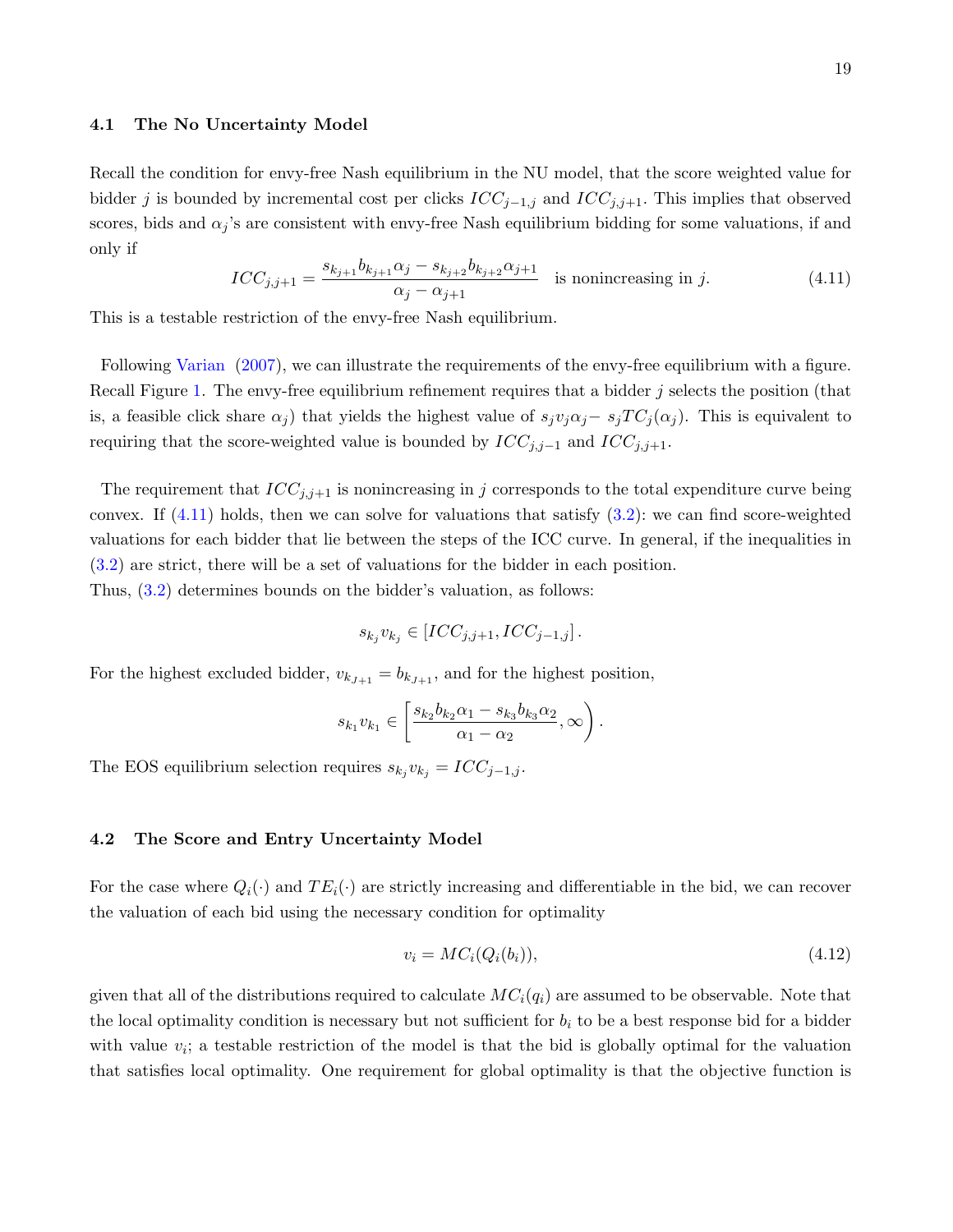locally concave at the chosen bid:  $MC_i'(Q_i(b_i)) \geq 0$ . A sufficient (but not necessary) condition for global optimality is that  $MC_i$  is increasing everywhere, since this implies that the bidder's objective function (given opponent bids) is globally concave, and we can conclude that indeed,  $b_i$  is an optimal bid for a bidder with value  $v_i$ . If  $MC_i$  is nonmonotone, then global optimality of the bid should be verified directly.

Now consider the case where  $TE_i(\cdot)$  is not differentiable everywhere. This occurs when score uncertainty has limited support, and when there is not too much uncertainty about entry. This analysis parallels the "kinked demand curve" theory from intermediate microeconomics. Note that  $Q_i(\cdot)$  is nondecreasing and continuous from the left, so it must be differentiable almost everywhere. If  $Q_i(\cdot)$ is constant on  $[b'_i, b''_i]$  and then increasing at  $b''_i$ , then  $Q_i^{-1}(q_i) = b'_i$  for  $q_i \in [Q_i(b'_i), Q_i(b''_i))$ , while  $Q_i^{-1}(Q_i(b_i'')) = b_i''$ . This implies in turn that  $TC_i(\cdot)$  is non-differentiable at  $Q_i(b_i'')$ , and that  $MC_i(\cdot)$ jumps up at that point. Thus, if we observe any  $b_i$  on  $[b'_i, b''_i]$ , the assumption that this bid is a best response implies only that

<span id="page-19-0"></span>
$$
v_i \in [MC_i(Q_i(b'_i)), MC_i(Q_i(b''_i))].
$$
\n(4.13)

Summarizing:

**THEOREM 2.** Consider the SEU model, where bids are fixed over a large number of queries. Suppose that we observe the bids of I bidders  $(b_1,..,b_I)$ , the joint distribution of their scores s, and the set of entrants in each query. Then:

(i) Bounds on the valuation for bidder i are given by  $(4.13)$ , where  $b'_i = Q_i^{-1}(Q_i(b_i); b_{-i}, \overline{s})$ , and  $b''_i =$  $\sup\{b_i''': Q_i(b_i''; b_{-i}, \overline{s}) = Q_i(b_i; b_{-i}, \overline{s})\}.$ 

(ii) A necessary and sufficient condition for the observed bids to be consistent with ex post equilibrium is that for some  $(v_1, ..., v_l)$  within the bounds from (i), the observed bids  $(b_1, ..., b_l)$  are globally optimal for a bidder solving [\(3.3\)](#page-11-0). A sufficient condition is that  $MC_i(\cdot)$  is nondecreasing for each i.

The proof follows directly from the discussion above and the fact that the functions  $Q_i$  and  $MC_i$  are uniquely defined from the observed bids and the distribution of scores and entrants.

Equilibria in the SEU environment are not necessarily envy-free, and further, they are not necessarily monotone in the sense that bidders with higher score-weighted valuations place higher score-weighted bids. However, if there are many bidders and substantial uncertainty, each bidder will face a similar marginal cost curve, and monotonicity will follow.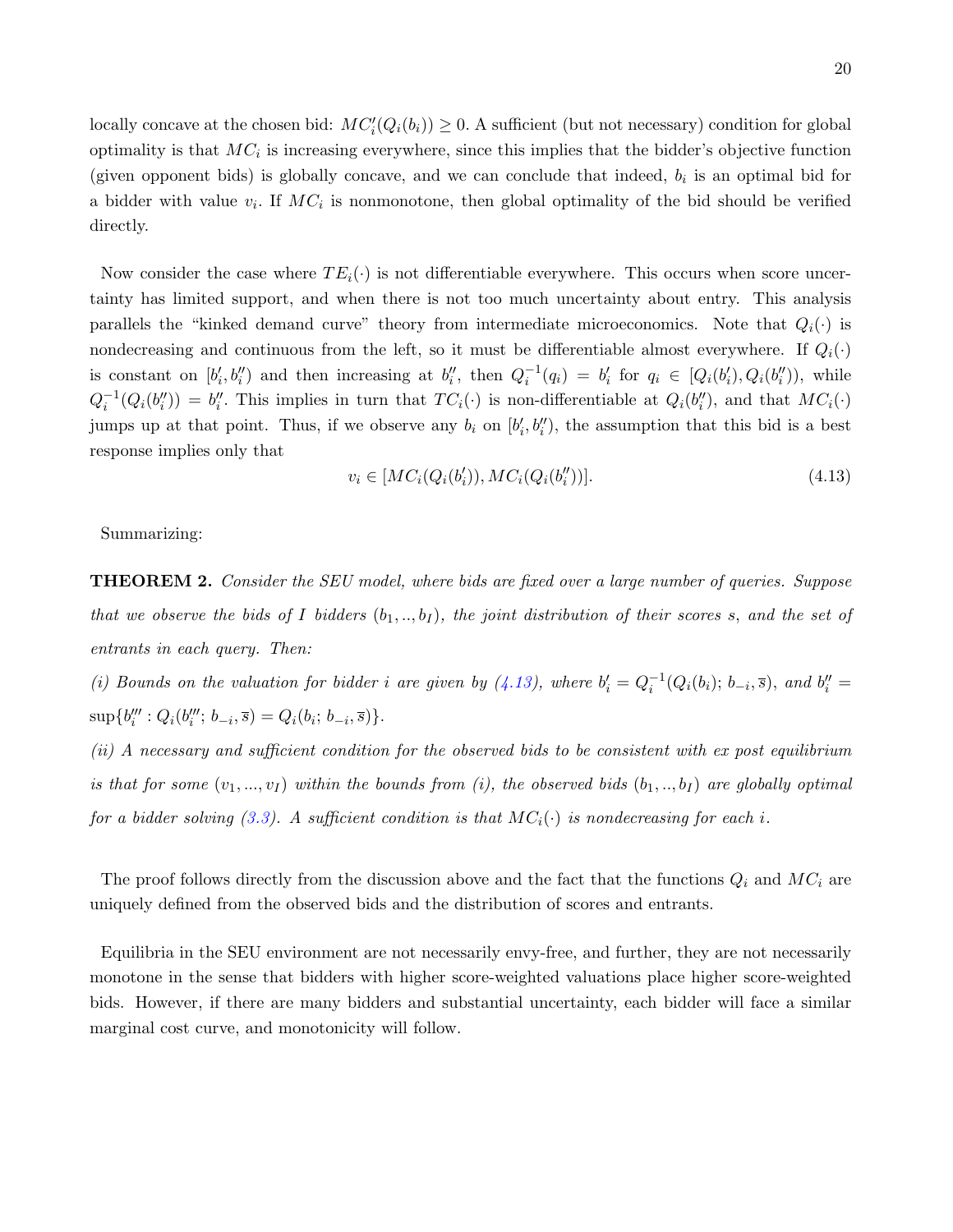#### 4.3 Comparing Inferences From Alternative Models

A natural question concerns how the inferences from the NU and SEU models compare, given the same auction environment. In this subsection, we show that if the NU model gives bounds on valuations that are consistent across queries (that is, the intersection of the bounds are non-empty), then those bounds will be contained in the bounds from the SEU model. However, in practice, we find that consistency typically fails–the bounds implied by the NU model for one query do not intersect with the bounds from another.

<span id="page-20-0"></span>**THEOREM 3.** Consider a dataset with repeated observations of search queries, where bids are constant throughout the sample. Consider two alternative models for inference, the NU model and the SEU model. Assume that the NU model produces bounds on valuations that are consistent for a given bidder across the different observations of search queries in the dataset where the advertiser's bid is entered, and consider the intersection of these bounds for each advertiser. This intersection is contained in the bounds on valuations obtained using the SEU model.

Proof: Fix a vector of bids b and the distributions of scores and entrants. Let  $u_i(v_i, b'_i; b_{-i}, \overline{s}_i, \varepsilon, C)$ be the bidder's utility for a particular user query when the bidder's valuation is  $v_i$  and bids  $b'_i$ , and for this proof include explicitly each bidder's valuation as an argument of  $EU_i$ . Let  $v^{NU}$  be a vector of valuations that is consistent with b being a Nash equilibrium bidding profile in the NU model for all possible realizations of scores and participants. Suppose that  $v^{NU}$  is not in the bounds for valuations in the SEU model. Then,

$$
EU_i(v_i^{NU}, b_i; b_{-i}, \overline{s}) = \mathbb{E}_{\varepsilon, C}[\max_{b_i'} u_i(v_i^{NU}, b_i'; b_{-i}, \overline{s}_i, \varepsilon, C)]
$$
  
\n
$$
\geq \max_{b_i'} \mathbb{E}_{\varepsilon, C}[u_i(v_i^{NU}, b_i'; b_{-i}, \overline{s}_i, \varepsilon, C)]
$$
  
\n
$$
> EU_i(v_i^{NU}, b_i; b_{-i}, \overline{s}).
$$

This is a contradiction. Thus, we conclude that  $v_i^{NU}$  is in the bounds for valuations in the SEU model.

## 5 Estimation of Bidder Valuations

In this section we demonstrate how the expected payoff of a bidder in a position auction can be recovered from the data. The structure of the data for position auctions makes the estimation procedure different from the standard empirical analyses of auctions. In the setup of online position auctions the same set of bids will be used in a set of auctions. In our historical data sample most bidders keep their bids unchanged during the considered time period.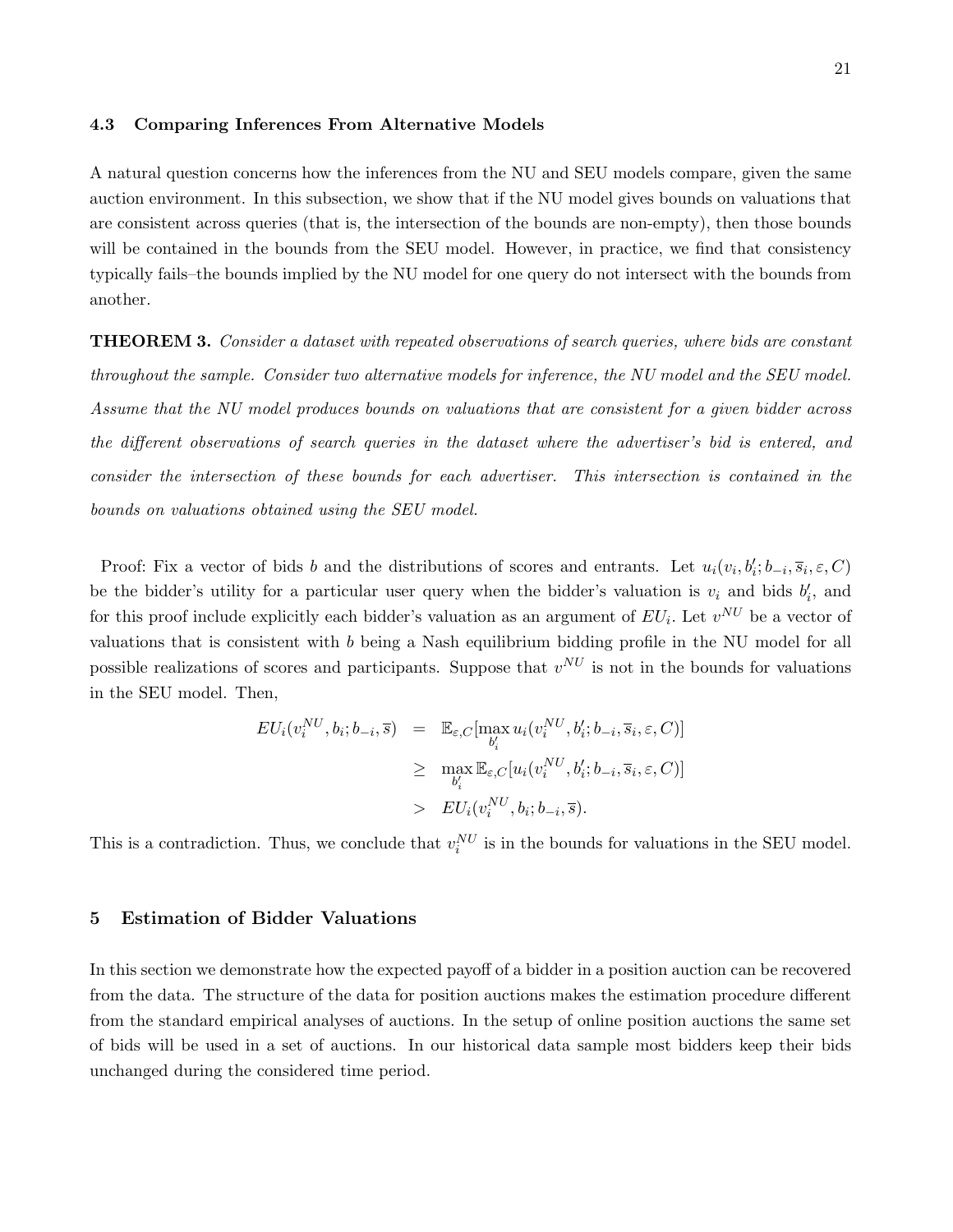In our data sample a portion of advertisers have multiple advertisements. Bidders submit a separate bid for each ad. Our analysis will be facilitated by the fact that the search engine has a policy of not showing two ads by the same advertiser on the same page. We will use a simplifying assumption that bidders maximize an expected profit from bidding for each ad separately. We associate the bidder with a unique combination of the advertisment and the bid and the goal of our structural estimation will be to recover the latent values per click of the advertisers bidding to place the ads.

Previously we assumed that de-meaned scores have the same distribution across advertisers. We use an additional subscript t to indicate individual user queries with bidder configurations. We assume that configurations  $C_t$  of the bidders who were considered for user query t are observed. We assume that the number of advertisers I is fixed and denote  $N_i = \sum_t \mathbf{1} \{i \in C_t\}$  the number of queries for which advertiser i was considered. Our further inference is based on the assumption that  $N_i \to \infty$  for all bidders  $i = 1, \ldots, I$ . We denote the total number of user queries in the dataset by T.

We impose the following assumption regarding the joint distribution of shocks to the scores and configurations.

**ASSUMPTION 2.** The shocks to the scores are independent from the configurations:  $\varepsilon_{it} \perp C_t$  for  $i = 1, \ldots, I$ . Configurations of advertisers are i.i.d. across queries and the shocks to the scores are i.i.d. across queries and advertisers with expectation  $E[\log \varepsilon_{it}] = 0$ .

Assumption 2 is used in the identification and estimation of the uncertainty in the score distribution.<sup>[5](#page-21-0)</sup>

To analyze the uncertainty of the scores we use their empirical distribution. In our model for bidder i the score in query t is determined as  $s_{it} = \overline{s_i} \varepsilon_{it}$ . We note that from Assumption 2 it follows that  $E[\log s_{it}] = \log \overline{s}_i$ . Using this observation, we estimate the mean score from the observed realizations of scores for bidder *i* for impressions  $t$  as  $\widehat{\overline{s}}_i = \exp\left(\frac{1}{N}\right)$  $\frac{1}{N_i} \sum_t \mathbf{1}\{i \in C_t\}$  log  $s_{i,t}$ . Then by Assumption 2 and the Slutsky theorem it follows that  $\frac{1}{T}N_i \stackrel{p}{\longrightarrow} P(i \in C_t)$ . Similarly, we find that  $\frac{1}{T}\sum_t \mathbf{1}\{i \in C_t\}$  $C_t$  log  $s_{i,t} \stackrel{p}{\longrightarrow} P(i \in C_t)$  log  $\overline{s}_i$ . Then the consistency of the mean score estimator follows from the continuous mapping theorem.

<span id="page-21-0"></span>Then we form the sample of estimated shocks to the scores using  $\hat{\varepsilon}_{it} = \frac{s_{it}}{\hat{\overline{s}}_i}$  $\frac{s_{it}}{\hat{s}_i}$ . As an estimator for the

 $5$ The assumption that shocks to scores are i.i.d. across advertisers is actually stronger than what is necessary. There could be a component of the shocks to scores that is common to all advertisements on a specific user query, and the distribution of shocks to scores would still be identified following the literature on measurement error. See Appendix [F](#page-56-0) for details. The assumption that  $\varepsilon_{it} \perp C_t$  is explored further from the perspective of the empirical application in Appendix [H.](#page-60-0)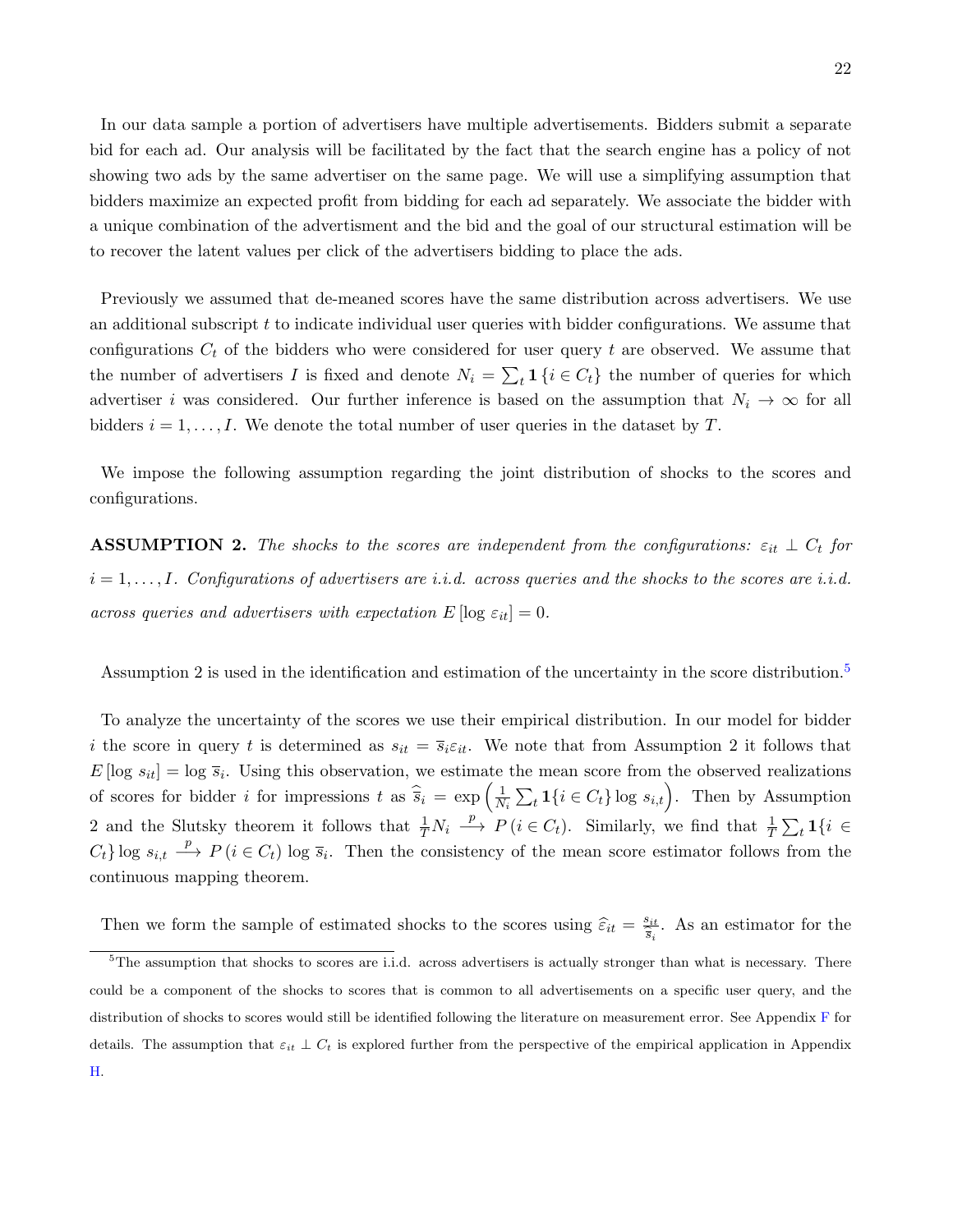distribution of the shocks to the scores we use the empirical distribution

$$
\widehat{F}_{\varepsilon}(\varepsilon) = \frac{1}{I} \sum_{i=1}^{I} \frac{1}{N_i} \sum_{t} \mathbf{1}\{i \in C_t\} \mathbf{1}\left\{\widehat{\varepsilon}_{it} \leq \varepsilon\right\}.
$$

Using Assumption 2 and stochastic equicontinuity of the empirical distribution function, the estimator can be expressed by

$$
\frac{1}{T} \sum_{t} \mathbf{1}\{i \in C_{t}\} \mathbf{1}\left\{\frac{\overline{s}_{i} \varepsilon_{it}}{\widehat{\overline{s}}_{i}} \leq \varepsilon\right\} = \frac{1}{T} \sum_{t} \mathbf{1}\{i \in C_{t}\} \mathbf{1}\left\{\varepsilon_{it} - \varepsilon \leq 0\right\}
$$
\n
$$
+ f_{\varepsilon}(0) \frac{\overline{s}_{i} - \widehat{\overline{s}}_{i}}{\overline{s}_{i}^{2}} \frac{1}{T} \sum_{t} \mathbf{1}\{i \in C_{t}\} \varepsilon_{it} + o_{p}(1) = E\left[\mathbf{1}\{\varepsilon_{it} \leq \varepsilon\}\right] P\left(i \in C_{t}\right) + o_{p}(1).
$$

Combining this with our previous result we find that  $\hat{F}_{\varepsilon}(\varepsilon)$  is a consistent estimator for the distribution of the shocks to the scores  $F_{\varepsilon}(\cdot)$ .

In the case where the expected payoff function has a unique maximum for each value of the bidder (as we find empirically) the bidder's first-order condition can be used to derive the bidder's valuation, as follows:

$$
v_i = \frac{\frac{\partial TE_i(b_i, b_{-i}, \overline{s})}{\partial b_i}}{\frac{\partial Q_i(b_i, b_{-i}, \overline{s})}{\partial b_i}}.
$$

Each of the functions needed to recover the value can be estimated from the data. We use the empirical distribution of the scores to approximate the uncertainty in the scores and use the observed bidder configurations to approximate the uncertainty in bidder configurations. To compute the approximation we take independent samples from the empirical sample of observed configurations and estimated shocks to the scores  ${C_i^i, \widehat{\varepsilon}_{kt}}_{t,k=1,\dots,I}$  excluding the bidder of interest i from the sample (recall that we denoted by  $C^i$  the configuration excluding bidder i). Following the literature on bootstrap we index the draws from this empirical sample by  $t^*$  and denote the simulated sample size  $T^*$ . A single draw  $t^*$  will include the configuration  $C_{t^*}^i$  and the shocks to the scores for all bidders  $\widehat{\varepsilon}_{1t^*}, \ldots, \widehat{\varepsilon}_{It^*}$ . For consistent inference we require that  $\frac{N_i}{T^*} \to 0$  for all  $i = 1, \ldots, I$ . Then for each such draw we compute the rank of the bidder of interest i as

$$
rank_i\left(C_{t^*}^i\right) = rank\{b_i\widehat{\overline{s}}_i\widehat{\varepsilon}_{it^*};\,b_k\widehat{\overline{s}}_k\widehat{\varepsilon}_{kt^*},\,\forall k\in C_{t^*}^i\}.
$$

We also compute the price paid by bidder  $i$  as

$$
Price_i(C_{t^*}^i) = \frac{b_k \widehat{\overline{s}}_k \widehat{\varepsilon}_{kt^*}}{\widehat{\overline{s}}_i \widehat{\varepsilon}_{it^*}}, \text{ for the } k \text{ such that } rank_k(C_{t^*}^i) = rank_i(C_{t^*}^i) + 1.
$$

Then we estimate the total expenditure function as

$$
\widehat{TE}_{i}(b_{i}, b_{-i}, \overline{s}) = \frac{1}{T^{*}} \sum_{t^{*}=1}^{T^{*}} \widehat{\alpha}_{rank_{i}(C_{t^{*}}^{i})} \operatorname{Price}_{i}(C_{t^{*}}^{i}),
$$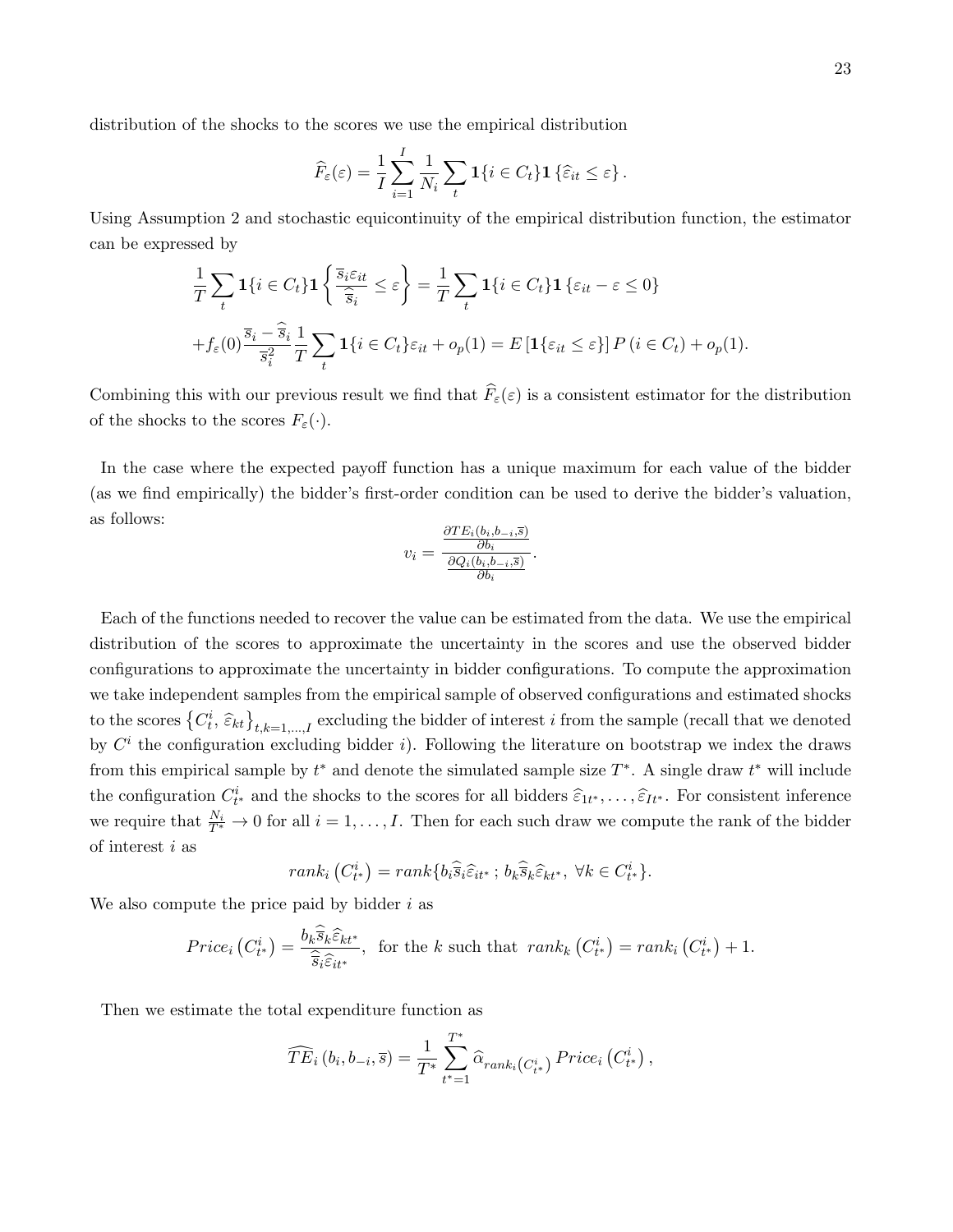and the expected quantity of clicks as

$$
\widehat{Q}_i(b_i, b_{-i}, \overline{s}) = \frac{1}{T^*} \sum_{t^* = 1}^{T^*} \widehat{\alpha}_{rank_i(C_{t^*}^i)}.
$$

At the next step we estimate the derivatives. To do that we use a higher-order numerical derivative formula. For a step-size  $\tau_N$ , depending on the sample size, we compute the implied value as

$$
\hat{v}_i = \frac{-\widehat{TE}_i(b_i - 2\tau_N, b_{-i}, \overline{s}) + 8\widehat{TE}_i(b_i - \tau_N, b_{-i}, \overline{s}) - 8\widehat{TE}_i(b_i + \tau_N, b_{-i}, \overline{s}) + \widehat{TE}_i(b_i + 2\tau_N, b_{-i}, \overline{s})}{-\widehat{Q}_i(b_i - 2\tau_N, b_{-i}, \overline{s}) + 8\widehat{Q}_i(b_i - \tau_N, b_{-i}, \overline{s}) - 8\widehat{Q}_i(b_i + \tau_N, b_{-i}, \overline{s}) + \widehat{Q}_i(b_i + 2\tau_N, b_{-i}, \overline{s})}.
$$

The choice of  $\tau_N$  such that  $\sqrt{N_i \tau_N} \to \infty$ , √  $\overline{N_i} \tau_N^3 \to 0$  and  $\tau_N \to 0$  for all  $i = 1, ..., I$  assures that the empirical numerical derivative above converges to the slope of the population marginal cost function. We use this formula to recover the implied valuations. The following result is based on the derivation in [Hong et al.](#page-43-6) [\(2010\)](#page-43-6) and its proof is given in the Appendix.

**THEOREM 4.** Under the sufficient conditions of Theorem [1](#page-14-0) and Assumption 2, the derivative of the total expenditure function with respect to the bid vector satisfies the Lindeberg condition and has a finite variance in the limit, while if the derivative of the total quantity of clicks with respect to the bid vector is non-vanishing in the limit our estimator of valuations is asymptotically normal:

$$
\sqrt{N_i \tau_N} (\widehat{v}_i - v_i) \stackrel{d}{\longrightarrow} N\left(0, \frac{324 \,\Omega}{\left(Q'_i \,(b_i, b_{-i}, \overline{s})\right)^2}\right),
$$

where

$$
\Omega = Var\left(\frac{u_i\left(v_i, b_i + \tau_N; b_{-i}, \overline{s}_i, \varepsilon_{it}, C_t\right) - u_i\left(v_i, b_i - \tau_N; b_{-i}, \overline{s}_i, \varepsilon_{it}, C_t\right)}{\sqrt{\tau_N}}\right)
$$

This shows that with the increasing number of impressions, the estimates of advertiser's valuations will be asymptotically normal and their asymptotic variance will be determined by the variance of the profit per click for the advertiser of interest.

Our analysis extends to the case where the objective function of the bidder can have a set of optimal points. An empirical approach to this case is discussed in Appendix [D.](#page-51-0)

## 6 Data

For estimation we use a sample of data of auctions for two high-value search phrases (these are among the highest revenue search phrases on the advertising platform). The data is historical, for a three-month period sometime between 2006 and 2009, and it has been preserved for research purposes. The specific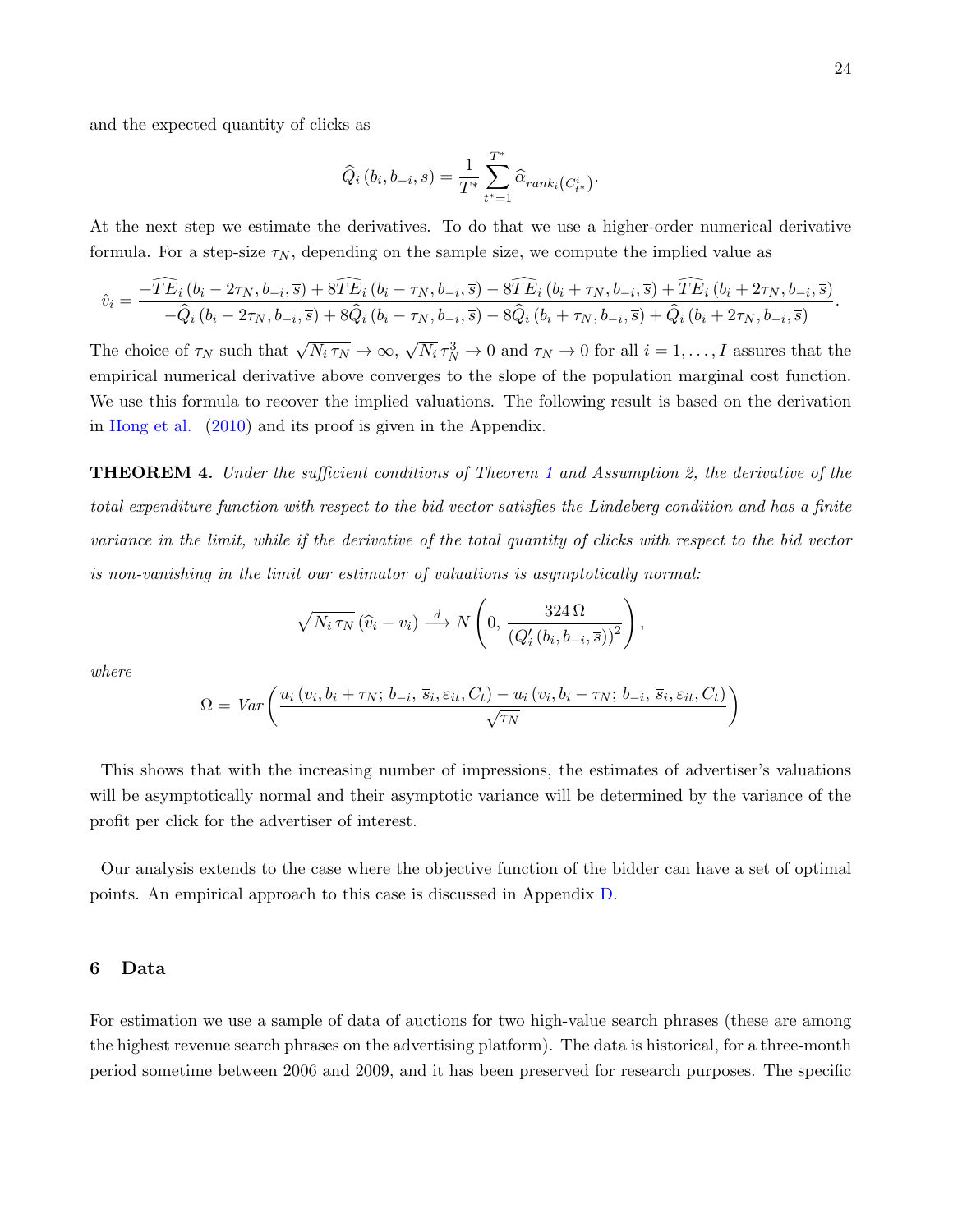time period and the specific search phrases are kept confidential to avoid revealing any proprietary information, and all bids are normalized to a single scale in order to avoid revealing information about the specific revenue of the search phrases. We analyze each search phrase entirely separately, and we compare the results.

We begin with describing the main dataset. There are more than 7,500 searches per week between the two search phrases. We focus on impressions from the first page of advertising results. In the page showing the results of the consumer's search query up to 8 ads are displayed: some in the space above the algorithmic search results and some to the side. In our empirical analysis we control for the position of the advertisement. For consistency of the bidding data with our static analytic framework, we use the data only from one week at a time. However, we compare results across weeks for various specification tests and to validate our general approach.

The following variables are observed for each user query (individual auction): the advertiser account associated with each advertisement; the specific advertisement (characterized by ad text, a bid and a landing page where a user is redirected after clicking on the ad); the positions in which the advertisements were displayed on the screen; the per-click bids and system-assigned scores for the advertisements on the individual query; the per-click prices charged for each advertisement; and the clicks received by each of the advertisements.

A complication that we did not emphasize in the theoretical section is that each advertiser can have multiple active advertisements (possibly with distinct bids) on a given search phrase, while the advertising platform only allows one advertisement per bidder to appear. The different advertisements receive different scores by the system, and thus even if advertiser bids are the same across advertisements, the rotation among different advertisements will create fluctuations in outcomes for opposing bidders. Thus, the variation in advertisements is an important source of uncertainty. They also create complications for thinking about bidder optimization. Why does a bidder have multiple active advertisements, and do the motivations conflict with our assumptions about optimal bidding? In practice, bidders tend to test out variations on advertisements to see whether different ad texts perform better and/or are scored better by the advertising platform.

We chose to handle the multiple advertisements by first treating them separately, and assuming that the advertiser takes the existence of multiple advertisements (and the system's selection among them) as exogenous. Since two advertisements by the same advertiser cannot appear in the same auction, it is possible to treat the advertiser's objective function as additively separable in its bids. We estimate separately the valuations for the different advertisements. We find that valuations and profits are very close for different advertisements by the same bidder. In the empirical application, nearly three quarters of advertisers have only one advertisement, while 78% to 92% have less than three. About 90% of ad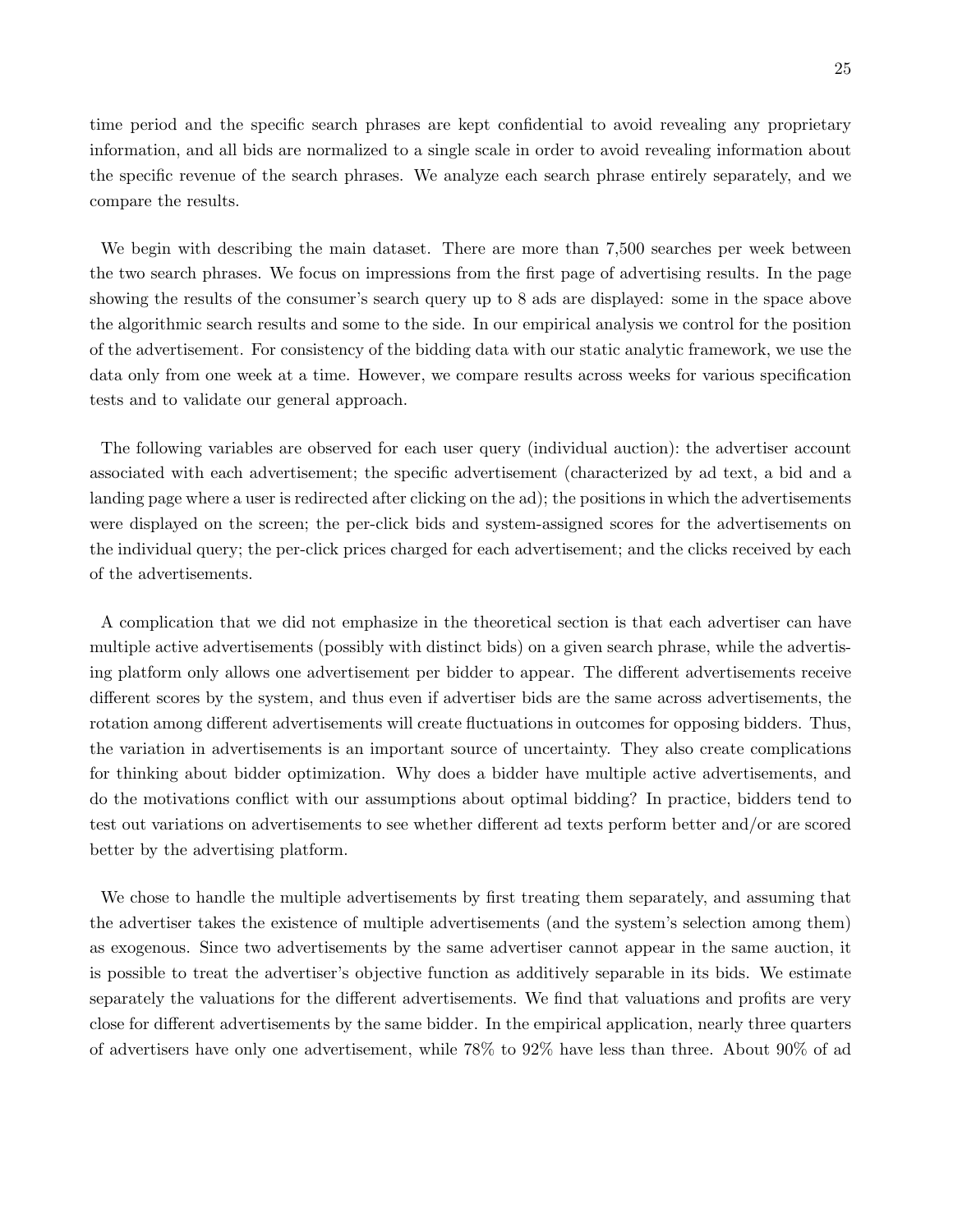impressions come from advertisers with less than three advertisements, and more than three quarters of advertisers have most of their ad imporessions with the same advertisement (Herfindahl indices of more than .85, measuring the "market shares" of the advertisements in terms of user queries).

Another complication that arises with our data is that in our research data set, we observe only the ads that were actually displayed. We also can infer the product of the bid and the quality score for the last ad that was not displayed, because it is used to set the price for the last displayed ad. The missing data potentially creates problems for our estimation, because shocks to the quality scores of excluded ads can potentially put them onto the screen, but without knowledge of these advertisements, we exclude that possibility. Another problem is that it can bias our estimation of the distribution of quality scores, because very low draws of quality scores might push an advertisement off of the page, removing it from our sample. We evaluate these biases in a Monte-Carlo study replicating the modelled environment and find that they are economically and statistically insignificant.

## 7 Estimates from Alternative Models

We use several alternative models for estimation: NU-EOS, NU-EFLB, and SEU.

## 7.1 Modeling Details for NU Models

In the NU Models, we treat each auction as separate, envisioning that bids and valuations might change from auction to auction. We then empirically characterize whether bounds on valuations are consistent across auctions, and how implied valuations change over time. In particular, for each auction we recover the bounds on valuations using the constructed  $ICC_{j,j+1}$  curves for positions. We notice that in a large fraction of cases the ICC curve fails to be monotone auction-by-auction. [Varian](#page-44-0) [\(2007\)](#page-44-0) suggested computing an approximate weighted solution. We consider a weighted ICC as

$$
ICC_{j,j+1}^d = \frac{s_{k_{j+1}}b_{k_{j+1}}\alpha_jd_j - s_{k_{j+2}}b_{k_{j+2}}\alpha_{j+1}d_{j+1}}{\alpha_jd_j - \alpha_{j+1}d_{j+1}},
$$

where weights minimize  $\sum_{n=1}^{J}$  $j=1$  $(1-d_j)^2$  such that a weighted ICC is monotone. In the empirical study we perform this procedure for all considered search phrases. We recover the values of the advertisers from the re-weighted ICC curve as

$$
s_{k_j}v_{k_j} \in \left[ICC_{j,j+1}^{d^*}, ICC_{j-1,j}^{d^*}\right],
$$

where weights  $d^*$  solve the minimization problem above. We abuse notation and omit the index of user query t that should subscript the weights and the score. The selected weights are tailored to each specific auction and vary auction by auction.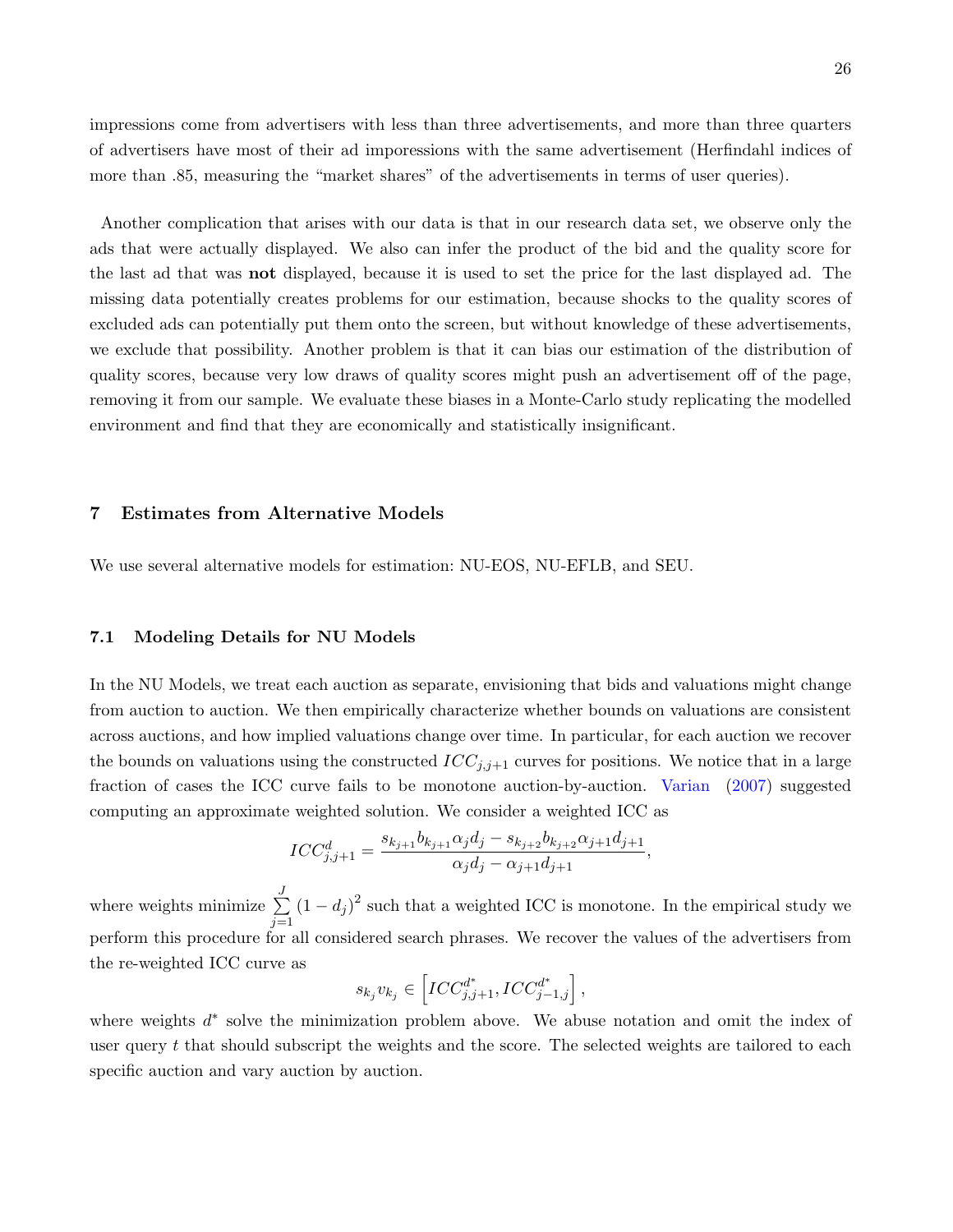Similar to [Varian](#page-44-0) [\(2007\)](#page-44-0) we find a large number of violations from monotonicity, and we correct them using weighting. We also find that the bounds on valuations fluctuate substantially in the NU models. The fluctuations occur from query to query, oscillating back and forth between bounds for commonly observed sets of entrants and scores, so that it is difficult to imagine rationalizing the fluctuations on the basis of changing valuations (and bids do not change at that frequency, and often don't change at all). The median standard deviation of the recovered value for a single bid across queries is approximately 10% for the NU-EFLB model and approximately 7% to 8% for the NU-EOS model. Moreover, the number of auctions that violate the value monotonicity auction-by-auction exceeds 25% with most violations occurring in the middle and the lowest positions.

The weights aimed at making the ICC curves monotone vary from auction to auction, depending on how far a particular configuration is from the configurations with the monotone ICC.

Throughout, in our analysis of the NU models, we use the variant where ICC curves are adjusted to be monotone using this approach.

Now consider the estimation of values. Across all of the advertisements that have auctions for which the monotonicity of the implied score-weighted values is not violated, we could not find any examples where the bounds have a non-empty intersection. Even restricting the dataset to a very limited period of time (8 hours) allows us to find only 6% of advertisements where the bounds intersect. In this case the number of observations per advertisement ranges from 1 to a few hundred.

To address the issue of non-overlapping bounds, we take the following approach. The set of recovered values corresponds to the bounds constructed from the incremental cost curve, with the lower bound corresponding to NU-EFLB and the upper bound corresponding to NU-EOS. For each bidder we can collect a set of values corresponding to different user queries. We use the median over different values of the lower and upper bounds for each bidder as estimates of valuations from the full-information models NU-EFLB and NU-EOS, respectively (the median is used rather than the mean, to reduce the sensitivity of our results to assumptions we make about the upper bound of valuations for the NU-EOS model for the bidder in the top position, where the upper bound is not identified from the data). We should note that this approach may result in negative implied profit per click for some queries, since we infer values using the median values across user queries.

## 7.2 Modeling Details for the SEU Model

The exact procedure for estimation of the first-order condition has been described in the previous section. We observe empirically that the SEU model yields very tight bounds or point estimates for almost all advertisers. As a result, we will focus on the lower bound of SEU valuations, and refer to them as if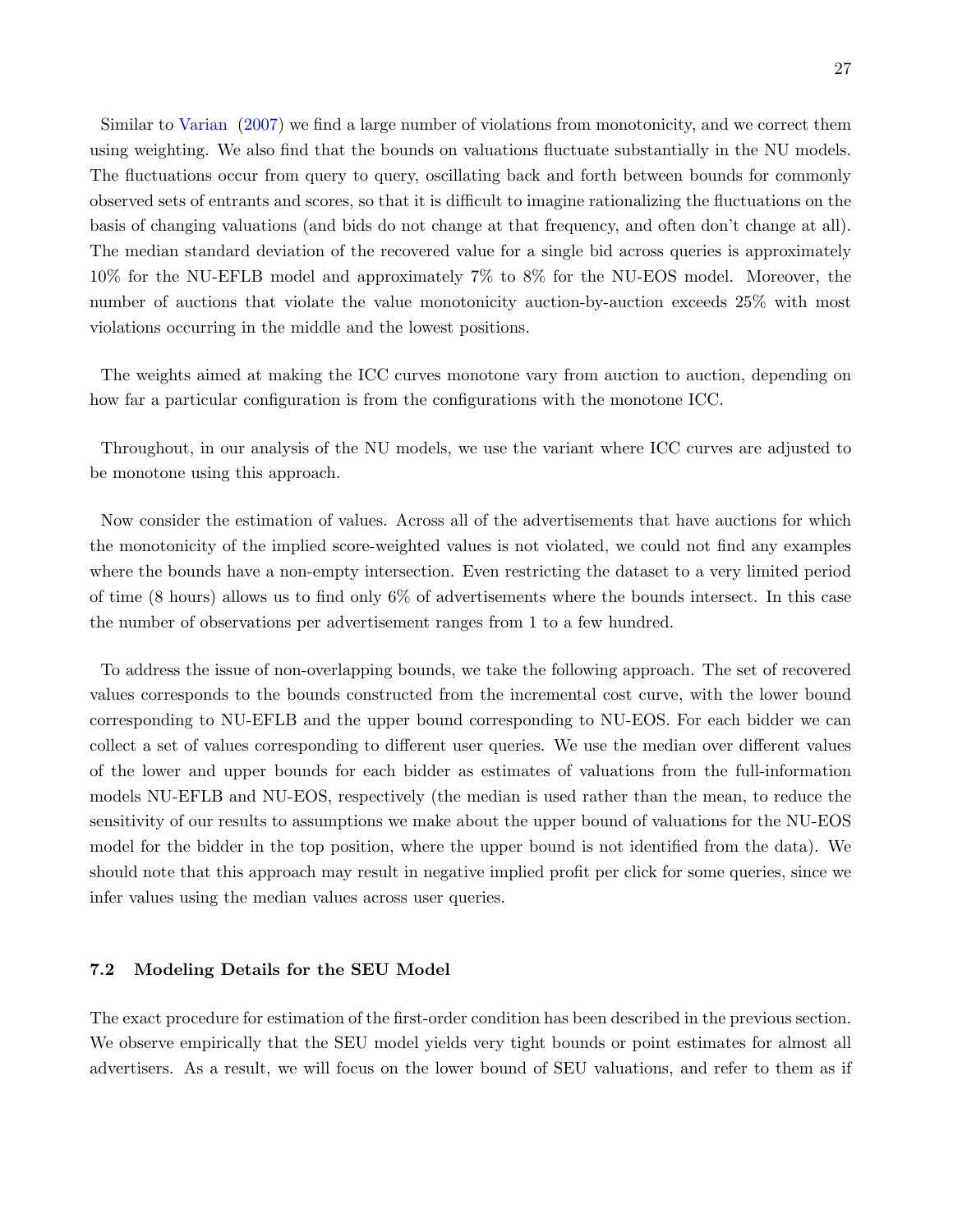they are unique. We already illustrated in Figure [2](#page-17-0) the estimated average cost curves, marginal cost curves, and implied valuations for an individual bidder for a given search phrase. The figures illustrate how valuations are inferred from bids: the vertical line shows the expected CTR the bidder attains with the bid she places in the data, and the place where that line intersects the marginal cost curve defines the implied valuation for this bidder on this search phrase.

### 7.3 Empirical Results

We find empirically that the expected profits are strictly quasi-concave for each of the observed advertisements on both search phrases, which implies that the implied valuations and bids comprise an ex post Nash equilibrium in the SEU model. We formally test this by considering a grid of bids (with 100 grid points). At each point we test the hypothesis that the marginal cost for a sample of score realizations is strictly above the value per click for the bids smaller than the actual bids and strictly below the value per plic for larger bids. This test did not reject the null at 5% level for all grid points and phrases (we constructed the grid such that the maximum bid guarantees that the bidder always attains the highest position, corresponding to the maximum achievable clickthrough rate).

Using our three alternative models, we recover valuations for all advertisements featured in the auctions in the selected week of data for a selected search phrase. We present our results normalizing recovered valuations and profits per click using the maximum bid for search phrase  $# 1$  as a numeraire. We use the same normalizing factor for the values and profits per click recovered for both considered search phrases. In Table [1](#page-28-0) we display basic statistics for valuations for the two analyzed search phrases.<sup>[6](#page-27-0)</sup> We notice that the search phrase  $#2$  is the higher value phrase out of the two phrases that we analyze. However, the range of valuations remains comparable across both search phrases. Assuming that the valuations corresponding to different advertisements are stable within the period of analysis, we can compute the standard errors for the recovered values using the asymptotic formula. The standard errors of the values are fairly tight, with the average standard errors ranging from about 1-2% for the high-ranked bidders, to 3-4% for the bottom bidders.

Not surprisingly, the values computed from the NU-EFLB model in columns 1-2 of Table [1](#page-28-0) tend to under-estimate the values recovered in the SEU framework while the values computed from the NU-EOS framework over-estimate the SEU values. We also notice that a substantial disadvantage of the NU-EOS framework is that it does not provide a meaningful upper for the bidders that are in the top position. To compute the numbers in the first two columns of Table [1](#page-28-0) we imputed an upper bound on valuations equal to the largest bid in the sample for each search phrase. The results turn out to be sensitive to the definition of the upper bound on valuations in the NU-EOS framework and in columns 3-4 of Table

<span id="page-27-0"></span> $6$ We report the standard errors for the estimated values in Tables [12](#page-65-0) and [13](#page-66-0) in the Appendix.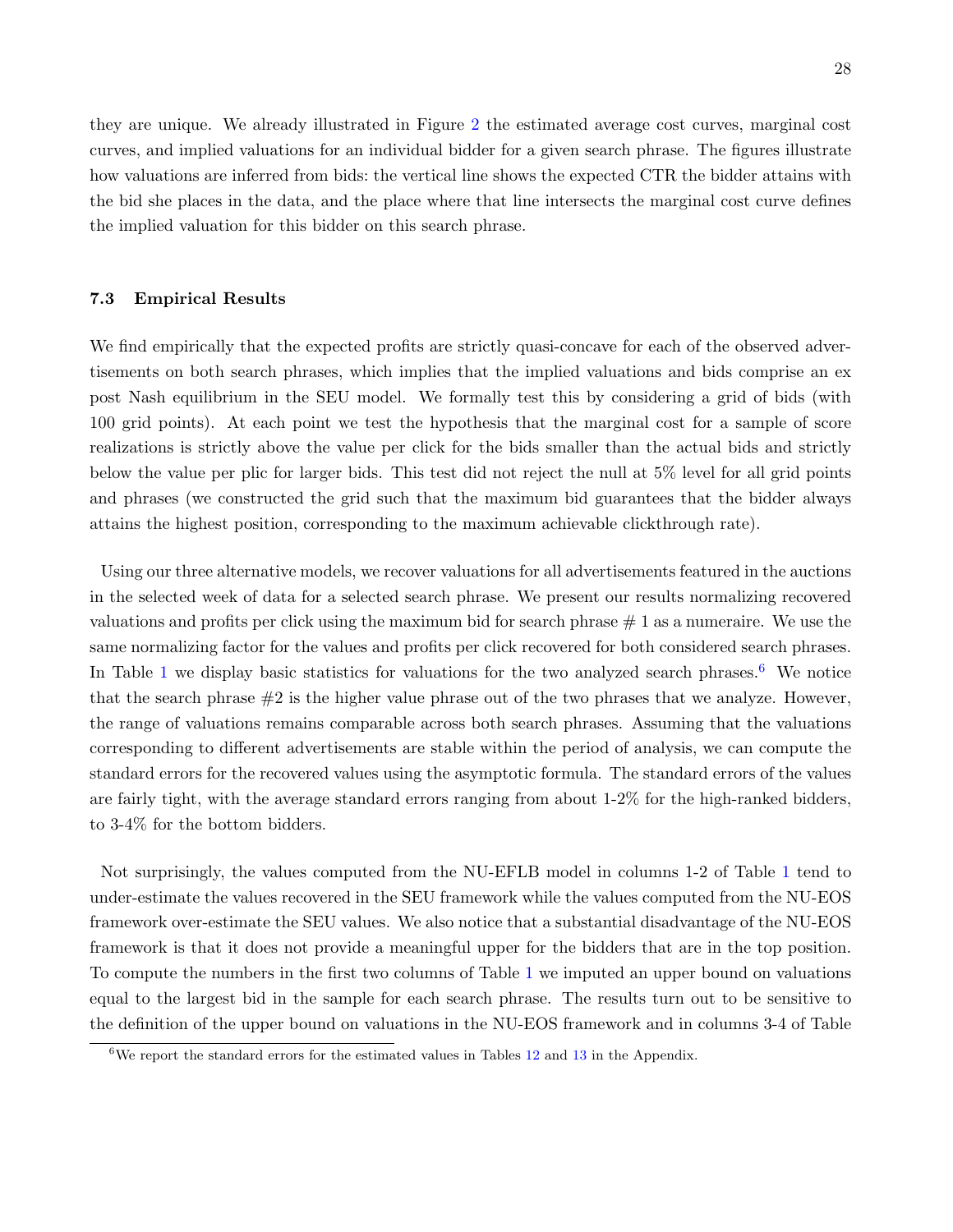|                      |       | All bidders |       | Top bidders in $>50\%$ queries excluded |  |  |
|----------------------|-------|-------------|-------|-----------------------------------------|--|--|
| Model; Search phrase | #1    | #2          | #1    | #2                                      |  |  |
| NU-EFLB              | 0.047 | 0.217       | 0.045 | 0.189                                   |  |  |
| NU-EOS               | 0.136 | 0.451       | 0.070 | 0.276                                   |  |  |
| <b>SEU</b>           | 0.059 | 0.292       | 0.057 | 0.261                                   |  |  |

<span id="page-28-0"></span>Table 1: Mean of valuations for different models across search phrases

We report the means of recovered valuations across search phrases and bidders for both of the models, where for the NU models we use the modified (monotone) ICC curves. The values are normalized by the highest observed bid for search phrase #1.

[1](#page-28-0) we report the mean log-values omitting the bidders who appear in the top position in more than 50% of cases. As expected, the average values for this group of bidders are smaller than overall mean values, while the average estimated values in NU-EFLB and NU-EOS frameworks are closer to the estimated values in the SEU framework.

Figure 3: Log of Valuations in NU-models Versus SEU Model (with indicated imputed NU-EOS values)

<span id="page-28-1"></span>

Co-location of estimated values can be represented graphically. Figure [3](#page-28-1) displays the implied valuations for alternative models (or their bounds) for all advertisements against the implied valuations from the SEU model, in logarithmic scale, for both search phrases. NU-EFLB underestimates the values for most of the advertisements, while the NU-EOS overerestimates the values. To understand why, recall first from Theorem [3](#page-20-0) that if the NU models have an interval of valuations that is in the bounds on valuations across all queries, then those valuations will also be within the bounds for the SEU model. Since there is no such interval in our data for any advertiser, thus it is an empirical question as to how the NU model bounds will relate to the SEU valuations. We separately indicate the values where the median value was implied from the upper bound on the values for the top bidders in NU-EOS framework (this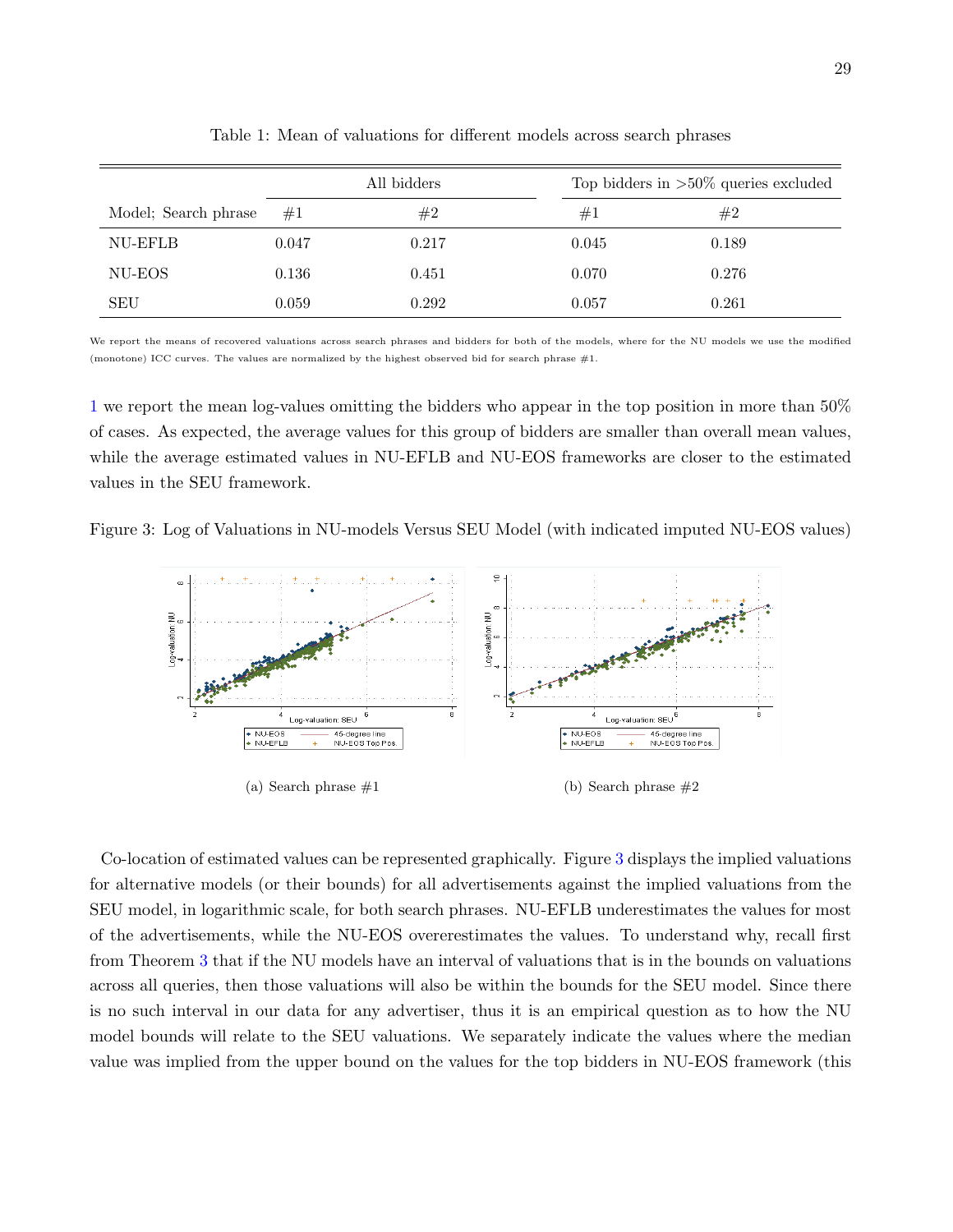30

occurs for bidders in the top position for more than half of the queries where they appear). Figure [3](#page-28-1) demonstrates that these imputed values can induce large biases in the estimated average values.

Combining the recovered values with the data, we can compute the implied ex-post profits per click across the bidders by averaging the per-impression profit per click across different impressions. In the NU framework, the value obtained under the NU-EFLB assumption under-estimates the valuation and the value obtained under the NU-EOS assumption over-estimates the valuation; the same comparisons hold for profit per click.

We begin with the analysis of the profit per click per advertisement. Table [2](#page-30-0) illustrates per-query profit per click relative to the average cost per click for each of the different models (the Lerner Index for the advertiser), weighting each advertisement equally. We compute each advertiser's Lerner Index by weighting both the profit per click and the cost per click by the score and the position-specific clickthrough rate.

We can note from columns 1-4 of Table [2](#page-30-0) that the surplus predicted by SEU and NU framework can be substantially different. The largest deviations from the surplus in SEU framework is demonstrated by the surplus evaluated from NU-EOS framework. We have recognized that this result is very sensitive to the value estimates for the top bidders (whose NU-EOS values are inferred from the upper bound on the distribution of the values). To isolate this effect, in columns 5-8 of Table [2](#page-30-0) we report the profit PC excluding the bidders that appear in the top position in more than 50% of queries. It clear that the last four columns of Table [2](#page-30-0) provide a more reasonable base for comparison between the frameworks, showing that NU-EOS framework tends to over-estimated the Lerner Index relative to SEU framework, while NU-EFLB tends to underestimate the Lerner Index. However, NU-EOS Lerner Indices are more spread out across advertisers. The magnitude of the Lerner Index is comparable between the considered search phrases.

## 8 Counterfactual experiments

## 8.1 Alternative Models and the Role of Uncertainty

We begin by looking at how the alternative models do in terms of predicting behavior out of sample. We proceed by taking implied valuations from each model using one week of data (taking the valuations corresponding to the mean values for the NU models), and then predicting revenue on an auction-byauction basis in the next week of data using the same model to generate counterfactual predictions. For the advertisements which do not appear in the first week of data, we hold the counterfactual bids equal to the observed bids. Figure [4](#page-31-0) illustrates the results, where the x-axis is the expected revenue given the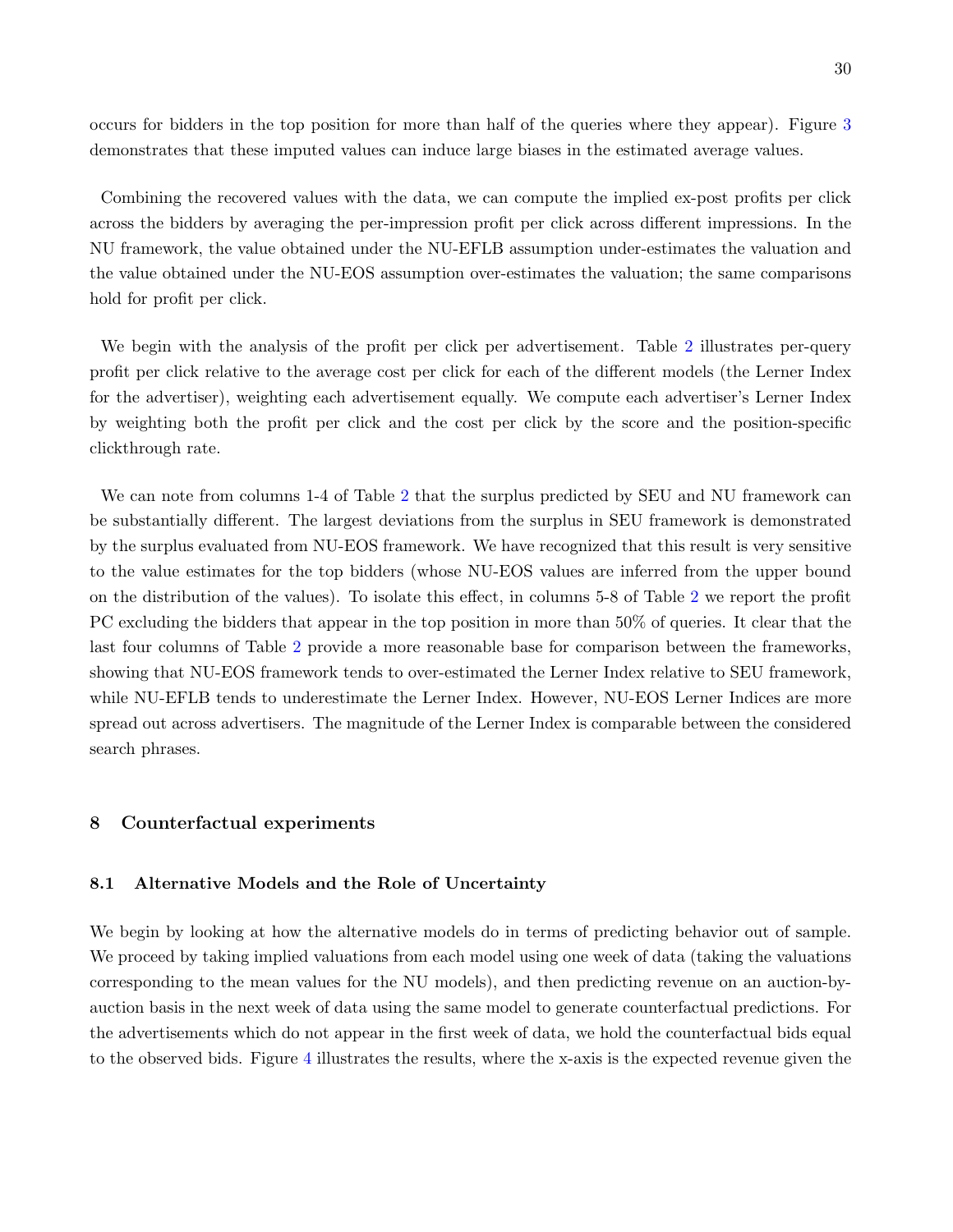|                                                               | All bidders |       |        |                                                              | Top bidders |                             |       |       |       |
|---------------------------------------------------------------|-------------|-------|--------|--------------------------------------------------------------|-------------|-----------------------------|-------|-------|-------|
|                                                               |             |       |        |                                                              |             | in $>50\%$ queries excluded |       |       |       |
| Model                                                         | Mean        | 25%   | $50\%$ | 75%                                                          |             | Mean                        | 25%   | 50%   | 75%   |
| Search phrase $#1$ , advertisers equally weighted             |             |       |        |                                                              |             |                             |       |       |       |
| NU-EFLB                                                       | 0.143       | 0.020 | 0.090  | 0.219                                                        |             | 0.134                       | 0.019 | 0.086 | 0.217 |
| NU-EOS                                                        | 4.365       | 0.197 | 0.379  | 0.666                                                        |             | 0.632                       | 0.195 | 0.371 | 0.647 |
| <b>SEU</b>                                                    | 0.420       | 0.259 | 0.352  | 0.503                                                        |             | 0.400                       | 0.259 | 0.347 | 0.485 |
|                                                               |             |       |        | Search phrase $#1$ , advertisers weighted by expected clicks |             |                             |       |       |       |
| NU-EFLB                                                       | 0.681       | 0.141 | 0.157  | 1.536                                                        |             | 0.153                       | 0.141 | 0.141 | 0.141 |
| NU-EOS                                                        | 10.921      | 0.686 | 4.456  | 20.753                                                       |             | 2.652                       | 0.314 | 4.456 | 4.456 |
| <b>SEU</b>                                                    | 1.810       | 0.468 | 1.566  | 3.111                                                        |             | 1.018                       | 0.289 | 1.566 | 1.566 |
| Search phrase $#2$ , advertisers equally weighted             |             |       |        |                                                              |             |                             |       |       |       |
| NU-EFLB                                                       | 0.289       | 0.076 | 0.176  | 0.449                                                        |             | 0.266                       | 0.071 | 0.161 | 0.384 |
| NU-EOS                                                        | 1.715       | 0.259 | 0.514  | 1.035                                                        |             | 0.810                       | 0.244 | 0.488 | 0.871 |
| <b>SEU</b>                                                    | 0.735       | 0.319 | 0.506  | 0.879                                                        |             | 0.709                       | 0.312 | 0.483 | 0.829 |
| Search phrase $\#2$ , advertisers weighted by expected clicks |             |       |        |                                                              |             |                             |       |       |       |
| NU-EFLB                                                       | 0.644       | 0.559 | 0.718  | 0.817                                                        |             | 0.563                       | 0.232 | 0.711 | 0.730 |
| NU-EOS                                                        | 14.310      | 1.108 | 1.603  | 13.876                                                       |             | 1.245                       | 0.831 | 1.436 | 1.603 |
| SEU                                                           | 1.173       | 0.679 | 1.066  | 1.731                                                        |             | 1.227                       | 0.776 | 1.184 | 1.731 |

<span id="page-30-0"></span>Table 2: Lerner Index  $\frac{\text{Avg.}(value - CPC)}{\text{Avg.}(CPC)}$  (advertisement is unit of analysis)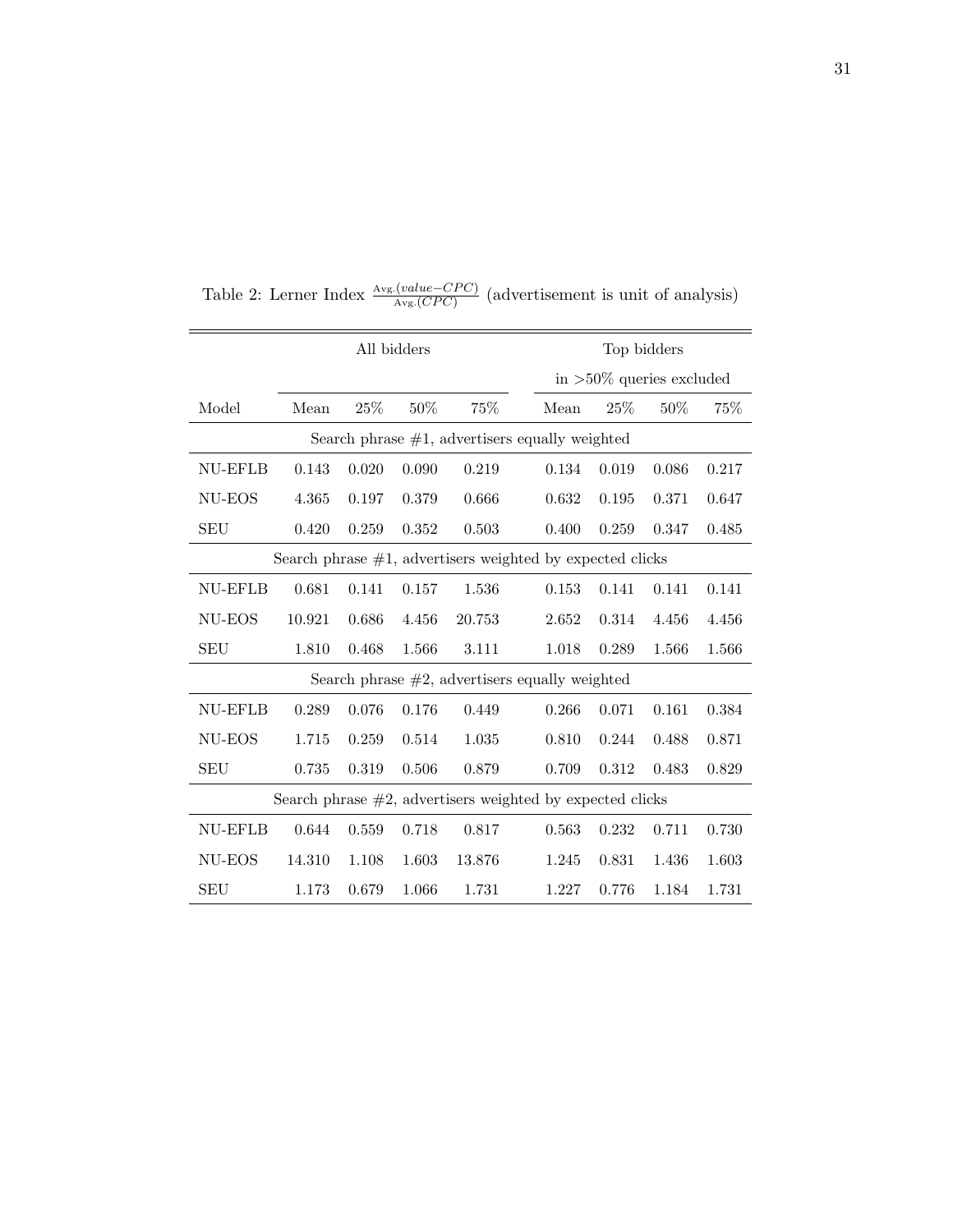actual bids and prices in the auction, and the y-axis shows the predictions (or bounds on predictions) for the SEU model. Note that the SEU model provides a very good fit for the data. One reason for that is that the sample of advertisers and their bids do not change substantially from week to week, creating a similar competitive environment for the bidders in each week. Despite the fact that the realizations of score and entry uncertainy do change query to query and thus week to week, the SEU model predicts bids based on the distribution of scores and entry, so that our model predicts very similar bids for the same advertisers in the second week of data.

Details of the computational algorithm for the SEU model are given in Appendix [G.](#page-58-0)



<span id="page-31-0"></span>Figure 4: Log of Predicted Revenues v. Log of Actual Revenues for Search Phrase 1

Note that there are two ways to consider the NU-EOS and NU-EFLB models. If we wish to consider the predictions we can make without making any selection from the set of Nash equilibria, then when we attempt to first infer valuations and then make predictions, the bounds will be quite wide: we would want to combine the lower-bound values (NU-EFLB) with lower bound counterfactual bids (NU-EOS), and vice versa. However, the models can also be taken independently as particular selections from the set of Nash equilibria. Here, we treat them as particular selections.

To predict the revenues in the NU model we used the median of the advertiser's valuation inferred from the corresponding equilibrium and then computed the bids from the same (upper or lower bound) equilbium. The revenue predicted by the NU-EFLB model tends to under-state the actual revenue. On the other hand, the revenue predicted by the NU-EOS model tends to over-state the revenue. In most cases, however, when the NU bounds straddle the actual revenue, the revenue in the SEU case is within the NU bounds.

Table [3](#page-32-0) describes the distribution of the standard deviations of the predicted revenues from the actual revenue in week 2 normalized by the mean actual revenues.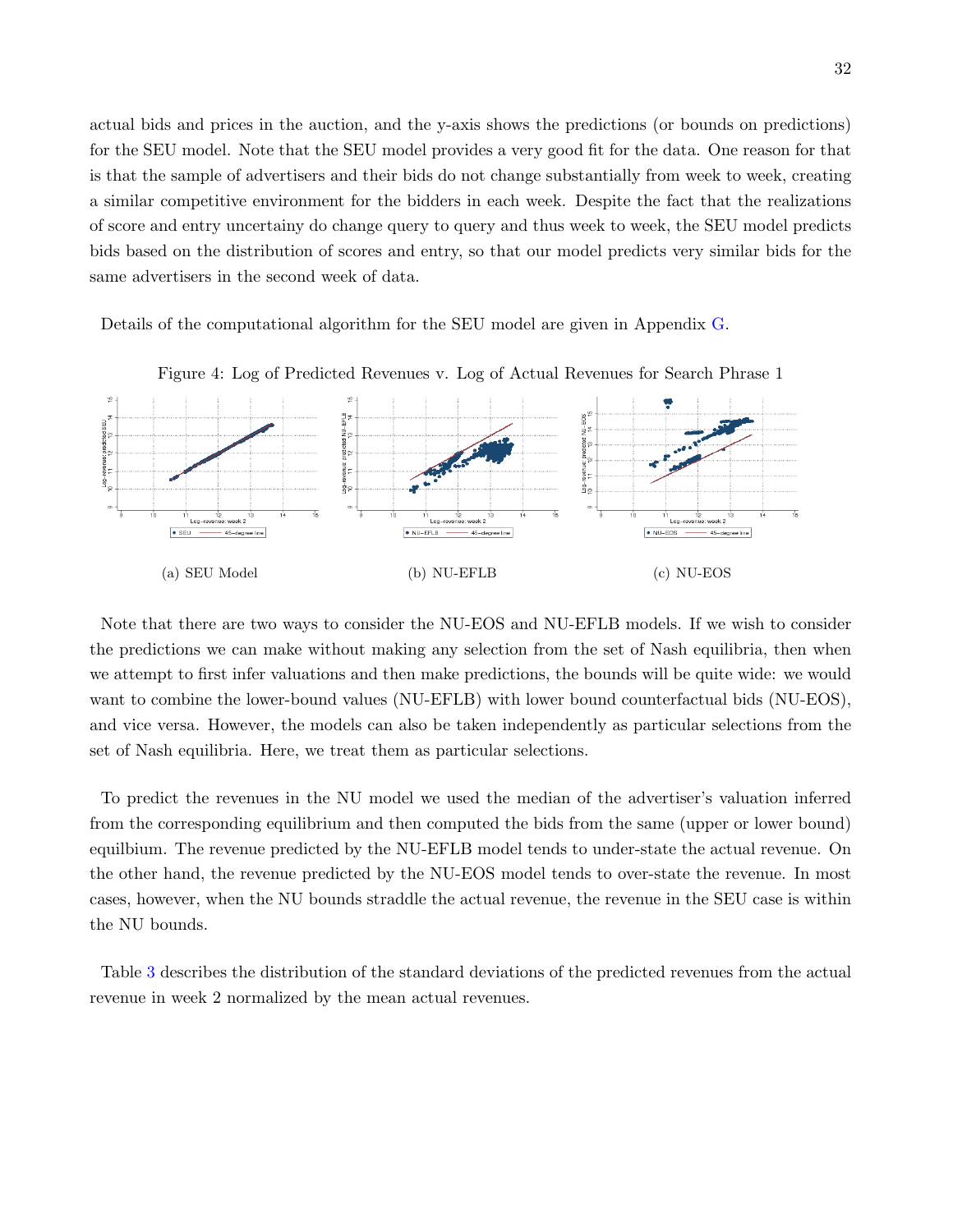<span id="page-32-0"></span>

| Table 3: Mean squared deviation of the predicted revenues per query from the true revenues (normalized |
|--------------------------------------------------------------------------------------------------------|
| by true mean revenue per query)                                                                        |

| Model for equilibrium (Model for values) | Mean               | 25%     | 50%     | 75%      |
|------------------------------------------|--------------------|---------|---------|----------|
|                                          | Search phrase $#1$ |         |         |          |
| SEU (SEU)                                | 0.00011            | 0.00000 | 0.00001 | 0.00002  |
| NU-EFLB (SEU)                            | 0.34054            | 0.26660 | 0.38197 | 0.44344  |
| NU-EOS (SEU)                             | 0.01593            | 0.00229 | 0.00446 | 0.00875  |
| NU-EFLB (NU-EFLB)                        | 0.15941            | 0.10394 | 0.18185 | 0.21074  |
| NU-EOS (NU-EOS)                          | 0.24965            | 0.13932 | 0.22225 | 0.28404  |
| NU-EFLB (NU-EOS)                         | 5.89371            | 5.29678 | 5.51929 | 5.75895  |
| NU-EOS (NU-EFLB)                         | 0.45432            | 0.37673 | 0.51380 | 0.57772  |
|                                          | Search phrase $#2$ |         |         |          |
| SEU (SEU)                                | 0.00095            | 0.00003 | 0.00022 | 0.00108  |
| NU-EFLB (SEU)                            | 0.02870            | 0.00214 | 0.01135 | 0.03830  |
| NU-EOS (SEU)                             | 0.15713            | 0.09096 | 0.14865 | 0.21837  |
| NU-EFLB (NU-EFLB)                        | 0.02073            | 0.00262 | 0.00972 | 0.02126  |
| NU-EOS (NU-EOS)                          | 0.16492            | 0.00151 | 0.01211 | 0.05811  |
| NU-EFLB (NU-EOS)                         | 37.47682           | 0.14496 | 2.63420 | 23.88841 |
| NU-EOS (NU-EFLB)                         | 0.12617            | 0.04462 | 0.09855 | 0.17046  |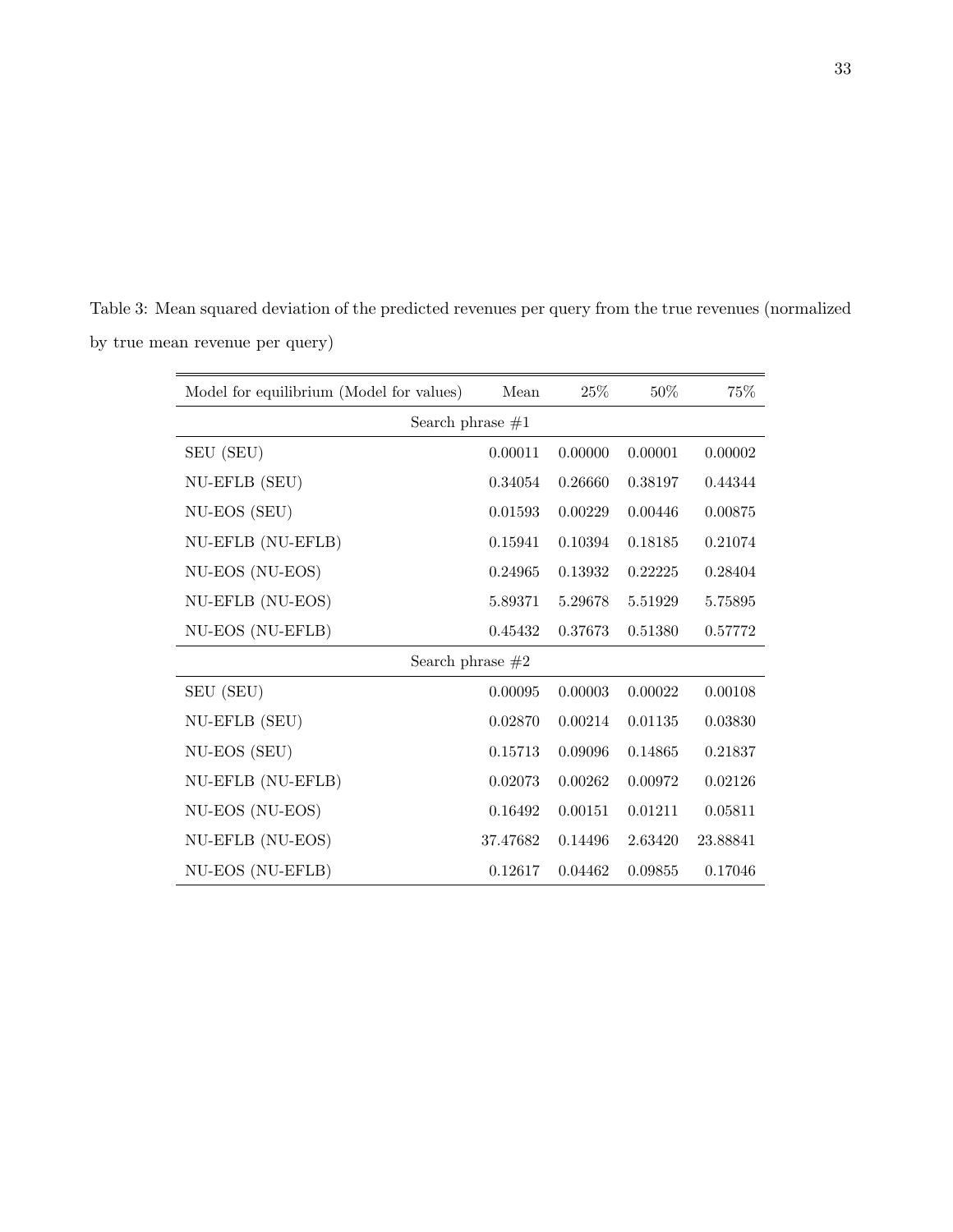## 8.2 Competition, Elasticities and Profits Per Click

In this section, we examine the properties and implications of the estimated elasticities for the average cost curve for clicks. First, we observe that there is substantial variation across bidders and between search phrases in the elasticity of the average cost curve. Table [4](#page-34-0) provides summary statistics on the inverse of the elasticity faced by all the advertisements, grouping bidders together by the average ranking the advertisements received. The table also shows the gaps between value and bid, and between bid and payment, each normalized by the bid, for bidders in each category (recall that the Lerner Index  $\frac{\text{Value-CPC}}{\text{CPC}}$  will be equal to the inverse of the elasticity). The gap between bid and payment is large and implies that the bids substantially exceed the payment. The bid tends to be between .55 and .90 of the value for all positions, typically around .70 of the value on search phrase #2. The results for the first position for search phrase  $#1$  are skewed by an unusually high value estimate for a bidder who dominates the first position.

# 8.3 Auction Design: Comparing Vickrey Auctions and the Generalized Second Price Auction

In a model without uncertainty, EOS and Varian have shown that the EOS equilibrium implements the same allocation and the same prices as a Vickrey auction. Thus, the choice of auction design does not matter. However, once real-world uncertainty is incorporated, this equivalence breaks down. If the auctioneer held a separate Vickrey auction for each user query, it would be optimal for each advertiser to bid its value, even if the same bid was to be applied across many different user queries. If we take the quality scores calculated for each impression as the best estimate of the efficient scores (that is, efficiency requires ads to be ranked according to the product of value and quality score), then the ads will always be ranked efficiently, query by query, in the Vickrey auction, even as quality scores change over time.

In contrast, in the GSP auction used in practice, if bids apply to many queries (as in the SEU model) and scores and entry vary across queries, then different bidders will have different gaps between their bids and values. This implies that the ads will not be ranked efficiently in many cases. Therefore, the GSP auction is strictly less efficient than the Vickrey auction, so long as there is sufficient uncertainty in the environment.

Table [5](#page-36-0) shows the results of a counterfactual comparison of the two mechanisms. We used the values estimated in the SEU model, and computed counterfactual equilibria in each auction format: Vickrey and GSP auction.<sup>[7](#page-33-0)</sup> To simplify, we ignored reserve prices, which were rarely binding in any case. Note

<span id="page-33-0"></span><sup>7</sup>We report the standard errors for welfare and revenue in Table [16](#page-71-0) in the Appendix. As the test for the difference of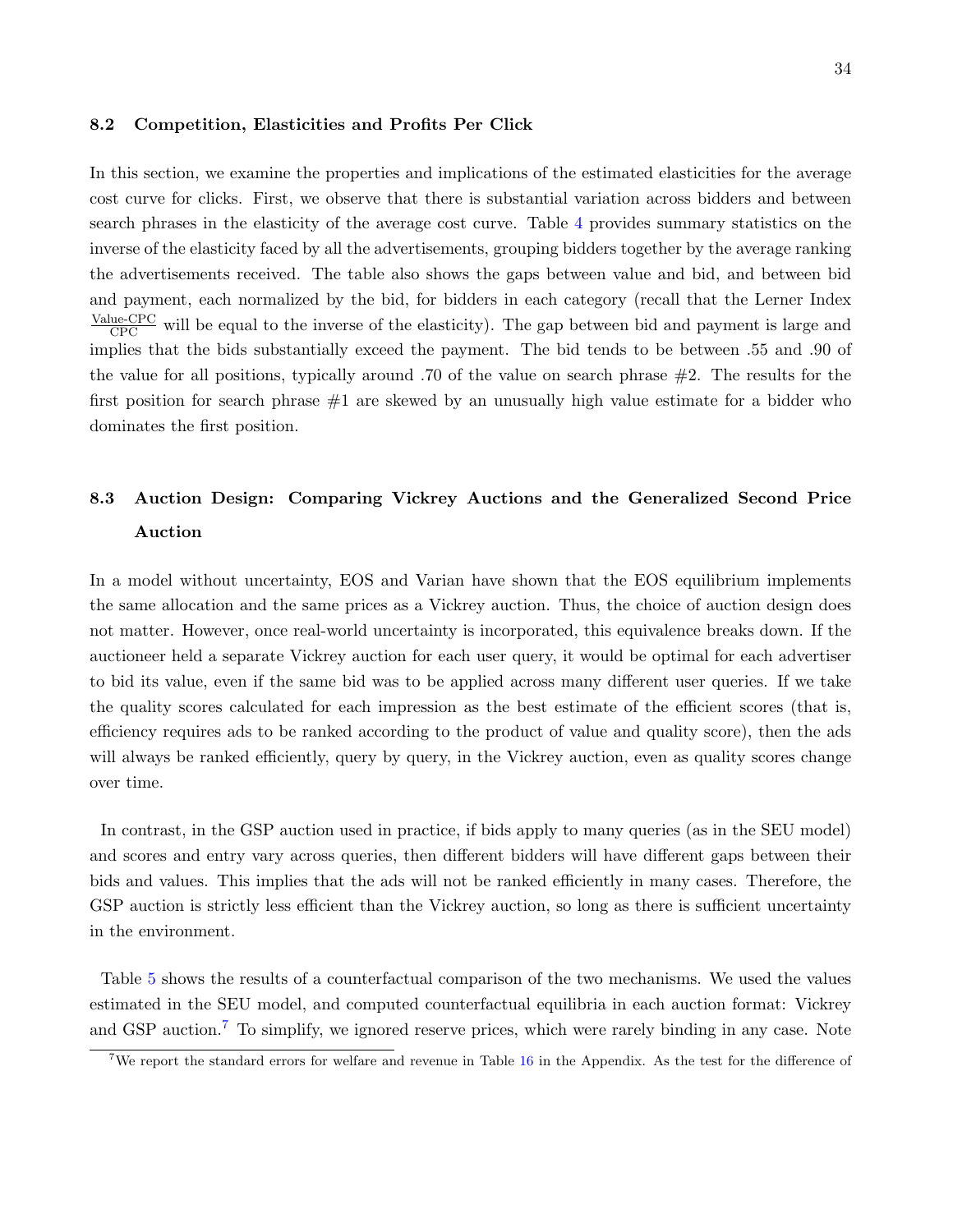|                     | Mean                                    | Mean                                  | Mean                                | Inverse Elasticity= $\frac{\text{Value-CPC}}{\text{CPC}}$ |       |        |       |  |  |
|---------------------|-----------------------------------------|---------------------------------------|-------------------------------------|-----------------------------------------------------------|-------|--------|-------|--|--|
| Avg. ranking        | $\frac{\text{Value-Bid}}{\text{Value}}$ | $\frac{\text{Value-Bid}}{\text{CPC}}$ | $\frac{\text{Bid-CPC}}{\text{CPC}}$ | Mean                                                      | 25\%  | $50\%$ | 75%   |  |  |
| Search phrase $\#1$ |                                         |                                       |                                     |                                                           |       |        |       |  |  |
| [1, 1.5)            | 0.445                                   | 1.665                                 | 1.030                               | 2.695                                                     | 2.769 | 2.769  | 2.769 |  |  |
| [1.5, 2.5]          | 0.160                                   | 0.336                                 | 0.779                               | 1.115                                                     | 1.197 | 1.197  | 1.197 |  |  |
| [2.5, 4)            | 0.099                                   | 0.144                                 | 0.288                               | 0.432                                                     | 0.372 | 0.372  | 0.517 |  |  |
| [4, 5.5)            | 0.097                                   | 0.143                                 | 0.254                               | 0.397                                                     | 0.303 | 0.385  | 0.421 |  |  |
| [5.5, 8)            | 0.131                                   | 0.189                                 | 0.239                               | 0.428                                                     | 0.377 | 0.421  | 0.449 |  |  |
| Search phrase $#2$  |                                         |                                       |                                     |                                                           |       |        |       |  |  |
| [1, 1.5)            | 0.267                                   | 0.522                                 | 0.396                               | 0.918                                                     | 0.710 | 0.871  | 0.871 |  |  |
| [1.5, 2.5)          | 0.354                                   | 0.758                                 | 0.365                               | 1.123                                                     | 1.048 | 1.048  | 1.210 |  |  |
| [2.5, 4)            | 0.393                                   | 0.967                                 | 0.410                               | 1.377                                                     | 1.040 | 1.230  | 1.833 |  |  |
| [4, 5.5)            | 0.308                                   | 0.599                                 | 0.302                               | 0.901                                                     | 0.654 | 1.029  | 1.063 |  |  |
| [5.5, 8)            | 0.224                                   | 0.374                                 | 0.269                               | 0.643                                                     | 0.544 | 0.605  | 0.669 |  |  |

<span id="page-34-0"></span>Table 4: Characteristics of competition

We report mean elasticities of the MC curve from the SEU model corresponding to bidders whose average position is in the displayed bracket. The statistics are first computed at the advertisement level, and then weighted by the frequency of user queries in which they appear in the relevant position buckets.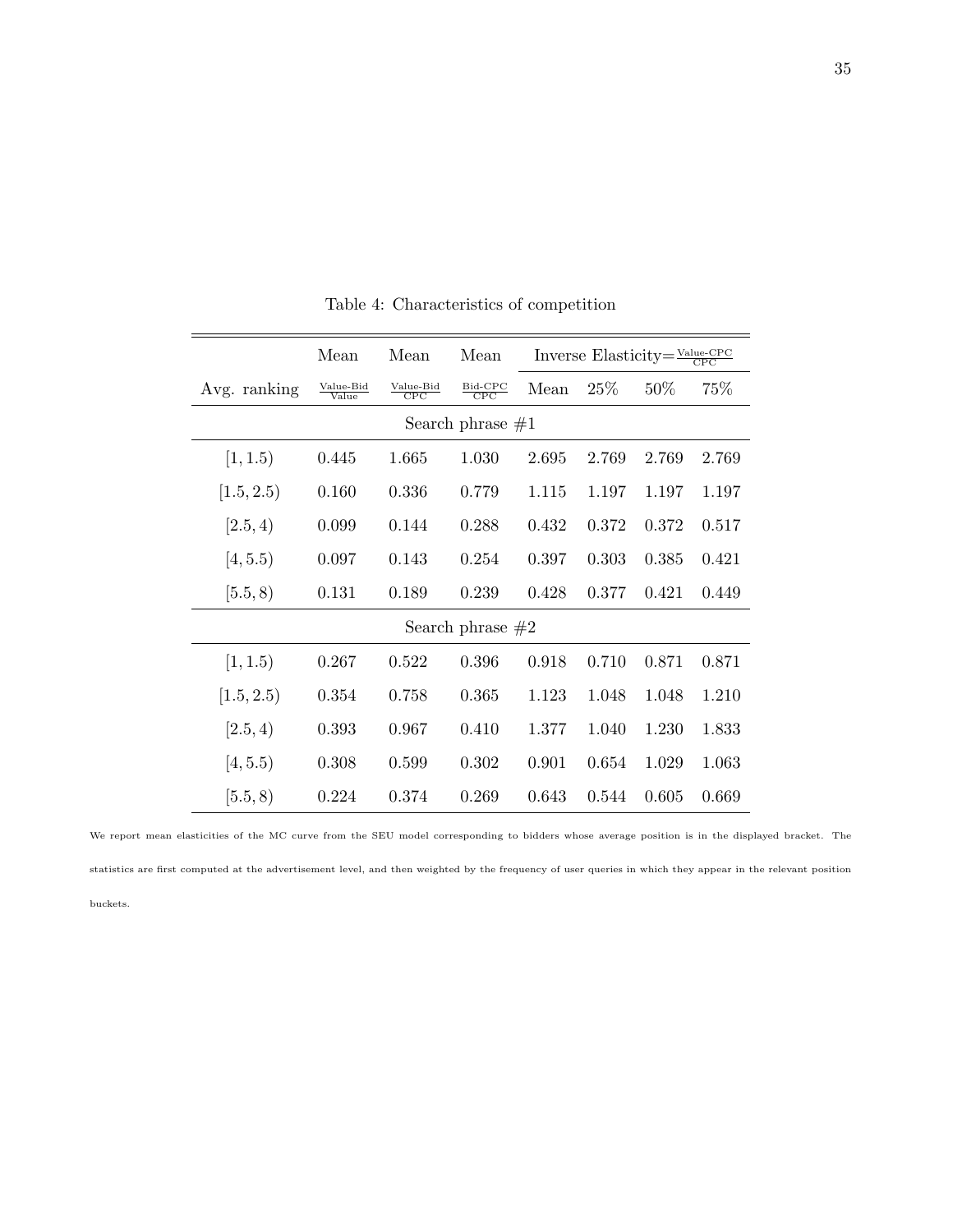that the Vickrey auction gives the same results as if the NU-EOS model is used, since in a world where bidders change their bids to play the NU-EOS equilibrium in each query, the allocation and prices are

We see that the Vickrey auction always gives higher efficiency, which is necessarily the case, and the efficiency differences are very smal  $(.04\%$  and  $.3\%)$ . It is perhaps surprising that the efficiency differences are so small despite the asymmetric markups of the bidders. The result follows because most of the deviations from efficiency occur when the score-weighted values are similar (the realization of the shock to the score is high for the bidder with the lower average score-weighted value). Further, in each search phrase the gaps between the score-weighted bids are large enough in the top two positions that re-rankings are relatively rare (an inefficient bidder appears in the first position only 3% of the time for search phrase 1, and 16where the efficiency gap between the top two bidders is smaller).

the same as Vickrey prices. The SEU model equilibrium gives the outcome of the generalized second

price auction under uncertainty.

The revenue comparison between the mechanisms is theoretically ambiguous, so it is an empirical question as to which one performs better. We see that for search phrase 1, the revenue difference is much larger in magnitude than the efficiency difference, and in the opposite direction: the Vickrey auction raises 22% less revenue. Vickrey performs worse in the first position, while revenue is very close in the middle positions and 25% higher in the lowest positions in the Vickrey auction. The GSP raises more revenue in the first position because the gap between bid and value is substantially smaller for the second-highest bidder than the top one on this search phrase, making the second-highest bidder a more aggressive competitor and driving the price for the top bidder well above the Vickrey price. Since most of the clicks come from the top position, this leads to a large revenue gap.

For search phrase 2, the Vickrey auction raises 1.2% more revenue than GSP. Vickrey raises more revenue in the top and bottom positions, and less in the middle. For this search phrase, middle ranked bidders have larger gaps between bids and values than the top bidder in the GSP, depressing the revenue extracted from the top bidder.

Summarizing, the structural model allows us to compare auction designs in a scenario where theory is ambiguous about the revenue comparison. Our estimates show that the efficiency gains from a Vickrey auction are small for the search phrases we study, and that the revenue comparison will likely vary from search phrase to search phrase. Thus, further research is required to assess the best choice for the platform as a whole from a revenue perspective, while from an efficiency perspective, Vickrey auctions appear to offer the potential for only modest improvements.

revenues and welfare between the NU-EOS vs SEU model shows, the difference in welfare is insignificant at the 1% level between the two models, while the difference in revenues is significant as seen in Table [5.](#page-36-0)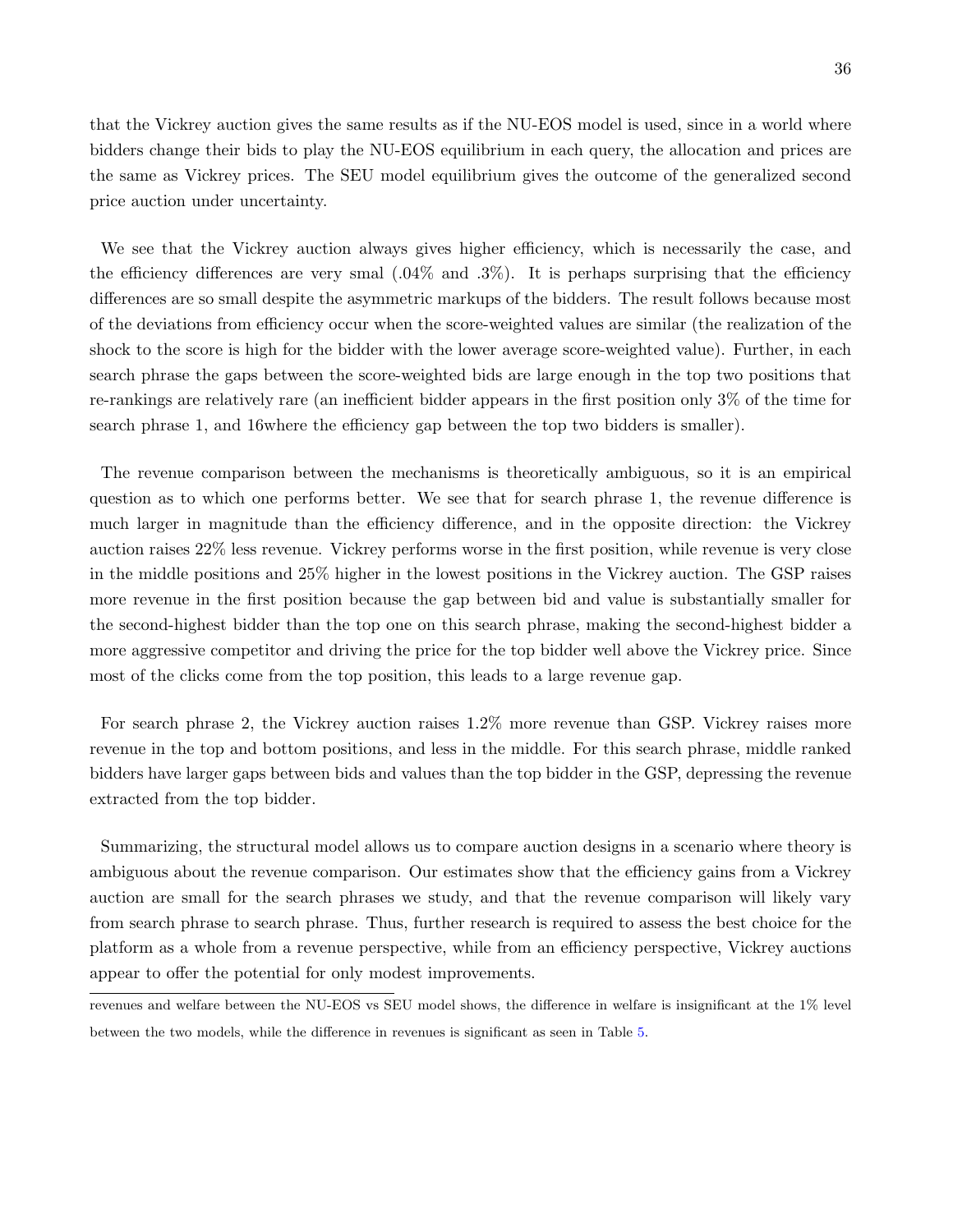<span id="page-36-0"></span>Table 5: Predicted revenues and welfare for the SEU generalized second price auction model versus the Vickrey auctionl, using SEU values and actual bidder configurations: with decomposition by bidders in different positions

|                              | Positions          |            |            |         |  |  |  |
|------------------------------|--------------------|------------|------------|---------|--|--|--|
| Model (values)               | All                | 1          | $2 - 5$    | $6 - 8$ |  |  |  |
| Search phrase $#1$           |                    |            |            |         |  |  |  |
| Revenue SEU (SEU)            | 2.490              | 1.583      | 0.886      | 0.021   |  |  |  |
| Revenue Vickrey=NU-EOS(SEU)  | $1.947***$         | $1.032***$ | $0.890**$  | 0.026   |  |  |  |
| Welfare SEU (SEU)            | 8.228              | 6.358      | 1.838      | 0.032   |  |  |  |
| Welfare Vickrey=NU-EOS (SEU) | 8.231              | 6.365      | 1.834      | 0.032   |  |  |  |
|                              | Search phrase $#2$ |            |            |         |  |  |  |
| Revenue SEU (SEU)            | 3.114              | 1.846      | 1.203      | 0.066   |  |  |  |
| Revenue Vickrey=NU-EOS(SEU)  | $3.153***$         | $1.910***$ | $1.152***$ | 0.091   |  |  |  |
| Welfare SEU (SEU)            | 6.513              | 3.433      | 2.957      | 0.122   |  |  |  |
| Welfare Vickrey=NU-EOS (SEU) | 6.531              | 3.459      | 2.950      | 0.122   |  |  |  |

This table represents the expected total per query revenue of the auction platform and the expected per query social welfare. For all counterfactuals, we used SEU estimated values. To compute the expected clicks we used our estimated position clickthrough rates and the scores of the advertisers. Values and cost per click are normalized by the maximum bid for the search phrase # 1. To group the SEU welfare and SEU revenue by positions we used the positions based on SEU equilibrium bids. To group the EOS welfare and EOS revenue by positions we used the positions based on EOS equilibrium bids. The table also represents the results of the hypothesis test for the difference in expected total per query revenue of the auction platform and the expected per query social welfare in NU-EOS model versus SEU model, using asymptotic standard errors . \* - corresponds to significance at 10% level,  $^{**}$  - significance at  $5\%$  level, and  $^{***}$  - significance at  $1\%$  level.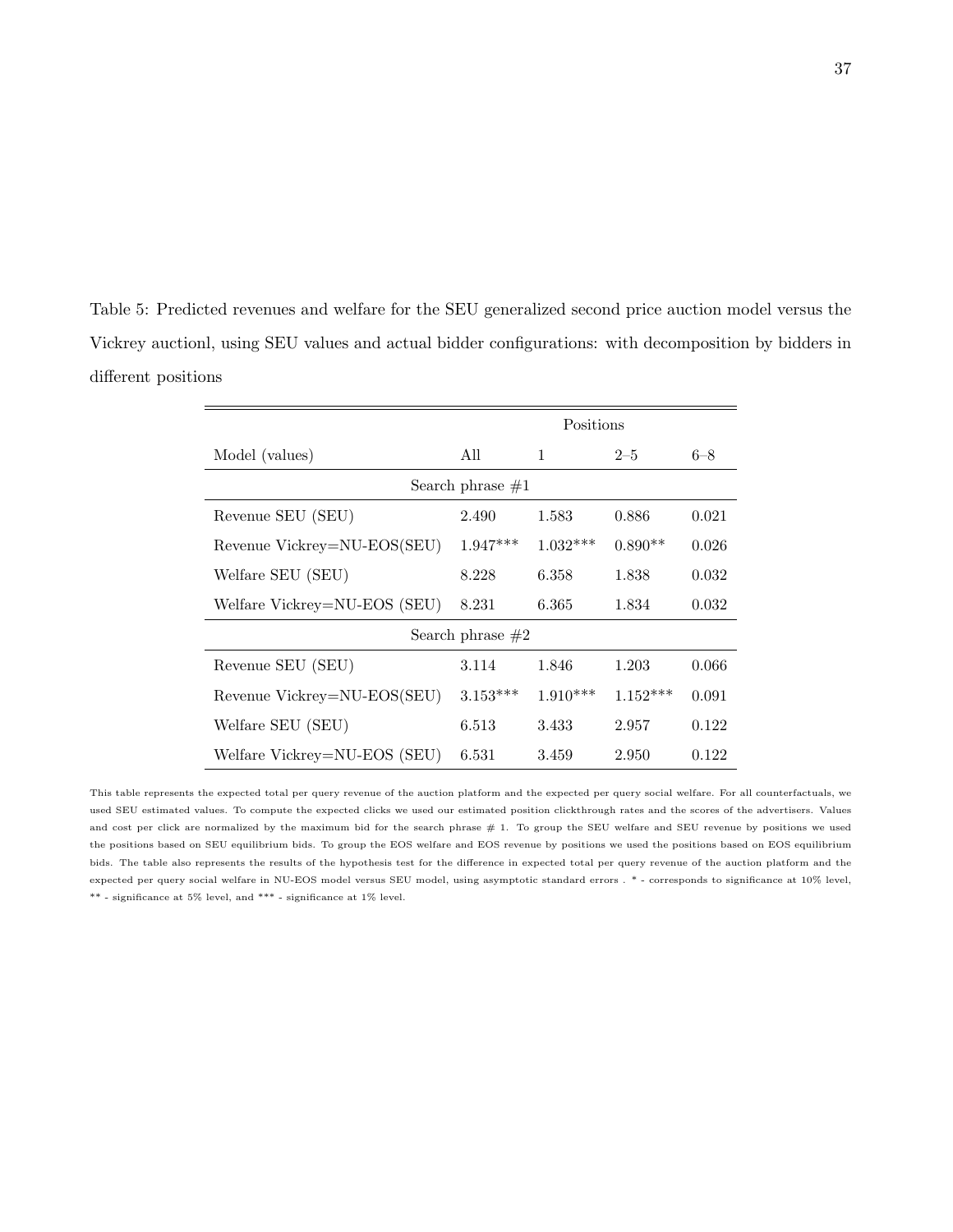#### 8.4 The Role of Quality Score for Welfare, Profits and Revenue of the Search Engine

Next we present the results of counterfactual experiments showing the impact of the quality scores used for ranking on the social welfare, profits of the bidders and revenue of the search engine. As motivated in the introduction, theory suggests a possible tradeoff between the efficiency of quality scores and the revenue extracted.

We consider two alternatives for the quality scores, both motivated by real-world examples. Researchers from Yahoo! [Lahaie and Pennock](#page-43-0) [\(2007\)](#page-43-0) proposed using an advertiser's clickability raised to the power  $\theta$ , with  $\theta$  < 1, and this approach came to be known in the industry as "squashing." The second alternative we refer to as "coarsening," or using a less accurate estimator for "clickability."

In each case, we use a similar methodology. We conduct the experiments on synthetic data, for both the baseline case and the counterfactual scenarios of squashing and coarsening. Using synthetic data allows us to eliminate some of the least frequent advertisers in order to reduce the computational burden and reduce the variance of our predictions. It also makes it less likely that variance in bids introduced by the computation creates and asymmetric effect on one regime or the other. Using synthetic data also has the advantage that we can incorporate the identity of the highest losing bidder (this was unknown in the actual data) and predict how those bids change when quality scores change.

More precisely, we create a sample of simulated bidder configurations, where each configuration contains 9 advertisers. Each of the 9 bidders is randomly drawn without replacement from the sample of actual advertisers with the probability equal to the proportion of actual queries where this advertiser was observed. To construct the scores of advertisers we compute the mean log-scores of advertisers in the actual configurations and then generate the shocks from the empirical distribution of schocks to the scores via random sampling with replacement.

In our analysis we assume that the scores in the data correspond to the true advertiser-specific "clickability." We use these clickability estimates in combination with our estimated position discounts to predict the clicks an advertiser receives in each position. When we consider counterfactual quality score models in the auction, we continue to use the original "clickability" estimates and position discounts to predict clicks that an advertiser receives once it is assigned a position.

# 8.4.1 Score Squashing

We begin by considering "squashing." "Squashed" scores are generated as  $\tilde{s}_i = s_i^{\theta}$  with  $\theta = \frac{1}{2}$  $\frac{1}{2}$ . Table [6](#page-39-0) compares the outcomes (advertiser profit, platform revenue, and welfare) with and without squashing. The table also highlights the role of bid changes to the results: it shows the impact of each score regime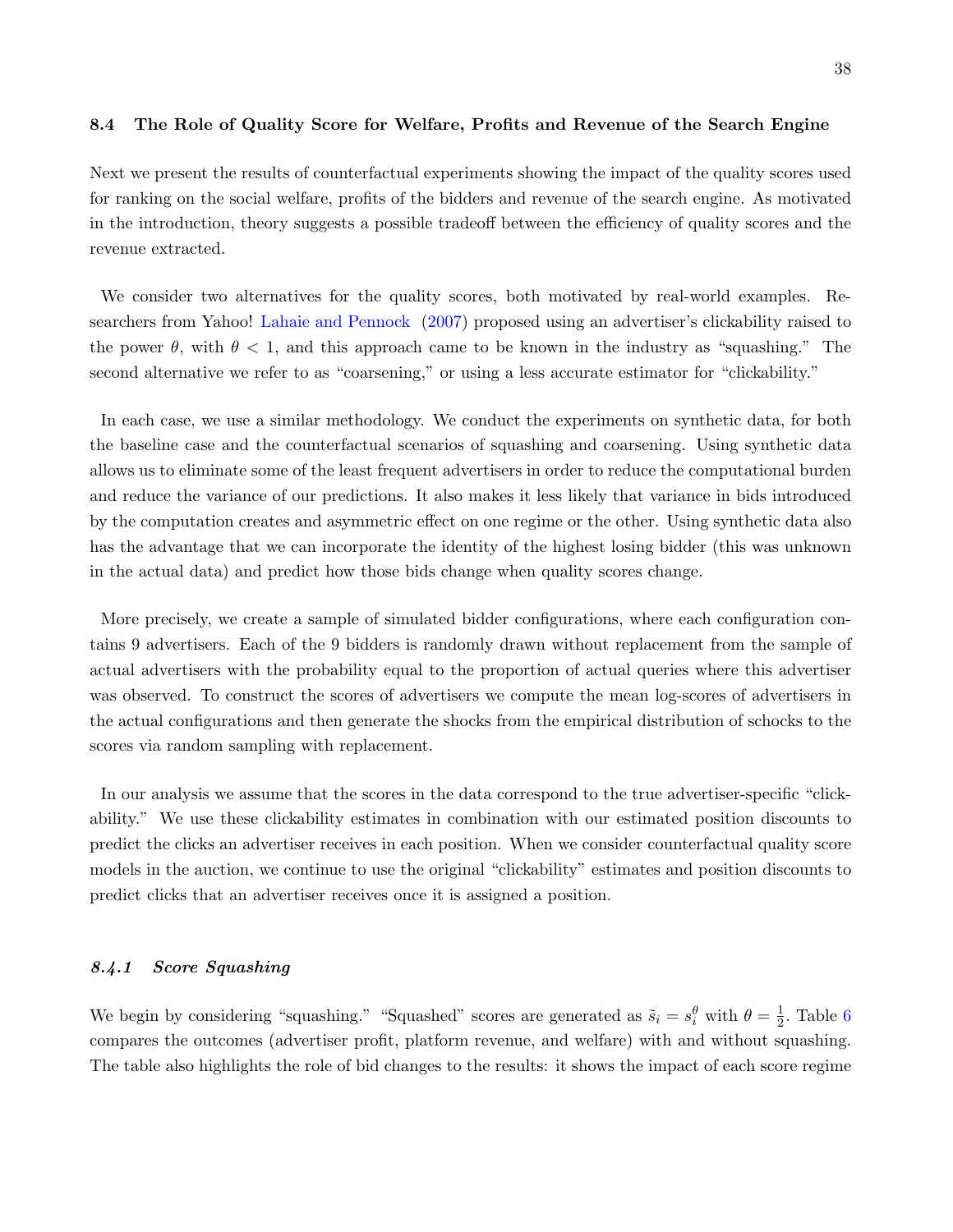when bids are taken as the equilibrium bids from the other score regime. $8$ 

The welfare effects of squashing are relatively small for these search phrases: a loss of .5% for search phrase 1 and 4.5% for search phrase 2. The small loss for the first search phrase is due to the large gap between score-weighted values between the top bidder and lower-ranked bidders. For the first search phrase, revenue goes down by 2%, due to the fact that the highest-ranked bidder's original quality score is lower than that of the bidder below. Squashing thus lowers the price per click for the top bidder (which is equal to  $\frac{b_2 \cdot s_2}{s_1}$ , since squashing reduces  $\frac{s_2}{s_1}$ ). For the second search phrase, revenue increases by 9%; for this search phrase, the most common bidder in position 1 has a higher score than the most frequent position 2 bidder, and squashing increases  $\frac{s_2}{s_1}$  and thus price per click.

Interestingly, the advertiser bidding response to the change in quality score regimes affects the sign of the revenue effect for search phrase 2. Without the advertiser response, squashing hurts revenue, but with it, revenue increases substantially. For search phrase 1, revenue falls even farther after bids adjust.<sup>[9](#page-38-1)</sup>

## 8.4.2 Score Coarsening

In practice, quality scores are produced by statistical algorithms. A choice for the platform is how accurate the algorithm should attempt to be. Another choice is how tailored the scores should be to individual users. To highlight the tradeoff, suppose that the search query is for clothing and that there are two clothing advertisers, one that sells men's clothes and one that sells women's clothes, and that each is equally appealing to its own target gender and has the same value per click, but generates no clicks from the other gender. Suppose that there is only one advertising slot. Suppose that the search advertising platform observes the gender of the user. One algorithm (a "coarsened" algorithm) might ignore that information, and give each advertiser the same score. This yields only half of the efficient level of clicks, but the price per click is equal to the value per click. A second algorithm uses the gender information. But then, the score-weighted bid of second-place store is always zero. The algorithm is more efficient (double the clicks), but there is no competition.

<span id="page-38-0"></span><sup>8</sup> In practice, changes in score regimes are often tested in experiments where a small fraction of users experiences an alternative score regime. Advertiser do not notice individual, small experiments and so their bids do not adjust (and indeed, they often take some time to adjust). Thus, the table can be used to predict what would happen in an experiment where the score regime is changed but advertiser bids are fixed.

<span id="page-38-1"></span><sup>&</sup>lt;sup>9</sup>Computed welfare, profit and revenue changes in Table [6](#page-39-0) are significant for the second search phrase on  $1\%$  level. For the search phrase  $#1$  the welfare change is insignificant overall and for the top position on  $1\%$  level, while the revenue change is significant. We report the standard errors in Table [14](#page-69-0) in the Appendix.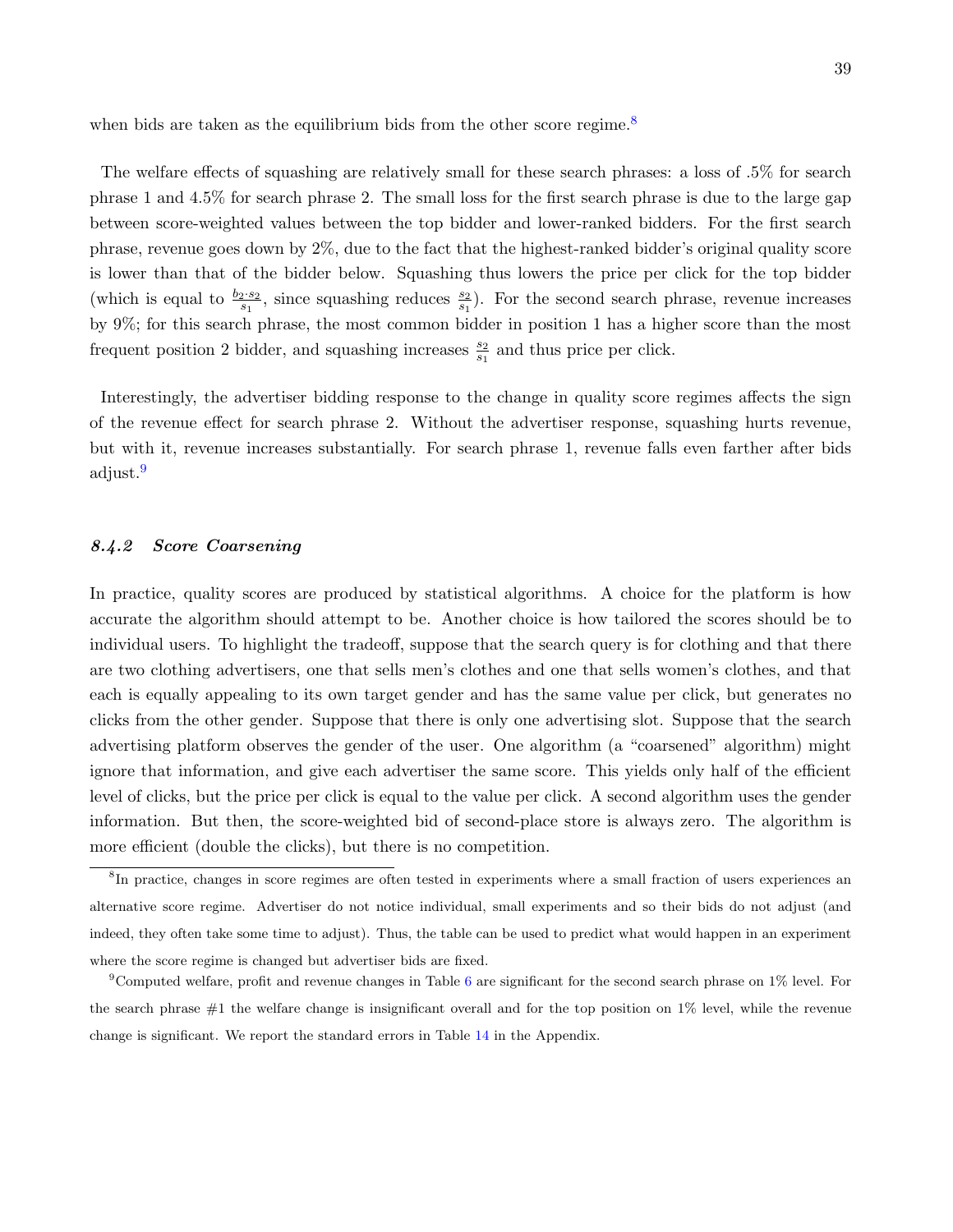|                   | Positions                             |            |            |                    |            |
|-------------------|---------------------------------------|------------|------------|--------------------|------------|
| Outcome           | Scenario                              | All        | 1          | $2\hbox{--}5$      | $6 - 8$    |
|                   | Search phrase $#1$                    |            |            |                    |            |
| Welfare           | <b>Before Squashing</b>               | 6.956      | 5.371      | 1.556              | 0.030      |
|                   | After Squashing                       | 6.921      | 5.350      | $1.541**$          | $0.030***$ |
|                   | Original Scores, Bids After Squashing | 6.958      | 5.377      | 1.552              | 0.029      |
|                   | After Squashing, Original Bids        | 6.907      | 5.360      | $1.517***$         | $0.030***$ |
| Revenue           | <b>Before Squashing</b>               | 2.091      | 1.210      | 0.861              | 0.020      |
|                   | After Squashing                       | $2.049***$ | $1.060***$ | $0.966***$         | $0.023***$ |
|                   | Original Scores, Bids After Squashing | 2.100      | $1.178***$ | $0.901***$         | $0.021***$ |
|                   | After Squashing, Original Bids        | $2.052***$ | $1.120***$ | $0.910***$         | $0.022***$ |
| Advertiser Profit | <b>Before Squashing</b>               | 4.865      | 4.161      | $\,0.694\,$        | 0.010      |
|                   | After Squashing                       | 4.872      | 4.290      | $0.575***$         | $0.007***$ |
|                   | Original Scores, Bids After Squashing | 4.858      | 4.198      | $0.651***$         | $0.009***$ |
|                   | After Squashing, Original Bids        | 4.855      | 4.240      | $0.608***$         | $0.008***$ |
|                   | Search phrase $#2$                    |            |            |                    |            |
| Welfare           | <b>Before Squashing</b>               | 6.781      | 3.747      | $\phantom{-}2.905$ | 0.129      |
|                   | After Squashing                       | $6.476***$ | $3.354***$ | 2.989***           | $0.132***$ |
|                   | Original Scores, Bids After Squashing | 6.784      | 3.758      | $2.90\,$           | $0.130**$  |
|                   | After Squashing, Original Bids        | $6.410***$ | $3.325***$ | $2.951***$         | $0.134***$ |
| Revenue           | <b>Before Squashing</b>               | 3.223      | 1.799      | $1.354\,$          | 0.069      |
|                   | After Squashing                       | $3.513***$ | $1.773***$ | $1.654***$         | $0.086***$ |
|                   | Original Scores, Bids After Squashing | $3.509***$ | $1.919***$ | $1.508***$         | $0.082***$ |
|                   | After Squashing, Original Bids        | $3.211**$  | $1.674***$ | $1.466***$         | $0.071***$ |
| Advertiser Profit | Before Squashing                      | $3.559\,$  | 1.948      | 1.550              | 0.060      |
|                   | After Squashing                       | $2.962***$ | $1.581***$ | $1.335***$         | $0.046***$ |
|                   | Original Scores, Bids After Squashing | $3.275***$ | $1.840***$ | $1.389***$         | $0.047***$ |
|                   | After Squashing, Original Bids        | $3.200***$ | $1.651***$ | $1.486***$         | $0.063***$ |

<span id="page-39-0"></span>Table 6: Counterfactual effect of score squashing on social welfare, auction revenue, and advertiser profits decomposed by positions

This table represents the expected total per query revenue of the auction platform and the expected per query social welfare. To compute the expected revenue we used the estimated position clickthrough rates and the scores of the advertisers. To compute the expected welfare we used the values estimated from the SEU model and the estimated position clickthrough rates and scores of the advertisers. Values and cost per click are normalized by the maximum bid for the search phrase # 1. Position ranges are determined by the SEU bids in each scenario. The table also represents the results of the hypothesis test for the difference in expected profit of advertisers, total per query revenue of the auction platform and the expected per query social welfare relative to those quantities before the squashing, using asymptotic standard errors . \* - corresponds to significance at 10% level, \*\* - significance at 5% level, and  $^{***}$  - significance at  $1\%$  level.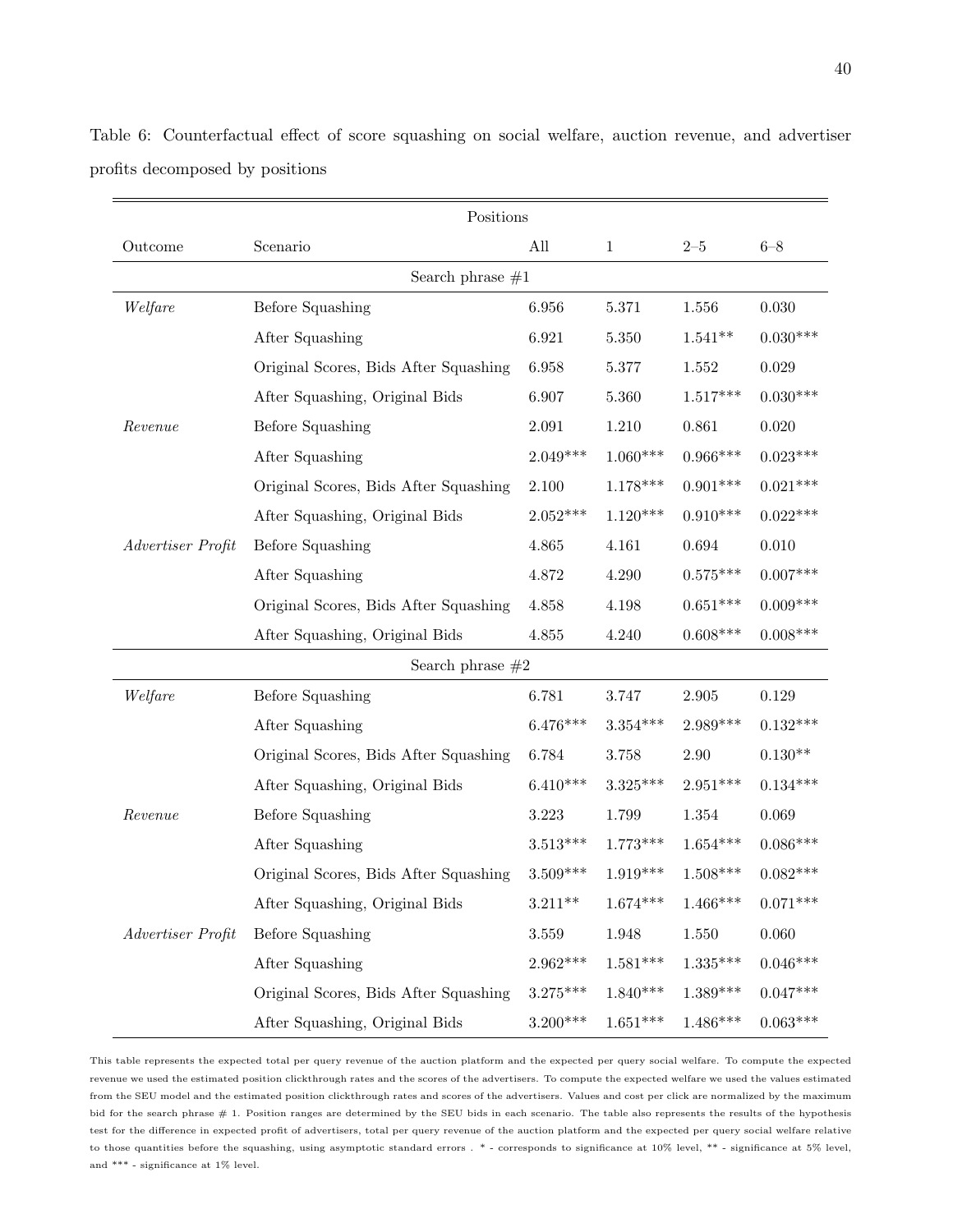We choose to model "coarsening" rather than increasing accuracy, since we have in our data the best estimate of the true clickability of each advertiser, and can use that to predict clicks; we then add noise to the observed scores to simulate coarsening. More precisely, we assume that the shock to the mean quality score has two components:  $\log \varepsilon_i = \log \varepsilon_{1,i} + \log \varepsilon_{2,i}$ . We assume that the component  $\log \varepsilon_{2,i}$ has variance equal to half of the variance of log  $\varepsilon_i$ . For example, if a regression model were used to generate scores as a function of observed user characteristics, each component of the shock to scores might be a linear function (with the coefficient determined by a regression) of a user characteristic (e.g.  $\log \varepsilon_{1,i} = x_{1,i}\beta_1$  and  $\log \varepsilon_i^2 = x_{2,i}\beta_2$ . For coarsening, we remove one of the characteristics from the model, which corresponds to setting the score shock equal to  $\varepsilon_{1,i}$  (assuming that the underlying user characteristics are independent).

Table [7](#page-41-0) gives the results. As a result of coarsening, welfare goes down by 1-2%. Revenue is affected more substantially: it goes up 2% for the first search phrase and 18% for the second. Bid adjustments are a crucial part of the revenue gain. For the first search phrase, the revenue actually goes down after coarsening with bids fixed, but goes up once bids adjust. For the second search phrase, the revenue gains are close to zero when bids are fixed, but substantial once bids adjust. This means that the benefits of coarsening for revenue would be missed in short-term experiments that didn't incorporate advertiser behavior.<sup>[10](#page-40-0)</sup> Structural models like this one can be used to predict the impact when longerterm experiments on advertisers are too time-consuming or expensive.

# 9 Conclusion

In this paper we develop and estimate a new model of advertiser behavior under uncertainty in the sponsored search advertising auctions. Unlike the existing models which assume that bids are customized for a single user query, we model the fact that queries arrive more quickly than advertisers can change their bids, and advertisers cannot perfectly predict quality scores. We present theoretical characterizations of existence and uniqueness, and propose a computational algorithm for computing equilibria given primitives of the model. We develop an estimator for bidder valuations, establish its properties, and apply it to historical data from Microsoft's search advertising auctions. Our model yields lower implied valuations and bidder profits than approaches that ignore uncertainty.

The empirical application provides insight into the economics of search advertising auctions. We find that bidders have substantial profits per click, even on some of the industry's most competitive search phrases: bidder values are typically 40% to 90% higher than their cost per click, even on very

<span id="page-40-0"></span> $10$ Computed welfare and revenue changes in Table [7](#page-41-0) are significant for the second search phrase on  $1\%$  level. For the search phrase #1 the welfare and advertiser profit change are insignificant overall and for the top position on 1% level, while the revenue change is significant. We report the standard errors in Table [15](#page-70-0) in the Appendix.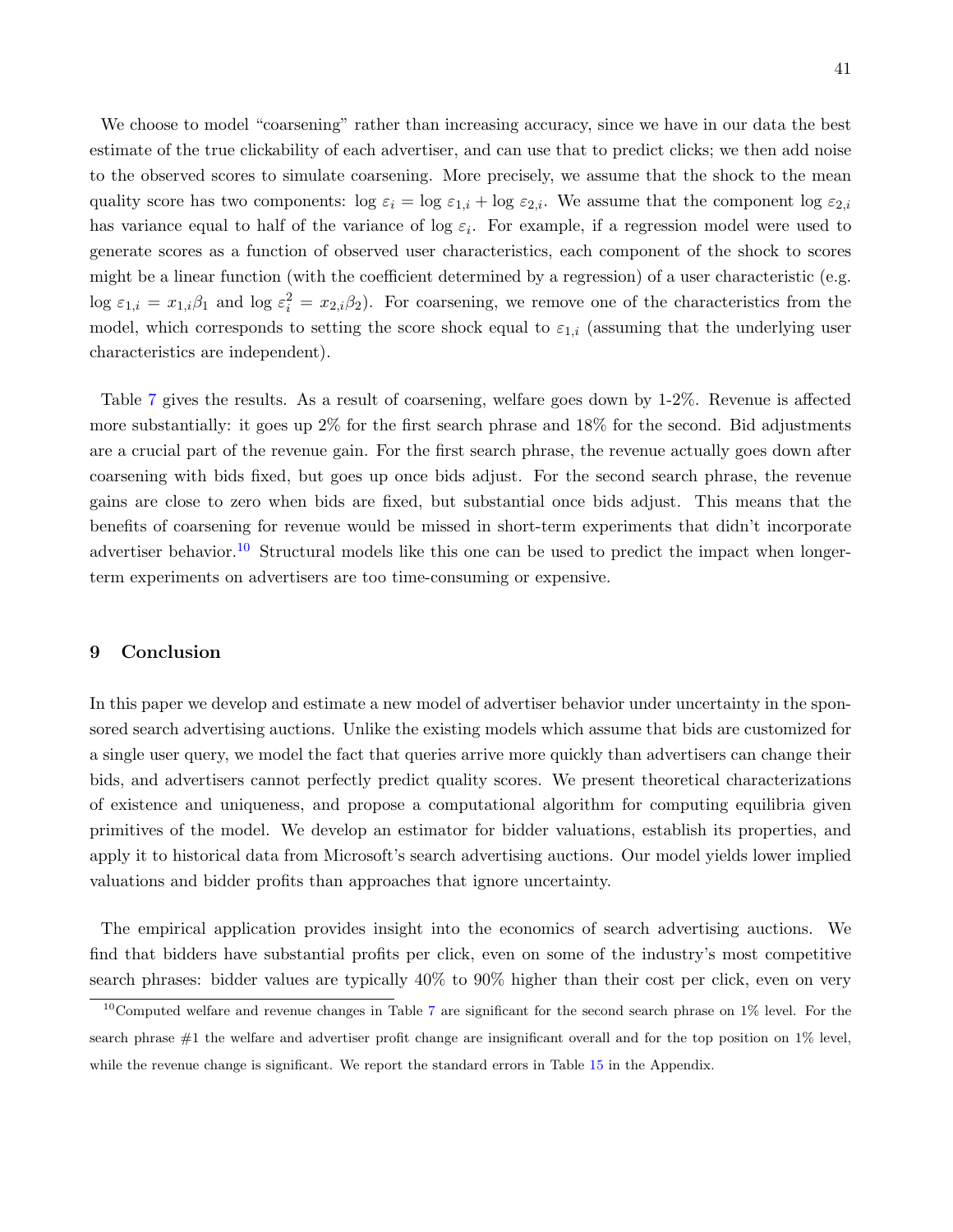|                   | Positions                              |            |              |            |            |
|-------------------|----------------------------------------|------------|--------------|------------|------------|
| Outcome           | Scenario                               | All        | $\mathbf{1}$ | $2 - 5$    | $6 - 8$    |
|                   | Search phrase $#1$                     |            |              |            |            |
| Welfare           | <b>Before Coarsening</b>               | 6.956      | 5.371        | 1.555      | 0.030      |
|                   | After Coarsening                       | 6.903      | 5.363        | $1.510***$ | $0.031***$ |
|                   | Original Scores, Bids After Coarsening | 6.954      | 5.362        | 1.563      | 0.030      |
|                   | After Coarsening, Original Bids        | 6.903      | 5.362        | $1.510***$ | $0.031***$ |
| Revenue           | <b>Before Coarsening</b>               | 2.091      | 1.209        | 0.862      | 0.020      |
|                   | After Coarsening                       | $2.138***$ | $1.251***$   | 0.865      | $0.022***$ |
|                   | Original Scores, Bids After Coarsening | $2.187***$ | $1.278***$   | $0.888***$ | $0.020**$  |
|                   | After Coarsening, Original Bids        | $2.036***$ | $1.174***$   | $0.841***$ | $0.022***$ |
| Advertiser Profit | <b>Before Coarsening</b>               | 4.865      | 4.162        | 0.693      | 0.010      |
|                   | After Coarsening                       | 4.765      | 4.112        | $0.644***$ | $0.009***$ |
|                   | Original Scores, Bids After Coarsening | 4.768      | 4.084        | $0.674***$ | $0.009***$ |
|                   | After Coarsening, Original Bids        | 4.867      | 4.188        | $0.670***$ | $0.009***$ |
|                   | Search phrase $\#2$                    |            |              |            |            |
| Welfare           | <b>Before Coarsening</b>               | 6.780      | 3.746        | 2.905      | 0.129      |
|                   | After Coarsening                       | $6.665***$ | $3.594***$   | $2.939***$ | $0.132***$ |
|                   | Original Scores, Bids After Coarsening | $6.732*$   | $3.680***$   | $2.922*$   | $0.130**$  |
|                   | After Coarsening, Original Bids        | $6.712**$  | $3.656***$   | $2.925**$  | $0.131***$ |
| Revenue           | <b>Before Coarsening</b>               | 3.223      | 1.799        | 1.355      | 0.069      |
|                   | After Coarsening                       | $3.800***$ | $2.147***$   | $1.576***$ | $0.077***$ |
|                   | Original Scores, Bids After Coarsening | $3.785***$ | $2.150***$   | $1.561***$ | $0.075***$ |
|                   | After Coarsening, Original Bids        | 3.232      | $1.792*$     | $1.369***$ | $0.071***$ |
| Profit            | <b>Before Coarsening</b>               | $3.557\,$  | 1.946        | 1.550      | 0.060      |
|                   | After Coarsening                       | $2.865***$ | $1.447***$   | $1.363***$ | $0.055***$ |
|                   | Original Scores, Bids After Coarsening | $2.947***$ | $1.531***$   | $1.362***$ | $0.055***$ |
|                   | After Coarsening, Original Bids        | $3.480***$ | $1.863***$   | 1.556      | $0.060\,$  |

<span id="page-41-0"></span>Table 7: Counterfactual effect of score coarsening on social welfare, auction revenue, and advertiser profits decomposed by positions

This table represents the expected total per query revenue of the auction platform and the expected per query social welfare. To compute the expected revenue we used the estimated position clickthrough rates and the scores of the advertisers. To compute the expected welfare we used the values estimated from the SEU model and the estimated position clickthrough rates and scores of the advertisers. Values and cost per click are normalized by the maximum bid for the search phrase # 1. Position ranges are determined by the SEU bids in each scenario. The table also represents the results of the hypothesis test for the difference in expected profit of advertisers, total per query revenue of the auction platform and the expected per query social welfare relative to those quantities before the score coarsening, using asymptotic standard errors . \* - corresponds to significance at 10% level, \*\* - significance at 5% level, and  $^{***}$  - significance at  $1\%$  level.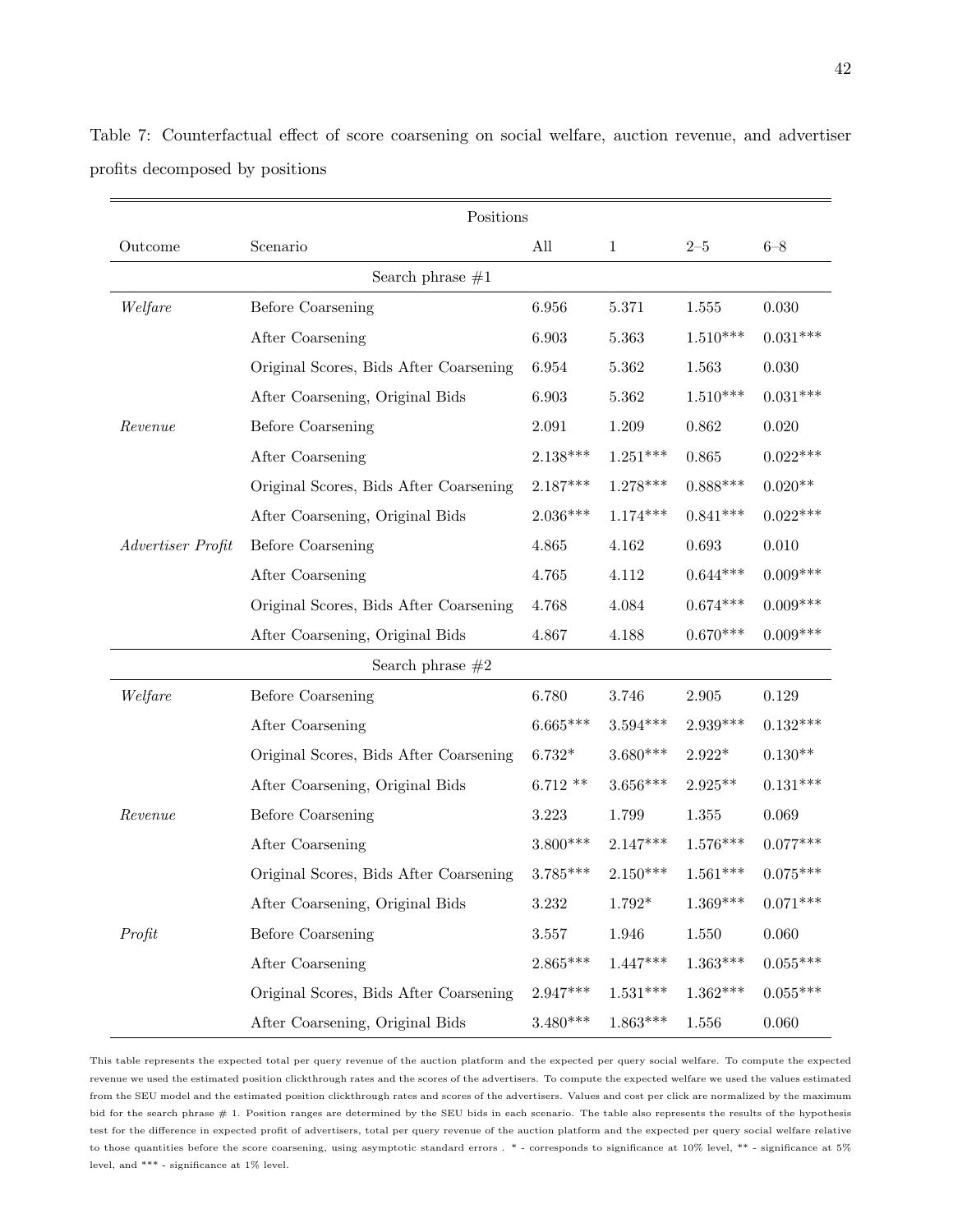competitive search phrases. Further, profits vary with the equilibrium position on the page, and on the search phrases we study, they appear to be higher in the top positions for a few high-value advertisers. Profits are determined by the rate at which clicks decline with the position on the page, and by the dispersion of competing bidder values around a given bidder's value.

We find that bidders have substantial strategic incentives to reduce their expressed demand in order to reduce the unit prices they pay in the auctions, and these incentives are asymmetric across bidders, leading to inefficient allocation. We quantify the inefficiency as being very small (less than 0.3%). We show that a Vickrey auction would eliminate the inefficiency, but the impact of switching to a Vickrey auction for revenue is ambiguous and can be much larger. Since equilibrium Vickrey bids (equal to bidder values) are estimated to be much higher than GSP bids, unless a mechanism was devised to transition GSP bids automatically, there could be substantial transition costs from changing the mechanism as well.

We also find that search advertising platforms might have substantial incentives to modify quality scoring algorithms to extract more revenue, which can be accomplished at modest efficiency costs. Finally, advertiser bid changes in response to changes in quality scoring algorithms can change the direction of the revenue impact. This means that the advertising platform may need to rely on longerterm experiments on advertisers or structural models to evaluate the tradeoffs, since the industrystandard short-term experiments on a small fraction of users will not necessarily guide policy in the desired direction.

# References

- Agarwal, N. and Athey, S. and Yang, D. (2009): "Skewed Bidding in Pay-per-Action Auctions for Online Advertising", American Economic Review: Paper and Proceedings, 441–447.
- Athey, S. and Ellison, G. (2011): "Position auctions with consumer search," Quarterly Journal of Economics.
- <span id="page-42-1"></span>Athey, S., and P. Haile (2002): "Identification of standard auction models", Econometrica, 2107—2140.
- Borgers, T. and Cox, I. and Pesendorfer, M. and Petricek, V. (2007): "Equilibrium bids in sponsored search auctions: Theory and evidence", Working paper.
- <span id="page-42-0"></span>Boltyanskii, V., R. Gamkrelidze, and L. Pontryagin (1960): "Theory of optimal processes. I. The maximum principle", Izv. Akad. Nauk SSSR Ser. Mat, 24(1), 3—42.
- <span id="page-42-2"></span>Chernozhukov, V., H. Hong, and E. Tamer (2007): "Parameter set inference in a class of econometric models", Econometrica, 75, 1243—1284.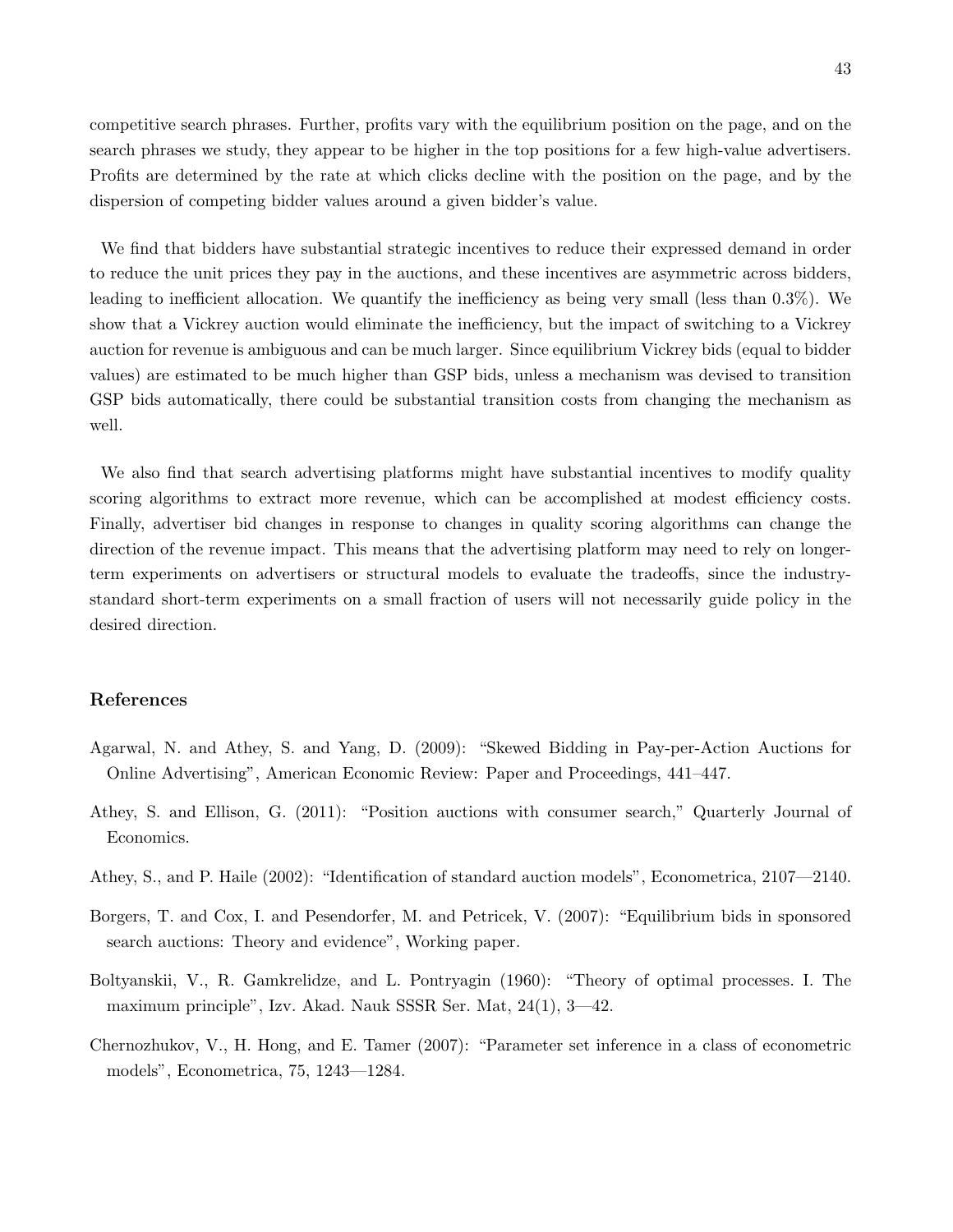- <span id="page-43-2"></span>Edelman, B., M. Ostrovsky, and M. Schwarz (2007): "Internet advertising and the generalized secondprice auction: Selling billions of dollars worth of keywords,' American Economic Review, 97(1),  $242 - 259.$
- Edelman, B., and M. Ostrovsky (2007): "Strategic bidder behavior in sponsored search auctions", Decision support systems, 43(1), 192—198.
- Ghose, A., and S. Yang. (2009): "An Empirical Analysis of Search Engine Advertising: Sponsored Search in Electronic Markets", Management Science, 55 (10), 1605—1622.
- <span id="page-43-5"></span>Haile, P., and E. Tamer (2003): "Inference with an incomplete model of English auctions", Journal of Political Economy,  $111(1)$ ,  $1-51$ .
- Hendricks, K. and Paarsch, H.J. (1995): "A survey of recent empirical work concerning auctions", The Canadian Journal of Economics, 28(2), 403—426.
- <span id="page-43-3"></span>Hashimoto, T. (2009): "Equilibrium Selection and Inefficiency in Internet Advertising Auctions", SSRN Working paper.
- Hong, H., Mahajan, A., and D. Nekipelov (2010): " Extremum Estimation and Numerical Derivatives", Stanford and UC Berkeley Working paper.
- <span id="page-43-6"></span>Imbens, G., and C. Manski (2004): "Confidence intervals for partially identified parameters", Econometrica, 1845—1857.
- Jeziorski, P. and I. Segal, "What Makes them Click: Empirical Analysis of Consumer Demand for Internet Search Advertising," working paper, Stanford University, February 2009.
- <span id="page-43-4"></span>Kosorok, M. (2008): "Introduction to empirical processes and semiparametric inference", Springer.
- <span id="page-43-0"></span>Lahaie, S., and D. Pennock (2007): "Revenue Analysis of a Family of Ranking Rules for Keyword Auctions", ACM Conference on Electronic Commerce, 50-56.
- McFadden, D., and W. Newey (1994): "Large Sample Estimation and Hypothesis Testing", Handbook of econometrics, 4, 2111—2245.
- Mela, C.F., and Yao, S. (2009): "A dynamic model of sponsored search advertising", SSRN Working paper.
- Myerson, R. (1981): "Optimal Auction Design", Mathematics of Operations Research, 6(1), 58-73.
- Paarsch, H.J. (1997): "Deriving an estimate of the optimal reserve price: an application to British Columbian timber sales", Journal of Econometrics, 78(2), 333—357.
- <span id="page-43-1"></span>Pontryagin, L. (1966): "On the theory of differential games", Russian Mathematical Surveys, 21(4), 193—246.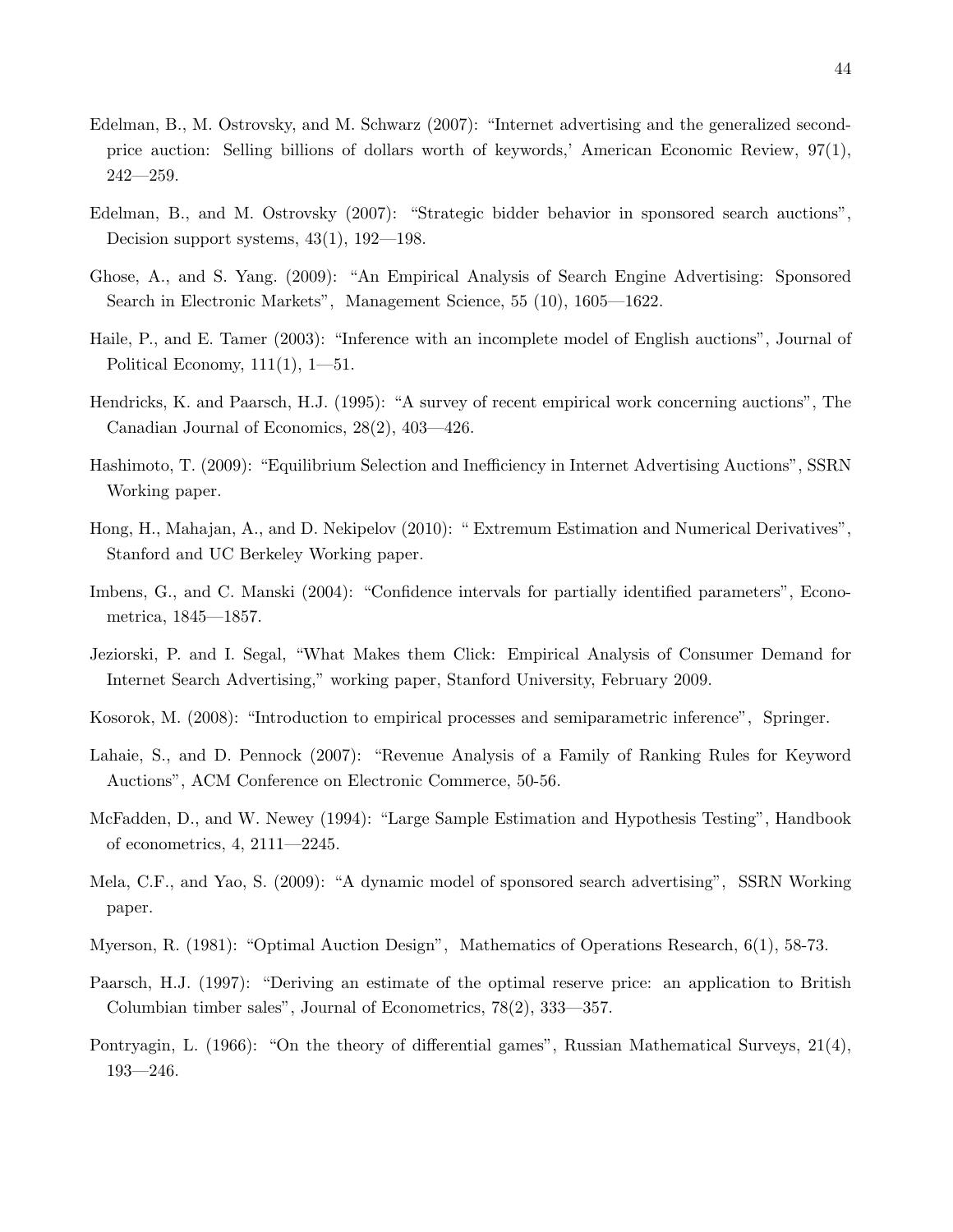<span id="page-44-2"></span>Pollard, D. (1990) "Empirical processes: theory and applications", Institute of Mathematical Statistic.

Varian, H. (2007): "Position auctions", International Journal of Industrial Organization, 25(6), 1163— 1178.

# Appendix

# A Proof of Theorem [1](#page-14-0)

Throughout the proof, we abuse notation by writing  $\frac{\partial}{\partial b_j} EU_i(\beta_i(\tau), \tau \beta_{-i}(\tau), \overline{s})$  for  $\frac{\partial}{\partial b_j} EU_i(b_i, \tau b_{-i}, \overline{s})\Big|_{b=\beta(\tau)}$ .

Before proceeding with the proof we prove the following lemma.

<span id="page-44-1"></span>**LEMMA 3.**  $TE_i(\cdot, \bar{s}), Q_i(\cdot, \bar{s}),$  and  $D_0(\cdot, \bar{s})$  are differentiable.

#### Proof:

Considered functions are represented by the integrals over the product of a finite number of indicator functions  $\mathbf{1}\{\cdot > 0\}$  and the differentiable density funciton  $f_{\epsilon}(\cdot)$ . Therefore, they are also differentiable. Q.E.D.

Now we start with proving parts (i) and (iii). First, we prove the sufficiency of these conditions. Thus, we start with the assumption:

<span id="page-44-0"></span>For some  $\delta > 0$  with  $\tau \in [1 - \delta, 1]$ , there exists a (unique) solution  $\beta(\tau)$  to equation [\(3.8\)](#page-13-0) (A.14)

Lemma 1 (in Section 3.4) establishes that [\(3.8\)](#page-13-0) holds at  $\tau = 1$  if and only if the bidders' first-order conditions [\(3.5\)](#page-12-0) hold for  $b = \beta(1)$ .

Since Theorem 1 maintains the assumption of quasi-concavity of the objective function, a solution to [\(3.5\)](#page-12-0) will correspond to the maximum of the payoff function. This means that there will exist an equilibrium in the considered auction  $b^*$  corresponding to  $\beta(1)$  as required for sufficiency.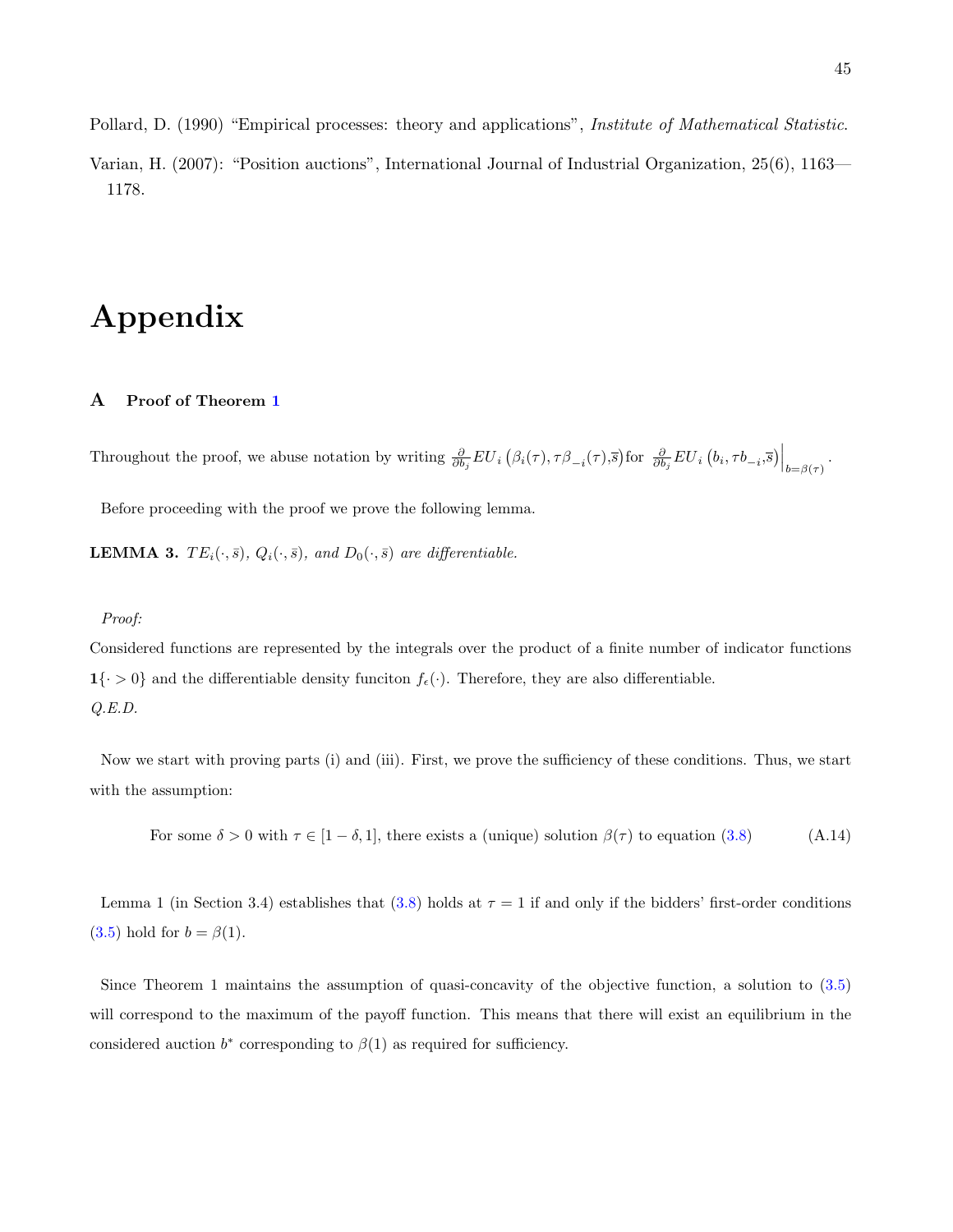holds, whenever there exists (a unique)  $b^*$  solving the system of the first-order conditions

$$
\frac{\partial EU_i\left(b_i^*, b_{-i}^*, \overline{s}\right)}{\partial b_i} = 0.
$$

We prove this result in the following lemma.

<span id="page-45-3"></span>**LEMMA 4.** There exists  $\delta > 0$  such that the system of nonlinear equations [\(3.8\)](#page-13-0) has a (unique) solution in the interval  $\tau \in [1-\delta, 1]$ 

Proof:

We show that [\(3.8\)](#page-13-0) has solutions on  $\tau \in [1 - \delta, 1]$  with the initial condition  $\beta(1) = b^*$  for some  $\delta > 0$  in three steps.

Step 1: We write an alternative expression for the objective function by constructing a modified total expenditure function  $\widetilde{TE}_i(\cdot)$ . Equation [\(3.7\)](#page-13-1) can be expressed in the form

<span id="page-45-0"></span>
$$
\frac{\partial}{\partial b'_{-(I+1)}} EU\left(b,\overline{s}\right)b_{-(I+1)} + \frac{\partial}{\partial b_{I+1}} EU\left(b,\overline{s}\right)b_{I+1} = -TE\left(b,\overline{s}\right). \tag{A.15}
$$

As a result, we can re-write  $(3.7)$  as

$$
\frac{d}{d\tau} \ EU_i(b_i, \tau b_{-i, I+1}, b_{I+1}\overline{s})|_{\tau=1} = -TE_i(b, \overline{s}) - b_{I+1}\frac{\partial}{\partial b_{I+1}} EU_i(b, \overline{s}).
$$
\n(A.16)

Define

$$
\widetilde{TE}_{i}\left(b_{-(I+1)},b_{I+1},\overline{s}\right)=TE_{i}\left(b,\overline{s}\right)+b_{I+1}\frac{\partial}{\partial b_{I+1}}\ EU_{i}\left(b,\overline{s},r\right).
$$

Then we can re-write  $(A.15)$  as

$$
\frac{d}{d\tau} \left.EU_i\left(b_i,\tau b_{-i,I+1},b_{I+1},\overline{s}\right)\right|_{\tau=1} = -\widetilde{TE}_i\left(b_{-(I+1)},b_{I+1}m\overline{s}\right).
$$

**Step 2:** Using the definition of  $TE_i$ , we can re-cast equation [\(3.8\)](#page-13-0) defining  $\beta(\tau)$  as

<span id="page-45-2"></span>
$$
\tau \frac{d}{d\tau} EU_i\left(\beta_i(\tau), \tau \beta_{-i}(\tau), \overline{s}\right) = -\widetilde{TE}_i\left(\beta_i(\tau), \tau \beta_{-i}(\tau), \overline{s}\right), \text{ for all } i = 1, \dots, I,
$$
\n(A.17)

by moving the term corresponding to  $\frac{\partial EU_i}{\partial b_{I+1}}$  to the right-hand side and taking into account the constraint  $b_{I+1} = r$ . Using the chain rule we find that

<span id="page-45-1"></span>
$$
\tau \frac{d}{d\tau} EU_i \left( \beta_i(\tau), \tau \beta_{-i,(I+1)}(\tau), r, \overline{s} \right) = \sum_j \left( \left( 1 + \frac{1 - \tau}{\tau} \mathbf{1}_{j=i} \right) \frac{\partial}{\partial b_j} EU_i \left( \beta_i(\tau), \tau \beta_{-i,(I+1)}(\tau), r, \overline{s} \right) \dot{\beta}_j \right)
$$
\n
$$
+ \frac{\partial}{\partial b_j} EU_i \left( \beta_i(\tau), \tau \beta_{-i,(I+1)}(\tau), r, \overline{s} \right) \beta_j(\tau) \right), \tag{A.18}
$$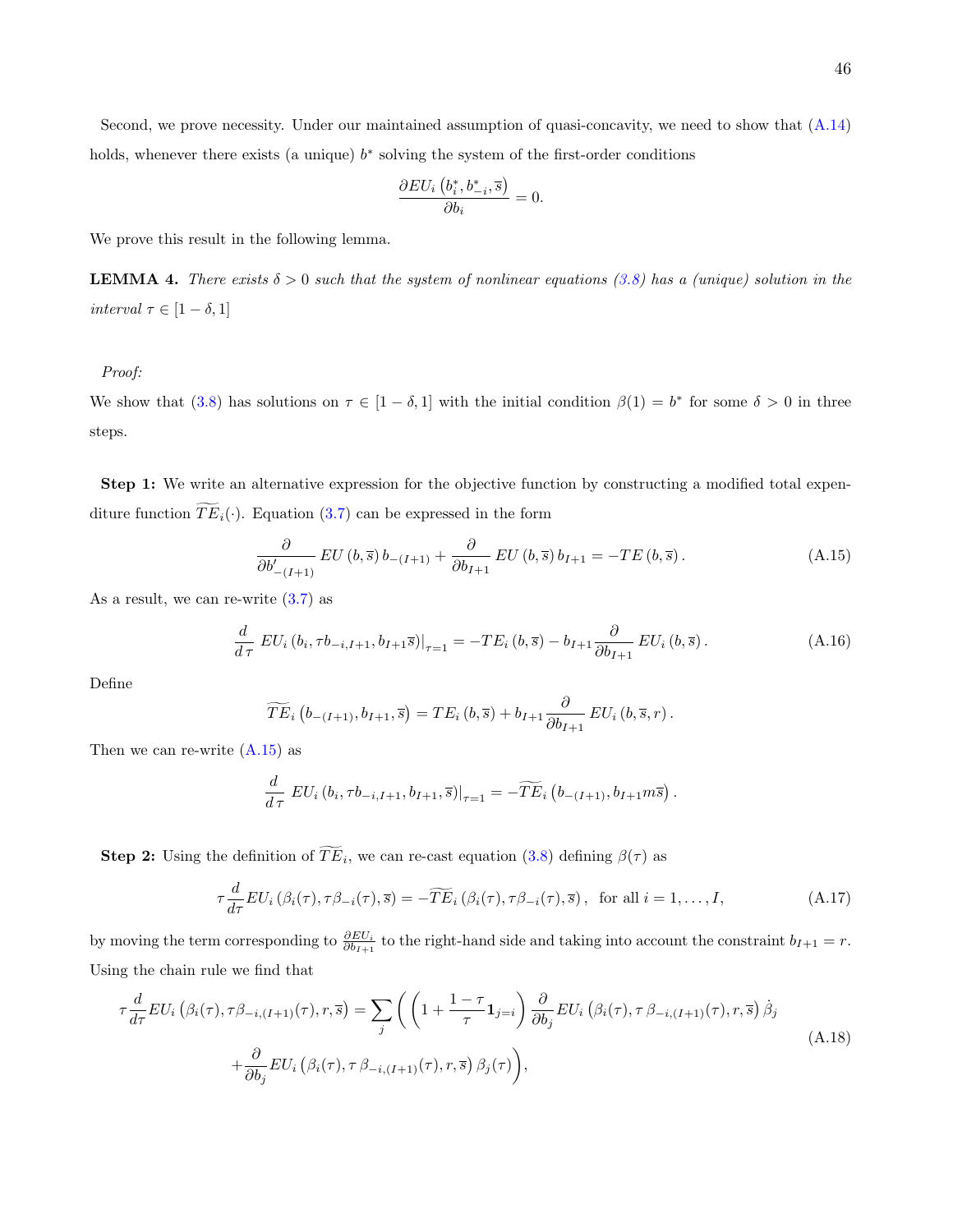where  $\dot{\beta}_j$  stands for  $\frac{d\beta_j(\tau)}{d\tau}$ .

Using expression  $(A.18)$  we can transform equation  $(A.17)$  to

<span id="page-46-0"></span>
$$
\sum_{j \neq I+1} \left( 1 + \frac{1 - \tau}{\tau} \mathbf{1}_{j=i} \right) \frac{\partial}{\partial b_j} EU_i \left( \beta_i(\tau), \tau \beta_{-i,(I+1)}(\tau), r, \overline{s} \right) \dot{\beta}_j = \frac{\widetilde{TE}_i \left( \beta_i(\tau), \tau \beta_{-i,(I+1)}(\tau), b_{I+1}, \overline{s} \right)}{\tau} - \sum_{j \neq i, I+1} \frac{\partial}{\partial b_j} EU_i \left( \beta_i(\tau), \tau \beta_{-i,(I+1)}(\tau), r, \overline{s} \right) \beta_j(\tau). \tag{A.19}
$$

We can treat this expression as a system of differential equations defining the function  $\beta(\cdot)$  with the initial condition  $\beta(1) = b^*$ .

**Step 3:** We finalize the proof by establishing the existence of the solution of  $(A.19)$  by using the following result.

<span id="page-46-2"></span>**LEMMA 5.** Let  $T = [0,1]$  and suppose that functions  $Z : \mathbb{R}^{n \times n} \times T \mapsto \mathbb{R}^{n \times n}$  and  $Z : \mathbb{R}^{n \times n} \times T \mapsto \mathbb{R}^{n \times n}$  are fixed. Suppose that  $Z(M,t)$  is non-singular  $\forall M \in \mathbb{R}^{n \times n}$  and  $t \in [0,1]$  exept for a finite number of points and both  $Y(M,t)$  and  $Z(M,t)$  are continuous in t and Lipschitz-continuous in M. Then the system of equations

<span id="page-46-1"></span>
$$
Z\left(M,t\right)\dot{M}=Y\left(M,t\right)M\tag{A.20}
$$

with the boundary condition  $M(1) = I_{n \times n}$  (identity matrix) has a unique non-singular solution.

The proof of this lemma can be found in [Boltyanskii et al.](#page-42-0) [\(1960\)](#page-42-0) and [Pontryagin](#page-43-1) [\(1966\)](#page-43-1).

By Lemma [3](#page-44-1) for  $\tau \in [1-\delta, 1]$  functions  $\frac{TE_i(b_i, \tau b_{-i}, \bar{s})}{\tau}$  and  $D_0(b, \bar{s})$  are differentiable at  $b^*$  and, therefore, Lipschitz-continuous at that point. Given that matrix  $D_0$  is non-singular and Lipschitz-continuous at  $b^*$ , there exists some neighborhood  $U_{2\delta}(b^*)$  of  $b^*$  of diameter  $2\delta$  where this matrix is non-singular. Then the matrix with  $i$ j-element

$$
\left(1+\frac{1-\tau}{\tau}\mathbf{1}_{j=i}\right)\frac{\partial}{\partial b_j}EU_i\left(\beta_i(\tau),\tau\,\beta_{-i}(\tau),\overline{s}\right)
$$

is non-singular for  $\beta(\tau) \in U_{\delta}(b^*)$  and  $1 - \delta \leq \tau \leq 1$ . Thus, making the change of variables  $t = (\tau + \delta - 1)/\delta$  and defining  $M(t) = \beta(1 - \delta + \delta t)/b^*$  if we let  $Z_{ij}(M, t) = \left(1 + \frac{1-\tau}{\tau}\mathbf{1}_{j=i}\right) \frac{\partial}{\partial b_j} EU_i(\beta_i(\tau), \tau \beta_{-i}(\tau), \overline{s})$  and

$$
Y(M,t) = \frac{\widetilde{TE}_{i}\left(\beta_{i}(\tau), \tau \beta_{-i,(I+1)}(\tau), b_{I+1}, \overline{s}\right)}{\tau} - \sum_{j \neq i, I+1} \frac{\partial}{\partial b_{j}} EU_{i}\left(\beta_{i}(\tau), \tau \beta_{-i,(I+1)}(\tau), r, \overline{s}\right) \beta_{j}(\tau)
$$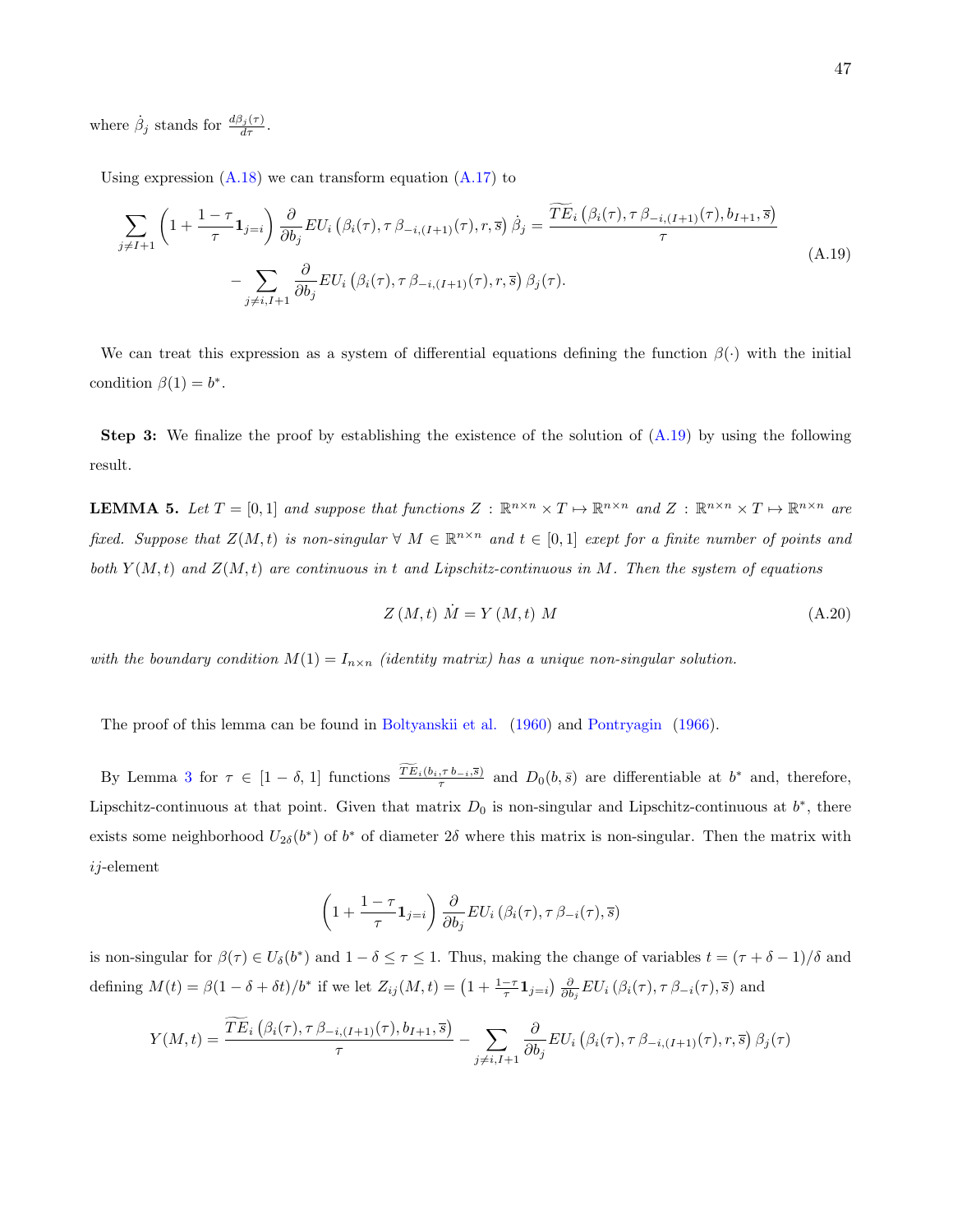we note that  $(A.19)$  can be re-written as  $(A.20)$  and all conditions of Lemma [5](#page-46-2) are satisfied. Therefore, the existence of an equilibrium  $b^*$  leads to the existence of the function  $\beta(\cdot)$  that for some  $\tau \in [1-\delta,1]$  is the solution of  $(3.8)$  with the initial condition  $b^*$ . We note that if there were multiple equilibria, each would lead to a system of differential equations with different starting point  $b^*$ . If the equilibrium is unique, there will be only one such system of differential equations.

This concludes the proof of Lemma [4](#page-45-3) and of parts (i) and (iii).

Now we proceed with proving (ii) and (iv) and establish the result for the global existence of the solution to [\(3.8\)](#page-13-0) under stronger conditions for the payoff functions. Parts (ii) and (iv) assume that  $D_0(b, \bar{s})$  is Lipschitz for all  $b \in V$  and non-singular. We need to show that for each  $\tau$  there exist bid vectors  $\beta(\tau)$  which solve the system [\(3.8\)](#page-13-0), which will transform to the system of equilibrium first-order conditions for  $\tau = 1$ . Theorem 1 requires that the reserve price is strictly positive, which implies that at  $b_i = 0$ ,  $TE_i(b, \bar{s}) = 0$ . However  $\frac{\partial}{\partial b_i} EU_i(b_i, \tau b_{-i}, \bar{s}) \neq 0$ at  $\tau = 0$  for  $b_i \downarrow 0$ . Since  $\beta_i(\tau)$  has to solve  $(3.8)$  for  $\tau \downarrow 0$ , then  $\beta_i(0) \neq 0$ . Then defining  $\lim_{\tau \downarrow 0} \beta_i(\tau) = \overline{b}_i$ , we can find  $b_i$  as a solution to

<span id="page-47-0"></span>
$$
\widetilde{TE}_i(\beta_i(0), 0, r, \overline{s}) = 0.
$$

Following our arguments for parts (i) and (iii), the solution exists (is unique) iff the system of differential equa-tions [\(A.19\)](#page-46-0) has a (unique) solution on  $(0, 1]$  with initial condition  $\beta(0) = \overline{b}$ . We note that the only "problematic" point is  $\tau = 0$  because the matrix of coefficients for  $\dot{\beta}(\tau)$  in system [\(A.19\)](#page-46-0) can potentially become singular in the vicinity of  $\tau = 0$ .

First of all, provided that  $D_0(b, \bar{s})$  is Lipschitz, then so is  $\frac{\partial TE_i(b_i, b_{-i,(I+1)}, b_{I+1}\bar{s})}{\partial b'_{-i}}$ . Then note that by L'Hospital's rule,

$$
\lim_{\tau \to 0} \frac{\widetilde{TE}_{i}\left(\beta_{i}(\tau), \tau \beta_{-i,(I+1)}(\tau), b_{I+1}, \overline{s}\right)}{\tau} = \frac{\partial \widetilde{TE}_{i}\left(\overline{b}_{i}, 0, b_{I+1}, \overline{s}\right)}{\partial b_{j}} \dot{\beta}_{i} + \sum_{i \neq j} \frac{\partial \widetilde{TE}_{i}\left(\overline{b}_{i}, 0, b_{I+1}, \overline{s}\right)}{\partial b_{j}} \overline{b}_{j}.
$$
 (A.21)

Provided that limit [\(A.21\)](#page-47-0) exists, the right-hand side of [\(A.19\)](#page-46-0) is continuous from the right at  $\tau = 0$ .

As a result, we established the following. First, note that in [\(3.8\)](#page-13-0) we define the vector of bids as a function of parameters  $\tau$ . This means that we can represent the given system of differential equations [\(A.19\)](#page-46-0) with initial condition  $\beta(0) = b$ . The set of bids satisfying the first-order condition will correspond to the solution of this equation  $\beta(\tau)$  when  $\tau = 1$ .

Second, we just verified that system of equations [\(A.19\)](#page-46-0) satisfies condition of Lemma [5](#page-46-2) for  $t = 1 - \tau$  and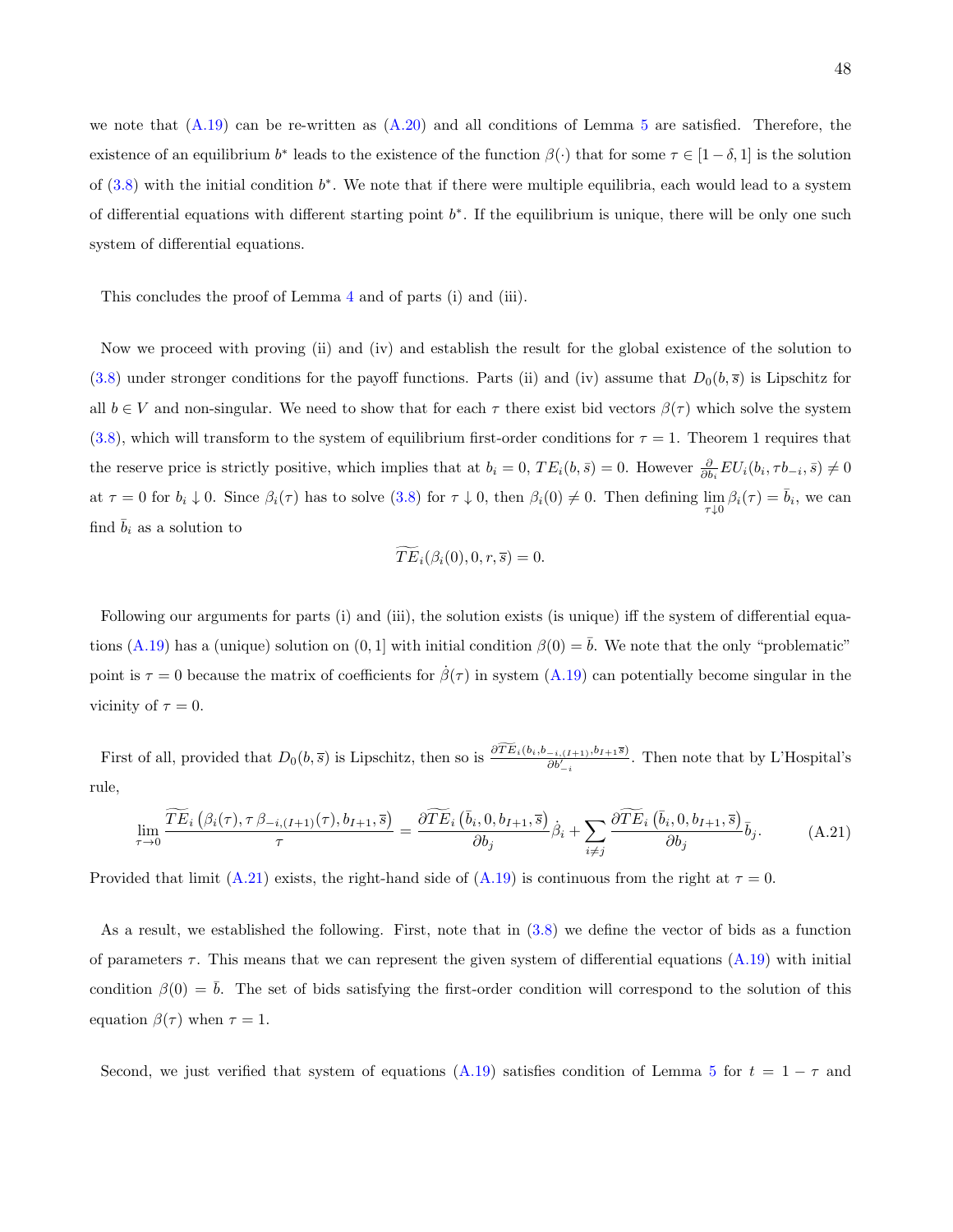$M(t) = \beta(1-t)/\overline{b}$ . As a result, we can apply Lemma [5](#page-46-2) which establishes the sufficient condition for the uniqueness of the solution and proves the results (ii) and (iv) in Theorem 1.

## B The Impact of Vanishing Uncertainty on Bidding and Identification

To gain some further intuition for how a model with uncertainty differs from the NU model, consider some limiting cases that are close to the NU model, where a small amount of uncertainty is added that serves as a refinement to the set NU equilibria. (In the empirical application, uncertainty is not small, so this exercise is intended to build intuition only.) First, consider what we call the random entry refinement. Suppose that there is no score uncertainty, but that with probability  $\phi$ , a new advertiser enters with a random bid, and the distribution of the advertiser's score-weighted bid has full support over the relevant region. This is a realistic model of a new entrant or a new advertiser: the initial scores assigned by the system will not stay constant, and an advertiser may appear with a number of different score-weighted bids, each with low probability.

Now consider taking the limit as  $\phi$  approaches zero. Then, taking into account that the entry of the random bidder affects marginal incentives only when it ties with the bidders score-weighted bid, it will be optimal for each advertiser to submit a bid that is an ex post equilibrium in the NU model, and in addition, where the bidder is indifferent between her current position when paying exactly her bid, or taking the next-lower position and paying the bid of the next-lowest bidder. Formally, the equilibrium conditions are the original equilibrium conditions  $(3.1)$ , plus

$$
s_{k_j}v_{k_j}\geq \frac{s_{k_{j+1}}b_{k_{j+1}}\alpha_{j+1}-s_{k_{j+2}}b_{k_{j+2}}\alpha_{j+2}}{\alpha_{j+1}-\alpha_{j+2}}=s_{k_{j+1}}v_{k_{j+1}},
$$

except for the lowest-ranked bidder who bids her valuation. This contrasts with the [Edelman et al.](#page-43-2) [\(2007\)](#page-43-2) refinement, that satisfies

$$
s_{k_j}v_{k_j} \ge \frac{s_{k_{j+1}}b_{k_{j+1}}\alpha_j - s_{k_{j+2}}b_{k_{j+2}}\alpha_{j+1}}{\alpha_j - \alpha_{j+1}} = s_{k_{j+1}}v_{k_{j+1}}.
$$

The random entry strategies are envy-free if and only if  $\alpha_j/\alpha_{j-1} \leq \alpha_{j+1}/\alpha_j$  for all  $1 < j < J$  and the equilibrium is monotone. However, in general the random entry equilibrium may not exist in pure strategies. Intuitively, the auction has a "first-price" flavor: with some probability, each bidder pays her bid. Then, two bidders with similar score-weighted valuations will also place similar score-weighted bids; but when an opponent's bid is too close, a bidder's best response may be to drop down a position and take a lower price. This in turn might induce the opponent to change her bid, leading to cycling.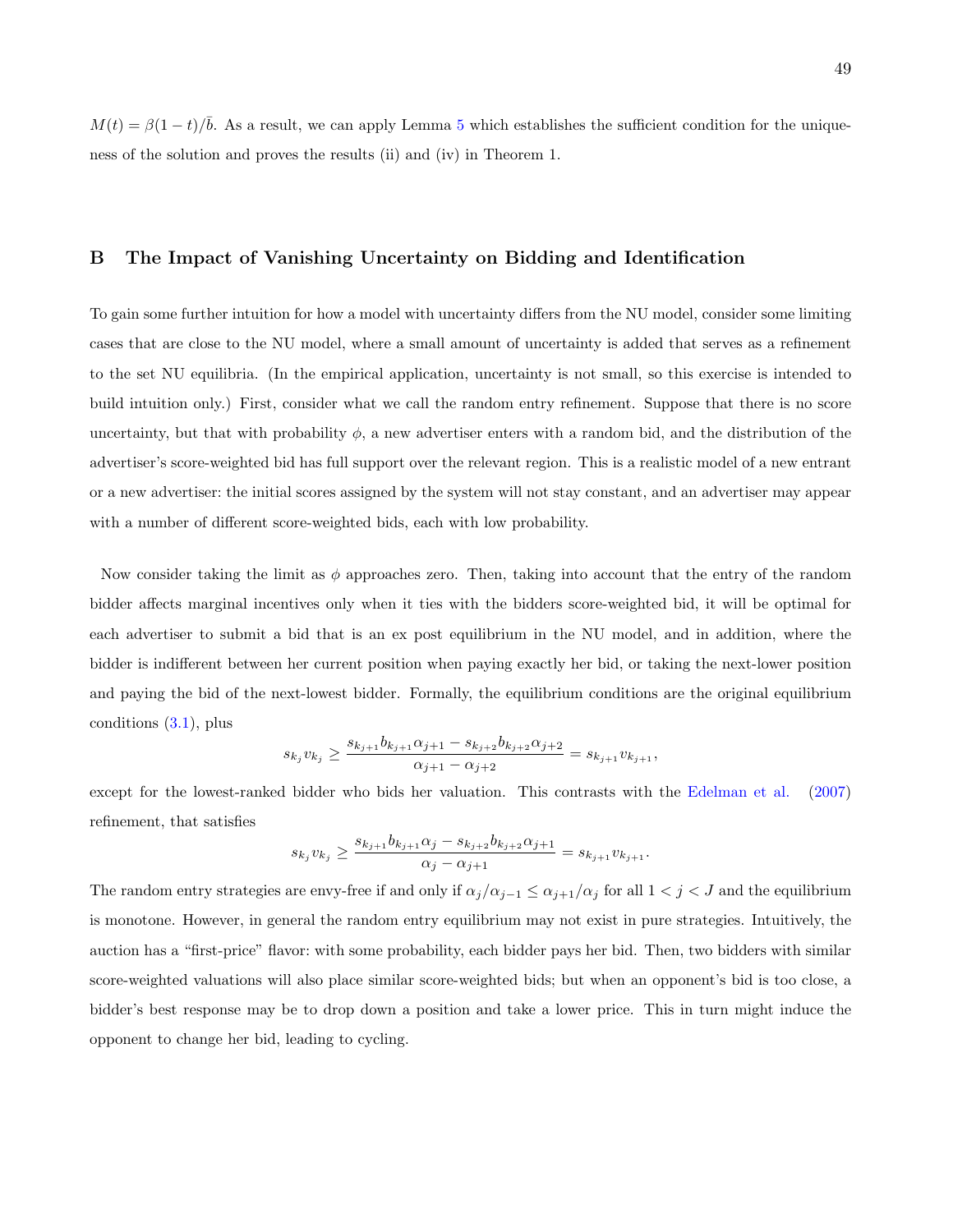It is somewhat more subtle to consider the effects of small amounts of score uncertainty. We provide some intuition for a special case. Assume that  $v_1s_1 > v_2s_2 > v_3s_3$ , and suppose there are two slots. Assume that  $\tilde{s}_2$  is the stochastic score for bidder 2, and that the scores of the other bidders are fixed at their means. Let  $f_{1/\tilde{s}_2}$  be the PDF of  $1/\tilde{s}_2$ . The local indifference condition defining the optimal bid  $b_2$  (given the bids  $b_1, b_3$ ) is

$$
\alpha_2(v_2 - b_2) f_{1/\tilde{s}_2} \left(\frac{b_3 s_3}{b_2}\right) + \left[ \alpha_1(v_2 - b_2) - \alpha_2 \left(v_2 - \frac{b_3 s_3 b_2}{b_1 s_1}\right) \right] f_{1/\tilde{s}_2} \left(\frac{b_1 s_1}{b_2}\right) = 0 \tag{B.22}
$$

Suppose for a moment that  $f_{1/\tilde{s}_2}\left(\frac{b_3s_3}{b_2}\right)=0$ , so bidder 2 is not at risk for dropping a position. If  $\gamma_2^*=\frac{b_1\gamma_1}{b_2}$ is the critical value of the quality score that makes bidder 2 tie for the top position, the indifference condition reduces to

$$
\alpha_1(v_2 - b_2) = \alpha_2 \left( v_2 - \frac{b_3 \gamma_3}{\gamma_2^*} \right),
$$

which is the EOS condition in the contingency where bidder 2 is tied with bidder 1. In contrast, if  $f_{1/\tilde{s}_2}\left(\frac{b_1s_1}{b_2}\right)=0$ (no chance of moving up a position), the bidder is always better off by increasing her bid until  $b_2 = v_2$ , for standard reasons: the bid only matters if it causes the bidder to go from losing to winning. So, a small amount of quality score uncertainty puts upward pressure on bids if a bid is far from moving up to the next position, and we should generally expect to see the lowest position bidder place bids in a region where the bidder has some chance of moving up. $^{11}$  $^{11}$  $^{11}$ 

We can also consider a refinement where the bidders face uncertainty, but the probability of a change in score or configuration is very small. Figure [5](#page-50-0) below shows an effect of the small noise on the marginal and total cost. We use the actual bid and score data from a top configuration in a particular market. In this picture we assume that the score has a distribution with a mass point in the mean score. The sample for computation is generated by picking the score equal to the mean with probability  $1 - \varepsilon$  and equal to a random draw from the empirical distribution of scores with probability  $\varepsilon$ .

#### <span id="page-49-1"></span>C Proof of Theorem [4](#page-23-0)

To analyze the properties of the estimate for valuation we use the fact that the empirical profit function converges in probability to the population expected payoff function uniformly in valuation and the bid. Moreover, by our assumption regarding the distribution of the score, the score has a continuous density with a finite support. This implies that the numerical derivative will converge to the true derivative for the population analog of the

<span id="page-49-0"></span> $11A$  similar result has been idependently obtained in [Hashimoto](#page-43-3) [\(2009\)](#page-43-3).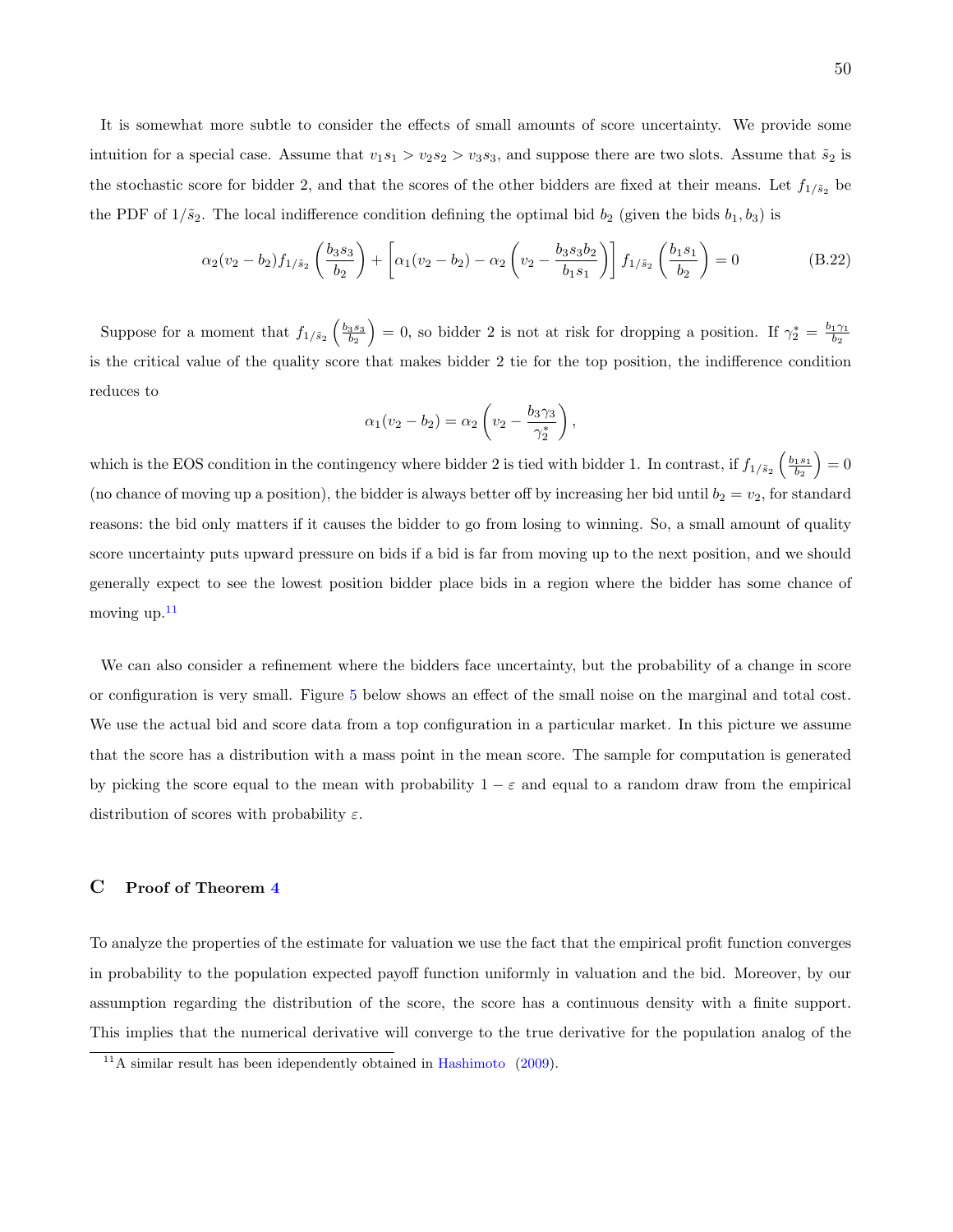<span id="page-50-0"></span>

Figure 5: Marginal cost and total cost curves for bidder in a frequent configuration

considered functions. In particular, using Taylor's expansion and assuming that considered functions are twice differentiable with a Lipschitz-continuous residual of the second-order Taylor's expansion we can write:

$$
\frac{-TE_i(b_i-2\tau_N,b_{-i},\overline{s})+8TE_i(b_i-\tau_N,b_{-i},\overline{s})-8TE_i(b_i+\tau_N,b_{-i},\overline{s})+TE_i(b_i+2\tau_N,b_{-i},\overline{s})}{-Q_i(b_i-2\tau_T,b_{-i},\overline{s})+8Q_i(b_i-\tau_N,b_{-i},\overline{s})-8Q_i(b_i+\tau_N,b_{-i},\overline{s})+Q_i(b_i+2\tau_N,b_{-i},\overline{s})}
$$
\n
$$
=\frac{TE_i'(b_i,b_{-i},\overline{s})+L_1\tau_T^3}{Q_i'(b_i,b_{-i},\overline{s})+L_2\tau_N^3}=\frac{TE_i'(b_i,b_{-i},\overline{s})}{Q_i'(b_i,b_{-i},\overline{s})}+L_1\tau_N^3+L_2\tau_N^3+o\left(\tau_N^3\right),
$$

where  ${\cal L}_1$  and  ${\cal L}_2$  are Lipschitz constants. Next we consider the difference:

$$
\begin{split} \hat{v}_i - v_i &= \frac{-\widehat{TE}_i(b_i - 2\tau_N, b_{-i}, \overline{s}) + 8\widehat{TE}_i(b_i - \tau_N, b_{-i}, \overline{s}) - 8\widehat{TE}_i(b_i + \tau_N, b_{-i}, \overline{s}) + \widehat{TE}_i(b_i + 2\tau_N, b_{-i}, \overline{s})}{-\widehat{Q}_i(b_i - 2\tau_N, b_{-i}, \overline{s}) + 8\widehat{Q}_i(b_i - \tau_N, b_{-i}, \overline{s}) - 8\widehat{Q}_i(b_i + \tau_N, b_{-i}, \overline{s}) + \widehat{Q}_i(b_i + 2\tau_N, b_{-i}, \overline{s})}{\widehat{Q}'_i(b_i, b_{-i}, \overline{s})} \\ &= D_1 + D_2 + D_3 + o_p\left(\frac{1}{\sqrt{T\tau_T}}\right). \end{split}
$$

Here we use the following decomposition:

$$
D_{1} = \frac{18}{Q'_{i}(b_{i}, b_{-i}, \overline{s})} \left[ \widehat{TE}_{i}(b_{i}, b_{-i}, \overline{s}) - TE_{i}(b_{i}, b_{-i}, \overline{s}) \right],
$$
  

$$
D_{2} = -\frac{18TE'_{i}(b_{i}, b_{-i}, \overline{s})}{(Q'_{i}(b_{i}, b_{-i}, \overline{s}))^{2}} \left[ \widehat{Q}_{i}(b_{i}, b_{-i}, \overline{s}) - Q_{i}(b_{i}, b_{-i}, \overline{s}) \right],
$$

and

$$
D_3=\tfrac{-TE_i(b_i-2\tau_N,b_{-i},\overline{s})+8TE_i(b_i-\tau_N,b_{-i},\overline{s})-8TE_i(b_i+\tau_N,b_{-i},\overline{s})+TE_i(b_i-2\tau_N,b_{-i},\overline{s})}{-Q_i(b_i-2\tau_T,b_{-i},\overline{s})+8Q_i(b_i-\tau_N,b_{-i},\overline{s})-8Q_i(b_i+\tau_N,b_{-i},\overline{s})+Q_i(b_i-2\tau_N,b_{-i},\overline{s})}-\tfrac{TE'_i(b_i,b_{-i},\overline{s})}{Q'_i(b_i,b_{-i},\overline{s})}.
$$

We omitted all the terms of the smaller order than  $o_p((T\tau_T)^{-1/2})$  using the assumption regarding the rate of the numerical differentiation. We can use the result in [Pollard](#page-44-2) [\(1990\)](#page-44-2) to argue that

$$
\sup_{|\delta| < \epsilon} \frac{1}{\sqrt{T^*}} \sum_{t^*} \left[ u_i \left( v_i, b_i + \delta; b_{-i}, \overline{s}_i, \widehat{\varepsilon}_{it^*}, C_{t^*} \right) - u_i \left( v_i, b_i + \tau_T; b_{-i}, \overline{s}_i, \widehat{\varepsilon}_{it}, C_t \right) \right] = o_p(\sqrt{\delta}).
$$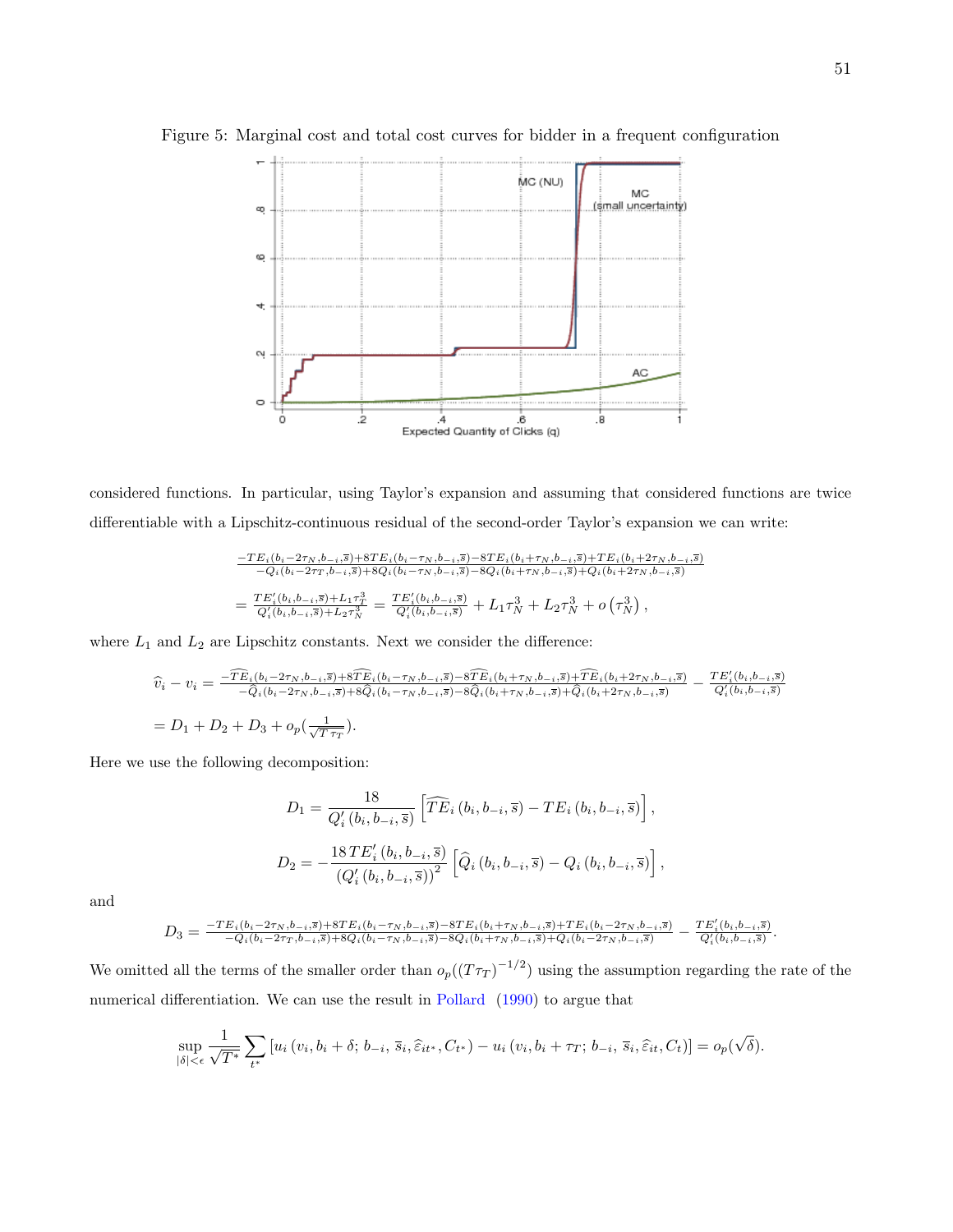Finally, using the structure of total expenditure and expected quantity of clicks, we can write:

$$
\sqrt{T\tau_T}(\widehat{v}_i - v_i) = -18 \frac{1}{Q_i'(b_i, b_{-i}, \overline{s})} \frac{1}{\sqrt{T}} \sum_t \frac{u_i(v_i, b_i + \tau_T; b_{-i}, \overline{s}_i, \widehat{\varepsilon}_{it}, C_t) - u_i(v_i, b_i - \tau_T; b_{-i}, \overline{s}_i, \widehat{\varepsilon}_{it}, C_t)}{\sqrt{\tau_T}},
$$

Then if  $\Omega = \text{Var}\left(\frac{u_i(v_i,b_i+\tau_T;b_{-i},\overline{s}_i,\widehat{\epsilon}_{it},C_t)-u_i(v_i,b_i-\tau_T;b_{-i},\overline{s}_i,\widehat{\epsilon}_{it},C_t}{\sqrt{\tau_T}}\right)$ , it follows that the and i.i.d. Assumption 2, bootstrap is valid by [Kosorok](#page-43-4) [\(2008\)](#page-43-4) and

$$
\sqrt{T\tau_T} \left( \widehat{v}_i - v_i \right) \stackrel{d}{\longrightarrow} N \left( 0, \frac{324 \,\Omega}{\left( Q_i' \left( b_i, b_{-i}, \overline{s} \right) \right)^2} \right)
$$

#### D Estimation of valuations in case of set-valued best response correspondences

Even though we can consistently estimate the payoff of the bidder for each valuation and the score, there is no guarantee that for each bid there will be a single valuation which makes this bid consistent with the first-order condition. General results for set inference in the auction settings have been developed for instance in [Haile and](#page-43-5) [Tamer](#page-43-5) [\(2003\)](#page-43-5), while general results for identification in the auction settings are given in [Athey and Haile](#page-42-1) [\(2002\)](#page-42-1). This result will display most likely in the situation where score-weighted bids have limited overlap, i.e. for a fixed set of bids we can find positions such that some bidders will never have their ads displayed in these positions. In this case local bid changes may not affect the payoff as they will not affect the relative ranking of the bidders. If  $b_k \overline{s}_k \overline{\varepsilon} < b_i \overline{s}_i \underline{\varepsilon}$ , then the score-weighted bid of bidder k will always be below the bid of bidder i. Similarly, if  $b_k \overline{s_k} \geq b_i \overline{s_i}$  then the bid of bidder k will always be ranked higher than the bid of bidder i. In the extreme case where for each pair of bidders  $j$  and  $k$  we have

$$
(b_k \,\overline{s}_k \underline{\varepsilon} - b_j \,\overline{s}_j \overline{\varepsilon}) \,(b_j \,\overline{s}_j \underline{\varepsilon} - b_k \,\overline{s}_k \overline{\varepsilon}) > 0
$$

(i.e. the ranked bids never overlap), then the model substantially simplifies. Assume that the bids are ordered by their ranks using the mean scores:  $b_j \bar{s}_j > b_{j-1} \bar{s}_{j-1}$ . Also assume that  $\pi = 0$  so that all bidders are always present in the auction. A selected bidder will be placed in position k and pay  $b_k \overline{s}_k E\left[s^{-1}\right]$  if  $b_k \frac{\overline{s}_k \overline{\varepsilon}}{s_i \overline{\varepsilon}} < b < b_{k-1} \frac{\overline{s}_{k-1} \overline{\varepsilon}}{s_i \overline{\varepsilon}}$  $\frac{k-1E}{\overline{s}_i\overline{\varepsilon}}$ . If the bid is  $b_k \frac{\overline{s}_k \varepsilon}{\overline{s}_i \varepsilon} < b < b_k \frac{\overline{s}_k \varepsilon}{\overline{s}_i \varepsilon}$  or  $b_k \frac{\overline{s}_k \varepsilon}{\overline{s}_i \varepsilon} < b < b_k \frac{\overline{s}_k \varepsilon}{\overline{s}_i \varepsilon}$ , then the probability of being placed in position k is

$$
\int F_{\varepsilon}\left(\frac{bs}{b_k\overline{s}_k}\right)f_{\varepsilon}\left(\frac{s}{\overline{s}_i}\right) ds,
$$

and the expected payment is

$$
\int \int \mathbf{1} \left\{ b_k \, s' < b \, s \right\} \frac{b_k \, s'}{s} f_{\varepsilon} \left( \frac{s'}{\overline{s}_k} \right) f_{\varepsilon} \left( \frac{s}{\overline{s}_i} \right) \, ds \, ds'.
$$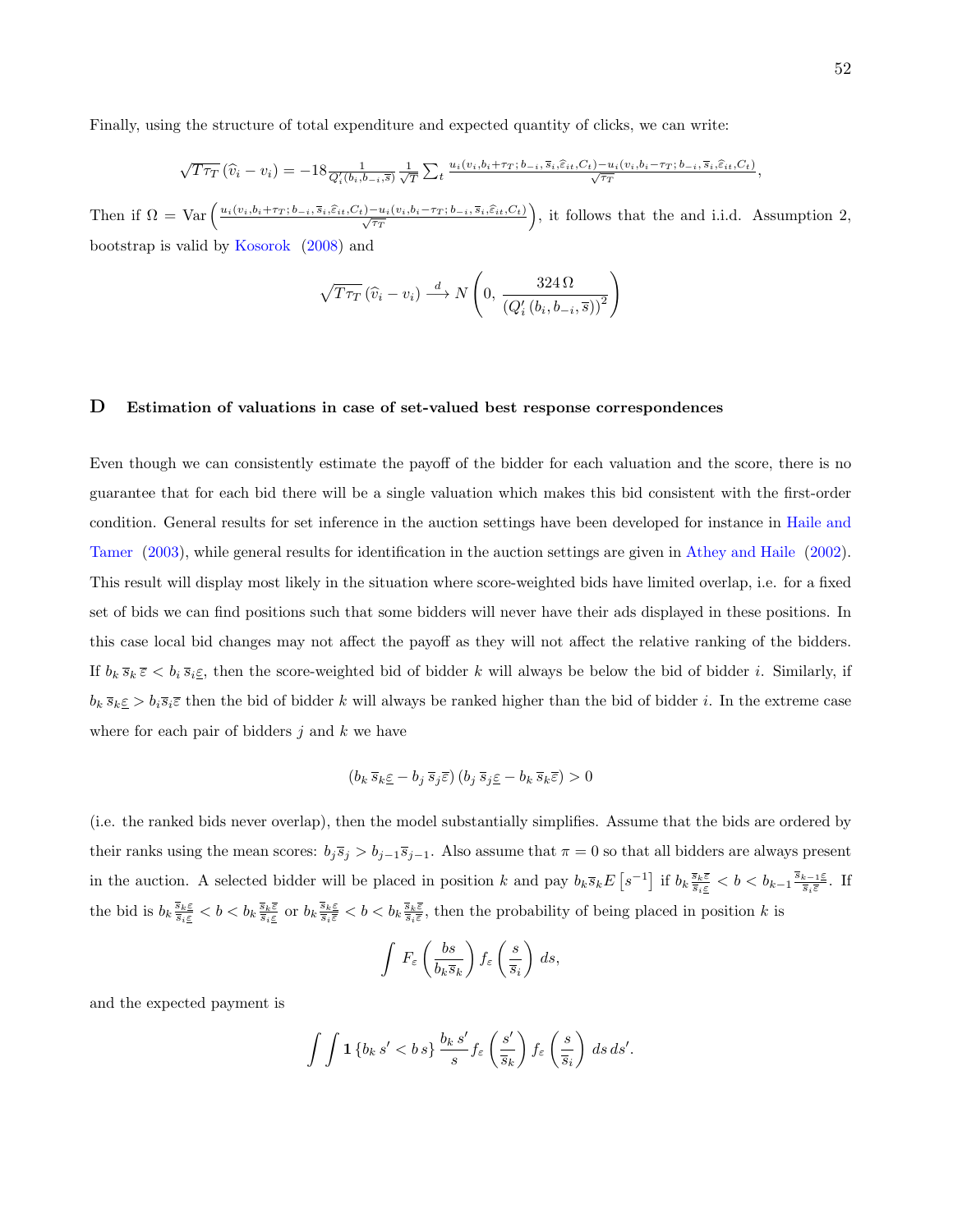Similarly if  $b_{k-1} \frac{\overline{s}_{k-1} \underline{\varepsilon}}{\overline{s}_i \underline{\varepsilon}} < b < b_{k-1} \frac{\overline{s}_{k-1} \overline{\varepsilon}}{\overline{s}_i \underline{\varepsilon}}$  $\frac{k-1\bar{\varepsilon}}{\bar{s}_i\bar{\varepsilon}}}$  or  $b_{k-1}\frac{\bar{s}_{k-1\bar{\varepsilon}}}{\bar{s}_i\bar{\varepsilon}} < b < b_{k-1}\frac{\bar{s}_{k-1\bar{\varepsilon}}}{\bar{s}_i\bar{\varepsilon}}$  $\frac{k-1\bar{\varepsilon}}{s_i\bar{\varepsilon}},$  then the probability of being placed in position  $k$  is

$$
\int \left(1 - F_{\varepsilon} \left( \frac{bs}{b_{k-1} \overline{s}_{k-1}} \right) \right) f_{\varepsilon} \left( \frac{s}{\overline{s}_i} \right) ds,
$$

and the expected payment is

$$
\int \int \mathbf{1} \left\{ b_{k-1} s' > b \, s \right\} \frac{b_k \, \overline{s}_k}{s} f_{\varepsilon} \left( \frac{s'}{\overline{s}_{k-1}} \right) f_{\varepsilon} \left( \frac{s}{\overline{s}_i} \right) \, ds \, ds'.
$$

Then the objective function of the bidder  $i$  will be not strictly monotone. It will have "flat spots" where there is no bid overlap and it will be smooth where score-weighted bids overlap. We can explicitly compute the marginal utility from bidding  $b$  as

$$
\frac{\partial}{\partial b} \mathbb{E}_{\varepsilon,C} \left[ u_i \left( v_i, b_i = b, b_{-i} ; \varepsilon_{it}, C_t^i \right) \right] = \begin{cases} 0, & \text{if } b_k \frac{\overline{s}_k \overline{\varepsilon}}{s_i \varepsilon} < b < b_{k-1} \frac{\overline{s}_{k-1} \underline{\varepsilon}}{s_i \overline{\varepsilon}}, \\ & \\ \frac{\overline{\alpha}_k \int \left( \frac{v_i s}{b_k} - b \right) f_{\varepsilon} \left( \frac{s}{\overline{s}_i} \right) f_{\varepsilon} \left( \frac{b s}{b_k \overline{s}_k} \right)}{-\overline{\alpha}_{k+1} \int \left( \frac{v_i s}{b_k} - \frac{b_{k+1} \overline{s}_{k+1}}{s} \right) f_{\varepsilon} \left( \frac{s}{\overline{s}_i} \right) f_{\varepsilon} \left( \frac{b s}{b_k \overline{s}_k} \right) ds, \\ & \\ & \text{if } b_k \frac{\overline{s}_k \underline{\varepsilon}}{s_i} < b < b_k \frac{\overline{s}_k \underline{\varepsilon}}{s_i}. \end{cases}
$$

In the limited overlap case the numerical algorithm for computation of the best responses will contain 3 steps.

- Step 1 Compute  $\frac{\partial}{\partial b} E\left[ u_i\left(v_i, b_i = b, b_{-i}, \varepsilon_{it}, C_t^i\right) \right]$  at each of  $4(N-1)$  points  $b_k \frac{\overline{s}_k(x) + \varepsilon_k(x)}{\overline{s}_i(x) + \varepsilon_k(x)}$  $\overline{s}_i$ (×/÷)ε
- Step 2 If for some k there are 2 points out of 4  $b_k \frac{\bar{s}_k(x/\div)\varepsilon}{\bar{s}_i(x/\div)\varepsilon}$  where the marginal utility has different signs, solve the non-linear equation

$$
\overline{\alpha}_k \int \left( \frac{v_i s}{b_k} - b \right) f_{\varepsilon} \left( s - \overline{s}_i \right) f_{\varepsilon} \left( \frac{bs}{b_k \overline{s}_k} \right) - \overline{\alpha}_{k+1} \int \left( \frac{v_i s}{b_k} - \frac{b_{k+1} \overline{s}_{k+1}}{s} \right) f_{\varepsilon} \left( \frac{s}{\overline{s}_i} \right) f_{\varepsilon} \left( \frac{bs}{b_k \overline{s}_k} \right) ds = 0.
$$

Obtain solution  $b^*$ .

• Step 3 Compare  $\overline{\alpha}_k (v_i - \overline{s}_k b_k E\left[s_{it}^{-1}\right])$  for all k and  $E\left[u_i(v_i, b_i = b^*, b_{-i}, \varepsilon_{it}, C_t^i)\right]$  where the latter were computed. If the maximum value is  $\overline{\alpha}_k (v_i - \overline{s}_k b_k E[s_{it}^{-1}])$ , then the best response is set valued with  $b \in \left[b_k\frac{\overline{s}_k\overline{\varepsilon}}{ \overline{s}_i \overline{\varepsilon}},\ b_{k-1}\frac{\overline{s}_{k-1}\overline{\varepsilon}}{ \overline{s}_i\overline{\varepsilon}}\right]$  $\frac{k-1 \leq k}{\overline{s}_i \overline{\varepsilon}}$ . Otherwise, the best response is unique and equal to  $b^*$ .

To recover valuations in case of limited overlap of the score-ranked bids, we fix the set of observed bids. We also fix the grid which contains the support of valuations. Then for each bidder and each value on the grid we solve for the set of best responses. Given the produced set of best responses we pick the set of valuations for which the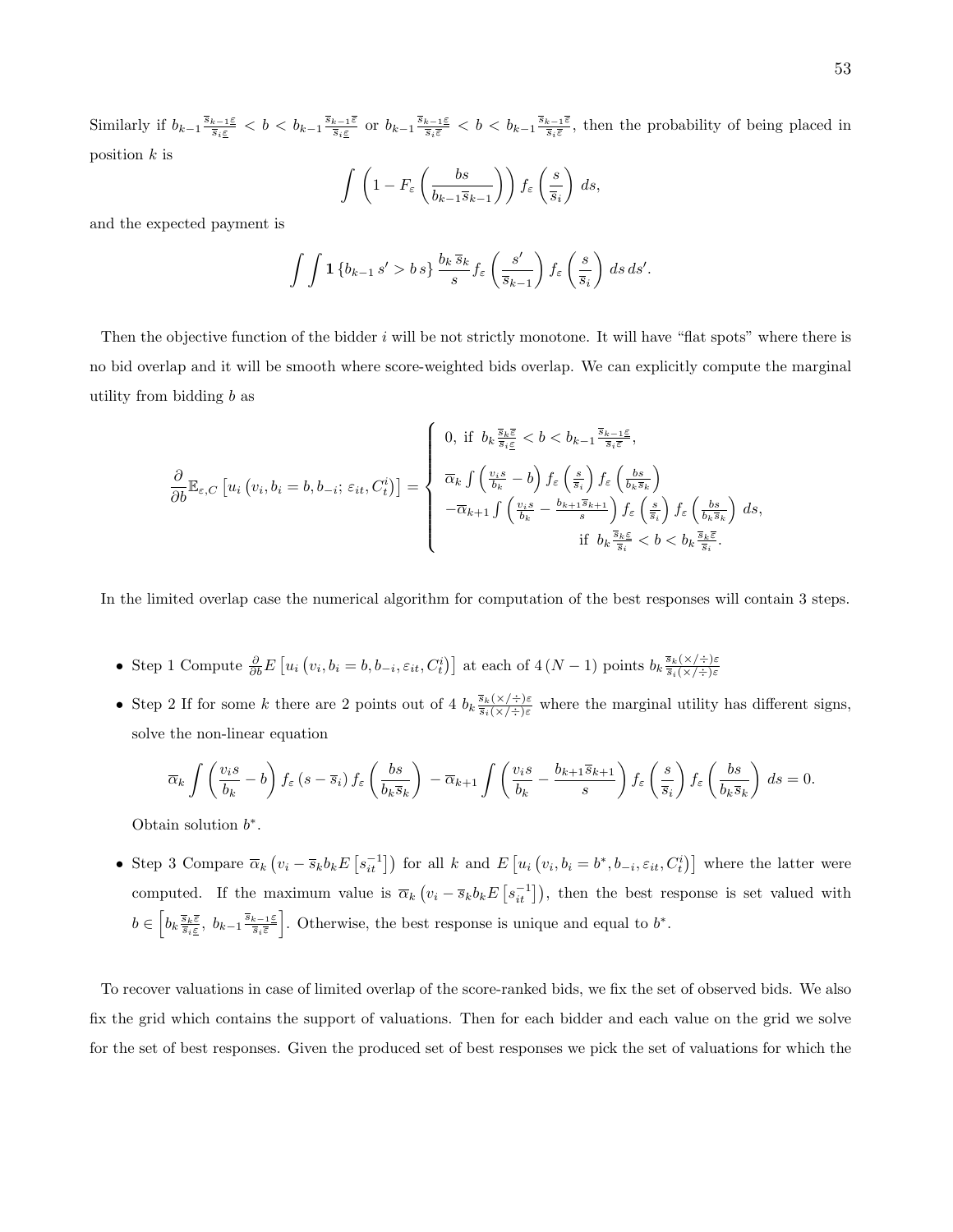$$
S_i = \left\{ (b, v) \middle| b \in \mathrm{BR}_i(v, b_{-i}), v \in \mathcal{V} \right\}.
$$

The estimated valuation is the cut of this set such that

$$
(\widehat{v}_i,\overline{b}_i)\in S_i,
$$

where  $b_i$  is observed in the data.

The structure of our empirical procedure allows us to formulate the following result.

THEOREM 5. Under Assumption 2 the estimation procedure following the outlined steps 1-3 is numerically equivalent to the statistics inversion procedure in [Chernozhukov et al.](#page-42-2) [\(2007\)](#page-42-2). As a result, the estimates of identified set of valuations will be described by Theorem 2.1 in [Chernozhukov et al.](#page-42-2) [\(2007\)](#page-42-2).

To provide the argument, we consider the following scheme.

- 1. Consider the sample of all observed bidder configurations over queries  $t \{C_t\}_{t=1}^T$  where T is the total number of queries. Uniformly over these sets draw a set  $C_{t^*}$ . Select a particular bidder i Construct a set  $C_{t^*}^i = C_{t^*} \setminus \{i\}$ . In total we construct  $T^*$  subsamples of collections of sets of configurations.
- 2. For a fixed position j make  $K^*$  random subsamples  ${C_{t^*,k,j-1}^i}_{k=1}^{K(T)}$  of j 1 bidders out of set  $C_{t^*}$ . The number of subsamples  $K^*$  needs to grow such that  $K^*/\sqrt{k}$  $T \to \infty$ . For configuration  $C_{t^*}$  compute the payoff of bidder  $i$  from being placed in position  $j$

$$
u_{t^*,k}^{i,j}(b_i, v_i) = \overline{\alpha}_j \sum_{k=1}^{K^*} \int \int \left( v_i F_s \left( \frac{s'}{\overline{s}_k} \right) \right)
$$
  

$$
\times \prod_{m \in C_{t^*,k,j-1}^i} \left( \frac{1 - F_s \left( \frac{sb}{\overline{s}_m b_m} \right)}{F_s \left( \frac{sb}{\overline{s}_m b_m} \right)} \right) \prod_{n \in C_{t^*}^i} F_s \left( \frac{sb}{\overline{s}_n b_n} \right)
$$
  

$$
- \sum_{k \in C_{t^*}^i \backslash C_{t^*,k,j-1}^i} \frac{b_k s'}{s} \mathbf{1} \left\{ b_k s' < b s \right\} \frac{F_s \left( \frac{s}{\overline{s}_i} \right)}{F_s \left( \frac{s' b_k}{\overline{s}_i b} \right)}
$$
  

$$
\times \prod_{m \in C_{t^*,k,j-1}^i} \left( \frac{1 - F_s \left( \frac{sb}{\overline{s}_m b_m} \right)}{F_s \left( \frac{s' b_k}{\overline{s}_m b_m} \right)} \right) \prod_{n \in C_{t^*}^i} F_s \left( \frac{s' b_k}{\overline{s}_n b_n} \right) \right) d \log F_s \left( \frac{s}{\overline{s}_i} \right) d \log F_s \left( \frac{s'}{\overline{s}_i} \right).
$$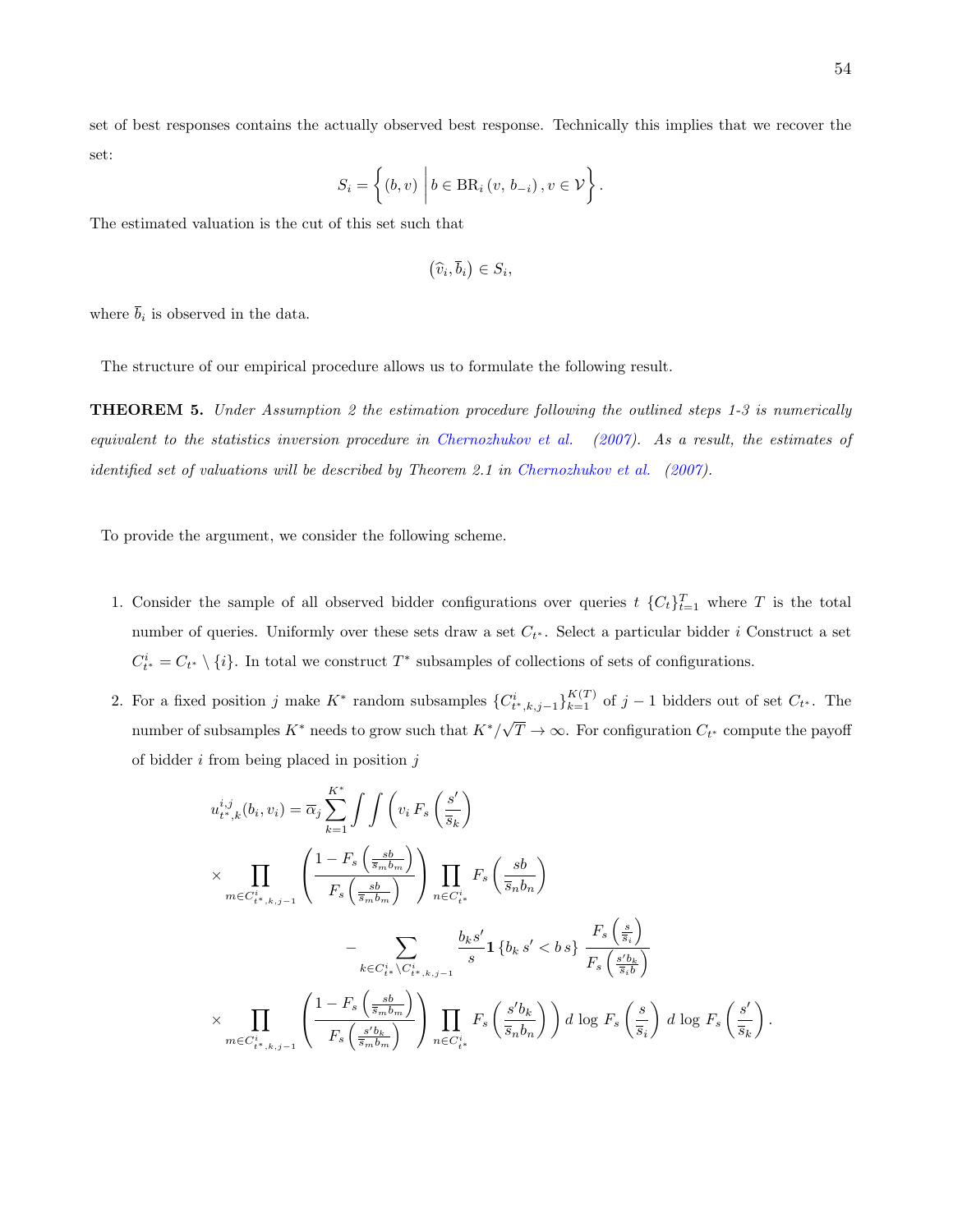If we use  $T^*$  draws of configurations of bidders in the first stage, and  $K^*$  draws in the second stage, we need to compute the approximated payoff by rescaling as

$$
\widehat{EU}_i(b_i = b; b_{-i}, \overline{s}) = \sum_{j=1}^J \frac{1}{T^*} \sum_{t=1}^{T^*} \frac{\left(\frac{\#C_{i^*}^i}{j}\right)}{K^*} \sum_{k=1}^{K^*} u_{t^*,k}^{i,j}(b_i, v_i).
$$

This procedure allows us to evaluate the payoff function of a single bidder using  $T^* \times K^*$  total draws. Note that we can "recycle" the draws of sets of configurations to compute the payoff functions for different bidders. We then can compute the numerical derivative

$$
\frac{\partial}{\partial b}\widehat{EU}_i(b_i = b; b_{-i}, \overline{s}) = \sum_{j=1}^J \frac{1}{T^*} \sum_{t=1}^{T^*} \frac{\left(\frac{\#C_{i^*}^i}{j}\right)}{K^*} \sum_{k=1}^{K^*} \frac{u_{t^*,k}^{i,j}(b + \tau, v_i) - u_{t^*,k}^{i,j}(b - \tau, v_i)}{2\tau}.
$$

Given the assumption that bidders set their bids optimally, we ca write the condition

$$
\frac{\partial}{\partial b}\widehat{EU}_i\left(b_i = \overline{b}_i, b_{-i}\right) = \sum_{j=1}^J \frac{1}{T^*} \sum_{t^*} \frac{\left(\frac{\#C_{i^*}^i}{j}\right)}{K^*} \sum_{k=1}^{K^*} \frac{u_{t^*,k}^{i,j}\left(\overline{b}_i + \tau, v_i\right) - u_{t^*,k}^{i,j}\left(\overline{b}_i - \tau, v_i\right)}{2\tau} = o_p\left(1\right),
$$

at the observed bid. Then we can recover the set of values that correspond to the observable bid. To do so we form the grid over  $v$  and minimize

$$
\left(\sum_{j=1}^{J} \frac{1}{T^*} \sum_{t^*} \frac{\left(\frac{\#C_{t^*}^i}{j}\right)}{K^*} \sum_{k=1}^{K^*} \frac{u_{t^*,k}^{i,j} \left(\overline{b}_i + \tau, v_i\right) - u_{t^*,k}^{i,j} \left(\overline{b}_i - \tau, v_i\right)}{2\tau}\right)^2,
$$

with respect to v. The set of minimizers will deliver the identified set of valuations  $\hat{\mathcal{F}}_{v,T,J}$ . This procedure allows estimation similar to that offered in [Chernozhukov et al.](#page-42-2) [\(2007\)](#page-42-2). The confidence sets can be recovered using the tools developed in [Imbens and Manski](#page-43-6) [\(2004\)](#page-43-6).

# E Algorithm and description of Monte-Carlo Simulations

In the Monte-Carlo simulations we analyze the stability of our estimation procedure with respect to the sampling noise in the data as well as the width of the support of valuations. The first set of Monte-Carlo simulations was designed to analyze the robustness of the suggested computational procedure to the sampling noise in the observed configurations of advertisers. The setup of the Monte-Carlo simulation was the following. We considered the case where there are 5 advertisers competing for 2 slots. The click-through rates of these slots were fixed at levels 1 and 0.5. The valuations have support on [0, 1] and the scores for all advertisers are uniformly distributed on [0, .1]. We consider the cases where the reserve price was equal to 0.1, 0.2 and 0.3. We use the same probability of a binding budget constraint for all bidders. This probability was selected at the levels 0, 0.01, and 0.05. We used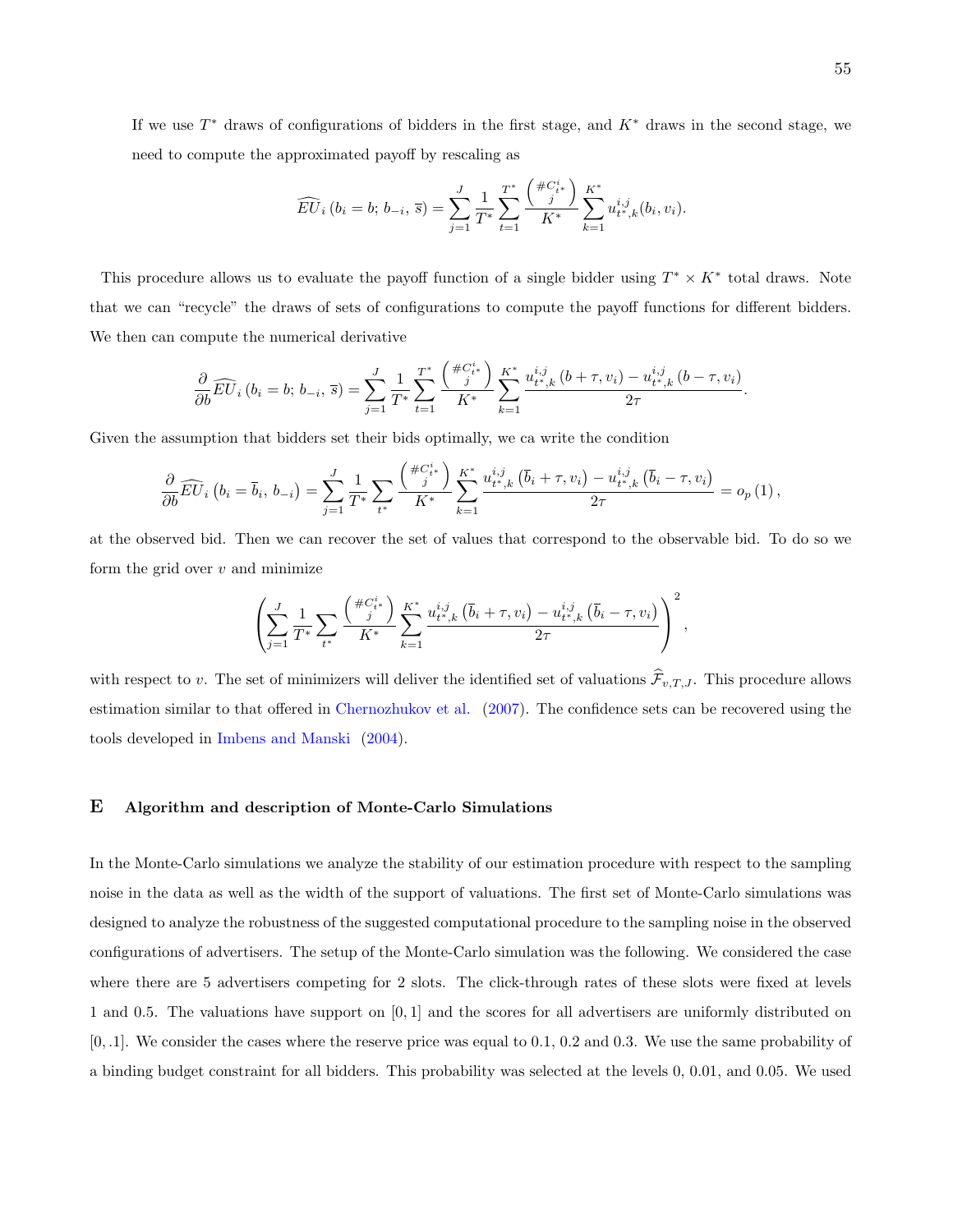|                     |                    | Profits |      |                |                     | Valuations   |                |       |                |      |
|---------------------|--------------------|---------|------|----------------|---------------------|--------------|----------------|-------|----------------|------|
| Player#             | 1 2                |         | 3    | $\overline{4}$ | 5                   | $\mathbf{1}$ | $\overline{2}$ | 3     | $\overline{4}$ | 5    |
|                     | Sample size $=500$ |         |      |                |                     |              |                |       |                |      |
|                     | .654               | .622    | .788 | .501           | .714                | .220         | .124           | .150  | .221           | .250 |
|                     |                    |         |      |                | Sample size $=1000$ |              |                |       |                |      |
|                     | .311               | .355    | .330 | .341           | .318                | .110         | .098           | .101  | .118           | .106 |
| Sample size $=2000$ |                    |         |      |                |                     |              |                |       |                |      |
|                     | .122               | .110    | .114 | .164           | .142                | .055         | .068           | .060. | .071           | .062 |

Table 8: Results of Monte-Carlo Analysis (no binding budget constraints)

2000 Monte-Carlo replications. Each iteration was organized in the following way. First, we sample valuations for each bidder from  $U[0, 1]$ . Second, for the set of valuations we computed the equilibrium of the model. In case of the uniform distribution of the scores, the problem of computing the equilibrium is equivalent to solving a system of polynomial equations (of order 4 for 5 players) with linear constraints. Then for each bidder we generated uniform random variables and removed the bidders for whom the uniform draw was below the probability of a binding budget constraint. Then we fixed the bids and generated each set of Monte-Carlo draws using the algorithm

- Using uniform draws, remove bidders with binding budget constraint
- Record equilibrium bids for remaining bidders
- Generate scores for the bidders from the uniform distribution
- Allocate bidders to slots and compute the prices

We used three setups where each Monte-Carlo sample had 500, 1000 and 2000 individual draws. For each sample we computed the payoff function, and computed the valuations of the participating bidders by inverting the first-order condition. In the table below we report our results. We report standard deviations of the difference between exact and estimated profits for players from 1 to 5 and the standard deviations for recovered valuations for players from 1 to 5. The following table reports the estimates for the case where the probability of players dropping out due to budget constraints is zero.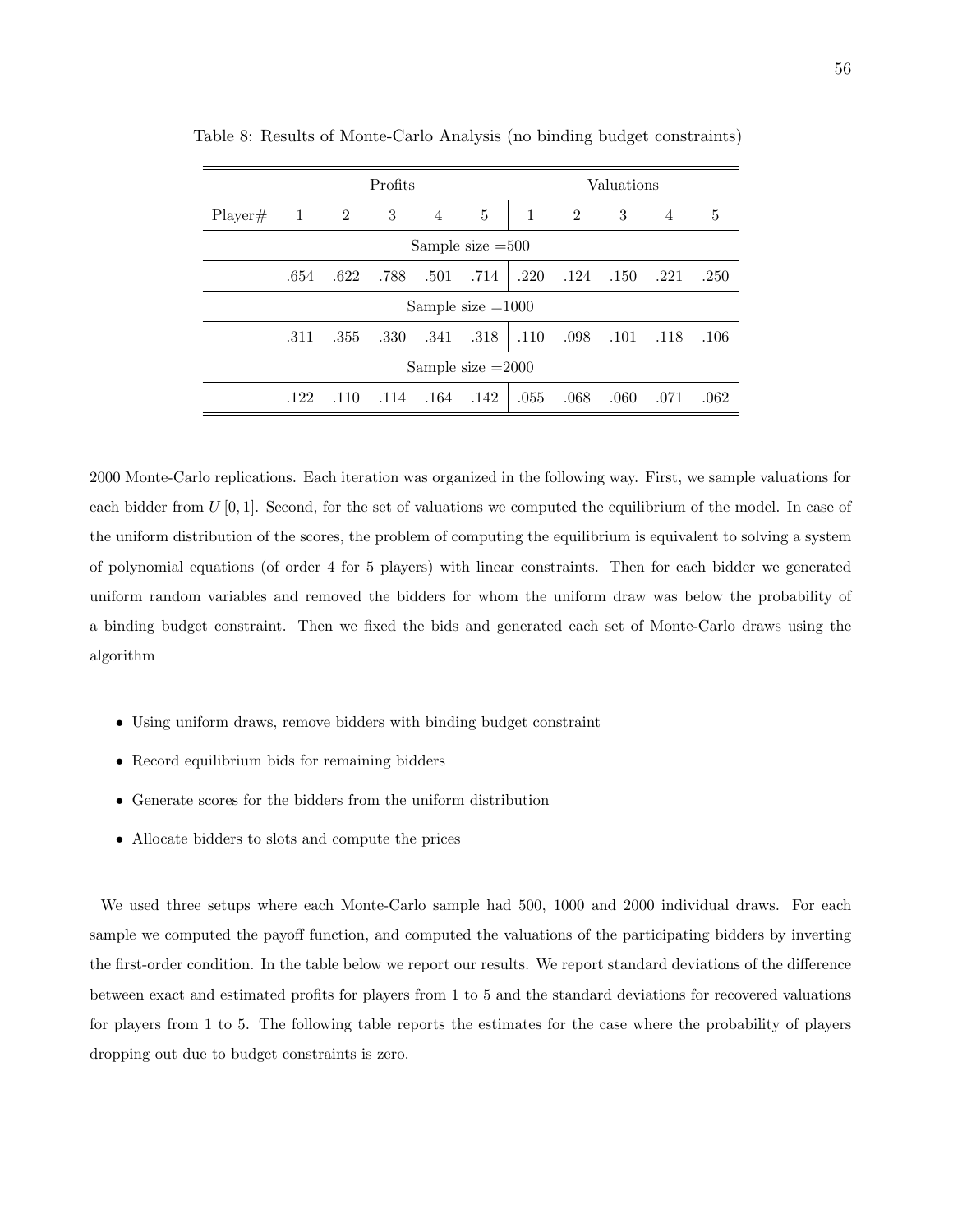|                    | Profits             |                |       |                | Valuations          |      |      |      |      |      |
|--------------------|---------------------|----------------|-------|----------------|---------------------|------|------|------|------|------|
| Player#            | -1                  | $\overline{2}$ | 3     | $\overline{4}$ | 5                   | 1    | 2    | 3    | 4    | 5    |
| Sample size $=500$ |                     |                |       |                |                     |      |      |      |      |      |
|                    | 1.034               | .1.507         | 1.142 | .980           | 1.450               | .320 | .215 | .345 | .318 | .343 |
|                    |                     |                |       |                | Sample size $=1000$ |      |      |      |      |      |
|                    | .890                | 1.079          | 1.120 | .760           | 1.235               | .250 | .201 | .305 | .285 | .299 |
|                    | Sample size $=2000$ |                |       |                |                     |      |      |      |      |      |
|                    | .530                | .511           | .595  | .544           | .645                | .176 | .129 | .201 | .148 | .187 |

Table 9: Results of Monte-Carlo Analysis (probability of reaching the budget constraint 1%)

Table 10: Results of Monte-Carlo Analysis (probability of reaching the budget constraint 5%)

|                     | Profits |                |       |       | Valuations          |      |                |      |      |      |
|---------------------|---------|----------------|-------|-------|---------------------|------|----------------|------|------|------|
| Player#             | 1       | $\overline{2}$ | 3     | 4     | 5                   | 1    | $\overline{2}$ | 3    | 4    | 5    |
| Sample size $=500$  |         |                |       |       |                     |      |                |      |      |      |
|                     | 2.003   | 3.790          | 3.202 | 2.254 | 2.990               | .269 | .235           | .130 | .021 | .189 |
|                     |         |                |       |       | Sample size $=1000$ |      |                |      |      |      |
|                     | 1.840   | 1.089          | 2.044 | 2.011 | 2.940               | .336 | .218           | .238 | .299 | .201 |
| Sample size $=2000$ |         |                |       |       |                     |      |                |      |      |      |
|                     | 1.188   | 1.112          | 2.230 | 1.970 | 1.450               | .096 | .128           | .130 | .199 | .160 |

This table shows a significant decline in the standard errors of estimation when the Monte-Carlo sample size increases. This supports the formal argument of consistency of our estimation procedure.

# F Recovering distributions of scores and clickthrough rates from the data

Now we will provide a more formal argument for identification of the CTR. First, we consider identification of the distribution of noise in the click-through rates, and subsequently, the distribution of estimated click-through rates. The distribution of the estimated advertiser-specific rate is denoted  $F_{\gamma,i}(\cdot | z)$  and the distribution of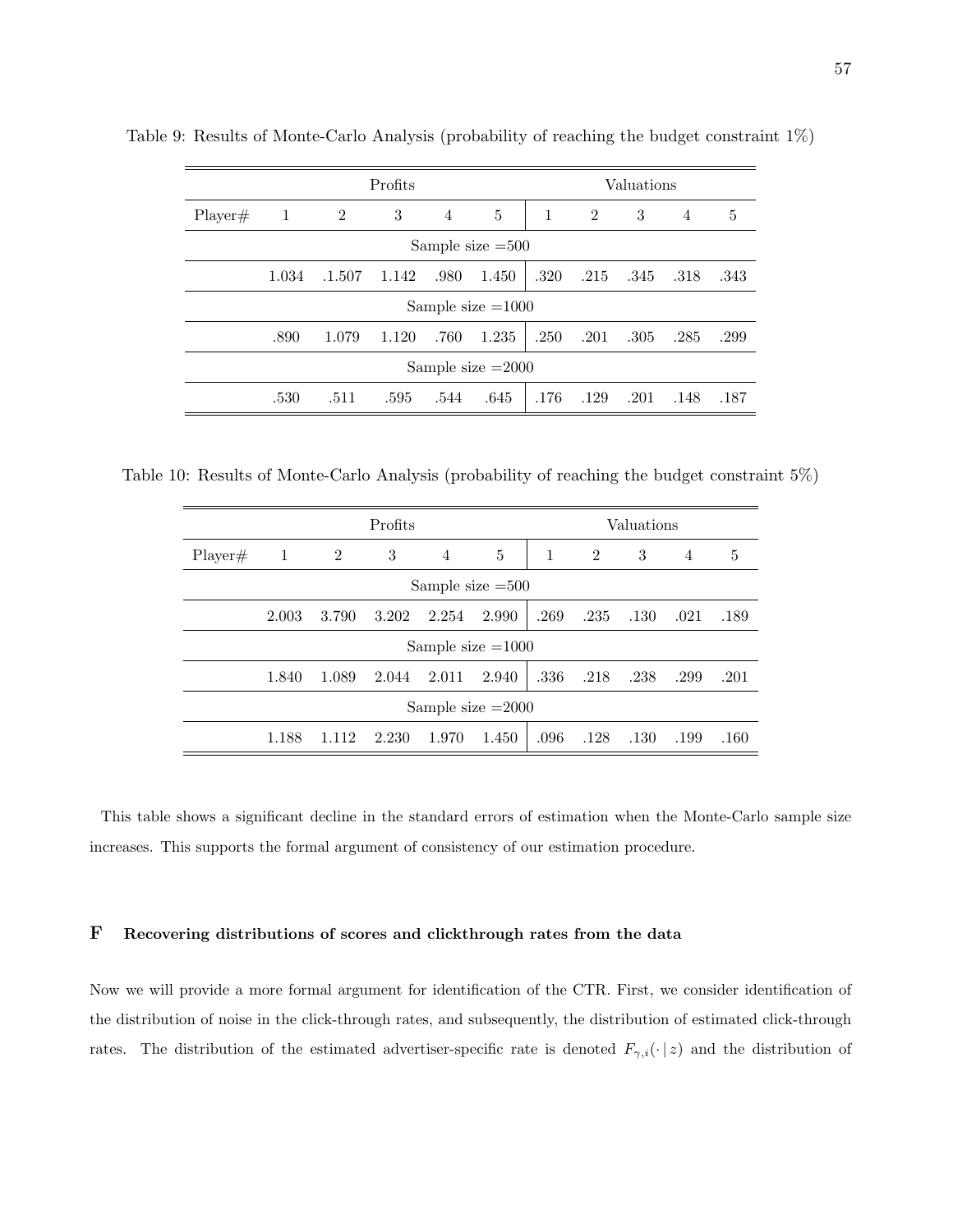the estimated slot-specific click-through rate is denoted  $F_{\alpha,j}(\cdot | z)$ . The distribution of bidder valuations is also a common knowledge among bidders. The following proposition establishes the fact that we can recover distributions of the bidder-specific and the slot-specific CTR from observable frequencies of clicks  $G_{ij}(\cdot)$  for bidder i in slot j.

**THEOREM 6.** Assume that the distribution of the estimated slot-specific CTR is degenerate at  $\alpha$  in slot 1 (where  $\alpha$  is a known constant), and the distribution of the noise in the advertiser-specific CTR  $F_{\gamma}(\cdot)$  is the same across advertisers. Moreover, assume that the noise in the estimated slot-specific CTR  $\varepsilon_j^{\alpha}$  is independent from the noise in the estimated advertiser-specific CTR  $\varepsilon_i^{\gamma}$  for all advertisers and all slots. Then both the distribution of advertiser-specific CTR and the distribution of slot-specific CTR  $F_{\alpha,j}(\cdot)$  for all slots j are identified.

#### Proof:

Given that  $G_{c,i,j}(x) = E\left[\mathbf{1}\left\{C_{ij} < x\right\}\right]$ , then for slot 1

$$
G_{c,i,1}(x) = E\left[\mathbf{1}\left\{\alpha \Gamma_i < x\right\}\right] = F_\gamma\left(\frac{x}{\alpha}\right),
$$

meaning that the distribution of  $\Gamma_i$  is identified. Denote the distribution of log  $C_{ij}$  by  $G_{c,i,j}^l(\cdot)$  and the distribution of log  $A_j$  and log  $\Gamma_i$  by  $F^l_{\alpha,i}$  and  $F^l_{\gamma}$  correspondingly. Then the density of the logarithm of the CTR is expressed through the density of slot-specific CTR and advertiser-specific CTR by the convolution formula

$$
g_{c,i,j}^{l}\left(x\right) = \int\limits_{\log \gamma}^{\log \overline{\gamma}} f_{\gamma}^{l}\left(\gamma\right) f_{\alpha,j}^{l}\left(x-\gamma\right) d\gamma.
$$

Then the characteristic function for the distribution of  $A_j$  can be expressed using deconvolution

$$
\chi_{\alpha,j}^l(t) = \frac{\chi_{c,i,j}^l(t)}{\chi_{\gamma}^l(t)}.
$$

The characteristic function is computed as

$$
\chi_{\gamma}^{l}(t) = \int_{-\infty}^{+\infty} e^{itx} f_{\gamma}^{l}(x) dx,
$$

where  $i = \sqrt{-1}$ . Then we can recover the distribution of slot-specific CTR for slot j using the inverse Fourier transformation

$$
F_{\alpha,j}\left(x\right) = \int\limits_{-\infty}^{\log x} dz \int\limits_{-\infty}^{+\infty} e^{-itz} \chi_{\alpha,j}^{l}(t) dt.
$$

As a result, for each slot  $j = 1, \ldots, J$  starting from the second one we can find the distribution of its slot-specific conversion rate.

 $Q.E.D.$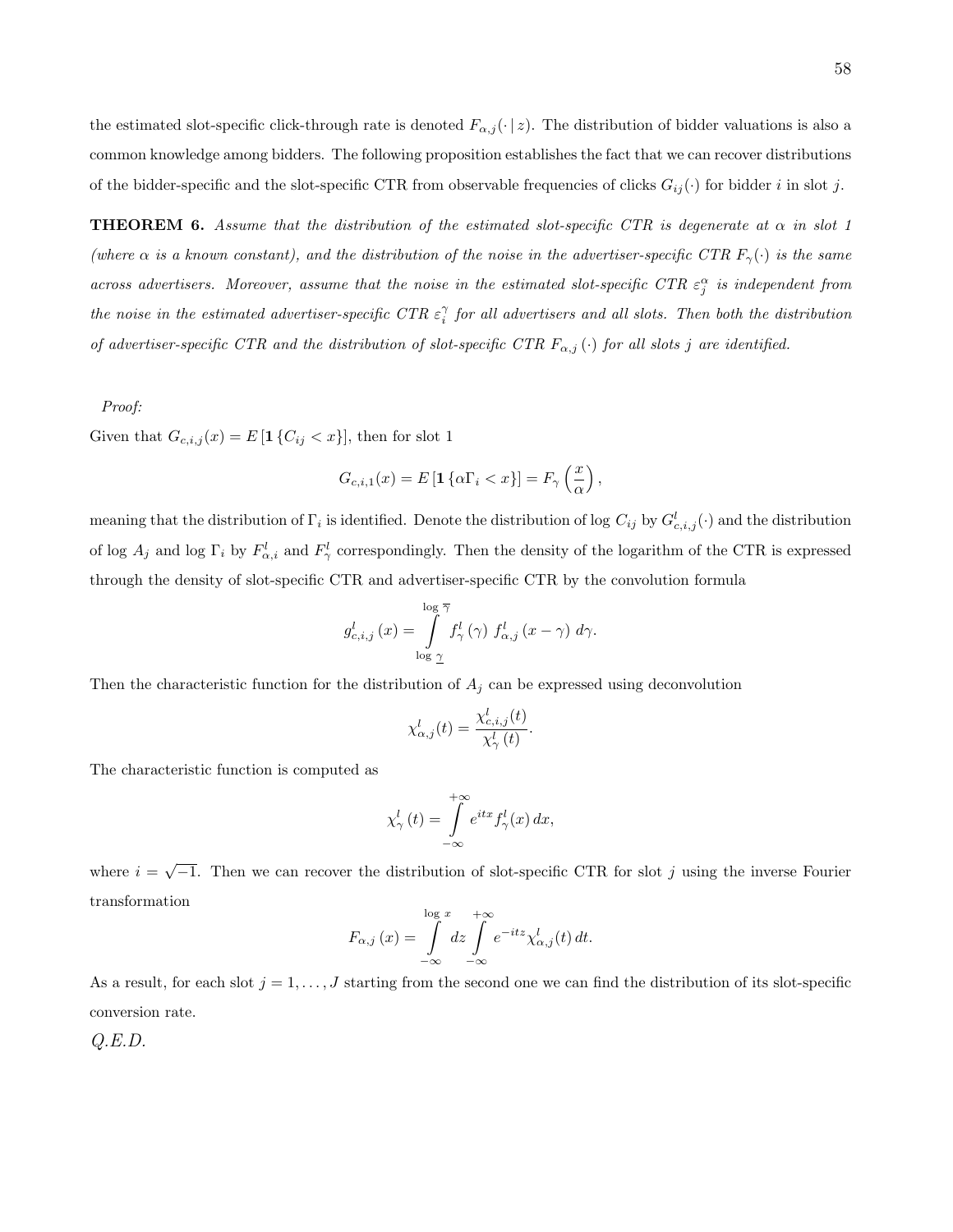### G Computing equilibria via numerical continuation

For  $\tau \in [0, 1]$  the system  $(3.8)$  can be re-written as

$$
\sum_{j \neq i} \frac{\partial EU_i(\beta_i(\tau), \tau \beta_{-i}(\tau), \overline{s})}{\partial b_j} \tau b_j(\tau) = -TE_i(\beta_i(\tau), \tau \beta_{-i}(\tau), \overline{s}), \quad i = 1, ..., N. \tag{G.23}
$$

If the payoff function is twice continuously differentiable and the equilibrium existence conditions are satisfied, then  $\beta(\tau)$  is a smooth function of  $\tau$ . As a result, we can further differentiate both sides of this expression with respect to  $\tau$ . For the left-hand side we can obtain

$$
\sum_{j,k\neq i} \frac{\partial^2 EU_i(\beta_i(\tau), \tau \beta_{-i}(\tau), \overline{s})}{\partial b_j \partial b_k} \left[ \tau^2 b_j \dot{b}_k + \tau b_j b_k \right] + \frac{\partial^2 EU_i(\beta_i(\tau), \tau \beta_{-i}(\tau), \overline{s})}{\partial b_j \partial b_i} \tau b_j \dot{b}_i + \sum_{j\neq i} \frac{\partial EU_i(\beta_i(\tau), \tau \beta_{-i}(\tau), \overline{s})}{\partial b_j} \left[ \tau \dot{b}_j + b_j \right],
$$
\n(G.24)

where  $\dot{b} = \frac{db}{d\tau}$ . Then using the notation  $\delta_{kj}$  for the Kronecker symbol, we can re-write the expression of interest as

$$
\sum_{k} a_k^i \dot{b}_k = c^i,\tag{G.25}
$$

and

$$
a_k^i = \left[ \tau^2 \left( 1 - \delta_{ik} \right) + \tau \delta_{ik} \right] \sum_{j \neq i} \frac{\partial^2 EU_i(\beta_i(\tau), \tau \beta_{-i}(\tau), \overline{s})}{\partial b_j \partial b_k} b_j b_k + \tau \left( 1 - \delta_{ik} \right) v_i \frac{\partial Q_i(\beta_i(\tau), \tau \beta_{-i}(\tau), \overline{s})}{\partial b_k} b_k
$$
  
+ 
$$
\delta_{ik} \frac{\partial TE_i(\beta_i(\tau), \tau \beta_{-i}(\tau), \overline{s})}{\partial b_i} b_i
$$

and

$$
c^{i} = -\sum_{k} \tau (1 - \delta_{ik}) \sum_{j \neq i} \frac{\partial^{2} EU_{i}(\beta_{i}(\tau), \tau \beta_{-i}(\tau), \overline{s})}{\partial b_{j} \partial b_{k}} b_{j} b_{k} + (1 - \delta_{ik}) v_{i} \frac{\partial Q_{i}(\beta_{i}(\tau), \tau \beta_{-i}(\tau), \overline{s})}{\partial b_{k}} b_{k}
$$

We make an inverse transformation and express the system of equations of interest in the form

$$
A(\mathbf{b},\tau)\dot{\mathbf{b}}=c(\mathbf{b},\tau)\,,
$$

where the elements of matrix  $A(\mathbf{b}, \tau)$  can be computed as  $A_{ik}(\mathbf{b}, \tau) = a_k^i$ . We know that the original system of non-linear equations has the solution  $\beta(0) = 0$  corresponding to the point  $\tau = 0$ . We solve the problem by constructing a grid over  $\tau \in [0, 1]$  and choosing the tolerance level  $\Delta$  accordingly to the step of the grid. The set of grid point is  $\{\tau_N\}_{t=1}^T$  where  $\Delta = \max_{t=2,\dots,T} ||\tau_N - \tau_{t-1}||$ . The solution at each grid point  $\tau_N$  will be a vector of bids  $b_t$ . Then we can use the modified Euler integration scheme to compute the solution on the extended interval. We can note that the system of differential equation has a singularity of order one at the origin. We use a simple regularization scheme which allows us to avoid the singularity at a cost of an additional approximation error of order  $\Delta^{\alpha}$ , where  $\alpha$  is the power such that  $\lim_{\delta \to +0} \delta^{-\alpha} \frac{\partial^2 EU_i(b_i, b_{-i})}{\partial b_i \partial b_j}$  $\frac{\partial U_i(b_i,b_{-i})}{\partial b_i \partial b_j}\Big|_{\|b\|=\delta} < \infty$  for all i. Note that this condition is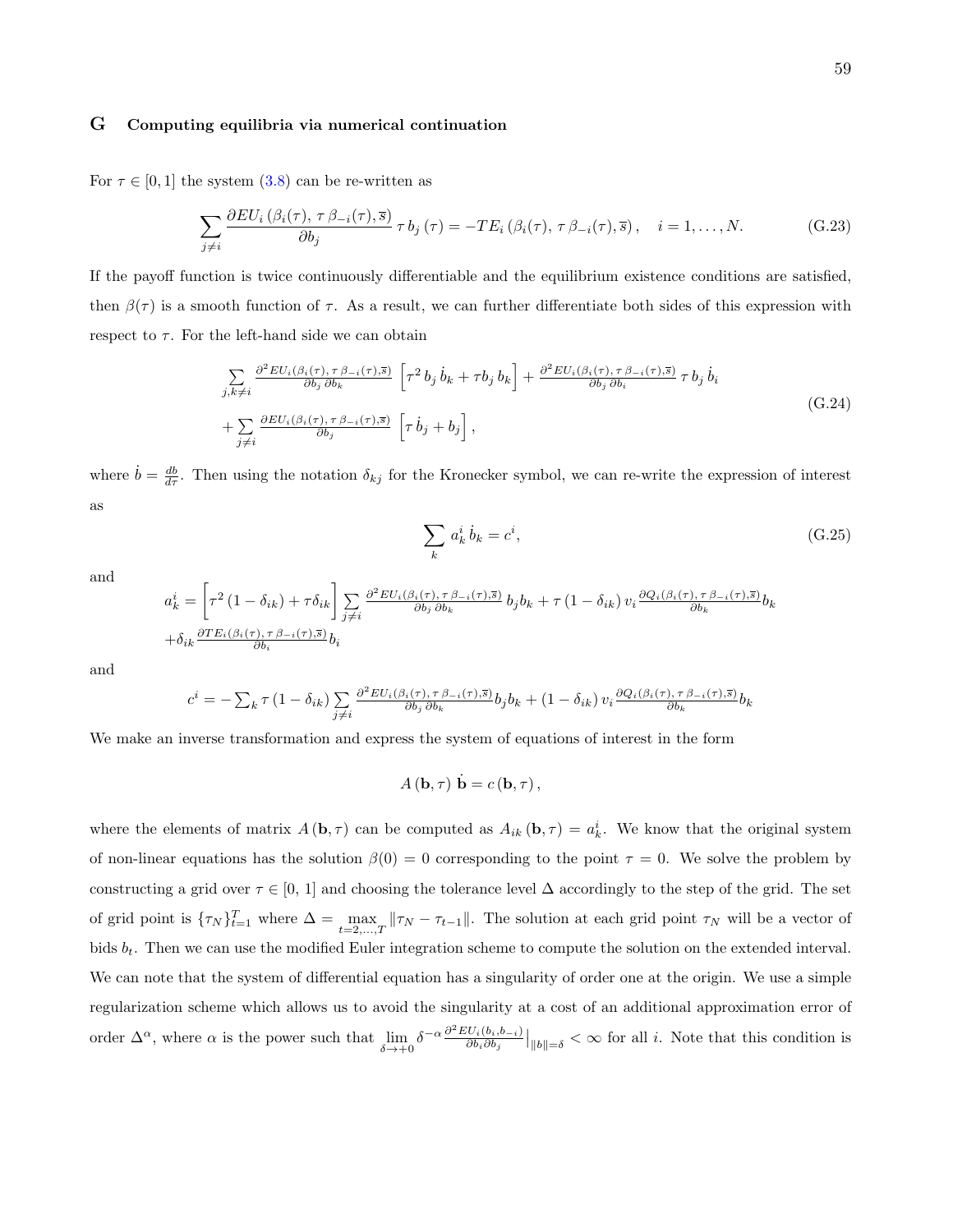satisfied if the Hessian matrix of the payoff function is non-degenerate at the origin. We initialize the system at  $b_0 = \Delta/4$  and make a preliminary inverse Euler step by solving

$$
\mathbf{b}_{1/2} = b_0 + A \left( \mathbf{b}_{1/2}, \Delta/2 \right)^{-1} c \left( \mathbf{b}_{1/2}, \Delta/2 \right) \Delta/2 \tag{G.26}
$$

with respect to  $\mathbf{b}_{1/2}$ . Such an inverse step enhances the stability of the algorithm and it will be the most timeconsuming part. Then the algorithm proceeds from step t to step  $t + 1$  in the steps of 1/2. Suppose that  $\mathbf{b}_t$  is the solution at step  $t$ . Then we make a preliminary Euler step

$$
\mathbf{b}_{t+1/2} = \mathbf{b}_t + \frac{\Delta}{2} A \left( \mathbf{b}_t, \tau_N \right)^{-1} c \left( \mathbf{b}_t, \tau_N \right). \tag{G.27}
$$

Then using this preliminary solution we make the final step

$$
\mathbf{b}_{t+1} = \mathbf{b}_t + \Delta A \left( \mathbf{b}_{t+1/2}, \tau_N + \frac{1}{2} \Delta \right)^{-1} c \left( \mathbf{b}_{t+1/2}, \tau_N + \frac{1}{2} \Delta \right).
$$

Note that the values that are updated only influence the evaluated derivative, while the final step size is still equal to  $\Delta$ . We can use standard numerical derivative approximation to compute the elements of  $A(\mathbf{b}, \tau)$  and  $c(b, \tau)$ . For the first derivative we use the third-order formula such that

$$
\frac{\partial EU_i(\mathbf{b},\tau,\overline{s})}{\partial b_j} = \frac{EU_i(b_j-2\delta,b_{-j},\tau,\overline{s}) - 8EU_i(b_j-\delta,b_{-j},\tau,\overline{s}) + 8EU_i(b_j+\delta,b_{-j},\tau,\overline{s}) - EU_i(b_j+2\delta,b_{-j},\tau,\overline{s})}{12\delta} + o\left(\delta^5\right),
$$

where  $\delta$  is the step size in the domain of bids<sup>[12](#page-59-0)</sup>. For the second cross-derivatives we can use the "diamond" formula

$$
\frac{\partial^2 EU_i(\mathbf{b},\tau)}{\partial b_j \partial b_k} = \frac{1}{12\delta^2} \left[ EU_i (b_j - 2\delta, b_{-j}, \tau, \overline{s}) - EU_i (b_k - 2\delta, b_{-k}, \tau, \overline{s}) \right]
$$
  
\n
$$
-8EU_i (b_j - \delta, b_{-j}, \tau, \overline{s}) + 8EU_i (b_k - \delta, b_{-k}, \tau, \overline{s})
$$
  
\n
$$
+8EU_i (b_j + \delta, b_{-j}, \tau, \overline{s}) - 8EU_i (b_k + \delta, b_{-k}, \tau, \overline{s})
$$
  
\n
$$
-EU_i (b_j + 2\delta, b_{-j}, \tau, \overline{s}) + EU_i (b_k + 2\delta, b_{-k}, \tau, \overline{s}) + o(\delta^4),
$$

Then the order of approximation error on the right-hand side is  $o(\delta^4)$ . For stability of the computational algorithm it is necessary that  $\delta^4 = o(\Delta)$ . This can be achieved even if one chooses  $\delta = \Delta$  (up to scale of the grid). This condition becomes essential if in the sample the function  $EU_i$  is not smooth. In that case the minimal step size  $\delta$  is determined by the granularity of the support of the payoff function. The step size for  $\tau$  should be chosen appropriately and cannot be too small to avoid the accumulation of numerical error.

Initialization of the system simplifies when the auction has a reserve price. When the reserve price is equal to  $r$ , then both the expected utility and the total expenditure become functions of  $r$ . Homogeneity of the utility

<span id="page-59-0"></span> $12$ We need to emphasize that for the appropriate quality of approximation, when using the fourth-order formula for the numerical derivative, one needs to assure that  $\Delta \gg \delta^5$ . In other words, the step size for numerical integration should be larger than the step size for numerical derivative.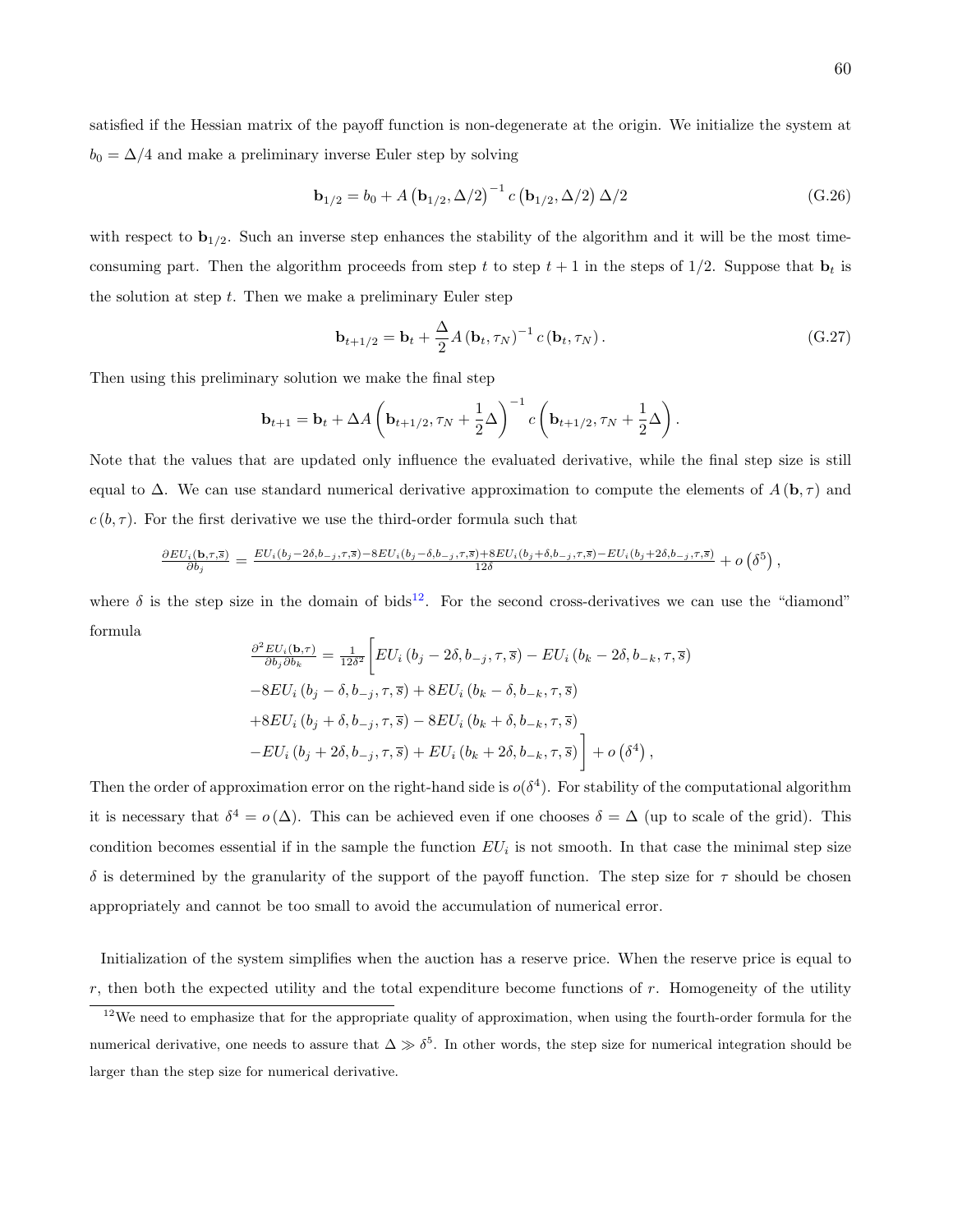function will also be preserved when we consider the vector of bids accompanied by  $r$ . As a result, the system of of equilibrium equations will take the form

$$
\frac{\partial}{\partial \mathbf{b'}} EU(\mathbf{b}, \overline{s}, r) \mathbf{b} + \frac{\partial}{\partial r} EU(\mathbf{b}, \overline{s}, r) r = -TE(\mathbf{b}, \overline{s}, r).
$$
 (G.28)

As a result, we can re-write our main result as

$$
\frac{d}{d\tau} \left.EU_i\left(b_i, \tau \mathbf{b}_{-i}, \overline{s}\right)\right|_{\tau=1} = -TE_i\left(\mathbf{b}, \overline{s}\right) - r\frac{\partial}{\partial r} \left.EU_i\left(\mathbf{b}, \overline{s}, r\right). \tag{G.29}
$$

Our results for  $\tau$  in the neighborhood of  $\tau = 1$  will apply with total expenditure function corrected by the influence of the reserve price. In the case where the vector of the payoff functions has a non-singular Jacobi matrix globally in the support of bids, we can also extend the results for  $\tau \in [0, 1]$  to the case with the reserve price. In this case, the initial condition for  $\tau = 0$  will solve

$$
-TE_i(b_i(0),0,\overline{s}) - r\frac{\partial}{\partial r} EU_i(b_i(0),0,\overline{s},r) = 0.
$$

Note that for all bidders  $i = 1, ..., N$  this is a non-linear equation with a scalar argument  $b_i(0)$ , which can be solved numerically. This will allow us to construct a starting value for the system of differential equations. Note that in this case equilibrium computations simplify because there is no need in the "inverse" Euler step which we used to stabilize the system of differential equations at the origin. The algorithm will start from the standard preliminary Euler step  $\frac{1}{2}\Delta$ .

## H The sources of estimation bias and robustness check

In this Appendix, we discuss the modeling choices we made in light of the data limitations, and we present the empirical results that establish the robustness of our estimation approach to these modeling choices.

There are three main elements used to estimate the marginal cost for a particular advertiser: (i) the distribution of quality scores (mean values and the distribution of shocks); (ii) the set of user queries where the advertisement of the advertiser of interest was considered; (iii) the set of competing advertisements that was considered for a user query. The feature of our historical research dataset is that we do not observe bids and quality scores for advertisements that did not appear on the page. As a result, we do not know the full set of advertisements that was considered for a particular user query. There could be several reasons why an advertisement did not appear in a particular user query. First, the random draw of the quality score was too low and the score-weighted bid of the advertiser was either outbid by other bidders or did not exceed the reserve price. Second, the advertiser has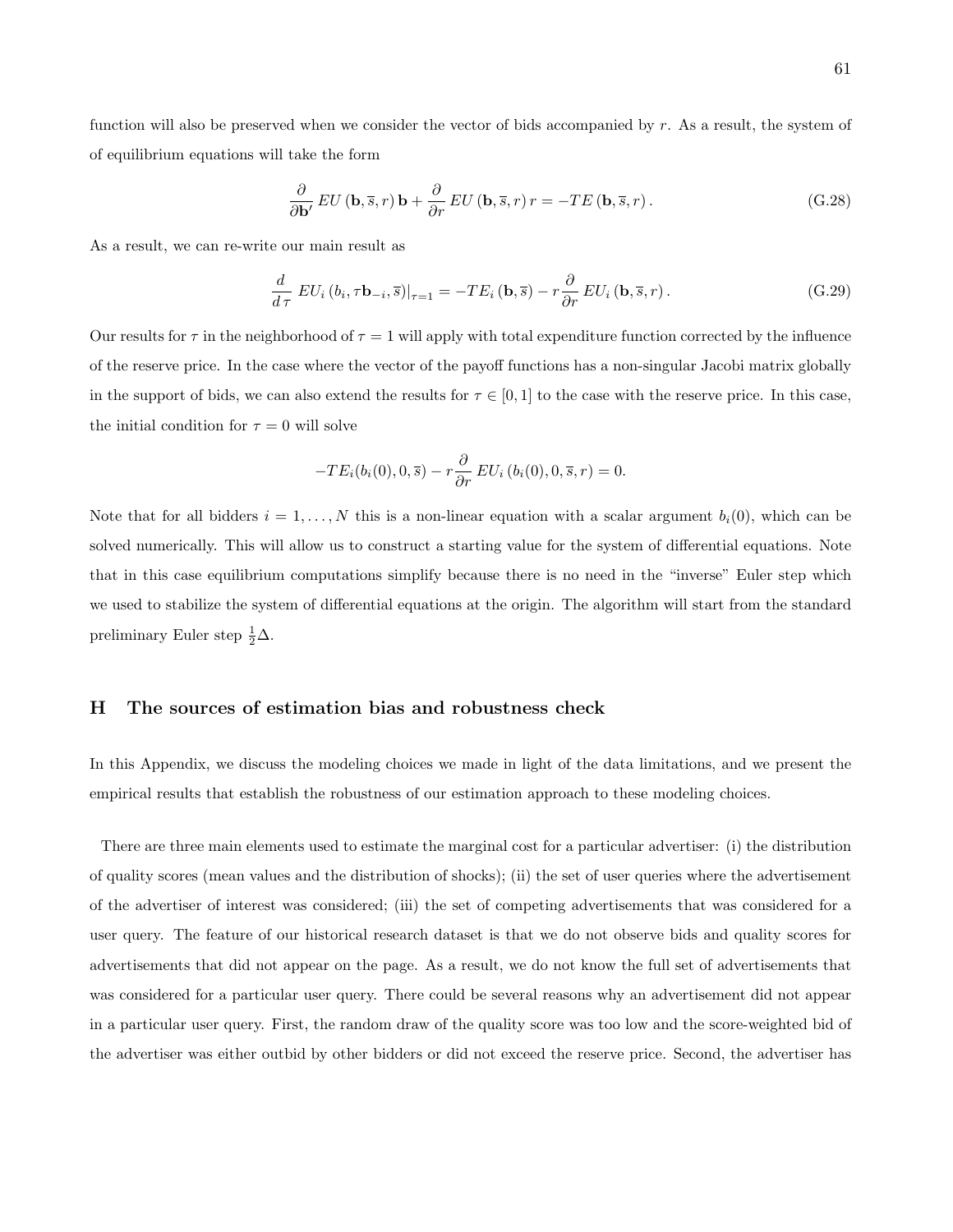set budget limit for the ad campaign and the budget has been exceeded. Third, the advertiser has set exclusion targeting and a particular user query does not satisfy targeting restrictions.

In our empirical analysis we assume that the observed sets of ads coinsides with the sets of ads considered for user queries. This creates several potential problems for our analysis, which can be discussed in the context of the three components of the marginal cost estimation. First, a selection problem may arise, in that we only observe quality scores that were high enough so that the product of the advertiser's per-click bid and their quality score ranked in the top set of advertisements. This could potentially impact our estimates of the mean quality scores as well as the shape of the quality score distribution. Second, we may over-estimate the uncertainty in rival configuration by exposing the ad to the queries for which it was not eligible due to exclusion targeting.

Now consider how we handle these problems. Our approach is loosely motivated by a model (although this is not a completely accurate description of the setting) where advertisers submit multiple advertisements and have budget constraints that determine the fraction of user queries the advertisements might appear on, and the system randomly selects which advertisement is chosen as well as which user queries to assign the advertisement to. We first discuss the choices and provide a comparison between the outcomes of the following empirical analyses. (i) We use our baseline methodology and estimate the distribution of quality scores, ignoring the selection problem and treat the data as if it came from the population of quality scores rather than a selected sample. In addition, we focus only on the first page of advertisements viewed by the user, which account for a very large share of the clicks and revenue for each advertisement. (ii) We assume that each advertisement's bid was considered for all user queries in the sample (that is, even though in practice the advertisement did not appear on many user queries, we assume that a priori the advertisement could have appeared on any of them and the advertiser did not anticipate in advance which subset would be selected). (iii) We assume that the empirical distribution of competing advertisements is the distribution that advertiser anticipates.

We discussed the first approach in our main empirical section. We will now compare the results obtained using our baseline approach with the results obtained under the second and the third sets of assumptions.

Estimation of the score distribution: To study the effect of the sample selection on the estimate of the distribution of the shocks to the scores, we adapt our estimation methodology to the second assumption, that each advertisement's bid was considered for all user queries in the sample. Therefore, the ads that did not appear in some user queries received low draws of quality scores. Our goal is to assess the robustness of our estimate of the empirical distribution of shocks to the scores to this assumption.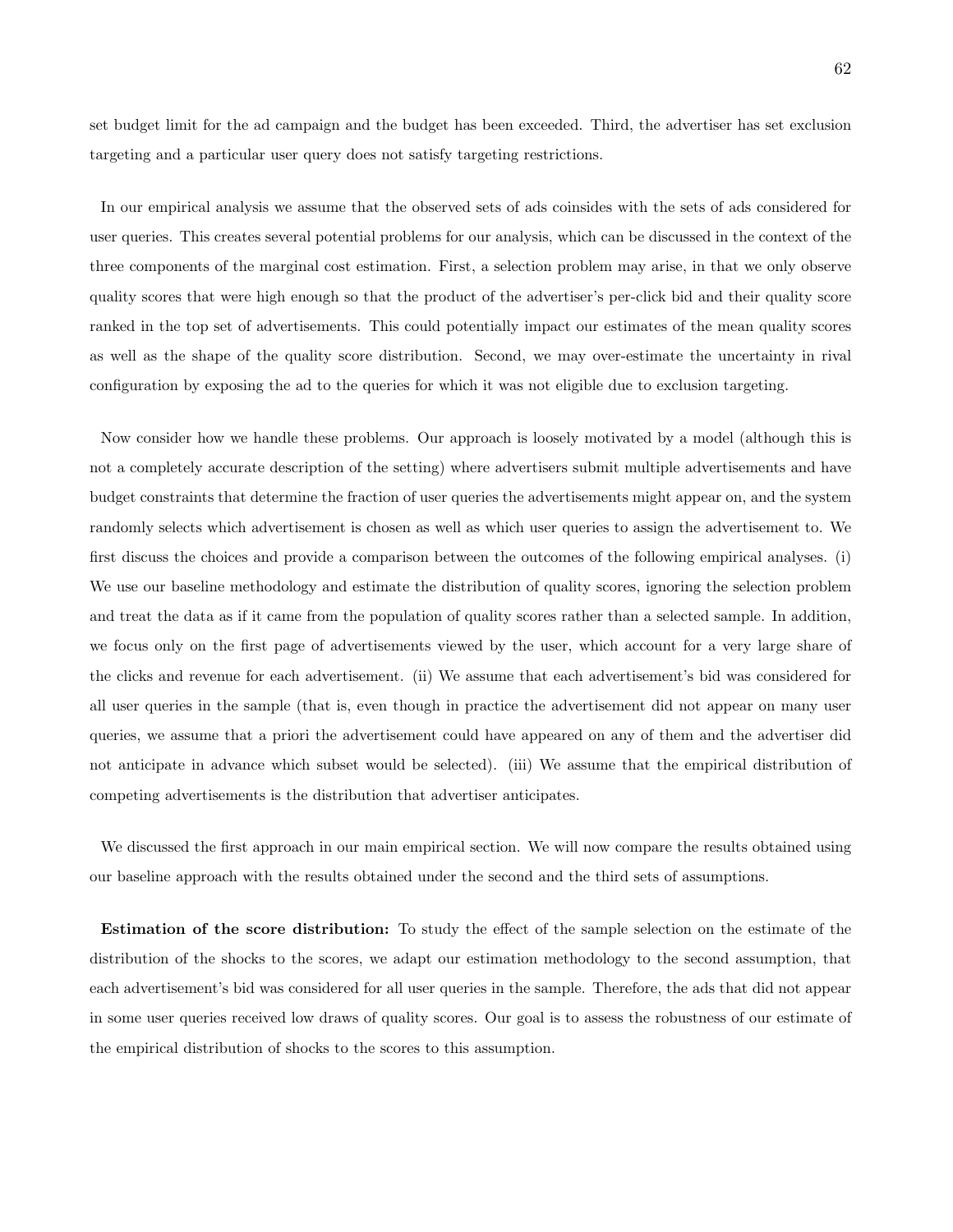To estimate the marginal cost of advertisers under this assumption we created an additional dataset that contains user sessions where user queries contain pages with the search results beyond the first one. Then the ads that were considered for the first page of the search results but were not placed because of low draws of the scores can be considered for placement in the lower pages of the search results. By creating a database of the ads within the same user session we construct an approximation to the set of ads considered for a certain query. Then we use the sample of such long sessions to construct the empirical distribution of shocks to the scores.

We were not able to reject the null in the Kolmogorov-Smirnov test while testing the difference between the estimated cdf of the original sample of shocks to the scores and in the new dataset. This similarity between the empirical distributions of shocks to the scores translates into the similarity of the estimated values per click for advertisers demonstrated in Table [11.](#page-63-0) The deviation of the estimated value with the adjustment for ad eligibility is the largest for the bidders in the bottom positions, which is a feature inherited from the approach taking into account eligibility of ads. The impact of the bias in estimation of the distribution of shocks to the scores is small. We show the histogram for the estimated distribution of logarithm of shocks excluding top and bottom  $1\%$ quantiles. As one can see, even though the distribution has long right and left "tails", most of the distribution mass is concentrated about zero with a much larger kurtosis than the normal distribution. This means that even though the scores may take very small values, the probability of such extreme draws is small and is not sufficient to create large biases in the estimates of values.

Selection of user queries where the advertisement is considered: To study the effect of eligibility of ads for queries, we adapted our empirical methodology to the third assumption that the empirical distribution of observed competing advertisements is the distribution that advertiser anticipates.

We use the additional dataset on long user queries to estimate the scores. Then when we estimate the expected cost per click for the advertisers, we only use rival ad configurations where the ad of the advertiser of interest was observed. Note that the disadvantage of this approach (one reason why we did not adopt it for our baseline methodology) is that we ignore the fact that ads did not appear in certain user queries because their quality scores were low. Therefore, we may underestimate the impact of bids on participation since a higher bid may lead to a higher probability of participation.

We estimate the marginal cost for each advertiser by using only user queries where the advertisement of this advertiser was displayed. Then using the finite-point approximation to the derivative, we estimate the marginal cost for each bidder and recover valuations. The results of the analysis across three analyzed search phrases are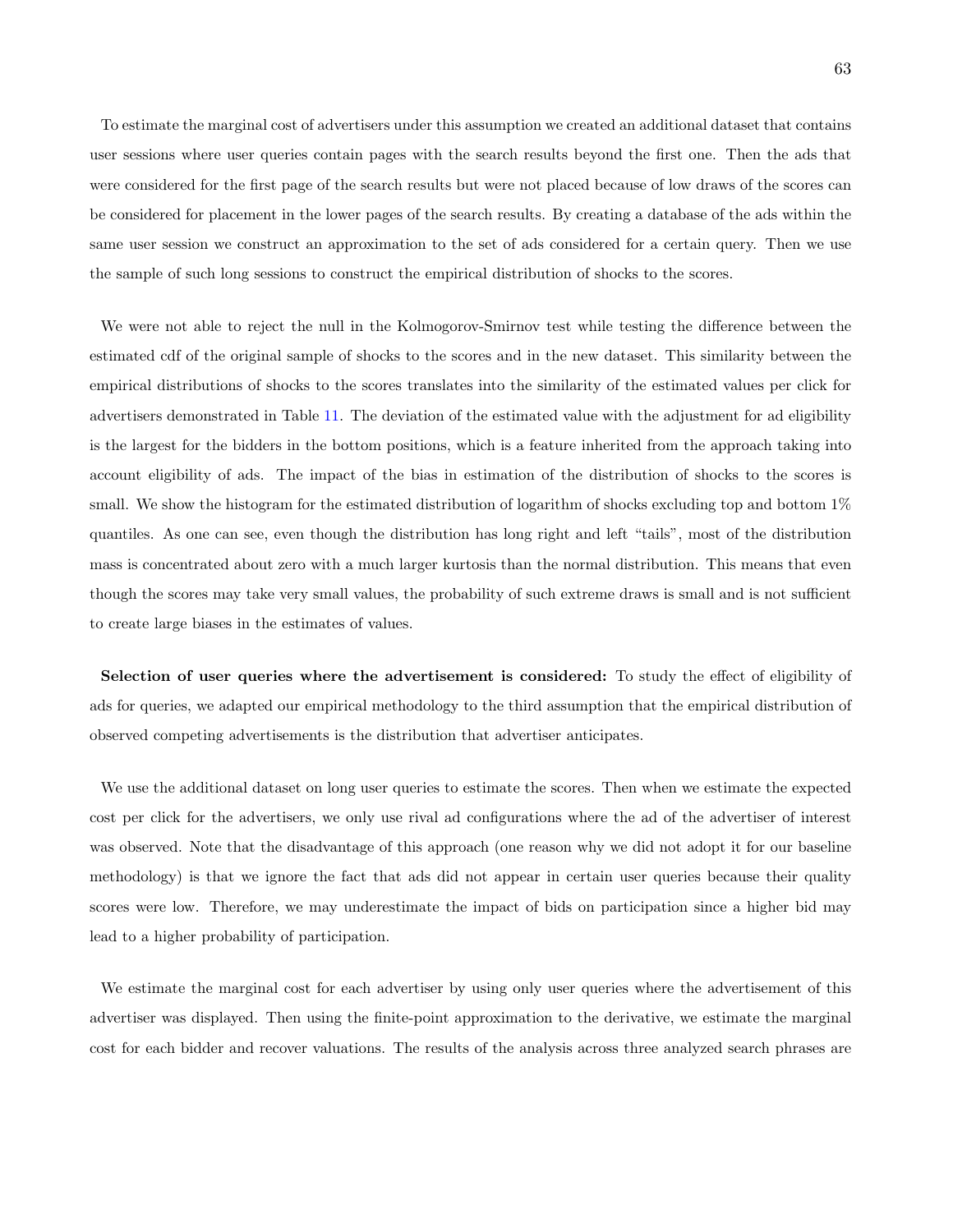demonstrated in Table [11.](#page-63-0) We show the mean log-values for all bidders and also separate the results for the top bidders (those whose average position is above 2) and the bottom bidders. One can see that the impact of the imposed change in the procedure on the overall mean is below 1%. A bidder-by-bidder analysis shows that for all bidders the confidence intervals for the valuations obtained using our main method and the method adjusted to the ad eligibility overlap. The deviation of the estimated value with the adjustment for ad eligibility is the largest for the bidders in the bottom positions. The main explanation for this result is that many ads that are at the bottom positions are appearing infrequently. This means that the sample sizes that can be used for the method taking into account the ad eligibility are small, leading to larger error in the estimated values.

<span id="page-63-0"></span>

| Baseline estimator            |          |                               |                                           |  |  |  |  |
|-------------------------------|----------|-------------------------------|-------------------------------------------|--|--|--|--|
| Search phrase                 | Mean     | Avg. position $<$ 2           | Avg. position $>2$                        |  |  |  |  |
| #1                            | $-3.253$ | $-2.673$                      | $-3.479$                                  |  |  |  |  |
| #2                            | -1.988   | $-1.329$                      | $-2.655$                                  |  |  |  |  |
| Adjustment for ad eligibility |          |                               |                                           |  |  |  |  |
| Search phrase                 | Mean     |                               | Avg. position $< 2$ Avg. position $> 2$   |  |  |  |  |
| #1                            | $-3.330$ | $-2.849$                      | $-3.689$                                  |  |  |  |  |
| #2                            | $-2.024$ | $-1.367$                      | $-2.731$                                  |  |  |  |  |
|                               |          | Adjustment for selection bias |                                           |  |  |  |  |
| Search phrase                 | Mean     |                               | Avg. position $\lt 2$ Avg. position $> 2$ |  |  |  |  |
| #1                            | $-3.253$ | $-2.657$                      | $-3.465$                                  |  |  |  |  |
| #2                            | $-1.992$ | $-1.321$                      | $-2.671$                                  |  |  |  |  |

Table 11: Log-values recovered from alternative estimation procedures

#### I Standard errors of estimated values and predicted welfare and revenue

To estimate the standard errors we use the result in Appendix [C.](#page-49-1) We note that we estimated the valuation as

$$
\hat{v}_i = \frac{\frac{\partial}{\partial b} \widehat{TE}_i(b_i)}{\frac{\partial}{\partial b} \widehat{Q}_i(b_i)}
$$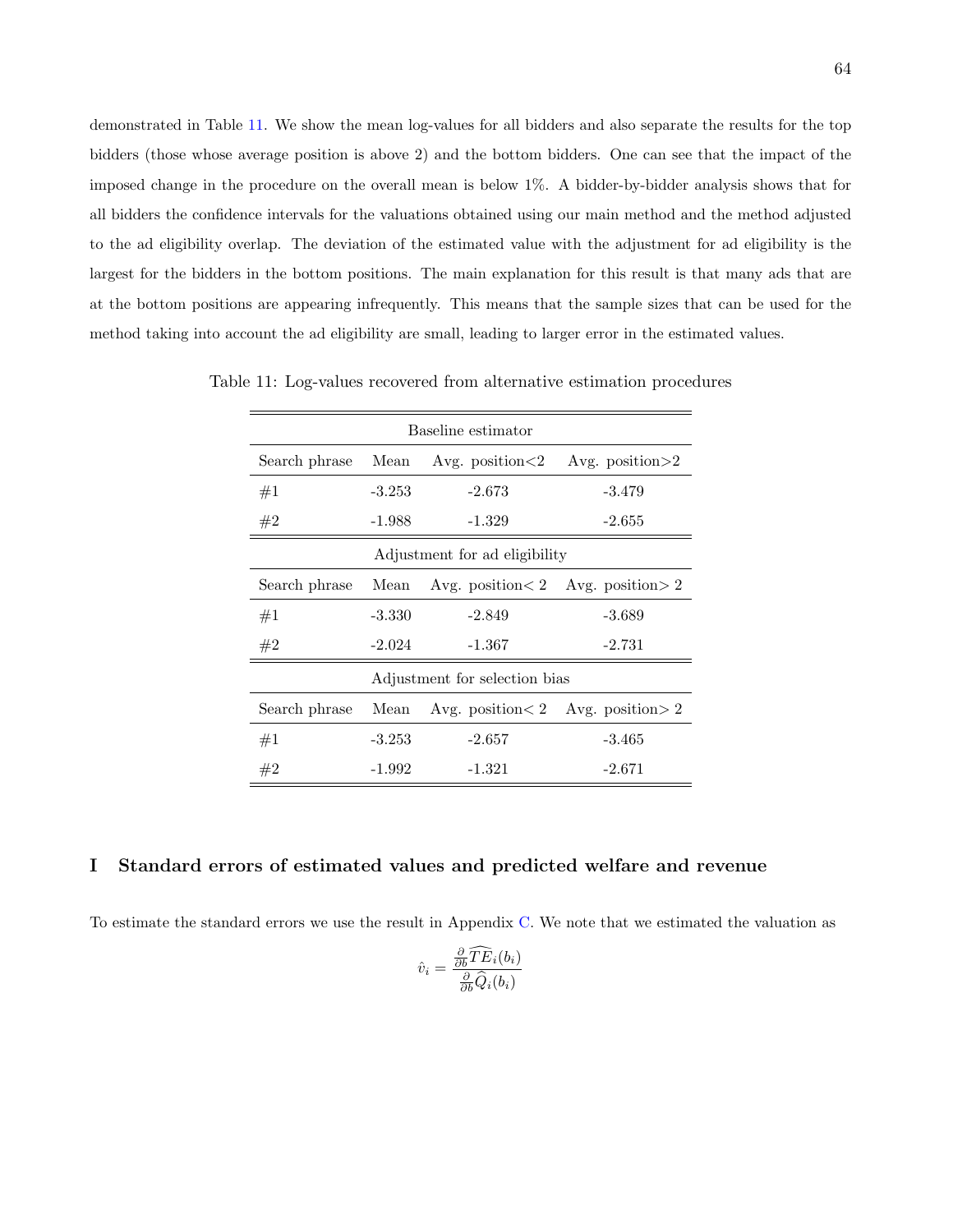Using the Delta method, we can attribute the lead component of the variance to the numerator in this formula. Recalling that

$$
\frac{\partial}{\partial b}\widehat{TE}_i(b_i) = \frac{\widehat{TE}_i(b_i + 2\tau_n) - 8\widehat{TE}_i(b_i + \tau_n) + 8\widehat{TE}_i(b_i - \tau_n) - \widehat{TE}_i(b_i - 2\tau_n)}{12\tau_n}.
$$

The central element of the asymptotic variance formula is

$$
\Omega = \text{Var}\left(\frac{u(v_i, b_i + \tau_n, \varepsilon_t, C_t) - u(v_i, b_i - \tau_n, \varepsilon_t, C_t)}{\sqrt{\tau_n}}\right)
$$

.

Thus, to estimate the variance we need to find an estimator for  $\Omega$ . To do that we, first find the conditional variance given the configuration, which we estimate by averaging the payoff differences over the empirical distribution of score shocks (by making the draws from that empirical distribution):

$$
\hat{\Omega}(C_t) = \frac{1}{N_s} \sum_{s=1}^{N_s} \left( \frac{u(v_i, b_i + \tau_n, \varepsilon_s, C_t) - u(v_i, b_i - \tau_n, \varepsilon_t, C_t)}{\sqrt{\tau_n}} - \sqrt{\tau_n} \frac{\partial}{\partial b} \widehat{EU}_i(b_i) \right)^2,
$$

where  $N_s$  is the number of simulated draws from the empirical distribution of score shocks. In our computations we used the simulated sample of size 20,000, which allows us to neglect the error of simulation as compared to the statistical noise in the data. In the last step, we estimated  $\hat{\Omega}$  by taking the average over the sample of observed bidder configurations. The final expression for the variance formula corresponds to that in Appendix [C.](#page-49-1)

We demonstrate the standard errors of the estimated bidder values in Table [12](#page-65-0) tabulated by the average bidder positions. One can see that the standard errors tend to increase towards the top positions for search phrase  $\#$  1 which has the bidders who occupy top positions in a large fraction of queries, thus not creating a large variation for value estimation. However, the standard errors remain small, amount to 2-5% of the value for most bidders.

To estimate the standard errors of estimates of welfare and revenue changes in the counterfactual experimens we assumed that the standard errors of estimated are uncorrelated across advertisers. In that case we can evaluate the asymptotic standard error of the computed welfare, profits and revenue by combining the obtained estimate for the standard error of bidder valuations and using the delta-method to compute the standard error of computed equilibrium bid vector:

$$
\frac{\partial b(v)}{\partial v_j} = (H_1 - H_2)^{-1} h_j,
$$

where  $H_1 = \left(v_i \frac{\partial^2 Q_i}{\partial b_i \partial b_k}\right)_i^I$  $\frac{I}{i,k}$  and  $H_2 = \left(\frac{\partial^2 TE_i}{\partial b_i \partial b_k}\right)_i^I$ If are square matrices and  $h_i = (0, \ldots, 0, \frac{\partial Q_i}{\partial b_i}, 0, \ldots, 0)$ . This allows us to compute the asymptotic formulas for the standard errors of bids as

$$
\sigma_{b_i} = \sqrt{\sum_{k=1}^I \left(\frac{\partial b_i}{\partial v_k}\right)^2 \sigma_{v_k}},
$$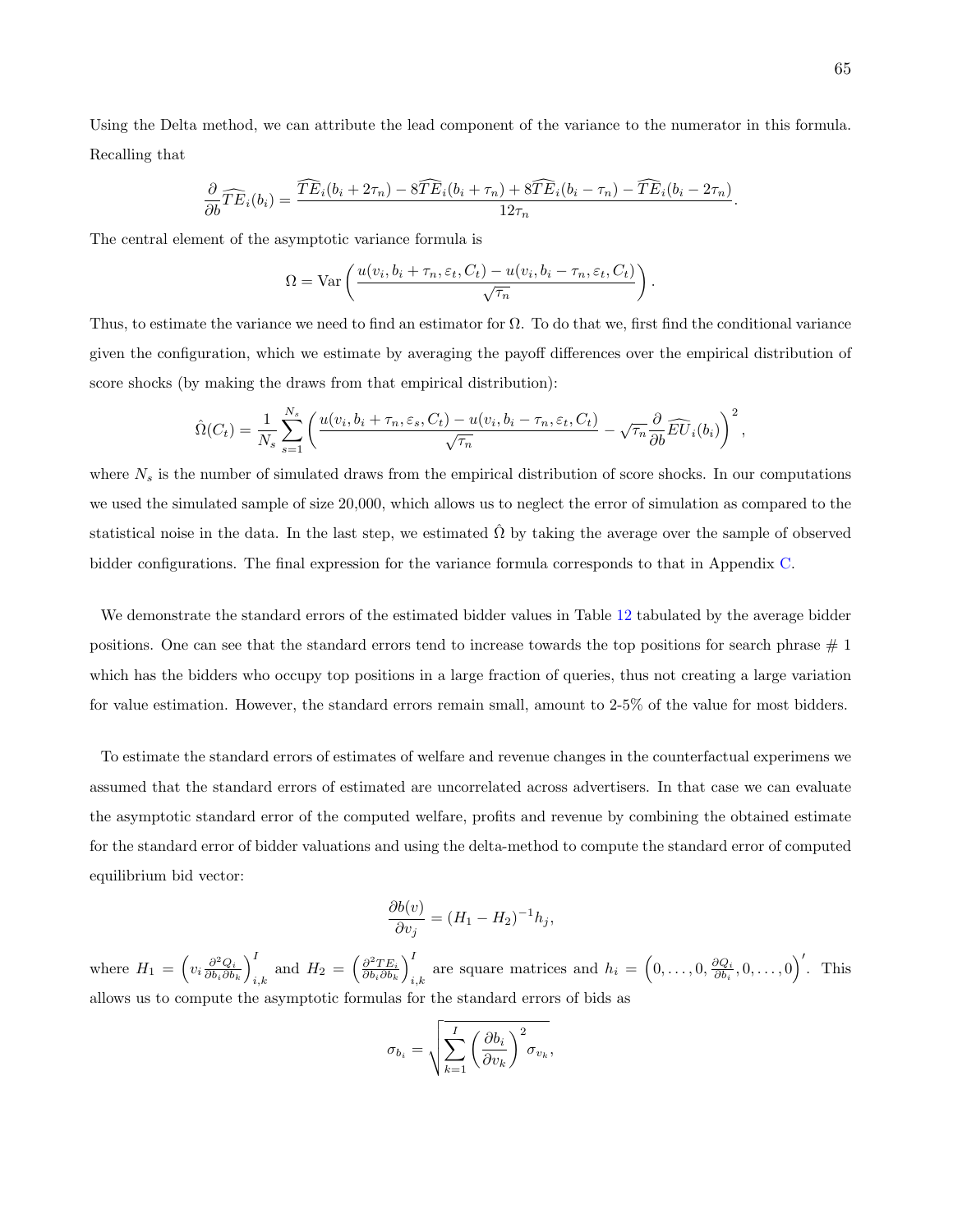| Average Position Range | Mean Value | Mean Std. Err.     | Std. Err. 25% | Std. Err. $50\%$ | Std. Err. 75% |  |  |  |  |
|------------------------|------------|--------------------|---------------|------------------|---------------|--|--|--|--|
| Search phrase $\#1$    |            |                    |               |                  |               |  |  |  |  |
| [1, 1.5)               | 0.14075    | 0.00411            | 0.00037       | 0.00109          | 0.00132       |  |  |  |  |
| [1.5, 2.5)             | 0.30559    | 0.02661            | 0.00116       | 0.00265          | 0.00544       |  |  |  |  |
| [2.5, 4)               | 0.04080    | 0.00150            | 0.00044       | 0.00078          | 0.00304       |  |  |  |  |
| [4, 5.5)               | 0.04942    | 0.00093            | 0.00045       | 0.00061          | 0.00091       |  |  |  |  |
| [5.5, 8]               | 0.05157    | 0.00152            | 0.00057       | 0.00105          | 0.00208       |  |  |  |  |
|                        |            | Search phrase $#2$ |               |                  |               |  |  |  |  |
| [1, 1.5)               | 0.74798    | 0.01904            | 0.00437       | 0.01887          | 0.03254       |  |  |  |  |
| [1.5, 2.5)             | 0.93997    | 0.02392            | 0.01306       | 0.01905          | 0.03341       |  |  |  |  |
| [2.5, 4)               | 0.62005    | 0.01495            | 0.00313       | 0.00930          | 0.01638       |  |  |  |  |
| [4, 5.5)               | 0.22394    | 0.00594            | 0.00178       | 0.00463          | 0.00698       |  |  |  |  |
| [5.5, 8]               | 0.11117    | 0.00342            | 0.00110       | 0.00217          | 0.00389       |  |  |  |  |

<span id="page-65-0"></span>Table 12: Standard Errors of Estimated Values, by Average Position Range

The table represents the mean estimated valuations of advertisers along with the mean and quantiles of asymptotic standard errors of estimated values. The numbers in the table are computed at the advertiser level.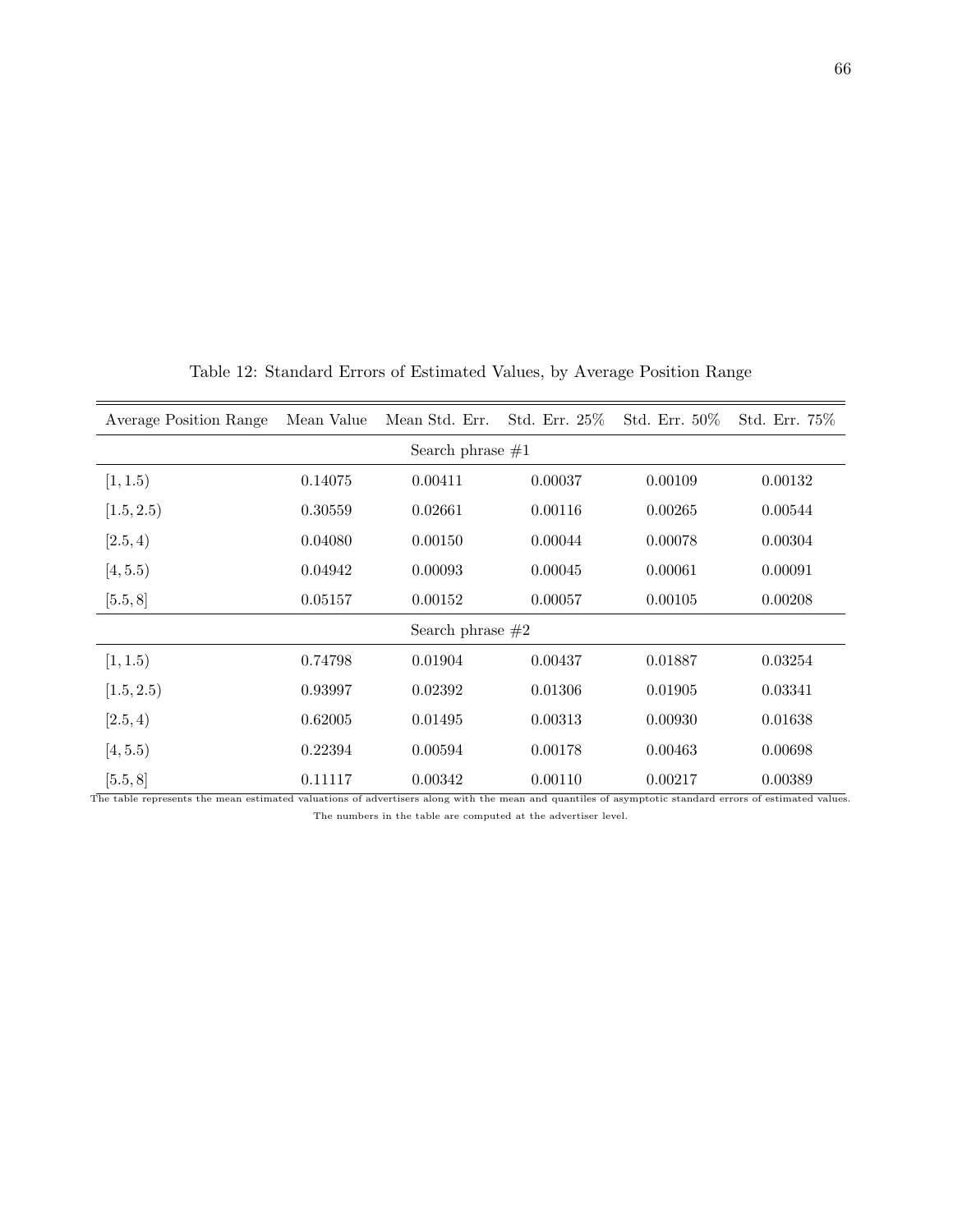| Average Position Range                                                                                                                                | Mean Value | Mean Std. Err. Std. Err. 25% |       | Std. Err. 50% | Std. Err. 75% |
|-------------------------------------------------------------------------------------------------------------------------------------------------------|------------|------------------------------|-------|---------------|---------------|
|                                                                                                                                                       |            | $(\% \text{ of value})$      |       |               |               |
|                                                                                                                                                       |            | Search phrase $#1$           |       |               |               |
| [1, 1.5)                                                                                                                                              | 0.141      | 2.460                        | 2.139 | 2.265         | 3.119         |
| [1.5, 2.5)                                                                                                                                            | 0.306      | 3.787                        | 1.599 | 2.000         | 4.110         |
| [2.5, 4)                                                                                                                                              | 0.041      | 4.123                        | 1.920 | 4.626         | 5.608         |
| [4, 5.5)                                                                                                                                              | 0.049      | 2.578                        | 0.742 | 1.803         | 3.162         |
| [5.5, 8]                                                                                                                                              | 0.052      | 3.275                        | 1.981 | 3.321         | 4.151         |
|                                                                                                                                                       |            | Search phrase $#2$           |       |               |               |
| [1, 1.5)                                                                                                                                              | 0.748      | 2.295                        | 1.162 | 2.454         | 3.208         |
| [1.5, 2.5)                                                                                                                                            | 0.940      | 2.429                        | 1.740 | 2.111         | 3.037         |
| [2.5, 4)                                                                                                                                              | 0.620      | 2.004                        | 1.314 | 1.731         | 2.375         |
| [4, 5.5)                                                                                                                                              | 0.224      | 3.375                        | 1.189 | 1.938         | 4.262         |
| [5.5, 8]                                                                                                                                              | 0.111      | 3.843                        | 1.384 | 2.979         | 5.839         |
| The table represents the mean estimated valuations of advertisers along with the mean and quantiles of asymptotic standard errors of estimated values |            |                              |       |               |               |

Table 13: Standard Errors of Estimated Values as a % of Value, by Average Position Range

relative to the values (in percentage terms). The numbers in the table are computed at the advertiser level.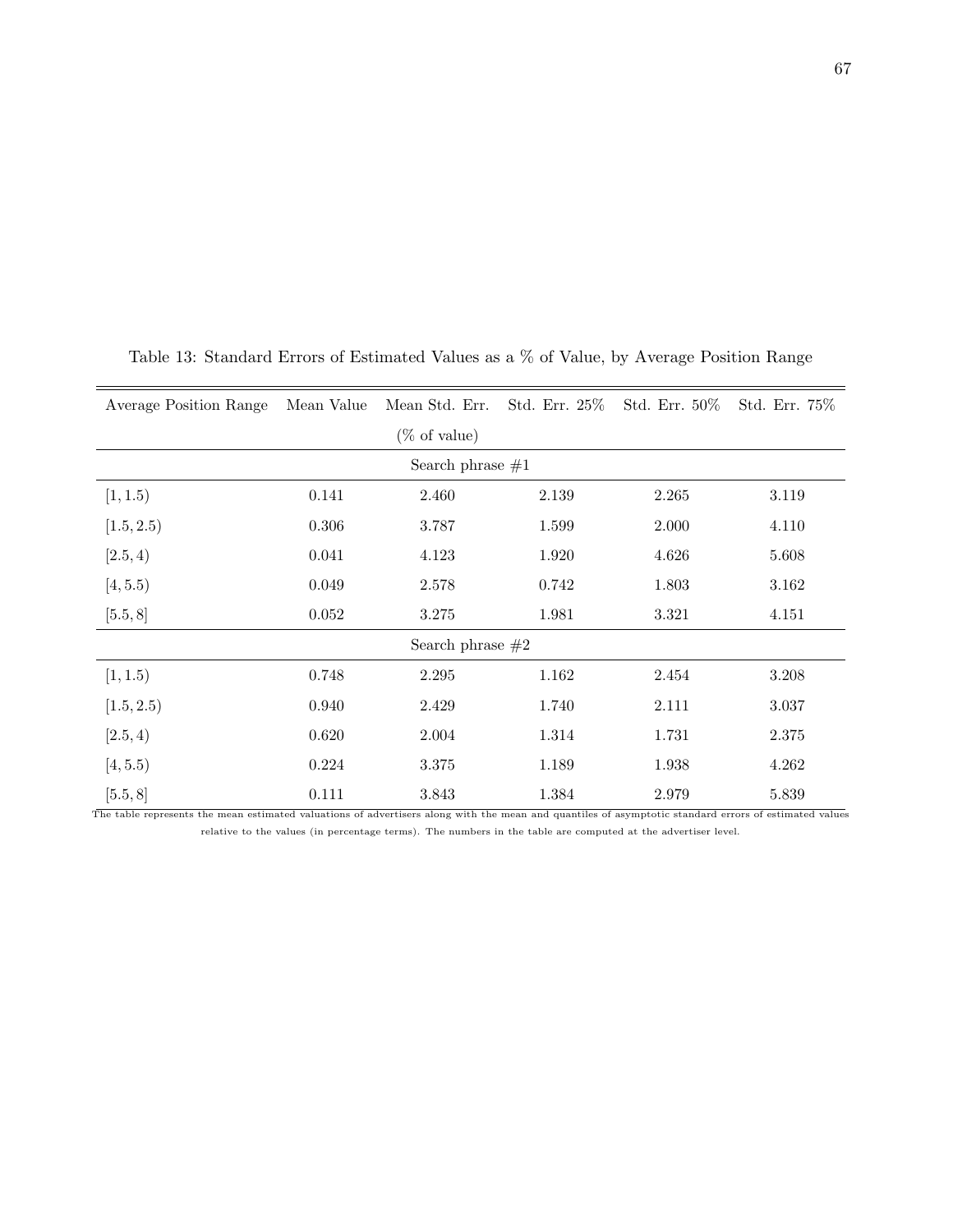given that the valuation estimates were assumed independent. Similarly, we can compute covariances between the bids and the values, which delivers the expressions for the variances of the estimated profits, welfare and revenue.

We performed the counterfactual experiments using large samples of simulated scores and configurations. Provided that the simulation error has stochastic order  $O(N_s^{-1/2})$ , where  $N_s$  is the total number of simulations, provided our simulation sample size of 20,000 for the score shocks and 500,000 bidder configurations, simulation error is small relative to the statistical estimation error. To estimate the standard errors of revenue and welfare, we use the delta-method. For instance, to evaluate the standard error of estimated welfare we consider the first-order Taylor expansion:

$$
W(\hat{v}_1, \dots \hat{v}_I) = \sum_{i=1}^{I} \frac{\partial W}{\partial v_i} (\hat{v}_i - v_i) + O(\max_i |\hat{v}_i - v_i|^2)
$$

Then we construct the stadard error for the welfare as

$$
\sigma_W = \sqrt{\sum_{i=1}^{I} \left(\frac{\partial W}{\partial v_i}\right)^2 \sigma_{v_i}^2}
$$

.

When computing the standard error of the advertiser's profit, we note that the profit is maximized at a given bid. This means that the first term of the Taylor expansion of the profit with respect to the own bid will vanish. As a result, the standard error corresponding to the own bidder value will only have a direct effect on the advertiser profit (without the indirect effect through the bid) and only opponent bids will impact the the standard error of advertiser's profit. As a result, we observe comparable standard errors for the evaluated welfare and the aggregate profits of the bidders.

The standard errors for predicted welfare, revenue and profits are given in Tables [14](#page-69-0) and [15.](#page-70-0) As one can see, standard errors are small relative to the predicted changes in revenue, profits and welfare. This allows us to claim that the predicted effects are significant. In Tables [6](#page-39-0) and [7](#page-41-0) we show the results of the test for a significant change in the welfare, revenue and advertiser profits during the counterfactuals. While for the first search phrase, we were not able to reject the null hypothesis that the welfare changes during the counterfactual, we find that the change of revenue and profits of advertisers are significant. On the other hand, the change in the welfare, revenue and profits of advertisers are significant for the second search phrase.

We also demonstrate the standard errors of evaluated revenue and welfare for the experiment comparing the Vickrey and the SEU setup. Table [16](#page-71-0) gives the standard errors of evaluated revenue and welfare by the SEU position buckets. The table clearly shows that standard errors do not exceed 10% of revenue and welfare figures in all position intervals. In Table [5](#page-36-0) we provide the results of the test for the difference in revenue and welfare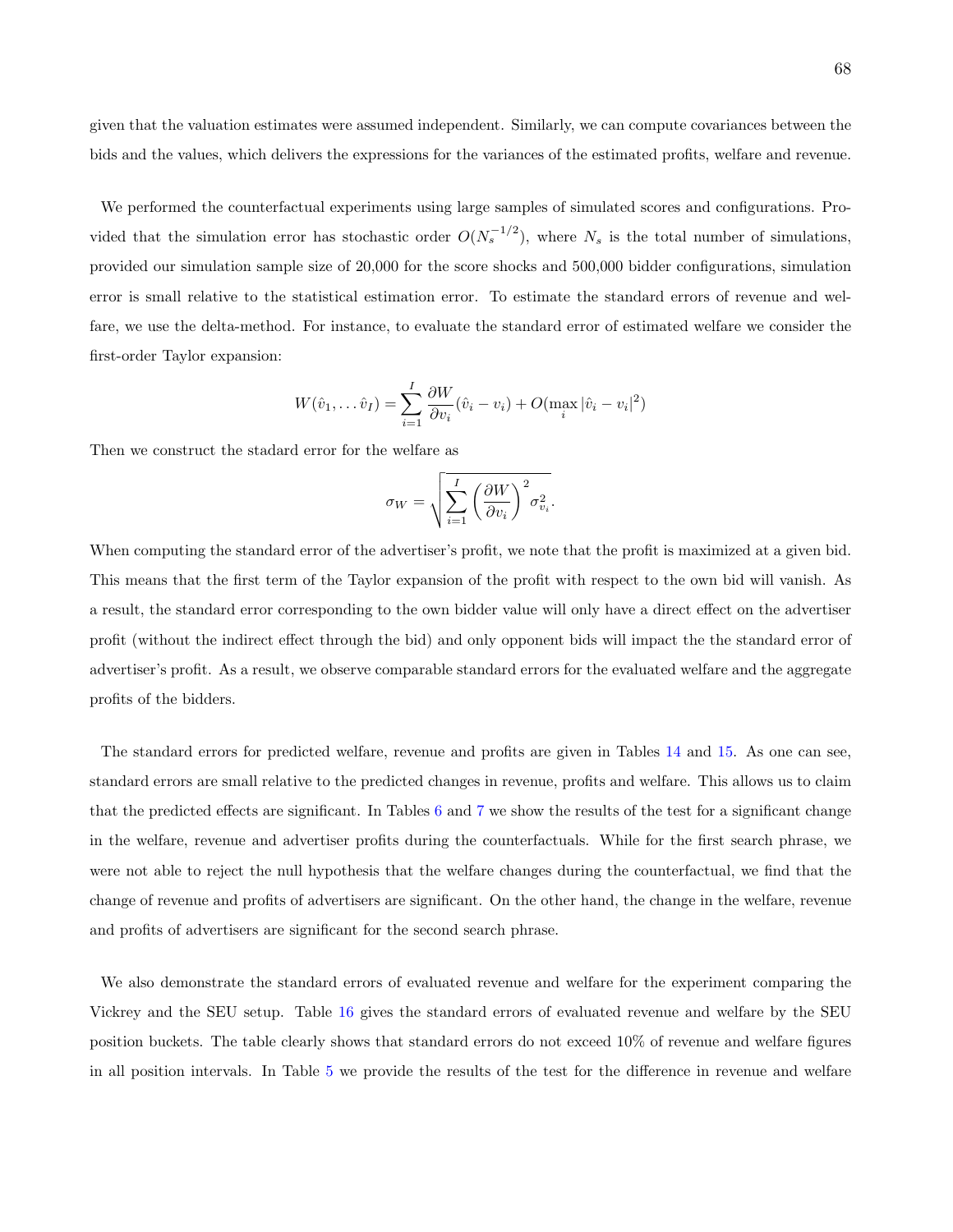between the NU-EOS and SEU model. As the table shows, the predicted differences in welfare are insignificant between the two models. On the other hand, the difference in revenues is significant.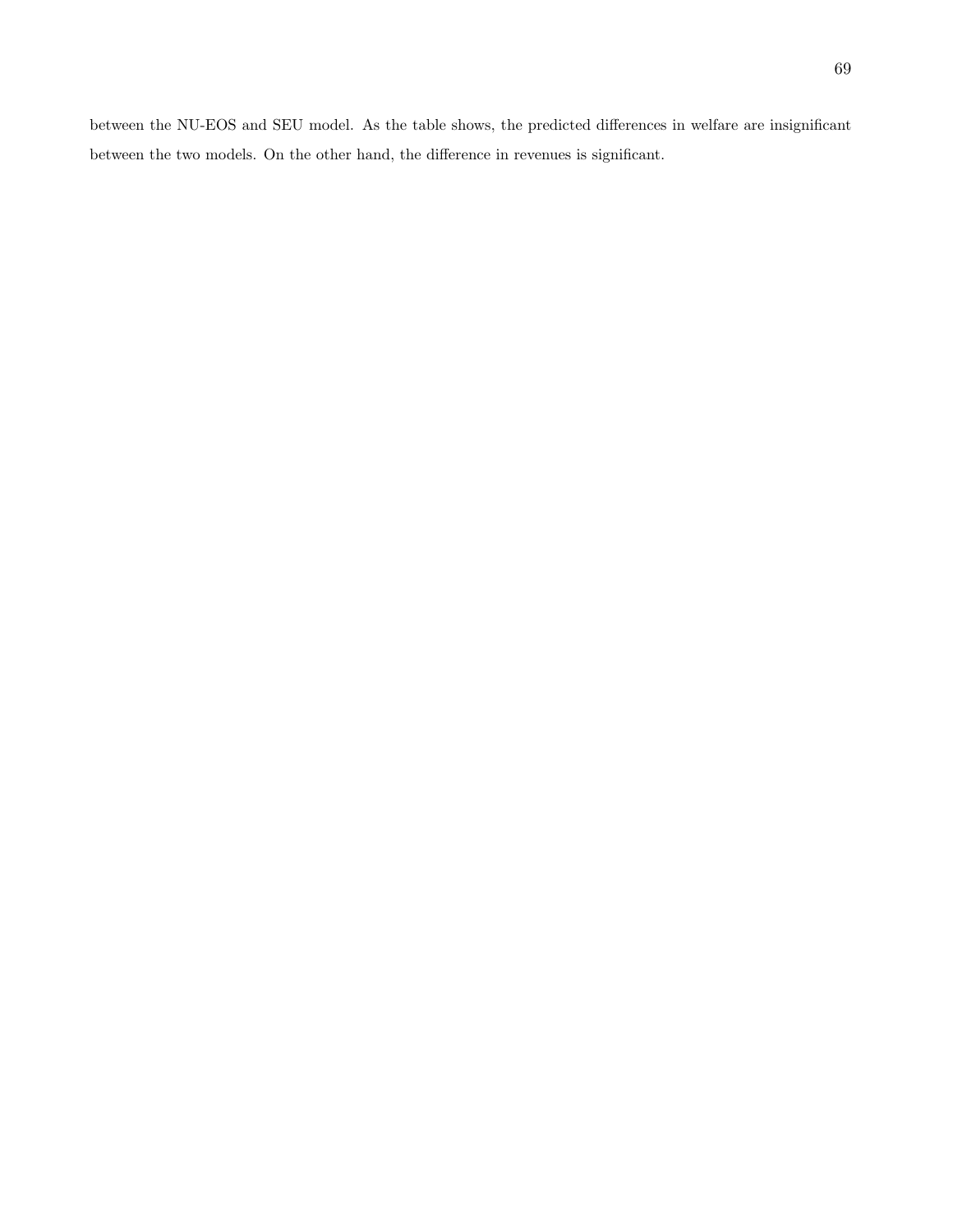|                   | Positions                             |               |              |         |         |  |  |  |  |
|-------------------|---------------------------------------|---------------|--------------|---------|---------|--|--|--|--|
| Outcome           | Scenario                              | All           | $\mathbf{1}$ | $2 - 5$ | $6 - 8$ |  |  |  |  |
|                   | Search phrase $#1$                    |               |              |         |         |  |  |  |  |
| Welfare           | <b>Before Squashing</b>               | 0.06385       | 0.06262      | 0.00456 | 0.00006 |  |  |  |  |
|                   | After Squashing                       | 0.06434       | 0.06402      | 0.00487 | 0.00007 |  |  |  |  |
|                   | Original Scores, Bids After Squashing | 0.06421       | 0.06373      | 0.00470 | 0.00006 |  |  |  |  |
|                   | After Squashing, Original Bids        | 0.06432       | 0.06394      | 0.00480 | 0.00007 |  |  |  |  |
| Revenue           | <b>Before Squashing</b>               | 0.00388       | 0.00047      | 0.00340 | 0.00008 |  |  |  |  |
|                   | After Squashing                       | 0.00294       | 0.00033      | 0.00261 | 0.00012 |  |  |  |  |
|                   | Original Scores, Bids After Squashing | 0.00376       | 0.00047      | 0.00327 | 0.00009 |  |  |  |  |
|                   | After Squashing, Original Bids        | 0.00324       | 0.00034      | 0.00292 | 0.00011 |  |  |  |  |
| Advertiser Profit | Before Squashing                      | 0.06360       | 0.06238      | 0.00457 | 0.00007 |  |  |  |  |
|                   | After Squashing                       | 0.06407       | 0.06378      | 0.00460 | 0.00010 |  |  |  |  |
|                   | Original Scores, Bids After Squashing | 0.06396       | 0.06349      | 0.00467 | 0.00007 |  |  |  |  |
|                   | After Squashing, Original Bids        | 0.06405       | 0.06370      | 0.00453 | 0.00009 |  |  |  |  |
|                   | Search phrase $#2$                    |               |              |         |         |  |  |  |  |
| Welfare           | Before Squashing                      | 0.01865       | 0.01278      | 0.00718 | 0.00027 |  |  |  |  |
|                   | After Squashing                       | 0.01784       | 0.01278      | 0.00783 | 0.00031 |  |  |  |  |
|                   | Original Scores, Bids After Squashing | 0.01907       | 0.01336      | 0.00680 | 0.00026 |  |  |  |  |
|                   | After Squashing, Original Bids        | 0.01743       | 0.01261      | 0.00772 | 0.00031 |  |  |  |  |
| Revenue           | <b>Before Squashing</b>               | 0.00421       | 0.00279      | 0.00144 | 0.00005 |  |  |  |  |
|                   | After Squashing                       | 0.00310       | 0.00108      | 0.00206 | 0.00005 |  |  |  |  |
|                   | Original Scores, Bids After Squashing | 0.00437       | 0.00318      | 0.00131 | 0.00005 |  |  |  |  |
|                   | After Squashing, Original Bids        | $\,0.00332\,$ | 0.00132      | 0.00204 | 0.00005 |  |  |  |  |
| Advertiser Profit | Before Squashing                      | 0.01689       | 0.01154      | 0.00674 | 0.00023 |  |  |  |  |
|                   | After Squashing                       | 0.01703       | 0.01267      | 0.00683 | 0.00027 |  |  |  |  |
|                   | Original Scores, Bids After Squashing | $0.01709\,$   | 0.01159      | 0.00651 | 0.00023 |  |  |  |  |
|                   | After Squashing, Original Bids        | 0.01648       | 0.01244      | 0.00671 | 0.00027 |  |  |  |  |

<span id="page-69-0"></span>Table 14: Standard errors for social welfare, auction revenue, and advertiser profits in case of squashing in Table [6](#page-39-0)

This table represents the asymptotic standard errors for expected total per query revenue of the auction platform and the expected per query social welfare. To compute the standard errors for the welfare and revenue we use the delta-method to compute the overall standard error of the predicted welfare, revenues and profit using the asymptotic standard errors for the estimated valuations of advertisers. Values and cost per click are normalized by the maximum bid for the search phrase # 1. Position ranges are determined by the SEU bids in each scenario.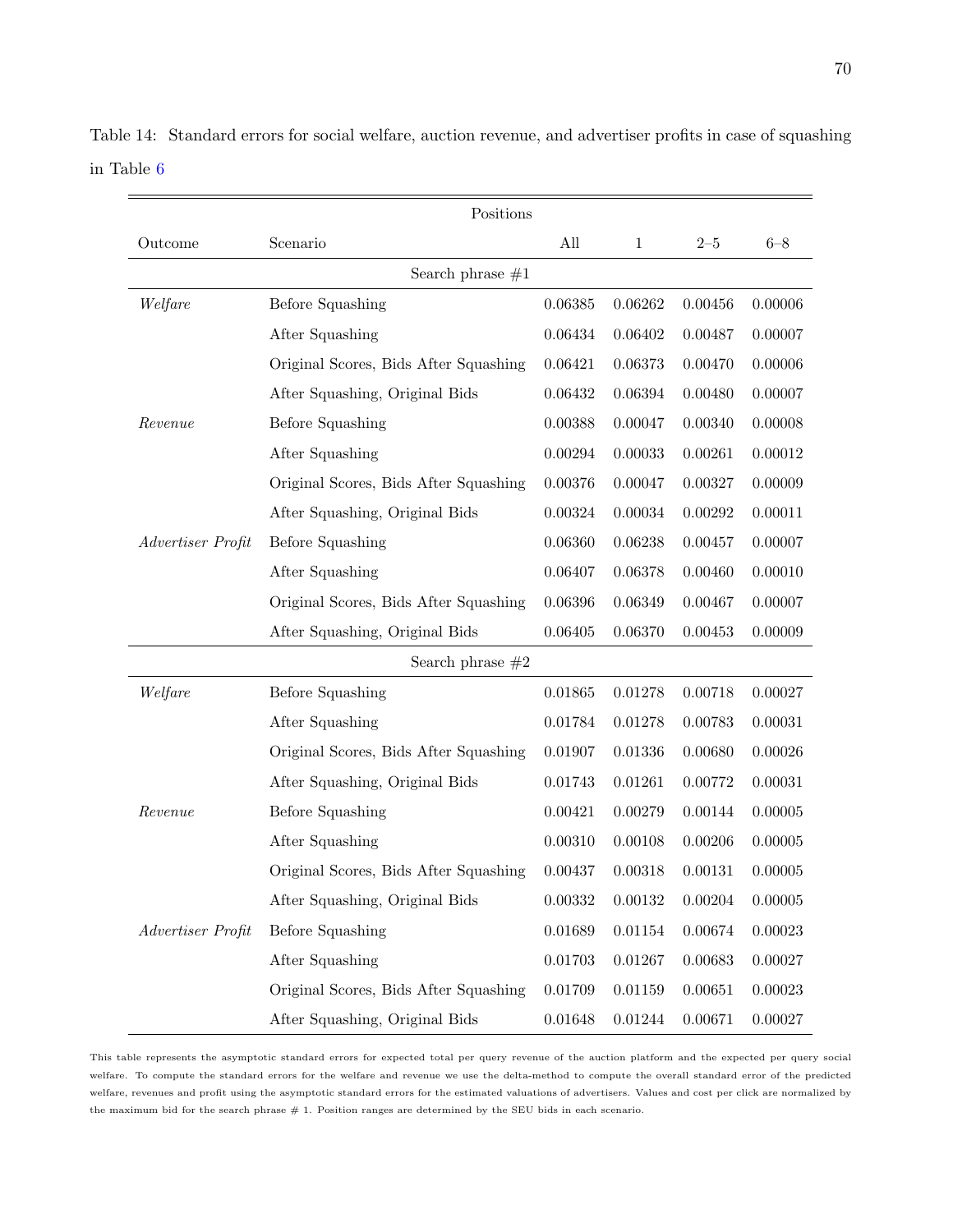|                    | Positions                              |         |              |         |         |  |  |
|--------------------|----------------------------------------|---------|--------------|---------|---------|--|--|
| Outcome            | Scenario                               | All     | $\mathbf{1}$ | $2 - 5$ | $6 - 8$ |  |  |
| Search phrase $#1$ |                                        |         |              |         |         |  |  |
| Welfare            | <b>Before Coarsening</b>               | 0.06386 | 0.06263      | 0.00456 | 0.00006 |  |  |
|                    | After Coarsening                       | 0.06435 | 0.06403      | 0.00489 | 0.00006 |  |  |
|                    | Original Scores, Bids After Coarsening | 0.06422 | 0.06374      | 0.00469 | 0.00006 |  |  |
|                    | After Coarsening, Original Bids        | 0.06430 | 0.06381      | 0.00477 | 0.00006 |  |  |
| Revenue            | <b>Before Coarsening</b>               | 0.00390 | 0.00047      | 0.00341 | 0.00008 |  |  |
|                    | After Coarsening                       | 0.00345 | 0.00033      | 0.00314 | 0.00010 |  |  |
|                    | Original Scores, Bids After Coarsening | 0.00377 | 0.00047      | 0.00329 | 0.00009 |  |  |
|                    | After Coarsening, Original Bids        | 0.00365 | 0.00034      | 0.00333 | 0.00009 |  |  |
| Advertiser Profit  | <b>Before Coarsening</b>               | 0.06361 | 0.06240      | 0.00457 | 0.00007 |  |  |
|                    | After Coarsening                       | 0.06410 | 0.06379      | 0.00482 | 0.00008 |  |  |
|                    | Original Scores, Bids After Coarsening | 0.06397 | 0.06350      | 0.00467 | 0.00007 |  |  |
|                    | After Coarsening, Original Bids        | 0.06405 | 0.06357      | 0.00474 | 0.00008 |  |  |
|                    | Search phrase $#2$                     |         |              |         |         |  |  |
| Welfare            | <b>Before Coarsening</b>               | 0.01864 | 0.01276      | 0.00719 | 0.00027 |  |  |
|                    | After Coarsening                       | 0.01899 | 0.01315      | 0.00696 | 0.00027 |  |  |
|                    | Original Scores, Bids After Coarsening | 0.01907 | 0.01337      | 0.00681 | 0.00026 |  |  |
|                    | After Coarsening, Original Bids        | 0.01858 | 0.01263      | 0.00735 | 0.00028 |  |  |
| Revenue            | <b>Before Coarsening</b>               | 0.00421 | 0.00278      | 0.00145 | 0.00005 |  |  |
|                    | After Coarsening                       | 0.00435 | 0.00313      | 0.00135 | 0.00005 |  |  |
|                    | Original Scores, Bids After Coarsening | 0.00437 | 0.00317      | 0.00132 | 0.00005 |  |  |
|                    | After Coarsening, Original Bids        | 0.00422 | 0.00278      | 0.00147 | 0.00006 |  |  |
| Advertiser Profit  | <b>Before Coarsening</b>               | 0.01688 | 0.01153      | 0.00675 | 0.00023 |  |  |
|                    | After Coarsening                       | 0.01701 | 0.01142      | 0.00666 | 0.00024 |  |  |
|                    | Original Scores, Bids After Coarsening | 0.01709 | 0.01160      | 0.00652 | 0.00023 |  |  |
|                    | After Coarsening, Original Bids        | 0.01681 | 0.01139      | 0.00690 | 0.00024 |  |  |

<span id="page-70-0"></span>Table 15: Standard errors for social welfare, auction revenue, and advertiser profits in case of score coarsening in Table [7](#page-41-0)

This table represents the asymptotic standard errors for expected total per query revenue of the auction platform and the expected per query social welfare. To compute the standard errors for the welfare and revenue we use the delta-method to compute the overall standard error of the predicted welfare, revenues and profit using the asymptotic standard errors for the estimated valuations of advertisers. Values and cost per click are normalized by the maximum bid for the search phrase # 1. Position ranges are determined by the SEU bids in each scenario.